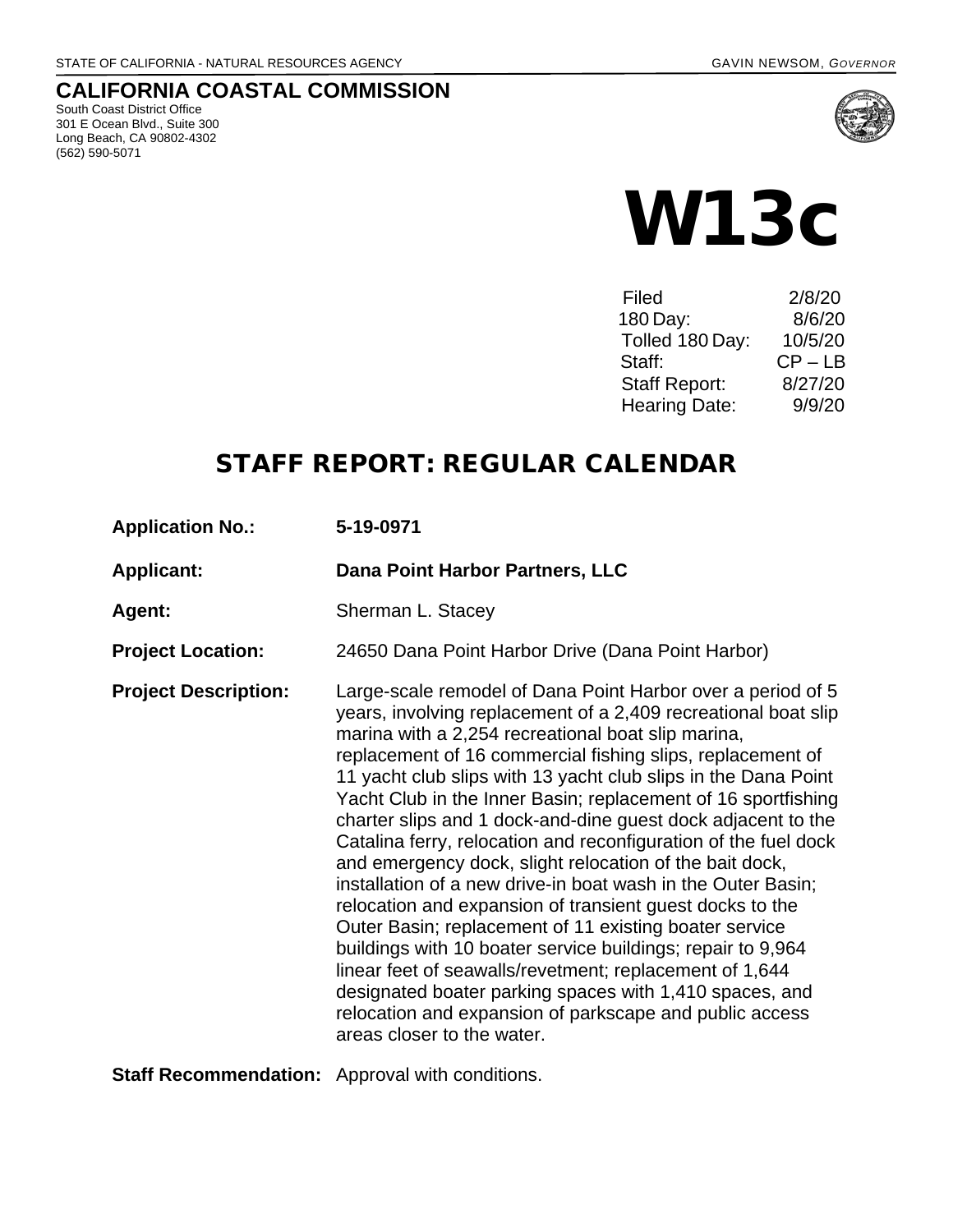**Staff Note:** Under the Permit Streamlining Act, the timeframe for Commission action on this coastal development permit application is **August 6, 2020,** 180 days after filing of the CDP application. However, on April 16, 2020, the Governor of the State of California issued Executive Order N-52-20 tolling timeframes for action on permit applications in the Permit Streamlining Act for 60 days. Accordingly, the Commission must act on this CDP application on or before **October 5, 2020.**

## SUMMARY OF STAFF RECOMMENDATION

Dana Point Harbor Partners, LLC requests a permit to replace and reconfigure the Dana Point Harbor, including replacement of 2,409 recreational boat slips with 2,254 recreational boat slips, replacement of 16 commercial fishing slips, replacement of 11 yacht club slips with 13 yacht club slips in the Dana Point Yacht Club in the Inner Basin; replacement of 16 sportfishing charter slips and 1 dock-and-dine guest dock adjacent to the Catalina ferry, relocation and reconfiguration of the fuel dock and emergency dock, slight relocation of the bait dock, installation of a new drive-in boat wash in the Outer Basin; relocation and expansion of transient guest docks to the Outer Basin; replacement of 11 existing boater service buildings with 10 boater service buildings; repair to 9,964 linear feet of seawalls/revetment; replacement of 1,644 designated boater parking spaces with 1,410 designated boater parking spaces, and relocation and expansion of parkscape and public access areas closer to the water. The proposed development will take place over a period of 5 years. The proposed project is situated in the Dana Point Harbor landside and waterside areas **[\(Exhibits 1 and 3\)](https://documents.coastal.ca.gov/reports/2020/9/W13c/W13c-9-2020-exhibits.pdf).** 

The main issues raised in the application are construction-phase and post-construction water quality protection and enhancement, construction-related impacts to land and marine biological resources, reduction in marina slips, increase in water coverage by marina structures, and maximization of public access and recreation that addresses environmental justice considerations.

Construction underwater and overwater associated with the proposed development, including the removal and replacement of piles, has the potential to adversely impact water quality and biological resources. To address potential water quality impacts, recommended Special Conditions 10-13 would require the applicant to submit a final Construction Pollution Prevention Plan that specifies the use of Best Management Practices (BMPs) for the installation and removal of piles; BMPs for the use of treated wood in overwater and in-water structures; and required documentation of the type and amount of all materials proposed to be used to construct or repair all overwater and inwater structures. Special Conditions 14 would require the applicant to submit a final post-construction water quality protection plan that specifies the use of BMPs to infiltrate and/or treat stormwater runoff, and Special Condition 15 would require the applicant to adhere to the marina management requirements for water quality protection in the applicant's Clean Water Act Section 401 Water Quality Certification, including the Marina at Dana Point Clean Marina Plan.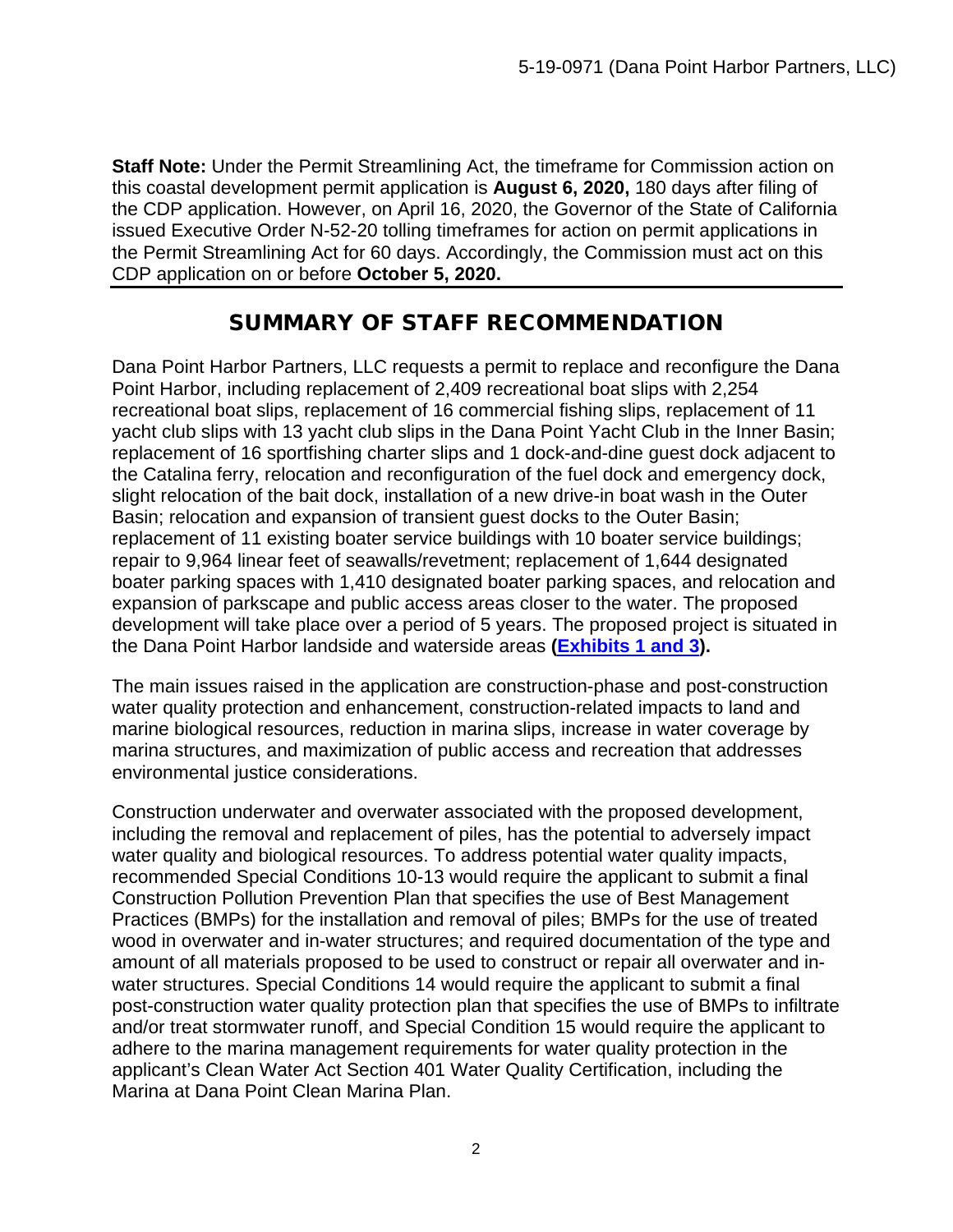Construction-related noise and turbidity has the potential to adversely affect nesting and foraging birds and marine mammals nearby. To reduce adverse impacts on marine and coastal resources, Special Conditions 2-9 require the applicant to conduct preconstruction invasive algae surveys, conduct pre- and post-construction eelgrass surveys, restrict construction pile-driving noise levels and turbidity, minimize light pollution, conduct bird, ocean mapping and marine mammal surveys, adhere to tree trimming and removal policies, and submit acoustic monitoring and marine mammal wildlife protection plans.

The proposed development will reduce the number of slips available, which has the potential to adversely affect public access and recreational opportunities in the harbor, and increase overwater coverage, which casts shade on underwater resources. The applicant indicates that the net reduction in slips is primarily a result of boater demand change since 1971, which has shifted from the use of smaller boats to larger boats, requiring longer and wider berthing spaces, as well as compliance with the Americans with Disabilities Act requirements. Additionally, the applicant has demonstrated that the proposed slip mix, within the redeveloped portion of the harbor complies with the certified LCP Policy 4.2.2-6 that the net loss of slips harbor-wide shall be minimized, net loss of slips shall not be greater than 155 (or about 6.5% of the current number), and the average slip length should not exceed 32 feet. To address these impacts, Special Conditions 19-20 would require the applicant to submit a Slip Transition and Implementation Plan and maintain a vacancy of 5% of dry boat storage spaces available for rent for small-sized boat owners (30 feet and under). Additionally, an increase in overwater coverage may adversely impact marine resources and water quality. To mitigate for these impacts, Special Condition 27 would require the applicant to participate in a marine debris reduction program. Several of the harbor improvements will provide coastal access and recreation opportunities that are not currently accessible for low-income and other underserved communities. To increase the equitable distribution of coastal benefits, Special Conditions 17 and 18 require the applicant to maintain all public spaces, including the expanded promenade area, public docks and parkscape areas, open 24 hours and 7 days a week, and to maintain 435 free public parking spaces. In addition, Special Condition 25 requires the applicant to implement public access signage in English and Spanish throughout several locations in the harbor. Special Condition 26 requires the applicant to submit a detailed plan for a sailing program for youth from underserved communities which will increase access and education for those who cannot afford to live near the coast or afford such recreational opportunities.

#### Additional Special Conditions:

Staff is also recommending a variety of other conditions to address the impacts of the proposed development. Special Condition 1 requires the applicant to fully comply with the terms of this permit. Special Condition 16 requires the applicant to exercise due diligence in periodically inspecting (at least once a year) the marina facilities that are subject to this coastal development permit. Special Condition 21 requires the applicant to repair and remove any development subject to this coastal development permit (CDP) that is threatened. Special Condition 22 requires the applicant to comply with all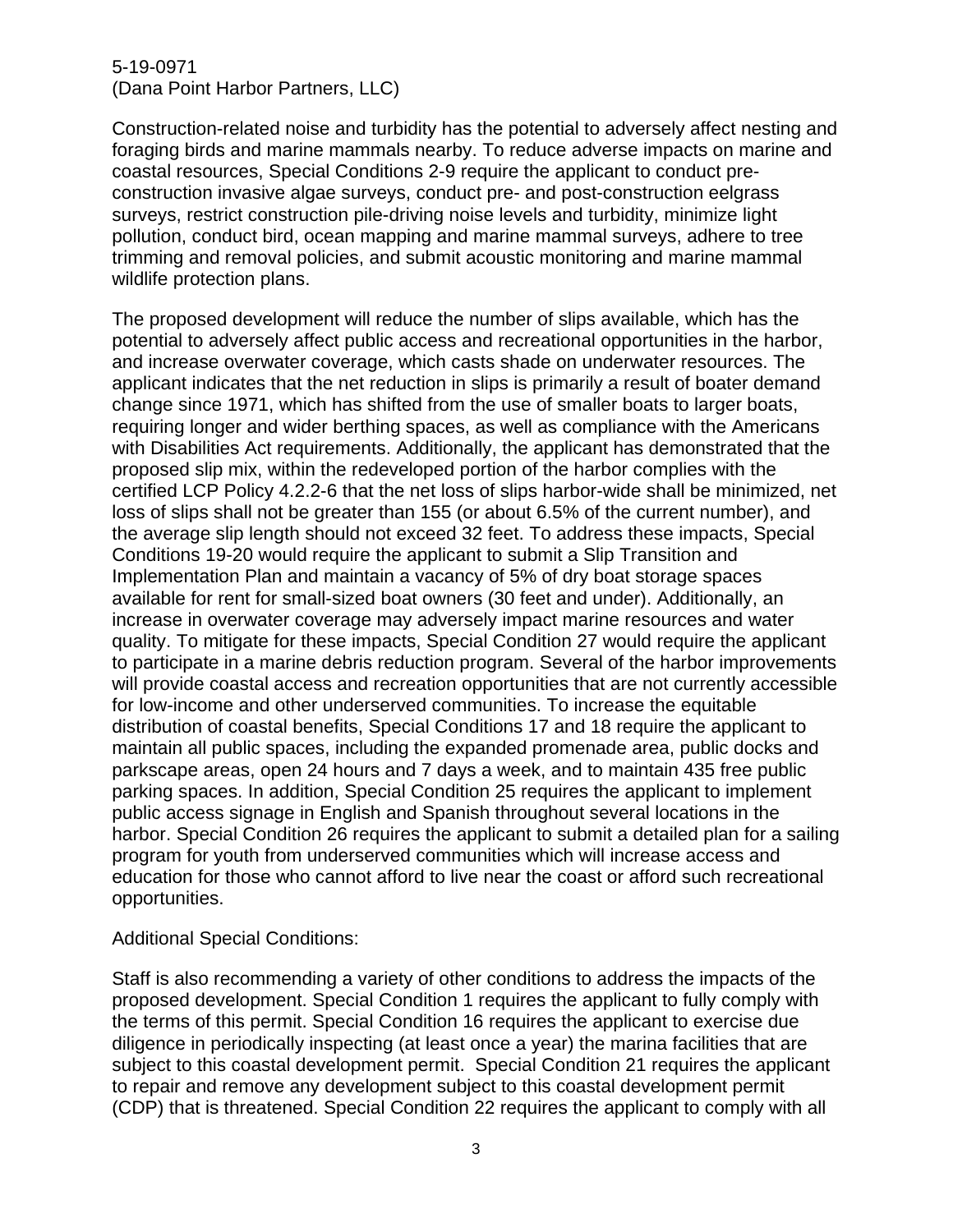requirements, requests and mitigation measures of other resource agencies. Special Condition 23 requires the applicant to acknowledge and agree that the subject site is in a hazardous location, to assume any risks related to the project, and to waive any claims of liability against the Commission. Special Condition 24 maintains that the Commission's approval of this permit does not constitute a waiver of any public rights that exist or may exist on the property. Special Condition 28 requires the applicant to submit final plans.

#### Standard of Review:

The proposed development on the landside of the harbor is in the City of Dana Point's jurisdiction. The portions of the proposed project that are seaward of the mean high tide line are in the Commission's permit jurisdiction **[\(Exhibit 2\)](https://documents.coastal.ca.gov/reports/2020/9/W13c/W13c-9-2020-exhibits.pdf).** In order to streamline efforts and avoid inconsistent conditions of approval, the City of Dana Point (local government) and Dana Point Harbor, LLC (applicant) support the consolidation of the permitting process. Therefore, the standard of review for the proposed development is Chapter 3 policies of the Coastal Act. Dana Point Harbor has a Certified Local Coastal Program (LCP) entitled the Dana Point Harbor Revitalization Plan and District Regulations, which may be used as guidance for the proposed development.

Commission staff recommends **approval** of coastal development permit **application 5- 19-0971**, as conditioned.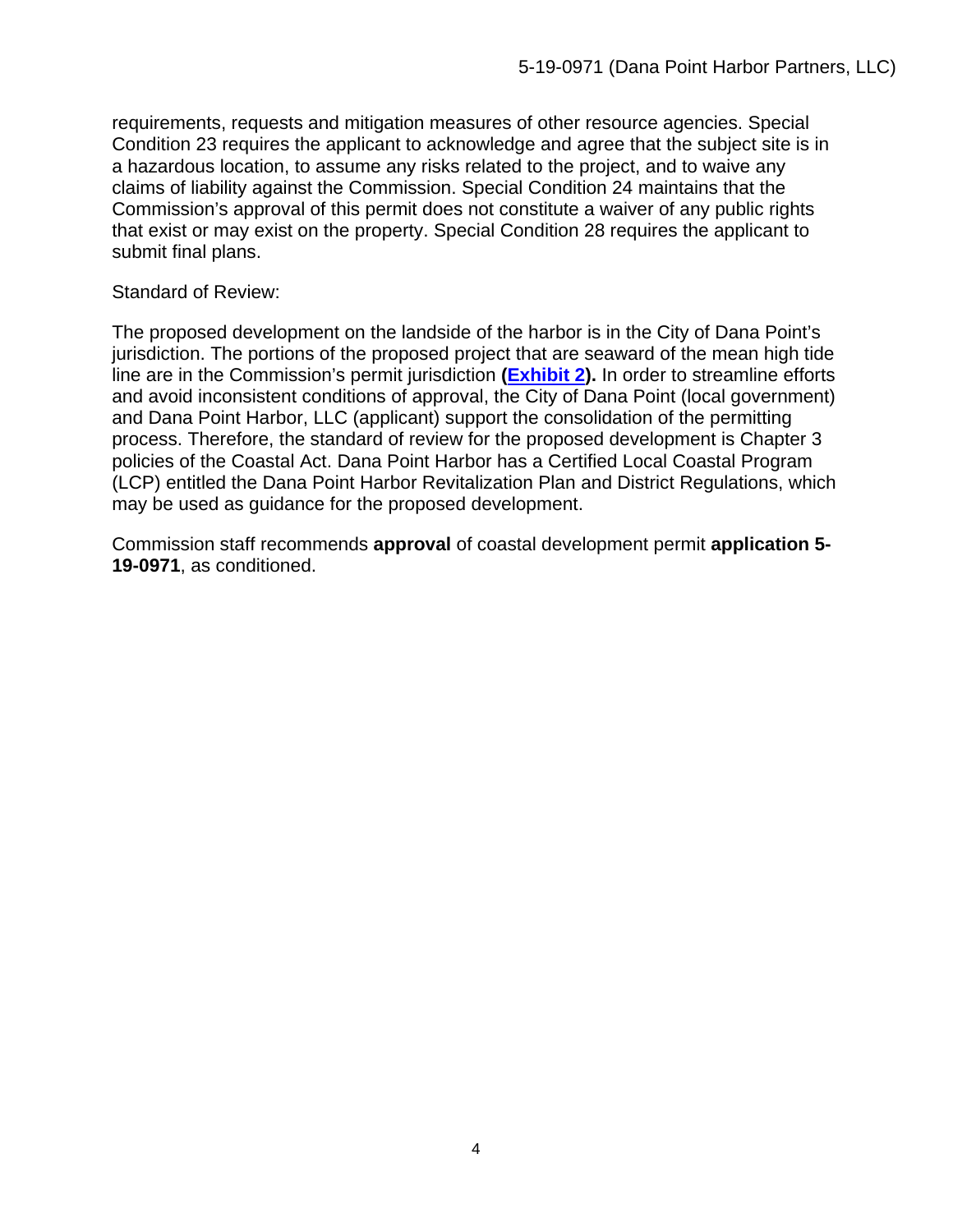#### **Table of Contents**

## **[APPENDIX A – SUBSTANTIVE FILE DOCUMENTS...............................75](#page-74-0)**

#### **EXHIBITS**

**[Exhibit 1 – Vicinity Map and Project Location](https://documents.coastal.ca.gov/reports/2020/9/W13c/W13c-9-2020-exhibits.pdf)**

- **[Exhibit 2 Harbor Maps](https://documents.coastal.ca.gov/reports/2020/9/W13c/W13c-9-2020-exhibits.pdf)**
- **[Exhibit 3 Site Plan](https://documents.coastal.ca.gov/reports/2020/9/W13c/W13c-9-2020-exhibits.pdf)**

**[Exhibit 4 – Proposed Project Design](https://documents.coastal.ca.gov/reports/2020/9/W13c/W13c-9-2020-exhibits.pdf)** 

**[Exhibit 5 – Public Access Areas](https://documents.coastal.ca.gov/reports/2020/9/W13c/W13c-9-2020-exhibits.pdf)** 

**[Exhibit 6 – Proposed Outer Basin Plans](https://documents.coastal.ca.gov/reports/2020/9/W13c/W13c-9-2020-exhibits.pdf)**

**[Exhibit 7 – Boater Service Building Renderings](https://documents.coastal.ca.gov/reports/2020/9/W13c/W13c-9-2020-exhibits.pdf)** 

**[Exhibit 8 – Proposed Parkscape/Landscape Areas](https://documents.coastal.ca.gov/reports/2020/9/W13c/W13c-9-2020-exhibits.pdf)** 

**[Exhibit 9 – Parking](https://documents.coastal.ca.gov/reports/2020/9/W13c/W13c-9-2020-exhibits.pdf)**

**[Exhibit 10 – Seawall/Revetment Repairs](https://documents.coastal.ca.gov/reports/2020/9/W13c/W13c-9-2020-exhibits.pdf)**

**[Exhibit 11 – Regional Water Quality Board 401 Certificate](https://documents.coastal.ca.gov/reports/2020/9/W13c/W13c-9-2020-exhibits.pdf)** 

**[Exhibit 12 – 2018 Eelgrass Map from Applicant](https://documents.coastal.ca.gov/reports/2020/9/W13c/W13c-9-2020-exhibits.pdf)** 

**[Exhibit 13 – CNDBB for Cactus Wren and Gnatcatcher](https://documents.coastal.ca.gov/reports/2020/9/W13c/W13c-9-2020-exhibits.pdf)** 

**[Exhibit 14 – Regional Harbor Monitoring Program Sampling Stations and Strata](https://documents.coastal.ca.gov/reports/2020/9/W13c/W13c-9-2020-exhibits.pdf)**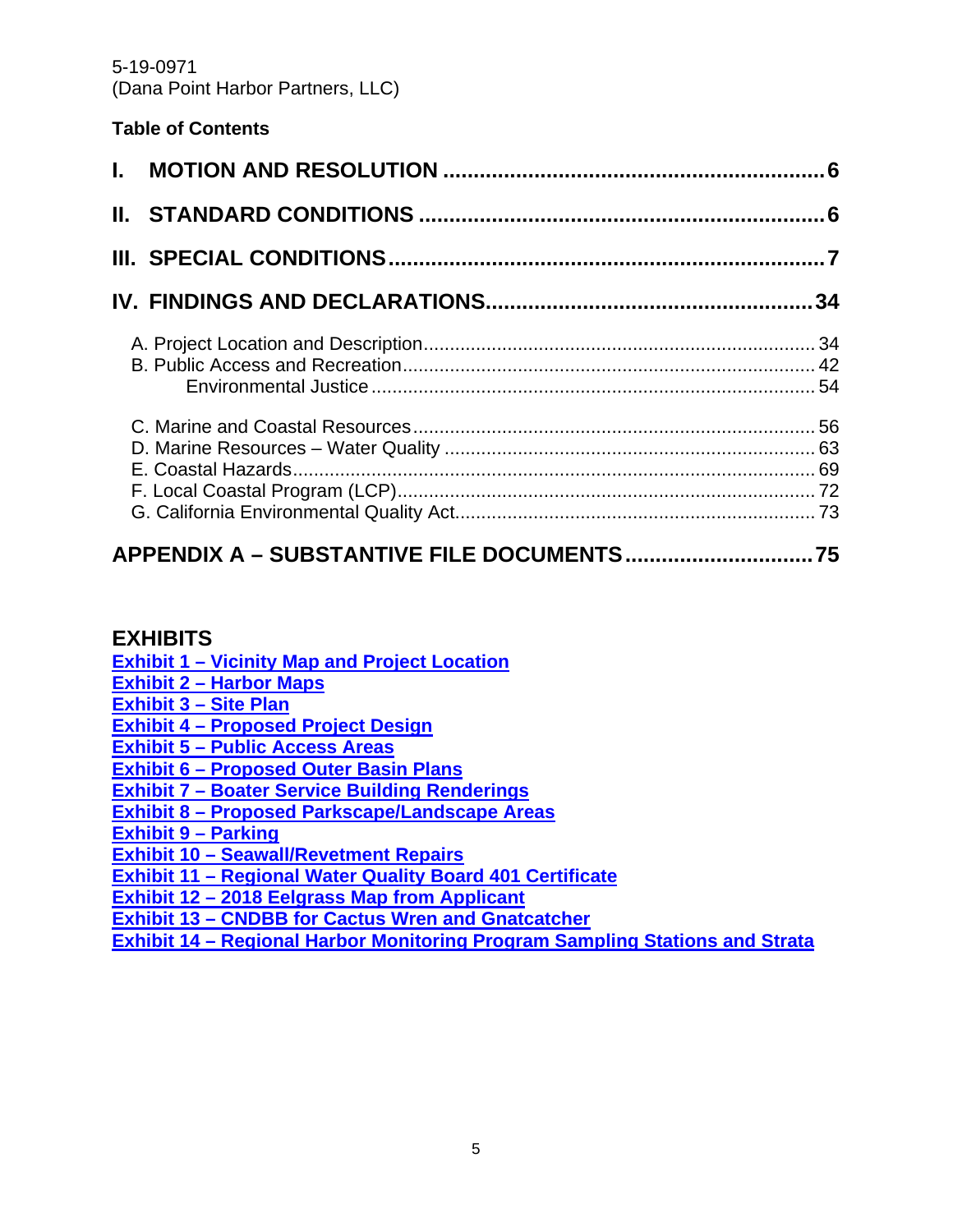# <span id="page-5-0"></span>**I. MOTION AND RESOLUTION**

#### **Motion:**

I move that the Commission **approve** Coastal Development Permit No. 5-19-0971 pursuant to the staff recommendation.

#### **Staff Recommendation of Approval:**

Staff recommends a **YES** vote. Passage of this motion will result in approval of the permit as conditioned and adoption of the following resolution and findings. The motion passes only by affirmative vote of a majority of the Commissioners present.

#### **Resolution:**

The Commission hereby approves a Coastal Development Permit for the proposed development and adopts the findings set forth below on grounds that the development as conditioned will be in conformity with the policies of Chapter 3 of the Coastal Act and will not prejudice the local government's implementation of its Local Coastal Program. Approval of the permit complies with the California Environmental Quality Act because either 1) feasible mitigation measures and/or alternatives have been incorporated to substantially lessen any significant adverse effects of the development on the environment, or 2) there are no further feasible mitigation measures or alternatives that would substantially lessen any significant adverse impacts of the development on the environment.

# <span id="page-5-1"></span>**II. STANDARD CONDITIONS**

- **1. Notice of Receipt and Acknowledgment**. The permit is not valid and development shall not commence until a copy of the permit, signed by the applicant or authorized agent, acknowledging receipt of the permit and acceptance of the terms and conditions, is returned to the Commission office.
- **2. Expiration**. If development has not commenced, the permit will expire two years from the date on which the Commission voted on the application. Development shall be pursued in a diligent manner and completed in a reasonable period of time. Application for extension of the permit must be made prior to the expiration date.
- **3. Interpretation**. Any questions of intent or interpretation of any condition will be resolved by the Executive Director or the Commission.
- **4. Assignment**. The permit may be assigned to any qualified person, provided assignee files with the Commission an affidavit accepting all terms and conditions of the permit.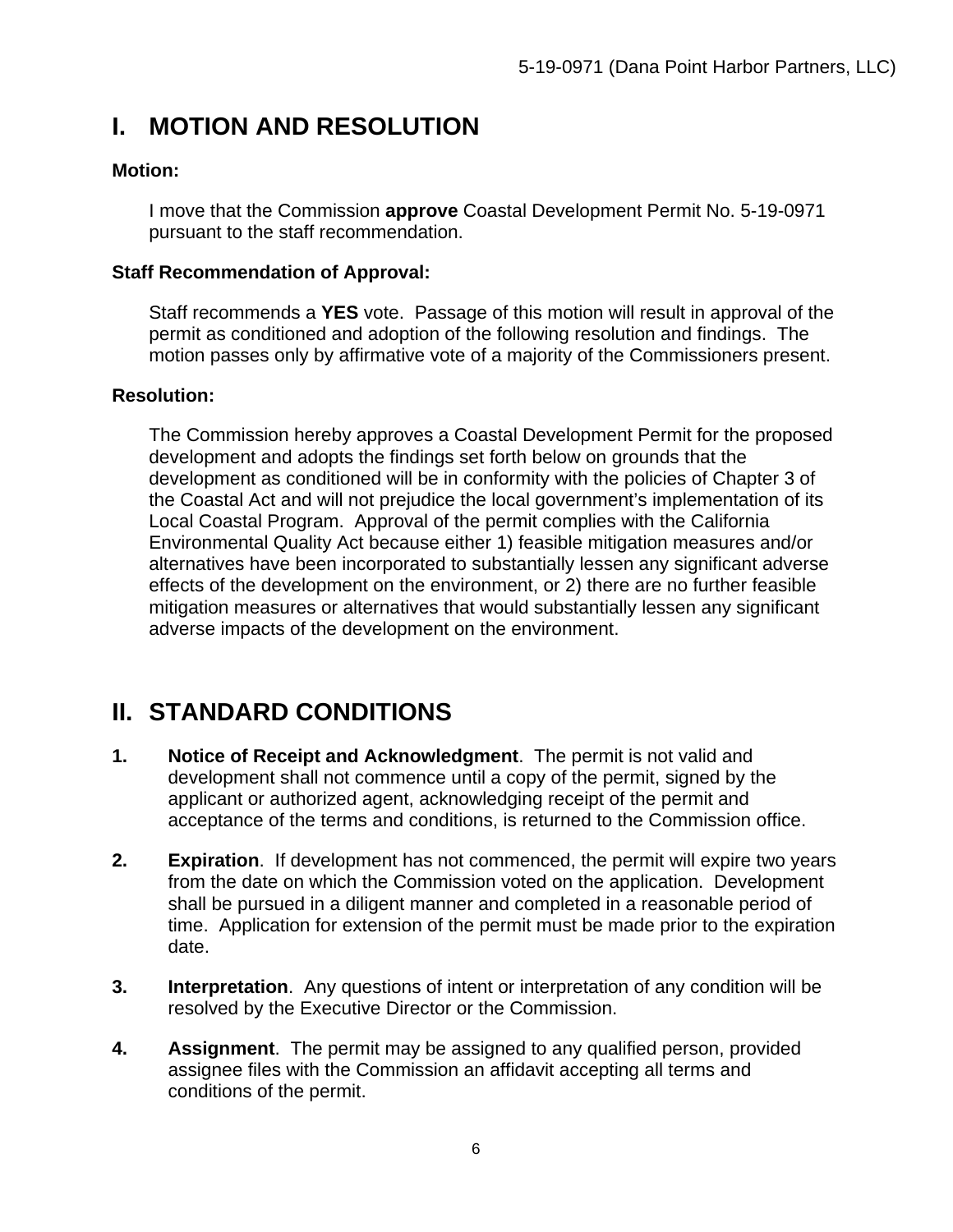**5. Terms and Conditions Run with the Land**. These terms and conditions shall be perpetual, and it is the intention of the Commission and the applicant to bind all future owners and possessors of the subject property to the terms and conditions.

# <span id="page-6-0"></span>**III. SPECIAL CONDITIONS**

**1. Permit Compliance.** Coastal Development Permit 5-19-0971 permits only the development expressly described and conditioned herein. All development must occur in strict compliance with the proposal as set forth in the application for permit, subject to any special conditions. Any deviation from the approved plans must be submitted for review by the Executive Director to determine whether an amendment to this coastal development permit is required pursuant to the requirements of the certified LCP, the Coastal Act and the California Code of Regulations. No changes to the approved development shall occur without a Commission amendment to this coastal development permit or a new coastal development permit, unless the Executive Director determines that no amendment or new permit is required.

#### **2. Invasive Algae Pre-Construction Survey.**

- A. By acceptance of this permit, the applicant agrees that no earlier than 90 days nor later than 30 days prior to commencement or re-commencement of any development authorized under this coastal development permit the applicant shall undertake a survey of the project area and a buffer area at least 10 meters beyond the project area to determine the presence of invasive algae, including Undaria Pinnatifida and Caulerpa Taxifolia. The survey shall include a visual examination of the substrate. If any portion of the project commences in a previously undisturbed area after the last valid Undaria Pinnatifida and Caulerpa Taxifolia surveys expires, a new survey is required prior to commencement of work in that area.
- B. The survey protocols shall be prepared in consultation with the Regional Water Quality Control Board, the California Department of Fish and Wildlife, and the National Marine Fisheries Service.
- C. Within five (5) business days of completion of the survey, the applicant shall submit the survey:
	- (1) for the review and approval by the Executive Director; and

(2) to the Surveillance Subcommittee of the Southern California Caulerpa Action Team (SCCAT). The SCCAT Surveillance Subcommittee may be contacted through Loni Adams, California Department of Fish & Wildlife (858/627-3985) or Bryant Chesney, National Marine Fisheries Service (562/980 4037), or their successors.

D. If Undaria Pinnatifida and/or Caulerpa Taxifolia is found within the project or buffer areas, the applicant shall not proceed with the project until 1) the applicant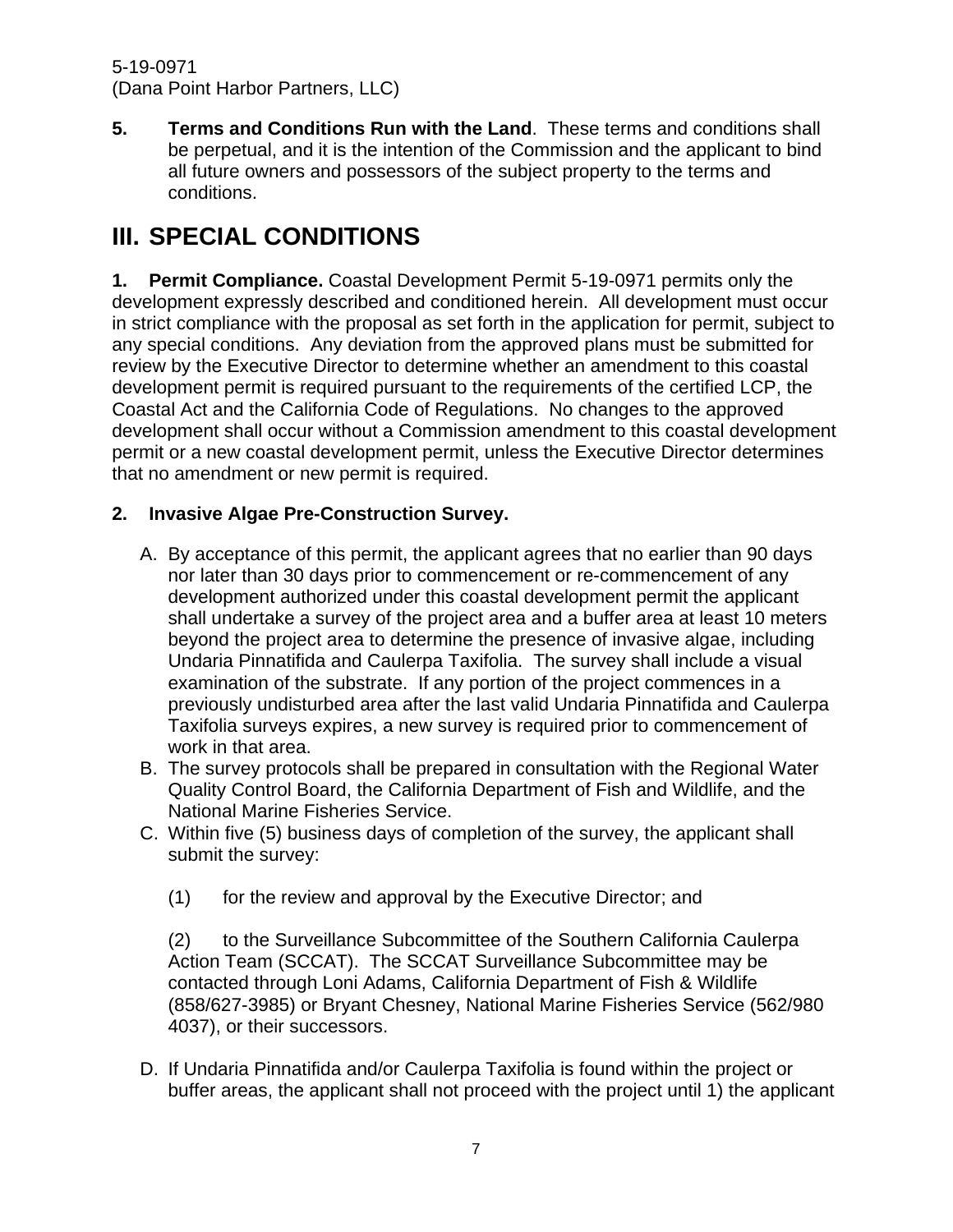provides evidence to the Executive Director that all Undaria Pinnatifida and/or Caulerpa Taxifolia discovered within the project and buffer area has been eliminated in a manner that complies with all applicable governmental approval requirements, including but not limited to those of the California Coastal Act, or 2) the applicant has revised the project to avoid any contact with Undaria Pinnatifida and/or Caulerpa Taxifolia. No revisions to the project shall occur without a Coastal Commission approved amendment to this coastal development permit unless the Executive Director determines that no amendment is legally required.

#### **3. Pre-and Post-Construction Eelgrass Survey(s)**

- A. Pre-Construction Eelgrass Survey. A valid pre-construction eelgrass (Zostera marina) survey shall be completed during the period of active growth of eelgrass (typically March through October). The pre-construction survey shall be completed within 60 days before the start of construction. The survey shall be prepared in full compliance with the "California Eelgrass Mitigation Policy and Implementing Guidelines" dated October 2014 (see http://www.westcoast.fisheries.noaa.gov/habitat/habitat\_types/seagrass\_info/calif ornia\_eelgrass.html) adopted by the National Marine Fisheries Service (except as modified by this special condition) and shall be prepared in consultation with the California Department of Fish and Wildlife. The applicant shall submit the eelgrass survey for the review and approval of the Executive Director within five (5) business days of completion of each eelgrass survey and in any event no later than fifteen (15) business days prior to commencement of any development. If the eelgrass survey identifies any eelgrass within the project area that would be impacted by the proposed project, the development shall require an amendment to this permit from the Coastal Commission or a new coastal development permit from the Coastal Commission, unless the Executive Director determines that no amendment or new permit is required.
- B. Post-Construction Eelgrass Survey. If any eelgrass is identified in the project area by the survey required in subsection A of this condition above, within 30 days of completion of construction, or within the first 30 days of the next active growth period following completion of construction that occurs outside of the active growth period, the applicant shall survey the project site to determine if any eelgrass was adversely impacted. The survey shall be prepared in full compliance with the "California Eelgrass Mitigation Policy" dated October 2014 (see https://www.fisheries.noaa.gov/west-coast/habitat-conservation/seagrasswest-coast ) (except as modified by this special condition) adopted by the National Marine Fisheries Service and shall be prepared in consultation with the California Department of Fish and Wildlife. The applicant shall submit the postconstruction eelgrass survey for the review and approval of the Executive Director within thirty (30) days after completion of the survey. If any eelgrass has been impacted, the applicant shall replace the impacted eelgrass at a minimum 1.38:1 ratio on-site, if suitable habitat is available, or at another pre-approved location, in accordance with the California Eelgrass Mitigation Policy. All impacts to eelgrass habitat shall be mitigated at a minimum ratio of 1.38:1 (mitigation: impact). Any exceptions to the required 1.38:1 mitigation ratio found within the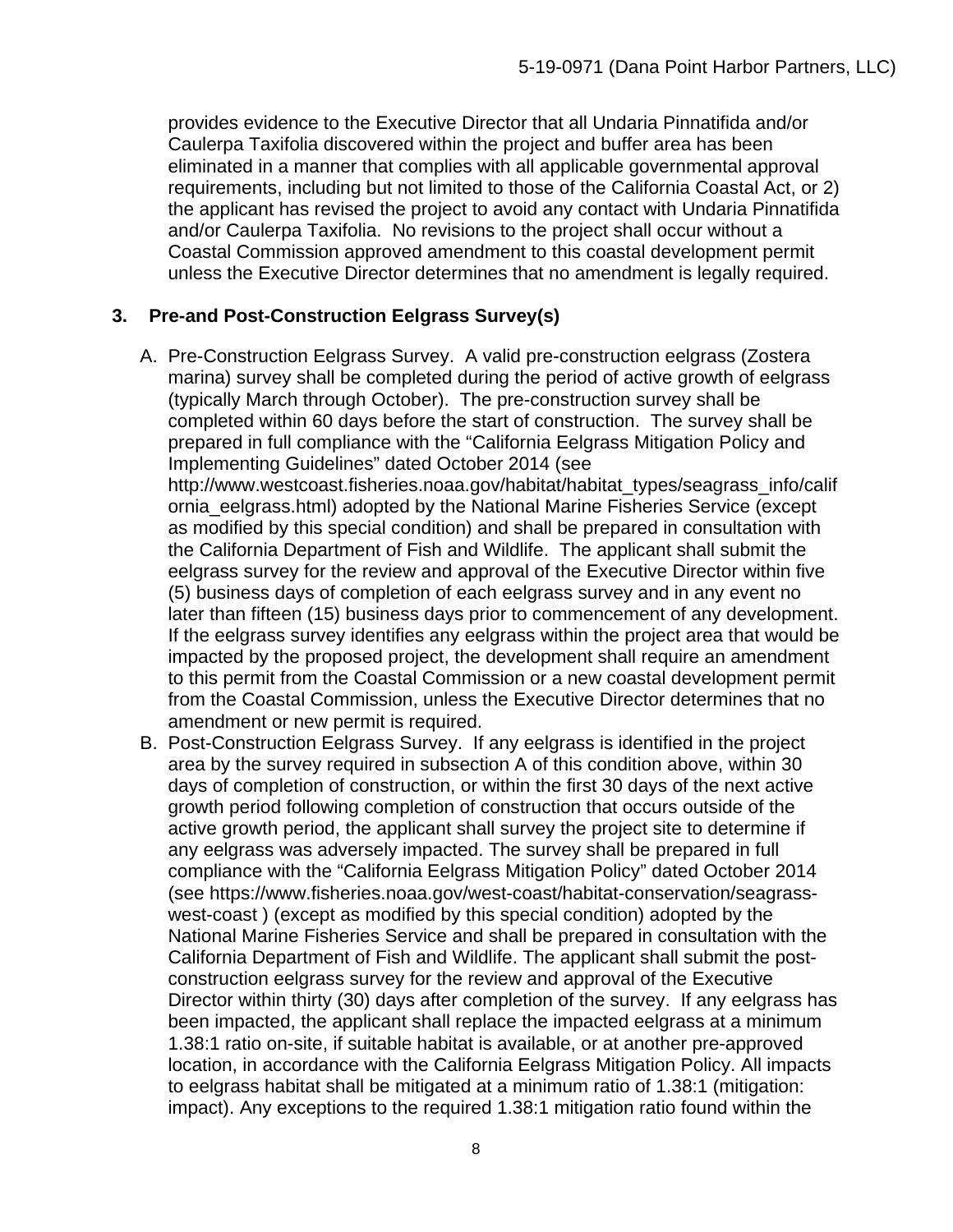> California Eelgrass Mitigation Policy shall not apply. Implementation of mitigation shall require an amendment to this permit or a new coastal development permit unless the Executive Director determines that no amendment or new permit is required.

#### **4. Construction and Pile-Driving Noise Level and Turbidity Restrictions.** BY

ACCEPTANCE OF THIS PERMIT, the applicant agrees to retain the services of a qualified independent biologist or environmental resources specialist with appropriate qualifications acceptable to the Executive Director, to conduct a biological survey of the trees within 500 feet of project site prior to (within seven days of) the commencement or re-commencement of demolition and construction activities, and once a week upon commencement or re-commencement of demolition and construction activities that include use of heavy equipment that can cause excessive noise, odors, or vibrations (e.g., pile driving). The environmental resource specialist shall be directed to conduct the survey in order to determine the presence of the California gnatcatcher, blackcrowned night herons, great blue herons, snowy egrets, raptor species, or any other sensitive species within 500 feet of the work site and immediately report the findings of the survey to the permittee and the Executive Director of the Coastal Commission.

In the event that the environmental specialist reports any black-crowned night herons, great blue herons, snowy egrets, or other sensitive species listed pursuant to the federal or California Endangered Species Act, or any California bird species of special concern that exhibit reproductive or nesting behavior within 500 feet of the work site, the following restrictions shall apply:

- A. Construction noise reduction measures such as sound shields made from plywood or sound-board or molded sound shields shall be used and measures shall be taken to minimize noise generation to the maximum feasible extent during construction.
- B. Construction employees shall not bring pets (e.g., dogs and cats) to the construction site.
- C. If an active nest of any bird species listed pursuant to the federal or California Endangered Species Act, California bird species of special concern or a wading bird (herons or egrets), or raptors are found, construction activities within 300 feet (500 feet for raptors) shall not exceed noise levels of 65 dB peak until the nest(s) is vacated and juveniles have fledged and there is no evidence of a second attempt at nesting, unless ambient noise in the absence of constructionrelated activities is found to exceed 65 dB, in which case a threshold should be set at no more than ambient sound levels plus 5 dB. Surveys for the above bird species during their breeding season shall be conducted by a qualified biologist prior to commencement or re-commencement of construction.
- D. If construction noise exceeds 65 dB, then alternative methods of pile driving (including, but not limited to, vibratory pile driving, press-in pile placement, drilling, dewatered isolation casings, etc.) or other sound mitigation measures (including, but not limited to, sound shielding, use of wood blocks to mute sound, and noise attenuation devices) shall be used as necessary to achieve the required dB threshold levels. If these sound mitigation measures do not reduce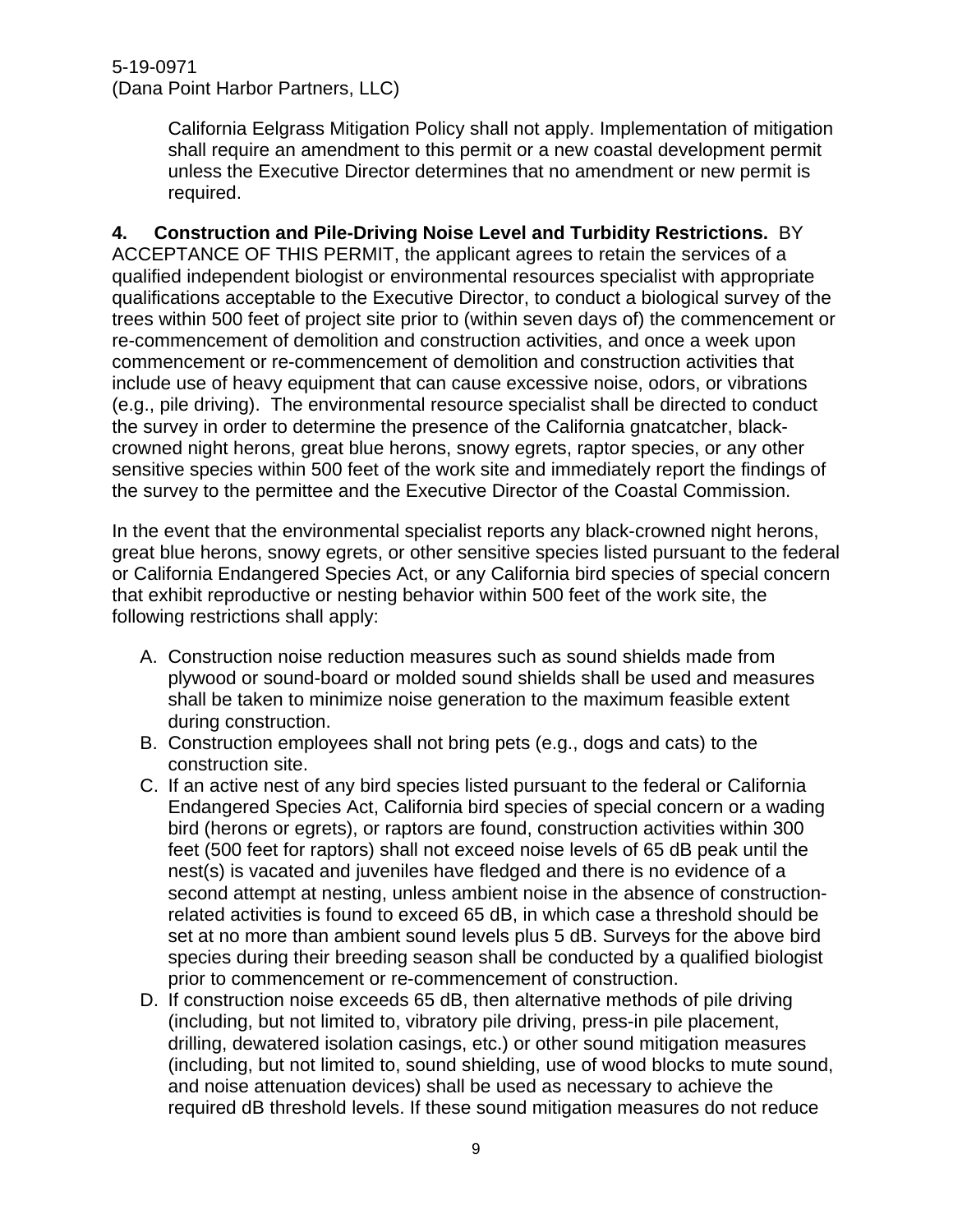noise levels, construction within 500 feet of the nesting trees shall cease and shall not recommence until either new sound mitigation can be employed or young of the year have fledged.

- E. The applicant shall use the least damaging alternative methods for the construction of pilings and any other activity that will disturb benthic sediments. The applicant shall limit, to the greatest extent practicable, the suspension of benthic sediments into the water column.
- 5. **Project Lighting.** PRIOR TO ISSUANCE OF THIS COASTAL DEVELOPMENT PERMIT, the applicant shall submit, for the review and written approval of the Executive Director, a final Lighting Plan which specifies that
	- A. All permanent lighting associated with the harbor and the parking complex shall be shielded and directed downward. No light shall be directed onto the water. Bright upward shining lights shall not be used during construction.
	- B. Specifications for all lighting, including those used for the operation of construction equipment, if performed at night, shall be included, with light temperatures maintained at 2,700 Kelvin (in no case shall exceed 3,000 Kelvin) and a foot candle value of no higher than 0.01 fc (lm.ft-2 ) incident along the property edge.
	- C. Wherever possible, the applicant shall use cover material composed of dark, non-reflective material demonstrated to minimize the contribution to sky glow
	- D. All existing parking lot lighting shall be redesigned to include a motion detector system that dims the parking lot lighting to 10% of standard light output during times the lighting is not actively in use.
	- E. No changes to the approved development shall occur without a Commission amendment to this coastal development permit or a new coastal development permit, unless the Executive Director determines that no amendment or new permit is required.
- 6. **Additional Biological Surveys** PRIOR TO ISSUANCE OF THIS COASTAL DEVELOPMENT PERMIT, the applicant shall submit, in a form and content acceptable to the Executive Director, the following biological surveys:
	- A. Bird Surveys to be conducted by a qualified biologist.
		- i. Inclusive of bird survey results for the gnatcatcher and its habitat within 500 feet of the proposed project area.
	- B. Ocean Floor Resource Surveys to be conducted by a qualified marine biologist specialist.
		- i. Pre- and post-construction surveys of sea floor resources encompassing all areas within the breakwater shall be mapped and evaluated for resident species by an appropriate marine biological specialist. Surveys should be sufficiently comprehensive as to identify all macrofaunal and macrofloral communities and substrate present, and to establish a pre-construction baseline that may be used to assess whether detectable changes occurred in post-construction benthic habitat associated with the harbor revitalization project.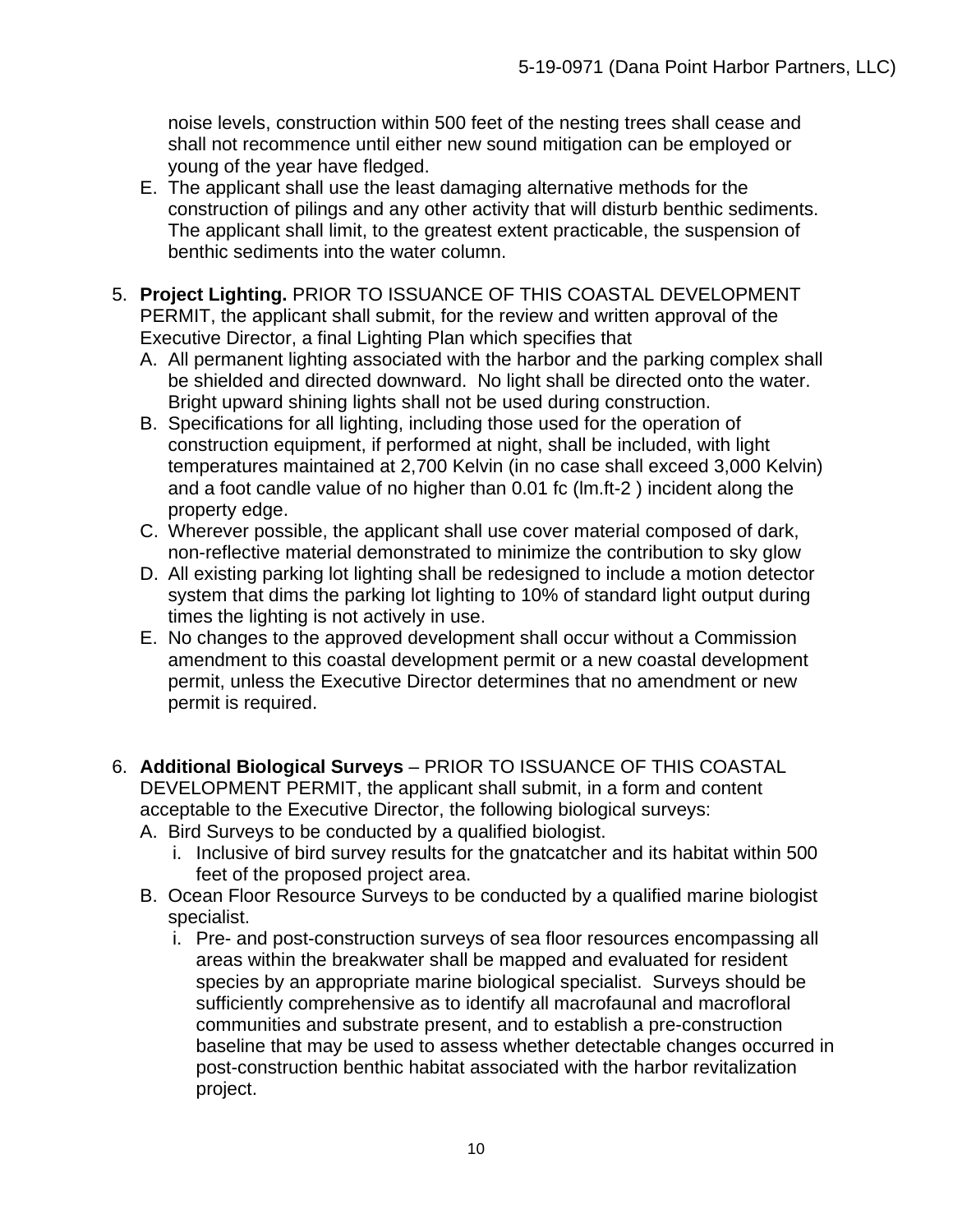Benthic surveys should follow accepted protocols for characterizing the benthic environment, and should produce, at a minimum, documentation of the diversity of benthic resources present, a list of all species encountered, including fish species, at a scale appropriate for a comprehensive assessment of project impacts, if any.

In anticipation that impacts to benthic habitats may result, the applicant must identify locations where mitigation of benthic impacts will occur at a ratio of 1.5:1, or greater, with the exception of eelgrass (see **Special Condition 3**)

Benthic surveys shall be repeated a month after the onset of construction activities with a significant chance of imparting harm to benthic habitats, (e.g. pile or dock removal) to ascertain that appropriate BMPs and impact minimization measures have not led to significant impacts. This second survey may follow rapid assessment methods and need not catalogue physical and biological resources. However, it must be sufficiently comprehensive as to determine that no, or only very minor, impacts to benthic resources have resulted, and to instigate a revision of protective measures if significant impacts are detected. A report documenting such shall be submitted to the Executive Director upon completion, as a condition for resumption of potentially impactful activities.

Comprehensive post-construction benthic surveys, using the same preconstruction protocol must be conducted immediately following project completion, and final reports submitted to the Executive Director.

#### 7. **Tree Trimming or Tree Removal.**

A. Tree trimming or tree removal when necessary, either during the project development phase and/or for the life of the proposed development, shall be conducted only during the non-breeding and non-nesting season (October through December) of the bird species listed pursuant to the Fish and Game Code, the Migratory Bird Treaty Act, Federal or California Endangered Species Acts, California bird species of special concern and wading birds as well as raptors which have an especially valuable role in the overall coastal ecosystem, unless the County of Orange in consultation with a qualified arborist and with review and comment from the Audubon Society determines that a tree causes danger to public health and safety. A health and safety danger shall be considered to exist if a qualified arborist determines that a tree or branch is dead, diseased, dying or injured and said tree or branch is in imminent danger of collapse or breaking away. The applicant shall be proactive in identifying and addressing diseased, dying or injured trees as soon as possible in order to avoid habitat disturbances during the nesting season. If tree trimming or removal activities cannot feasibly avoid the breeding and nesting season because a health and safety danger exists, the following guidelines shall be followed: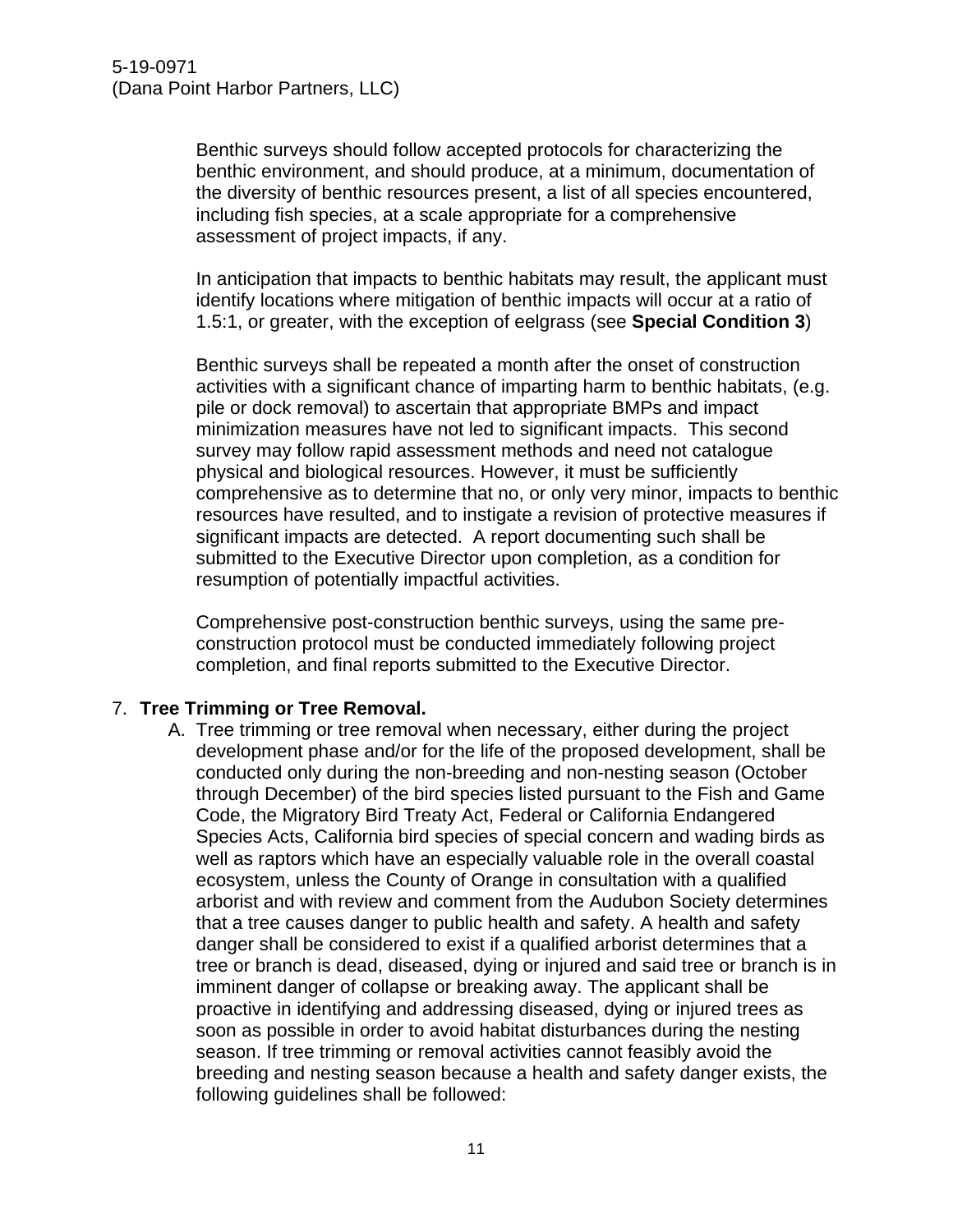a) A qualified biologist or ornithologist shall conduct surveys and submit a report at least one (1) week prior to the trimming or removal of a tree (only if it is posing a health or safety danger) to detect any breeding or nesting behavior in or within 300 feet of the work area. A tree trimming and/or removal plan shall be prepared by an arborist in consultation with the qualified biologist or ornithologist. The survey report and tree trimming and/or removal plan shall be submitted for the review and approval of the County of Orange, the Department of Fish and Wildlife and the U.S. Fish and Wildlife Service. The applicant shall maintain the plans on file as public information and to be used for future tree trimming and removal decisions. The plan shall incorporate the following information:

(1) A description of how work will occur.

(2) Work must be performed using non-mechanized hand tools to the maximum extent feasible.

(3) Limits of tree trimming and/or removal shall be established in the field with flagging and stakes or construction fencing.

(4) Steps shall be taken to ensure that tree trimming will be the minimum necessary to address the health and safety danger while avoiding or minimizing impacts to breeding and nesting birds and their habitat.

b) Prior to commencement of tree trimming and/or removal, the applicant shall notify in writing the Executive Director of the Coastal Commission, the California Department of Fish and Wildlife and the U.S. Fish and Wildlife Service of the intent to commence tree trimming or removal.

All tree trimming and tree removal shall be conducted in strict compliance with these provisions. All trimmings must be removed from the site at the end of the business day and disposed of at an appropriate location. Any proposed change or deviation from these requirements must be submitted to the Executive Director of the California Coastal Commission to determine whether an amendment to this coastal development permit is required.

B. Prior to conducting regular tree maintenance activities during the nonbreeding and non-nesting season, a qualified biologist or ornithologist shall conduct a survey of the trees to be trimmed or removed to detect nests of bird species identified by these provisions to identify specific trees with nests and submit the survey report(s) to the Executive Director and the County of Orange. The applicant shall maintain a database of survey reports that includes a record of nesting trees that is available as public information and to be used for future tree trimming and removal decisions. Tree trimming and/or removal, if necessary may proceed if a nest is present but no courtship or nesting behavior or evidence of that behavior is observed.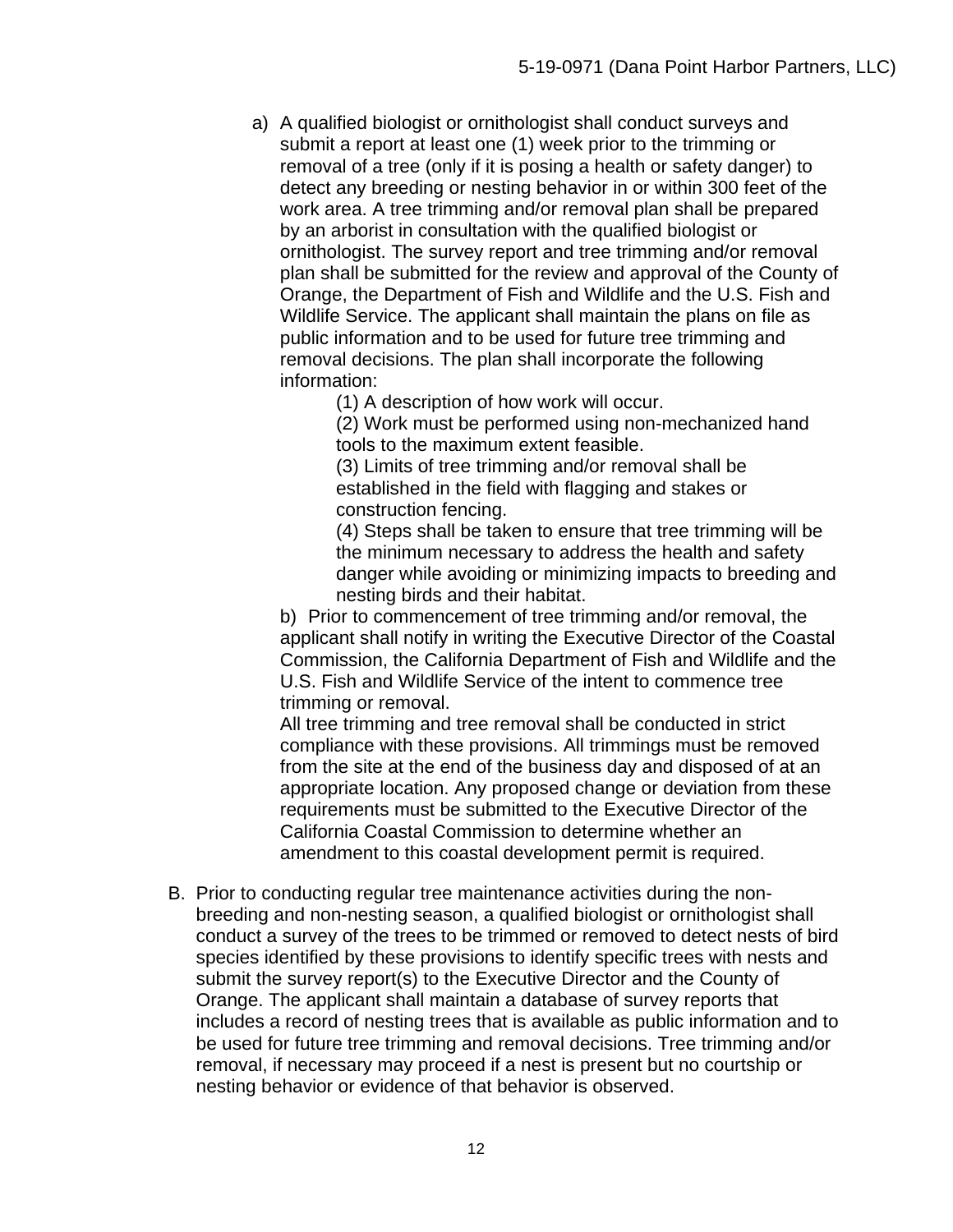#### 5-19-0971

(Dana Point Harbor Partners, LLC)

- C. Any trimming of trees during the non-breeding and non-nesting season containing a nest(s) of the species contained in these provisions shall be supervised by a qualified biologist or ornithologist and a qualified arborist to ensure that adequate nest support and foliage coverage is maintained in the tree, to the maximum extent feasible, in order to preserve the nesting habitat. Trimming of any nesting trees shall occur in such a way that the support structure of existing nests will not be trimmed and existing nests will be preserved, unless the County of Orange, in consultation with a qualified arborist, determines that such trimming is necessary to protect the health and safety of the public. The amount of trimming at any one time shall be limited to preserve the suitability of the nesting tree for breeding and/or nesting habitat.
- D. In the event that any protected birds continue to occupy trees during the nonbreeding and non-nesting season, trimming shall not take place until a qualified biologist or ornithologist has assessed the site, determined that courtship behavior has ceased and given approval to proceed with maintenance operations.
- E. Trees or branches with a nest of a state or federal listed species, a California bird species of special concern or a wading bird (heron or egret) as well as raptors that has been active anytime within the last five (5) years shall not be removed or disturbed unless a health and safety danger exists and then shall be replaced with a mitigation ratio of 2:1. The removal of any other tree shall require mitigation at a 1:1 ratio.
- F. A tree replacement planting plan for each tree replacement shall be developed to specify the amount of trees to be replaced, tree location, tree type, tree size (no less than 36-inch box size), planting specifications and a five (5) year monitoring program with specific performance standards. G. Further, these provisions shall be undertaken in compliance with all applicable codes and regulations of the California Department of Fish and Wildlife, the U.S. Fish and Wildlife Service and the Migratory Bird Treaty Act.
- 8. **Acoustic Monitoring Plan.** PRIOR TO ISSUANCE OF THIS COASTAL DEVELOPMENT PERMIT, the applicant shall prepare an Acoustic Monitoring Plan (AMP) for review and approval by the Executive Director. The AMP shall include the following elements:
	- A. To prevent adverse impacts to marine mammals and fish from elevated levels of underwater sound associated with pile driving, the AMP shall outline an underwater hydro-acoustic monitoring program to be implemented during the installation of an initial subset of representative piles in order to establish the limits of the exclusion zone, or the distance between the work site and the locations at which the maximum recorded peak sound pressure level (SPL) or cumulative sound exposure level (SEL) falls below the temporary and permanent threshold shift levels for marine mammals. The maximum SPL or SEL thresholds utilized to determine the exclusion zone shall be based on the best available science on temporary and permanent threshold shift (TTS and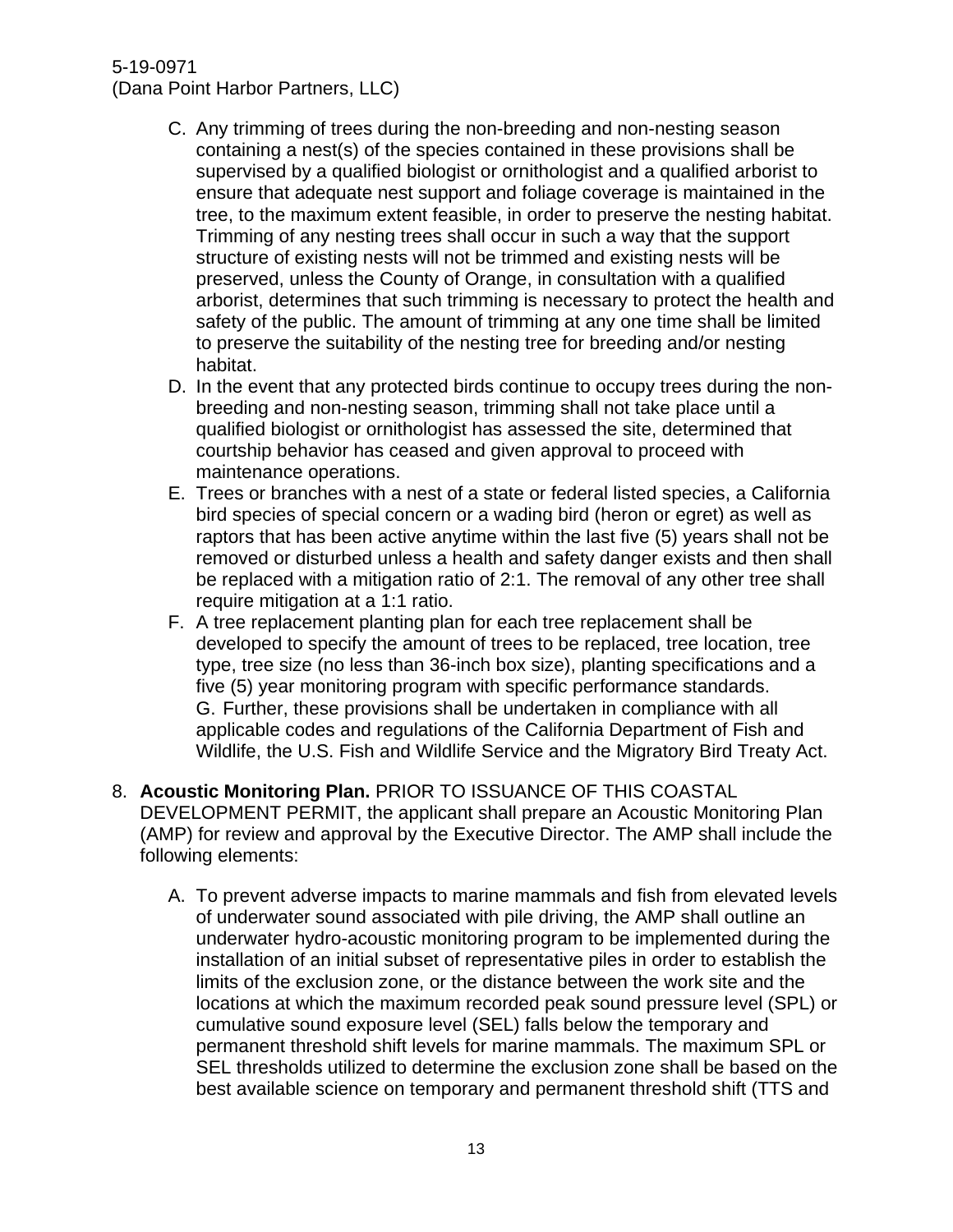PTS) levels for NOAA's most up-to-date Marine Mammal Acoustic Technical Guidance, and shall indicate the location at which pile driving, or other noisegenerating construction-related activities should cease upon the entrance of a marine mammal into the zone where temporary or permanent hearing damage may result.

- B. The AMP represents the acoustic monitoring plan that the contractor will be responsible for implementing during pile driving activities. The AMP shall fully describe the testing program, monitoring equipment, the number of proposed hydro-acoustic monitoring sessions, the hydrophone locations along the Dana Point Harbor and in the ocean waters around the harbor, the distance of hydrophones from the active pile driving site, and shall describe the rationale for how the program will capture a representative amount of readings that address changes in bathymetry and substrate (e.g. rocky versus sandy) in the waters surrounding the harbor. In addition, the AMP shall identify protocols for communicating hydro-acoustic monitoring results, including any changes in the boundaries of the exclusion zone, to the approved marine mammal observer (see **Special Condition 9**).
- C. Underwater acoustic monitoring devices (capable of recording both SPL and SEL at the frequencies corresponding with the hearing capabilities of special status fish species and marine mammals anticipated to be present in the project area) shall be placed at an array of increasing distances from the site of active pile driving to fully monitor the project area and allow for multiple readings below the SPL and SEL levels associated with temporary and permanent threshold shifts (TTS and PTS).
- D. Hydro-acoustic testing locations shall occur, at a minimum, at the far oceanside corners of the harbor dock infrastructure on both the east and west sides to determine the maximum exclusion zone appropriate during pile driving activities taking place at any location within the harbor. Prior to initiation of the hydro-acoustic testing for exclusion zone establishment, background underwater noise shall be measured for a minimum of one full 24- hour cycle (i.e. 6am to 6am) in the absence of construction activities, to determine background sound levels. Sound data collected by the underwater hydro-acoustic testing devices shall be monitored throughout implementation of all pile driving activities, and this directive will be included in the AMP.
- E. Using a preliminary exclusion zone of 500 feet from the harbor terminus during the testing phase, the exclusion zone should be adjusted if during hydro-acoustic testing the SPL or SEL threshold is exceeded at a distance beyond the 500-foot exclusion zone and/or if the marine mammal monitor observes dead or injured fish in the vicinity of active pile driving operations. If either of these occur, the exclusion zone shall be expanded or the applicant shall implement additional feasible power reduction and/or sound dampening measures to ensure that the SPL and SEL thresholds are not exceeded.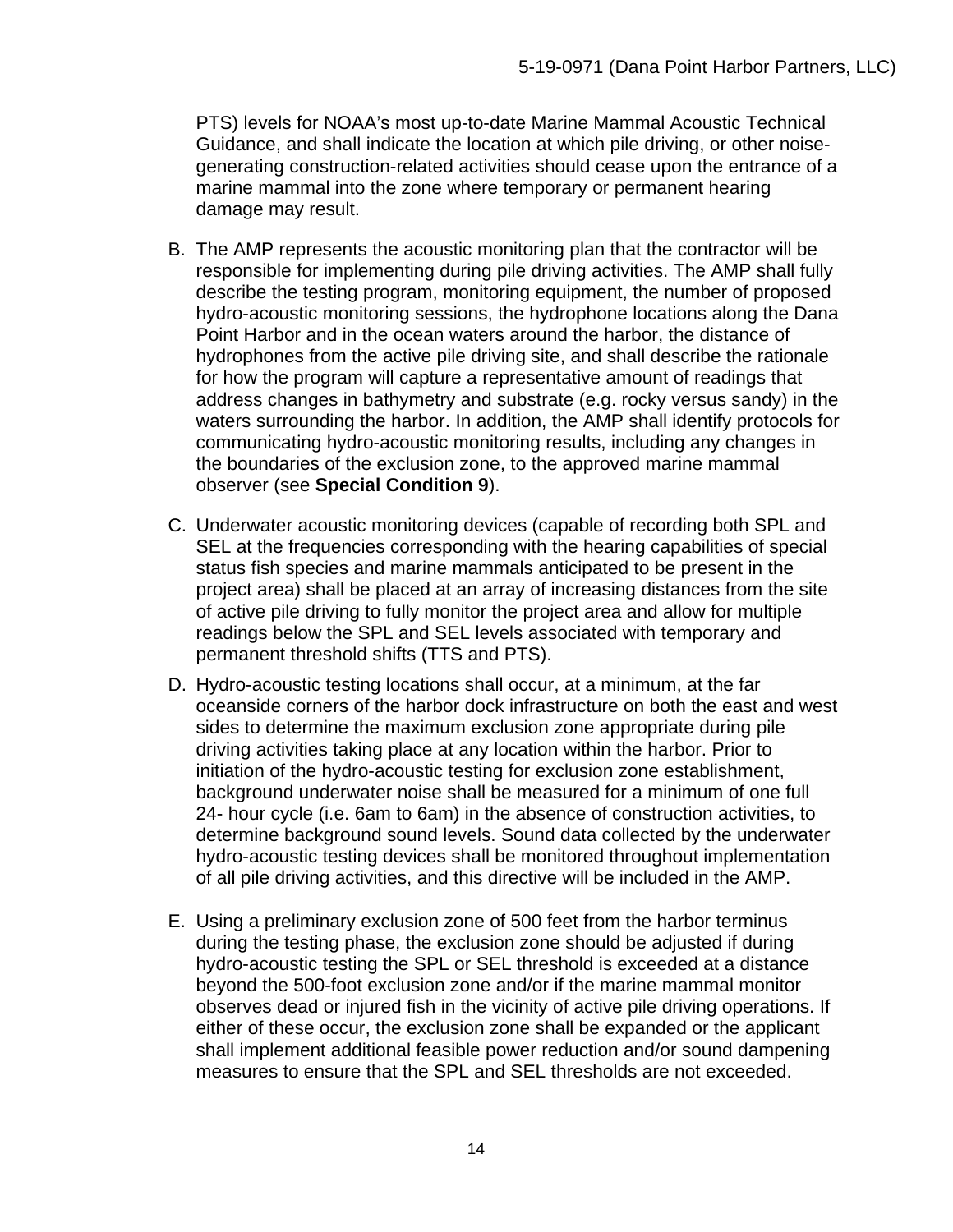#### 5-19-0971

(Dana Point Harbor Partners, LLC)

- F. No more than 30 days after the completion of the required hydroacoustic testing activities, the applicant shall submit a final hydroacoustic testing report to the Executive Director for review. The final report shall include a description of all pile driving activities, a description of the acoustic monitoring equipment and protocols that were used during the pile driving activities, the results of the hydroacoustic monitoring, a determination of the necessary marine mammal exclusion zone(s) to be implemented during future pile driving activities, and a description of any observable fish and marine mammal behavior that took place during hydroacoustic testing activities.
- G. No changes to the approved development shall occur without a Commission amendment to this coastal development permit or a new coastal development permit, unless the Executive Director determines that no amendment or new permit is required.
- 9. **Marine Wildlife Protection Plan.** PRIOR TO ISSUANCE OF THIS COASTAL DEVELOPMENT PERMIT, the applicant shall prepare a Marine Wildlife Protection Plan (MWPP) for review and approval by the Executive Director. The MWPP shall incorporate the following parameters:
	- A. Avoidance of pile-driving activities during the breeding season for seals and sea lions if pregnant and/or nursing individuals are present within the exclusion zone.
	- B. An initial ramp-up period or "soft start" procedure at the commencement or recommencement of pile-driving activities shall be implemented to avoid potential impacts to marine mammals and fish that may be present, but undetected, in the exclusion zone. The pile driver operator shall commence pile driving operations at the lowest possible power setting with no less than a one-minute interval between each initial strike for a five-minute period. In addition, the pile driver shall employ sound dampening techniques and/or devices (such as wooden blocks, pile cushions, and/or caps) during all pile driving activities.
	- C. One qualified marine mammal observer (MMO), or more if required to effectively observe the entire exclusion zone, approved by the Executive Director, shall be present to conduct observations during all pile driving activities. The MMO shall be a qualified marine biologist and shall have experience in marine science or marine operations that includes experience observing marine mammals and differentiating normal behavior from signs of injury or distress. The MMO's duties shall be dedicated to observing marine wildlife only and shall not be assigned other pile driving-related duties. The MMO shall have the appropriate safety and monitoring equipment (e.g. binoculars) adequate to conduct his or her activities and be located at an effective vantage point in order to observe the entire exclusion zone without obstruction (e.g., from the rooftop of existing buildings).
	- D. To carefully evaluate the effects of pile driving on pinnipeds in the project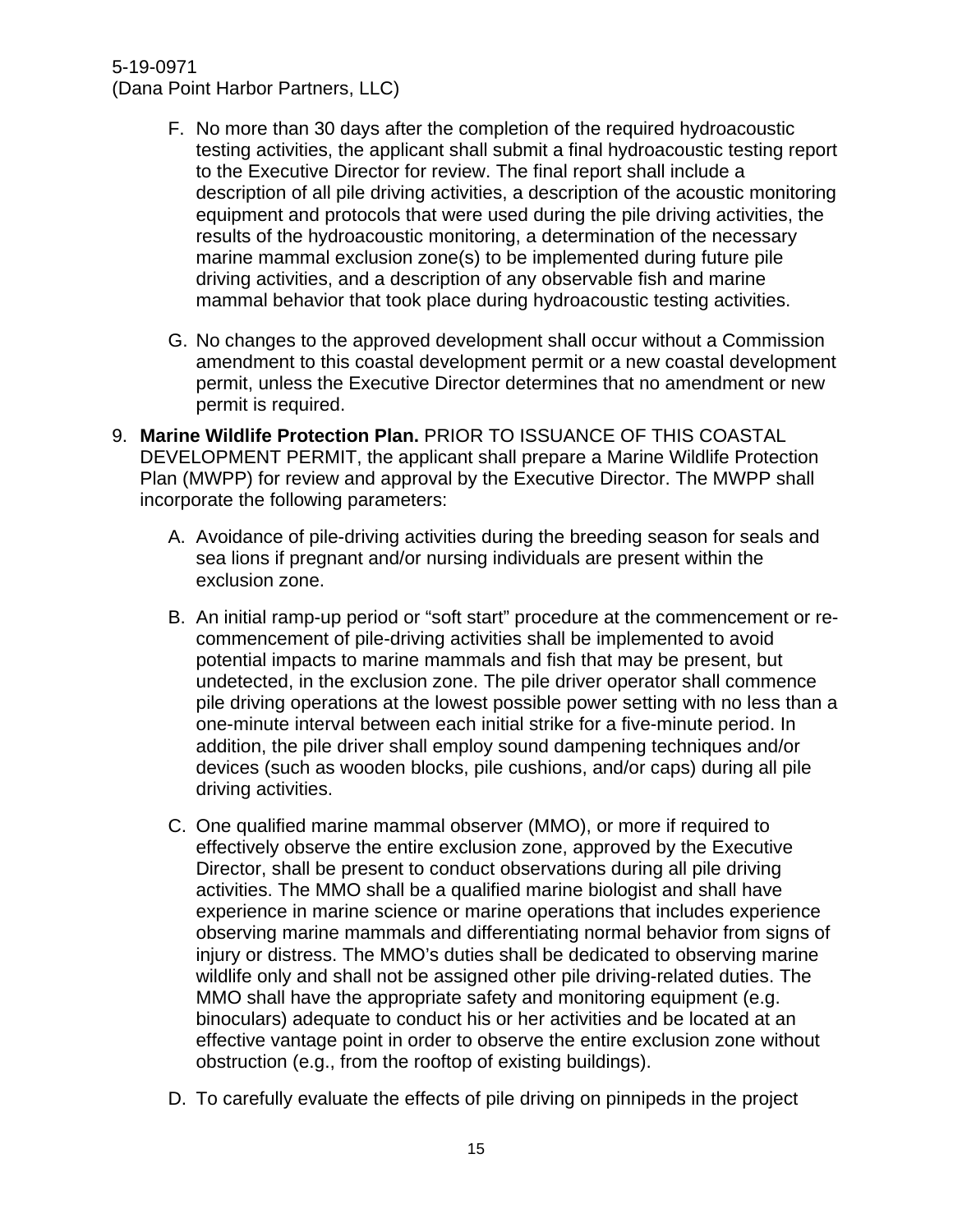area, the first piles to be driven will be located as far as possible from known pinniped haul-out locations in the harbor so that the reaction of the pinnipeds to pile driving activities can be evaluated. The MMO will monitor pinniped reactions during the initial pile driving strikes and then report his/her observations and related information to the Executive Director in the required Hydroacoustic Testing Report (see **Special Condition 8**).

- E. It is anticipated that pinnipeds accustomed to living on or hauling out within the Dana Point Harbor, the breakwater and adjacent areas will tolerate some amount of commotion and disturbance associated with the project's pile driving activities.
	- i. If the normal commotion of preparing the work site for the day's pile driving does not cause the resident pinnipeds to disperse beyond the exclusion zone, the MMO will record this in the required logs (see subsection (F) below) and take photos of any lingering pinnipeds in the Dana Point Harbor vicinity.
	- ii. If pinnipeds remain within the exclusion zone upon completion of softstart pile driving activities, regular pile driving activities may proceed as long as the pinnipeds do not exhibit any observable signs of injury or distress. If one or more pinnipeds appear injured or distressed, the MMO shall direct pile driving activities to cease and shall immediately notify the Executive Director for further assistance and guidance.
- F. The MMO shall maintain a daily log of observed marine mammals and their behavior that shall be of sufficient detail to determine whether the project causes observable effects to marine mammals. A copy of the MMO's logs shall be submitted to the Executive Director within a week of completion of any pile driving event that takes place daily without interruption. At a minimum, the daily log observations shall include:
	- i. The date and time that monitored pile driving activity begins and ends
	- ii. Piling driving activities (e.g., number of piles being driven and their location on the pier) occurring during each observation period
	- iii. Weather parameters (e.g., wind speed and direction, percent sky cover, visibility, precipitation)
	- iv. Ocean conditions (e.g., water level fluctuation, tide, etc.)
	- v. A map showing species, numbers, location, and, if possible, sex and age class of all observed marine mammals
	- vi. A description of any observable marine mammal behavior patterns, including those in response to piling driving activities, including their location and distance relative to the work site, direction of travel, and if possible, the correlation of behavior to sound pressure levels (SPLs)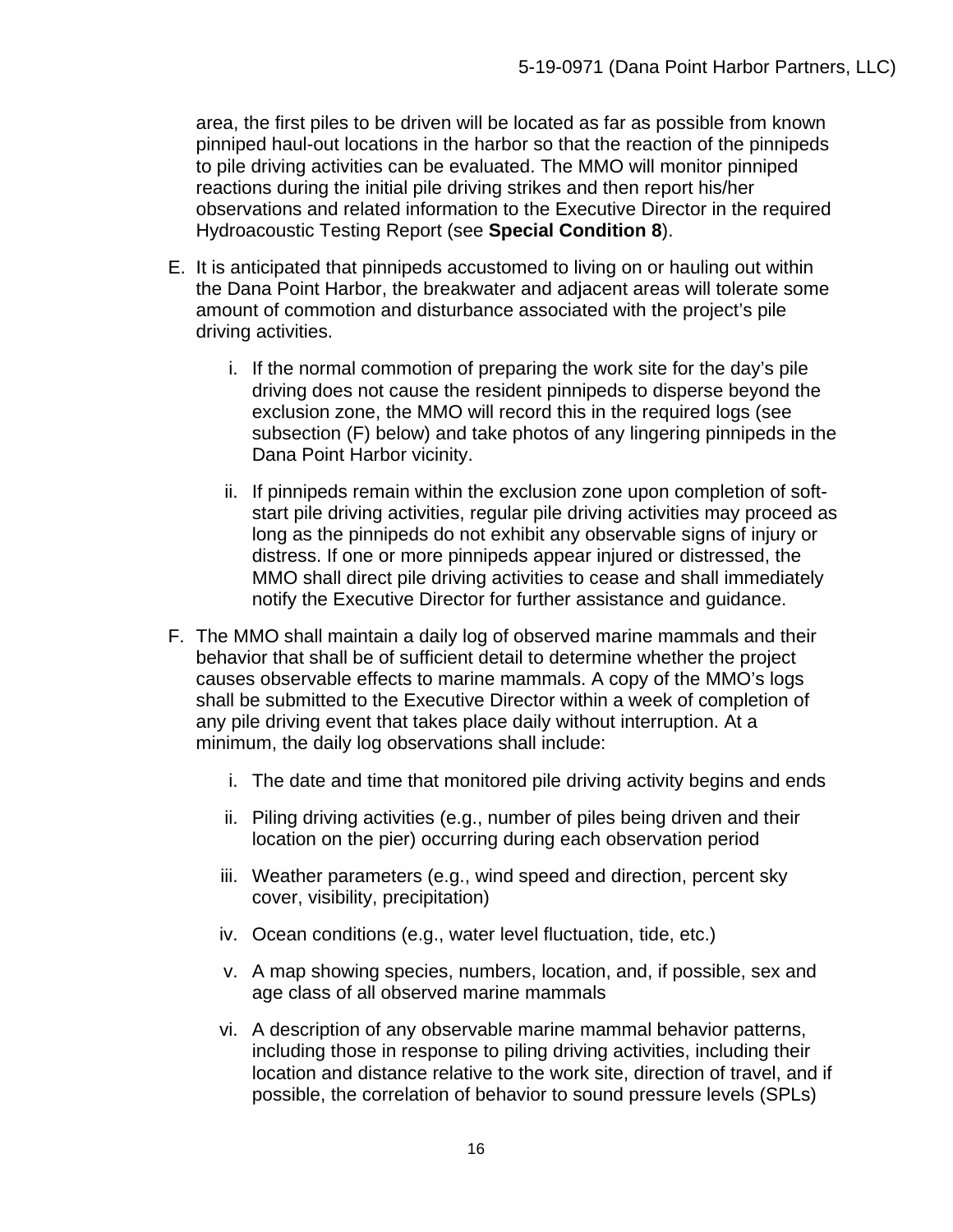- vii. A description of implementation of any required mitigation measures (e.g., shutdown or delay of piling driving activities)
- viii. Other human activities in the area.
- G. During hydroacoustic monitoring in accordance with the AMP (**Special Condition 8**), the MMO shall establish a marine mammal exclusion zone from the work site. If the MMO observes any marine mammals within this exclusion zone (except for pinnipeds– see subsections (D) and (E) above), the MMO shall notify the applicant and/or pile driving contractor staff as appropriate and require an immediate shut down of pile driving activities. Such activities may restart once the mammal(s) is observed to leave the exclusion zone or is not observed within the exclusion zone for at least 30 minutes.
- H. Once hydroacoustic monitoring is complete, for all subsequent days of pile driving, the outer edge of the exclusion zone shall be determined by the results of the Acoustic Monitoring Plan (**Special Condition 8**).
- I. If the exclusion zone is not entirely visible (e.g., due to darkness, fog, etc.), pile driving shall not commence or continue to proceed (if it is underway) until visual conditions have improved.
- J. An annual report summarizing the results of monitoring activities shall be submitted to the Executive Director no later than January 30th, for the preceding calendar year throughout the entirety of the project construction period. The report shall include marine mammal observations (see subsection (e) above), descriptions of any project delays or cessation of operations due to the presence in the project area of marine mammal species subject to protection, and an evaluation of monitoring protocol effectiveness.
- K. No changes to the approved development shall occur without a Commission amendment to this coastal development permit or a new coastal development permit, unless the Executive Director determines that no amendment or new permit is required.

The requirements of the approved MWPP are to be implemented during all pile driving and other construction-related activities requiring high decibel noise generation that are part of the scope of the proposed development of this CDP, including during hydroacoustic testing activities authorized pursuant to **Special Condition 8.**

**10**. **Construction Pollution Prevention Plan.** PRIOR TO ISSUANCE OF THIS COASTAL DEVELOPMENT PERMIT, the applicant shall submit, for the written approval of the Executive Director, a final Construction Pollution Prevention Plan that identifies (in site plan view) the specific location of all construction areas, staging areas, storage areas, equipment fueling and maintenance areas, and access corridors to these areas. The Construction Pollution Prevention Plan shall, at a minimum, include the following required criteria, specified via written notes within the plan: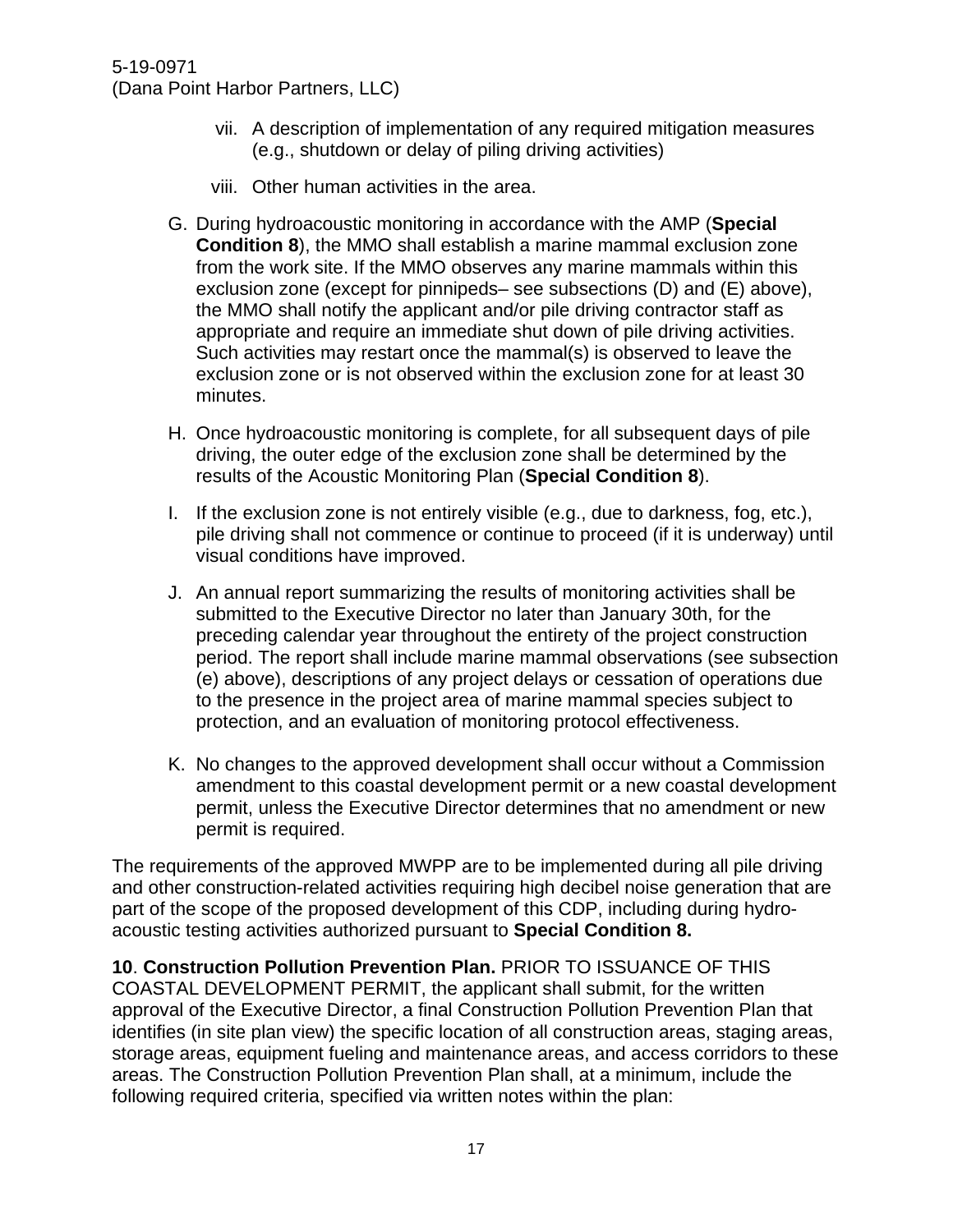A. The location of all water quality BMPs to be implemented during construction and demolition shall be specified, including the proposed repairs to the seawalls and revetments.

B. The footprint of areas within which construction activities and/or staging are to take place shall be minimized to the extent technically feasible, to minimize impacts on public access and the marine environment.

C. Construction activities (including materials and equipment storage, and equipment fueling and maintenance) shall be prohibited outside of the designated construction, staging, storage, and maintenance areas.

D. Construction work and equipment operations below the mean high water line shall be minimized to the extent technically feasible, and, where possible, shall be limited to times when tidal waters have receded from the authorized work areas.

E. All work shall be performed during favorable tidal, ocean, wind, and weather conditions that will enhance the ability to contain and remove, to the maximum extent feasible, construction and demolition debris.

F. All construction methods to be used shall be specified, including methods to keep the construction areas separated from the beach and other public recreational use areas, and a final construction schedule shall be included.

G. Silt fences or equivalent measures shall be installed at the site perimeter to prevent sediment in runoff from construction-related activities from entering coastal waters.

H. The use of temporary erosion and sediment control products (such as fiber rolls, erosion control blankets, mulch control netting, and silt fences) that incorporate plastic netting (such as polypropylene, nylon, polyethylene, polyester, or other synthetic fibers) shall be avoided, in order to minimize wildlife entanglement and plastic debris pollution.

I. Turbidity curtains shall be used to contain sediment during in-water construction or demolition, where coastal resources such as benthic communities or eelgrass, may be at risk.

J. Floating booms shall be used to contain any debris discharged into coastal waters; the debris shall be removed as soon as possible, but no later than the end of each day.

K. Tarps or other devices shall be used to capture debris, sawdust, particulates, oil, grease, rust, dirt, and spills from overwater construction and demolition, to protect the quality of coastal waters.

L. All construction materials shall be properly stored and contained so that these products will not spill or otherwise enter the coastal environment.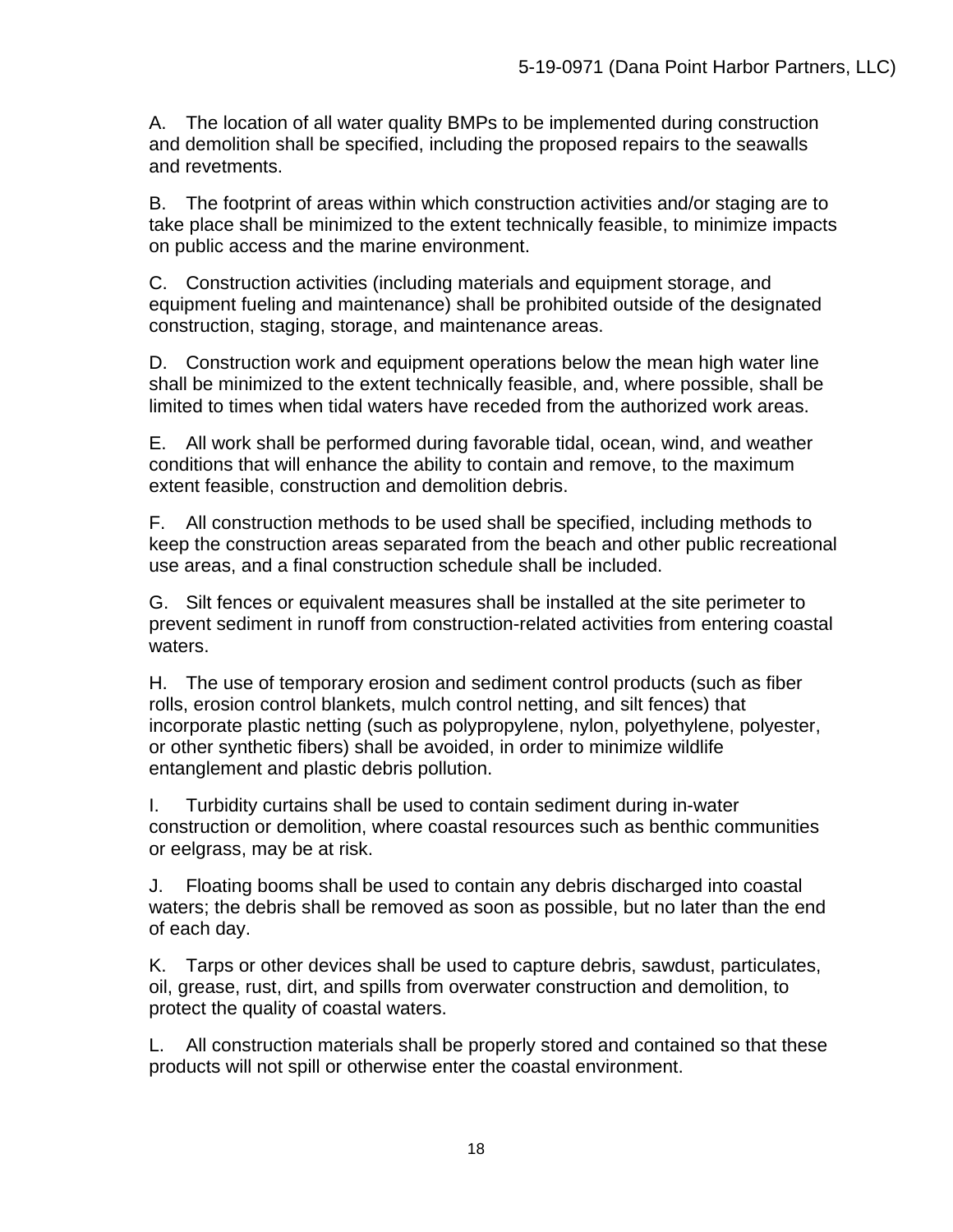M. Erosion and sediment control BMPs shall be used to prevent sedimentation impacts to coastal waters during project staging and demolition. BMPs shall include a pre-construction meeting to review procedural and BMP guidelines.

N. Spills of fluids from construction equipment, or other hazardous materials, shall be immediately contained on-site and disposed of in an environmentally-safe manner as soon as possible. Disposal within the coastal zone shall require a coastal development permit.

P. Construction vehicles operating at the project site shall be inspected daily to ensure there are no leaking fluids. If there are leaking fluids, the construction vehicles shall be serviced immediately. Equipment and machinery shall be serviced, maintained, and washed only in confined areas specifically designed to control runoff and prevent discharges into Dana Point Harbor or the ocean. Thinners, oils, and solvents shall not be discharged into sanitary sewer or storm drain systems.

Q. Equipment washing, refueling, and/or maintenance shall not take place on the tidelands or on over-water structures, to eliminate the possibility that pollutants from these activities may enter coastal waters.

R. Fueling and maintenance of construction equipment and vehicles shall be conducted off-site, if feasible. Any fueling and maintenance of mobile equipment conducted on site shall take place at a designated area located at least 50 feet from coastal waters, drainage courses, and storm drain inlets, if feasible (unless these inlets are blocked to protect against fuel spills). The fueling and maintenance area shall be designed to fully contain any spills of fuel, oil, or other contaminants. Equipment that cannot be feasibly relocated to a designated fueling and maintenance area (such as cranes) may be fueled and maintained in other areas of the site, provided that procedures are implemented to fully contain any potential spills.

i. An on-site spill prevention and control response program, consisting of BMPs for the storage of clean-up materials, training, designation of responsible individuals, and reporting protocols to the appropriate public and emergency services agencies in the event of a spill, shall be implemented at the project site to capture and clean-up any accidental releases of oil, grease, fuels, lubricants, or other hazardous materials.

S. Vegetable oil-based hydraulic fluids shall be used in heavy equipment used for construction overwater or adjacent to coastal waters, if feasible, particularly for construction lasting 30 days or longer. Standard hydraulic fluids are based on petroleum products, and due to their high aquatic toxicity they pose a risk if leaked or spilled in or near sensitive aquatic habitats. Vegetable oil-based hydraulic fluids are formulated for rapid biodegradability and low aquatic toxicity, and do not bioaccumulate in aquatic organisms.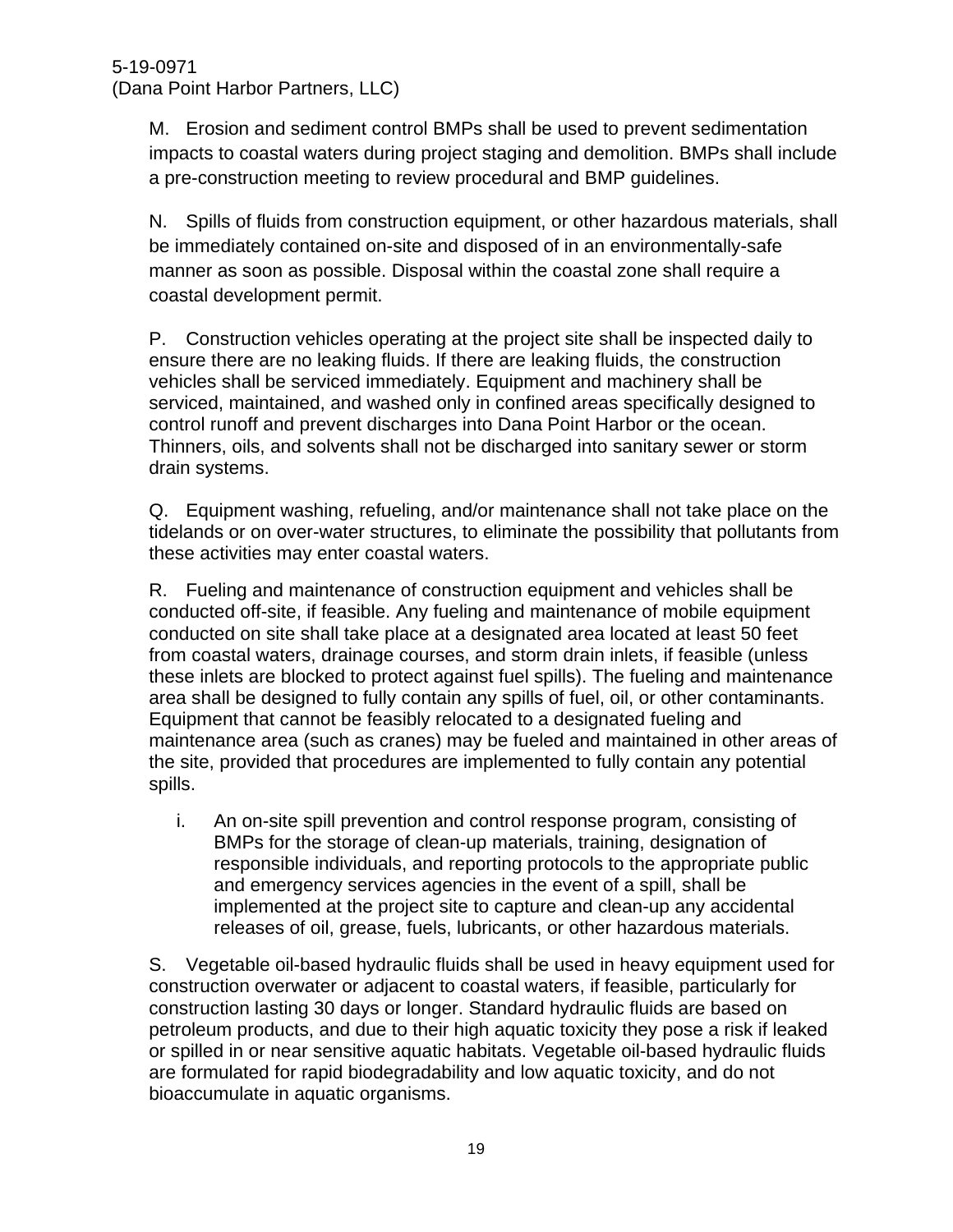T. Biodiesel fuel shall be used in heavy equipment used for construction overwater and adjacent to coastal waters, if feasible, particularly for construction lasting 30 days or longer. Diesel fuel may leak or spill from heavy equipment and vehicles used in construction, and where construction takes place in or adjacent to the ocean, diesel poses a risk of aquatic toxicity. Biodiesel is a non-petroleum alternative fuel that is less toxic than diesel fuel, and can be used in construction equipment and vehicles operating in or near sensitive aquatic habitats.

U. The construction site shall maintain good site housekeeping controls and procedures (e.g., clean up all leaks, drips, and other spills immediately; keep materials covered and out of the rain, including covering exposed piles of soil and debris; dispose of all wastes properly, using trash receptacles placed on site for that purpose; cover open trash receptacles during wet weather; and remove all construction debris from the tidelands).

V. A construction coordinator shall be designated who is available should questions arise regarding the construction, for both routine inquiries and emergencies. The coordinator's contact information (including a telephone number available 24 hours a day for the duration of construction) shall be conspicuously posted at the job site in a location that is readily visible from public viewing areas. The construction coordinator shall record the name, phone number, and nature of all complaints received regarding the construction, and shall investigate complaints and take remedial action, if necessary, within 24 hours of receipt of the complaint or inquiry.

W. A copy of the approved Construction Pollution Prevention Plan shall be kept at the construction job site at all times, and all persons involved with the construction shall be briefed on its content and meaning prior to commencement of construction.

X. The Coastal Commission's District Office shall be notified at least 3 working days in advance of commencement of construction, and immediately upon completion of construction.

Y. All construction shall be undertaken in accordance with the approved Construction Pollution Prevention Plan. Any proposed changes to the approved Construction Pollution Prevention Plan shall be reported to the Executive Director. No changes to the approved Construction Pollution Prevention Plan shall occur without a coastal development permit amendment or waiver, unless the Executive Director determines that no coastal development permit amendment or waiver is necessary.

**11.Best Management Practices for Installation and Removal of Piles.** PRIOR TO ISSUANCE OF THIS COASTAL DEVELOPMENT PERMIT, the applicant shall submit, for the written approval of the Executive Director, a report documenting the BMPs to be used for installation and removal of piles. The applicant shall comply with the following requirements: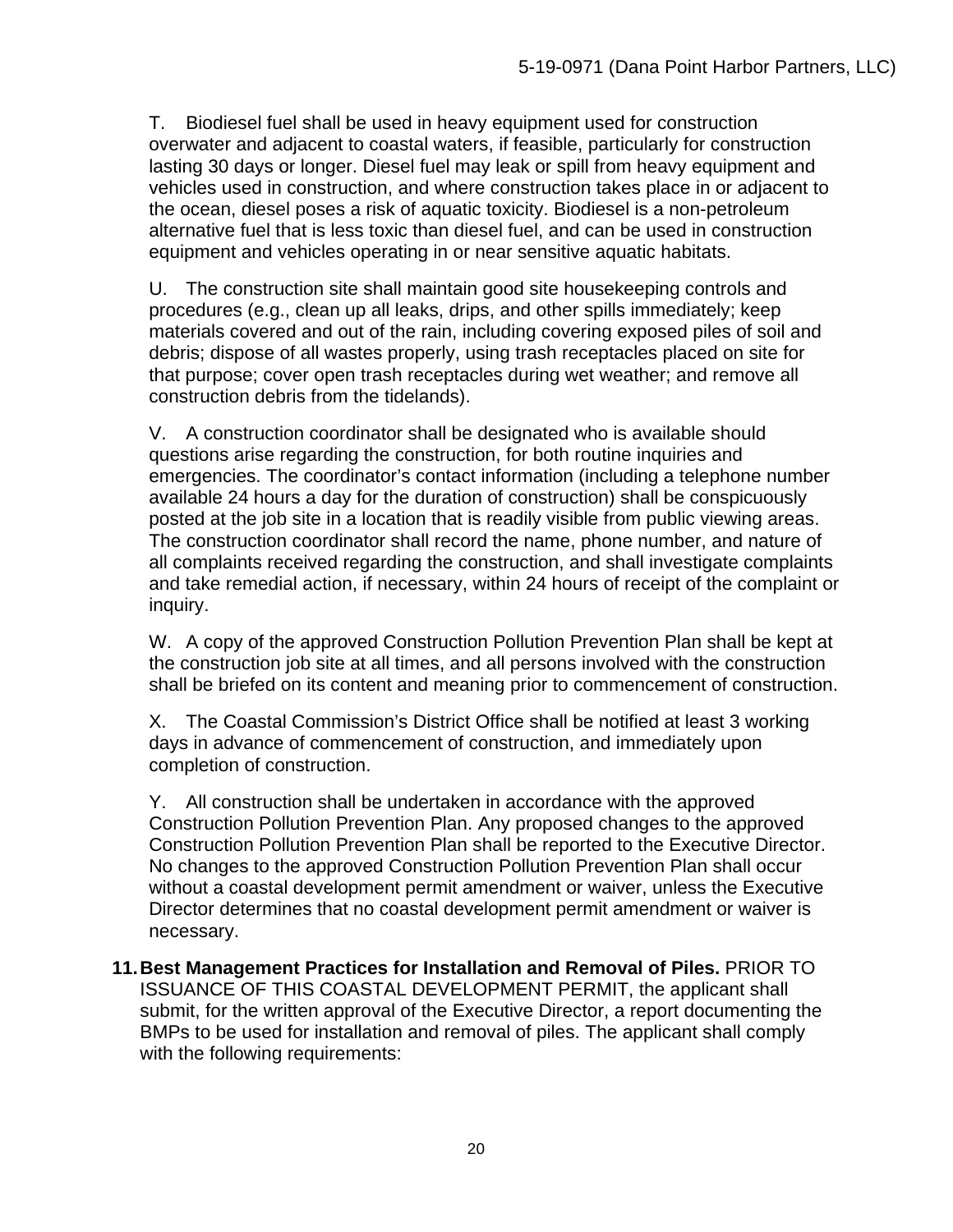> A. Installation of piles shall prioritize driven or hammered methods, if feasible, in order to minimize water quality impacts. Vibratory hammer method shall be prioritized over impact hammer methods. However, if an impact hammer is used, pile driving shall use a soft-start/ramping up BMP with hammer strikes that begin at approximately 40 to 60 percent energy levels with no less than a one-minute interval between each strike for a five-minute period. If a water-jetting method is utilized, silt curtains shall be installed in the work area to contain turbidity where coastal resources, such as benthic communities or eelgrass, may be at risk.

B. Removal of existing piles shall comply with the following requirements, where applicable:

i. Work shall occur during favorable tidal, ocean, and weather conditions that will enhance the ability to remove, to the maximum extent, the full length of the pile and any associated debris generated during demolition.

ii. Removed piles and debris shall be placed directly into a vessel or container suitable for transport off-site.

iii. Degraded pile sections that cannot be recovered from the substrate shall be cut at the deepest feasible elevation to maximize partial-retrieval.

iv. All removed piles and debris shall be moved to an off-site, authorized disposal site. Sediment adhered to the removed piles shall be removed from coastal waters.

v. Piles shall be removed slowly and handled carefully to minimize turbidity. Vibratory extraction shall be prioritized over direct-pull methods, where feasible, in order to limit disturbance.

C. The High Density Polyethylene (HDPE) sleeves proposed to be applied to steel piles shall be periodically monitored during the life of the structure, to ensure that the plastic material maintains its structural integrity, and shall be repaired or replaced if the material begins to deteriorate. A monitoring and maintenance plan for the HDPE sleeves shall be submitted.

**12. Materials to Construct or Repair Overwater and In-Water Structures.** Prior to issuance of the coastal development permit, the applicant shall submit, for the written approval of the Executive Director, a plan documenting the amount and type of materials proposed to be used to construct or repair all overwater and in-water structures. The applicant shall comply with the following requirements:

A. Specify the proposed type and amount of materials to be used to construct or repair each component of overwater and in-water structures. List the amount of each material (e.g., the surface area of dock decking). Specify the type of building material (e.g., preservative type and preservative retention level for treated wood), including any coating, wrapping, adhesive, sealant, or grout.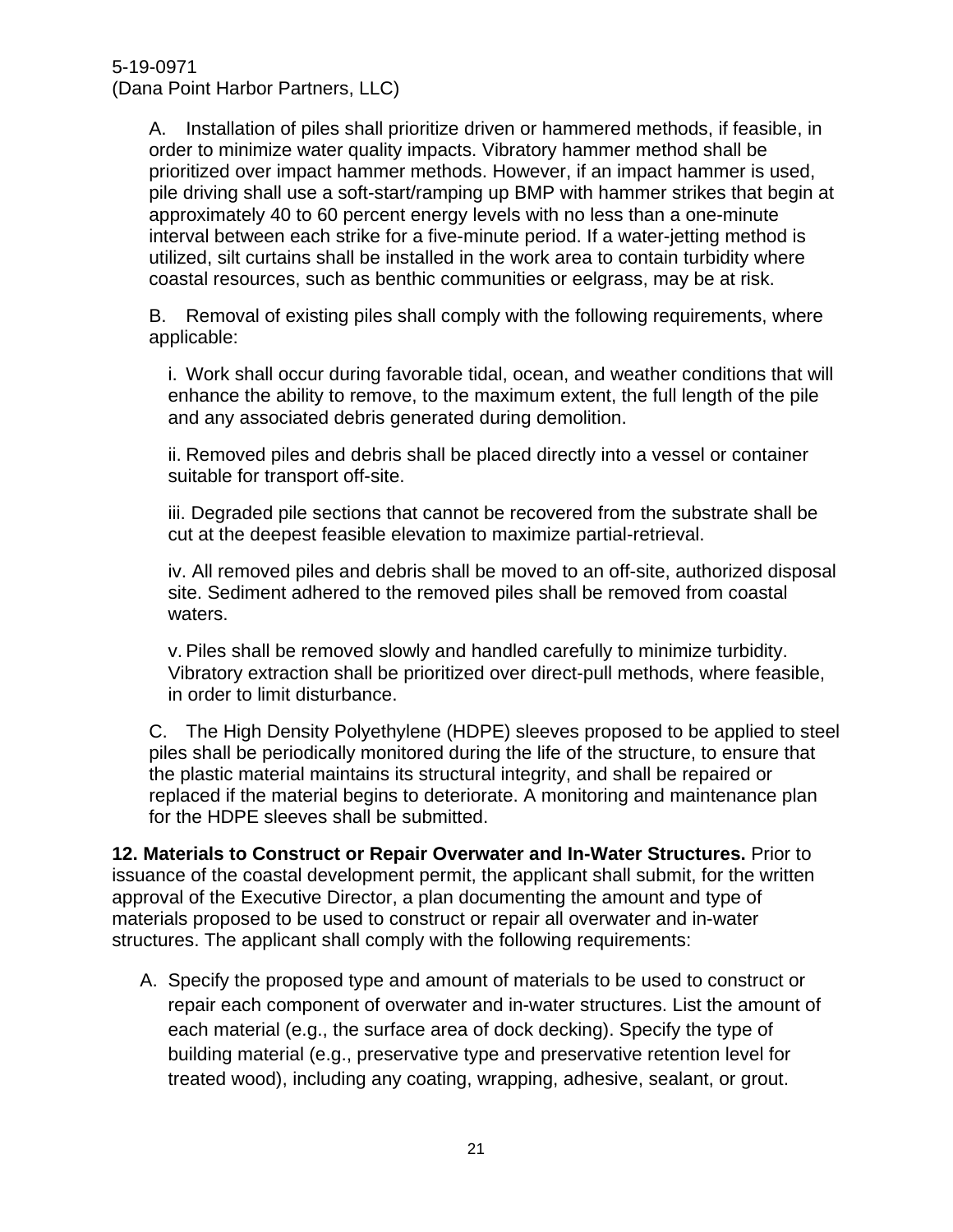- B. For dock decking and other above-water dock components, prioritize the use of alternative materials instead of treated wood, such as concrete, fiberglass, metal, plastic (e.g., polyethylene, polypropylene, or PVC), fiberglass-plastic composites (e.g., fiber-reinforced polymer), wood-plastic composites, or naturally decayresistant untreated wood (e.g., redwood, red cedar, ipe, greenheart, and in some cases Douglas fir), where feasible. An alternatives analysis shall be submitted if treated wood is proposed to be used for any component of the overwater or inwater structures.
- C. If treated wood is used for dock decking or other above-water dock components, a type of treated wood shall be selected that minimizes the risk of aquatic and sediment toxicity.
	- i. For treated wood decking and other above-water components of overwater structures, the preservative Ammoniacal Copper Zinc Arsenate (ACZA) shall be used to treat components where frequent contact with humans or marine mammals is not expected. Wood treated with the arsenic-free preservatives Alkaline Copper Quaternary (ACQ) or Copper Azole Type C (CA-C) shall only be used for components where frequent human or marine mammal contact will occur, as these preservatives leach substantially more copper (and thus have a higher risk of aquatic toxicity) than does ACZA.
	- ii. Specify the preservative retention level of any treated wood that will be used. Treated wood shall be selected that has been treated to the standards of the lowest appropriate Use Category for each component, to ensure that the treated wood does not exceed the minimum preservative retention level. This will help minimize the amount of preservatives that may leach into coastal waters. Use Categories, as specified by the American Wood Protection Association, are based on factors such as whether the wood is subject to saltwater splash vs. immersion, and whether the component is critical and difficult to replace.
	- iii. Where available, only treated wood that has been certified as produced for use in aquatic environments shall be used (as indicated by a BMP Quality Mark or Certificate of Compliance), in accordance with industry standards such as the Best Management Practices for the Use of Treated Wood in Aquatic and Wetland Environments by the Western Wood Preservers Institute, et al.
	- iv. The use of wood preservatives containing chemicals that may contribute to any listed water quality impairment of the waterway by that chemical shall be avoided. Copper pollution is often an issue for marinas and harbors, due to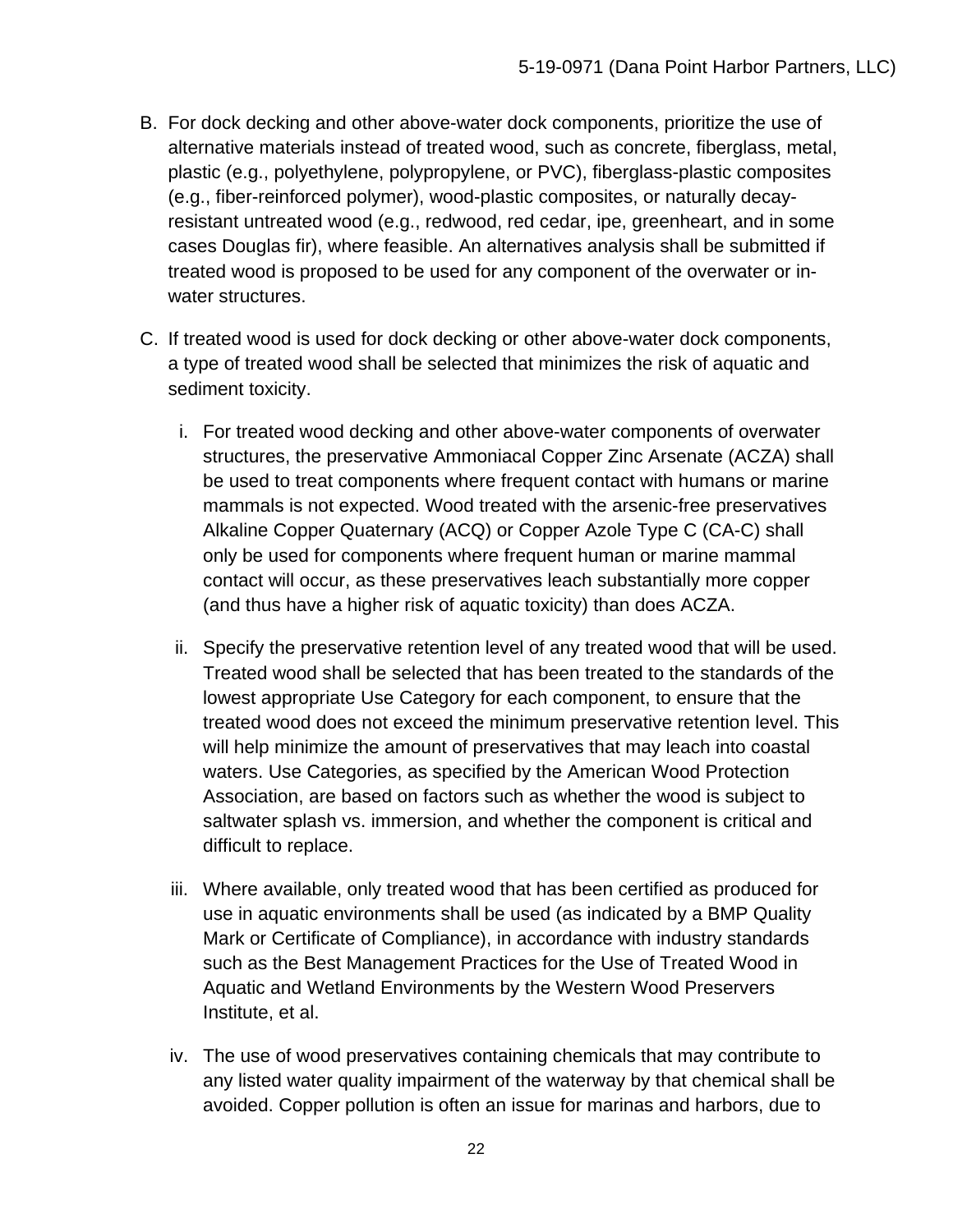copper leaching into the water from copper-based antifouling paints commonly used on boat hulls. Dana Point Harbor is listed on the Clean Water Act section 303(d) list of impaired waters as impaired by several pollutants, including copper and zinc, which are chemicals contained in the wood preservative ACZA. Copper is also found in the other common waterbased wood preservatives approved for use in marine waters. Therefore, the use of preservative-treated wood for overwater and waterfront structures in Dana Point Harbor shall be avoided, unless there is a valid engineering reason to use treated wood.

- v. The use of treated wood shall be avoided in locations with a low water circulation or flow rate (typically 0.3 ft./sec. or less, measured at slack tide or low flow conditions). Treated wood shall only be used where water circulation is strong and will provide dilution of any leached chemicals, such as in the surf zone or where tidal flushing occurs.
- vi. The use of treated wood shall be avoided in locations where especially copper-sensitive aquatic organisms (such as salmon, trout, herring, Dungeness crab, blue mussels, abalone, oysters, sea urchins, and certain zooplankton) may be present. Dissolved copper is highly toxic to a broad range of aquatic species, and juvenile and larval stages of fish and invertebrates are especially sensitive to copper.
- D. Any fill, coating, wrapping, sealant, adhesive, grout, or other materials used in construction or repair of overwater and in-water structures shall be composed of materials that are inert when fully dried and cured, and will not leach chemicals that could contribute to aquatic toxicity.
- **13. Best Management Practices for Use of Treated Wood in Overwater and In-Water Structures.** PRIOR TO ISSUANCE OF THIS COASTAL DEVELOPMENT PERMIT, the applicant shall submit, for the written approval of the Executive Director, a plan documenting the construction-phase and post-construction BMPs to be used for all overwater and in-water structures that are constructed using preservative-treated wood. The applicant shall comply with the following requirements:
- A. Employ all appropriate construction-phase BMPs to minimize the discharge of treated wood sawdust and debris to coastal waters. Construction-phase BMPs shall specifically address the use of treated wood in aquatic environments, including materials selection, materials storage, cutting or drilling treated wood,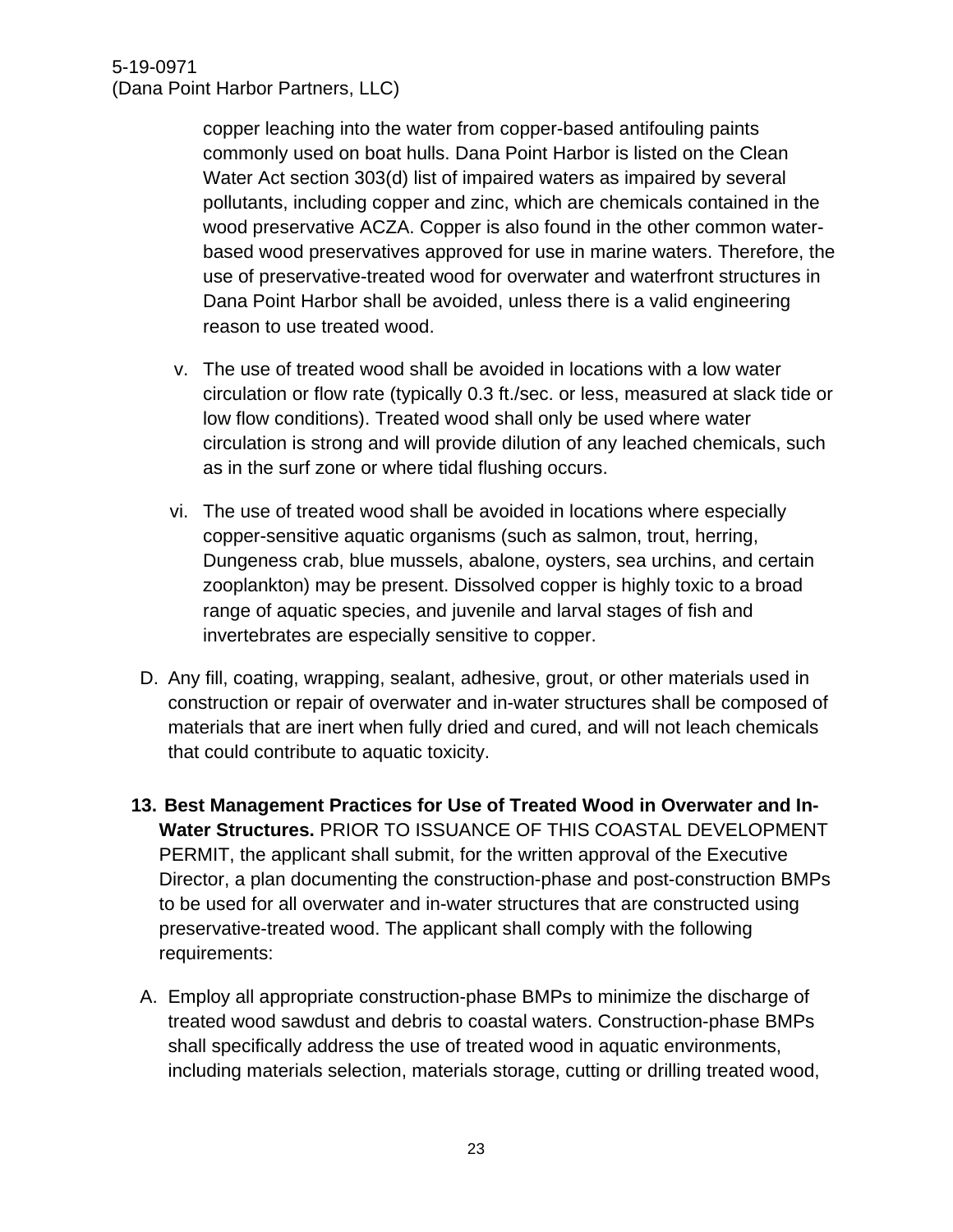preservative field-treatment, and coating application. BMPs shall include, but are not limited to:

- i. Keep treated wood sawdust and debris out of the water. Because of their large surface to volume area, small treated wood particles (such as sawdust) entering the water contribute a disproportionately large amount to the leaching of preservatives from the structure.
- ii. Apply field-treatment of Copper Naphthenate preservative sparingly to cut ends and drilled holes in treated wood, because it does not bond as strongly to wood compared to pressure-treatments. Also avoid drips or spills of Copper Naphthenate into the water.
- iii. Treated wood and treated wood debris shall be stored a minimum of 50 feet from coastal waters, drainage courses, and storm drain inlets. The treated wood and treated wood debris shall be stored on impervious pavement or an impervious tarp, and covered during rain events.
- iv. If treated wood is sanded or sawcut during demolition, installation, or maintenance, all sawdust and debris generated shall be contained and removed.
- B. Employ all appropriate post-construction BMPs addressing long-term use, repair, monitoring, and maintenance of the structure. Post-construction BMPs shall specifically address the use of treated wood in aquatic environments. BMPs shall include, but are not limited to:
	- i. Install design features (such as bumpers or a protective wearing surface) to protect treated wood components, where appropriate, to minimize the release of treated wood particles through abrasion by vessels or vehicle traffic.
	- ii. Avoid sanding, scraping, or pressure-washing treated wood decking, to the extent feasible, as this may increase the leaching of wood preservatives and the discharge of treated wood particles into the water.
	- iii. Deck cleaners and brighteners, especially those containing acid-based or highly oxidizing chemicals (such as bleach, sodium hydroxide, sodium percarbonate, oxalic acid, and citric acid) should not be used on treated wood, as they may increase the leaching of wood preservatives, and contain ingredients that may directly harm aquatic life.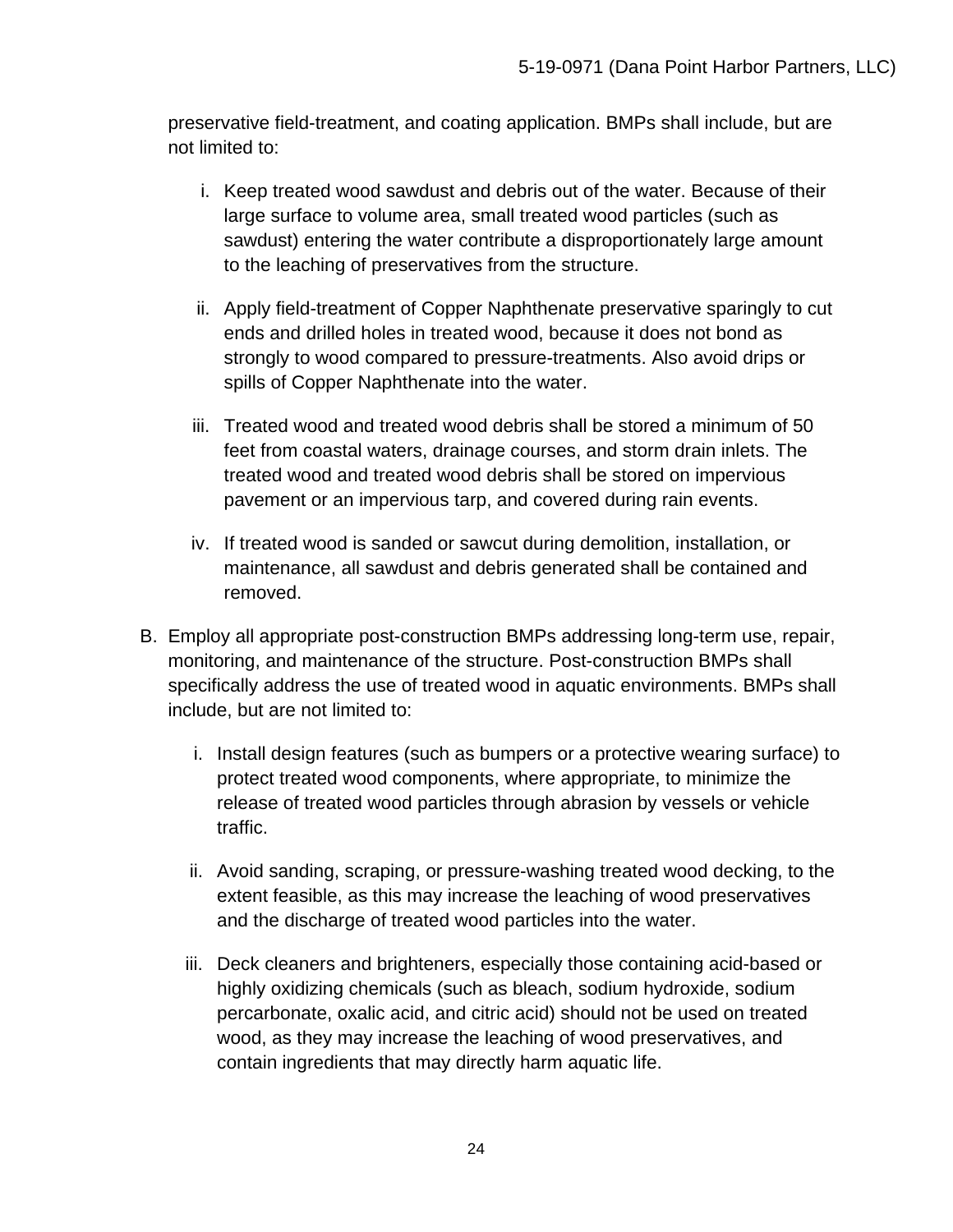- iv. Consider applying a coating (such as a semitransparent penetrating stain or a durable epoxy sealer) to treated wood decking used in overwater structures, to reduce leaching and surface dislodgment of the preservative chemicals. Maintenance and reapplication of the coating shall follow BMPs to minimize the release of treated wood particles and leaching of preservatives into coastal waters.
- **14.Treatment of Stormwater Runoff.** PRIOR TO ISSUANCE OF THIS COASTAL DEVELOPMENT PERMIT, the applicant shall submit, for the written approval of the Executive Director, a final plan documenting that the proposed Treatment Control BMPs shall be sized and designed to adequately infiltrate and/or treat the stormwater runoff from the project's inland areas, in order to protect coastal water resources. The applicant shall comply with the following requirements:
	- A. Provide a summary of the total surface area of existing impervious surfaces; the impervious surfaces proposed to be replaced; and the proposed new impervious surfaces. If the area of new and/or replaced impervious surfaces is greater than or equal to 50% of the area of the existing impervious surfaces, runoff from the entire developed area (including the existing impervious surfaces) shall be treated by Treatment Control BMPs.
	- B. Provide calculations documenting that the project will retain on-site (by means of infiltration, uptake by plants, evaporation, or harvesting for later on-site use) the runoff produced by the 85<sup>th</sup> percentile 24-hour design storm, to the extent technically feasible. If the runoff from the  $85<sup>th</sup>$  percentile 24-hour storm will not be retained on-site, the applicant shall conduct an alternatives analysis to demonstrate that there are no technically feasible alternative project designs that would substantially improve runoff retention. This may entail converting selected parking areas or landscaped areas to runoff retention BMPs.
	- C. For each type of surface (e.g., parking lots, roadways, walkways, buildings, and landscaping) provide a summary of the existing, new, or replaced impervious and pervious surface area, and the pollutants of concern expected to be found in runoff from each of these types of surfaces. Provide documentation that the proposed Treatment Control BMPs will be designed to effectively remove the pollutants of concern expected to be found in runoff from the type(s) of surfaces that are tributary to that BMP.
	- D. Provide calculations documenting that all Treatment Control BMPs shall be sized to treat the runoff flow produced by the  $85<sup>th</sup>$  percentile 1-hour design storm event, multiplied by a safety factor of 2, from the Drainage Management Area tributary to each Treatment Control BMP. List all values used in the runoff calculations (e.g., the  $85<sup>th</sup>$  percentile 1-hour storm rainfall depth, the runoff coefficient, and the area of the Drainage Management Area), and state where the rainfall depth value was obtained and how the runoff coefficient values were calculated.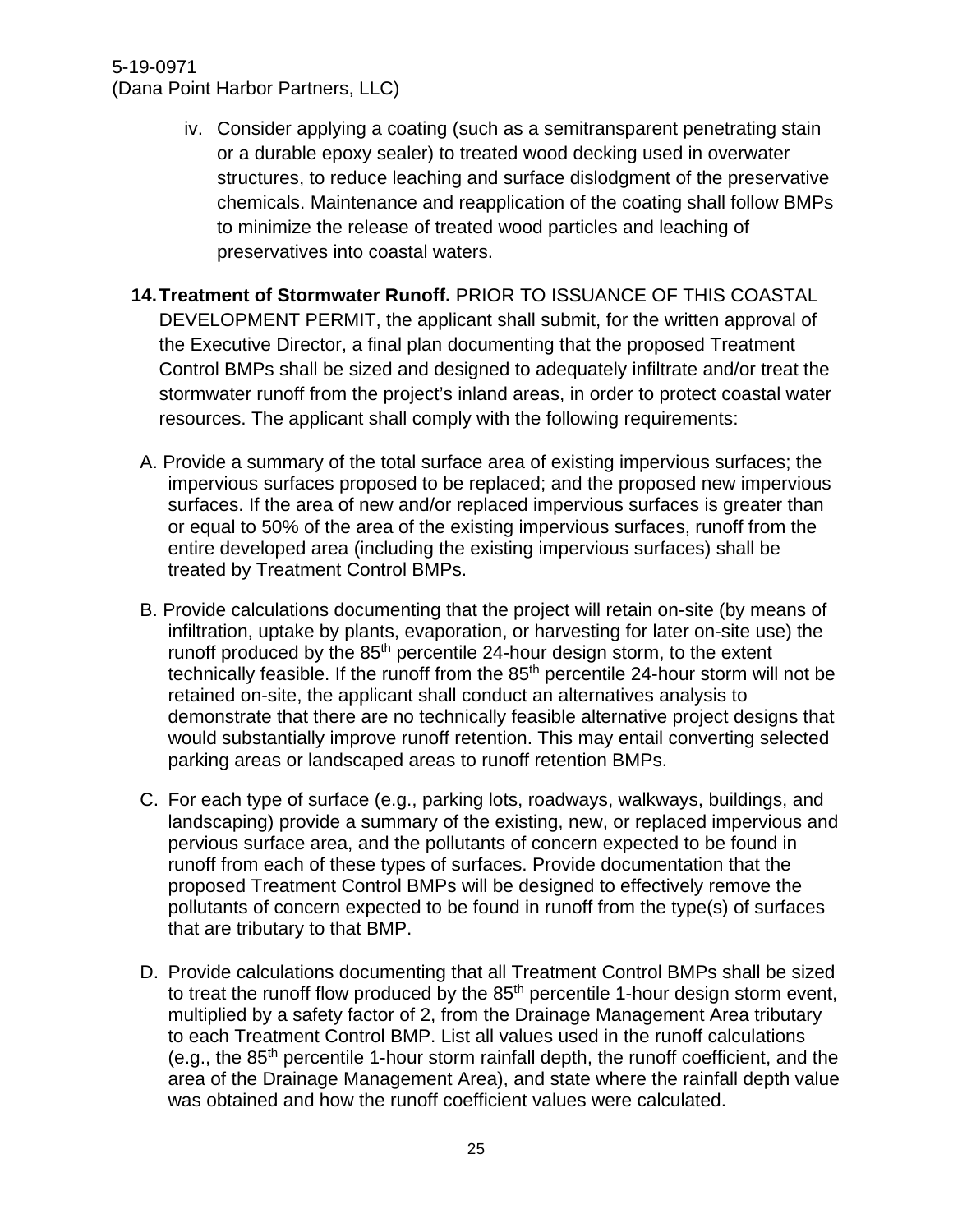- **15.Marina Water Quality Management Plan.** The applicant shall adhere to the marina water quality management requirements of the California Clean Marine Certification [\(https://cleanmarina.org/\)](https://cleanmarina.org/) and/or the 401 Certification by the California Regional Water Quality Control Board, San Diego Region, whichever is most protective. In addition, the applicant shall adhere to:
- A. Boat Cleaning Management Measures
	- i. Wherever possible, boaters shall select non-toxic, phosphate-free cleaning products that do not harm humans or aquatic life. Boaters and marina operators shall implement protective practices to prevent cleaning products from entering the water.
	- ii. The marina shall prohibit in- water hull scraping, or any other process that occurs under water that results in the removal of paint from boat hulls.
- B. Solid Waste Management Measures

Implementation of a solid waste reduction and recycling program, including the following Solid Waste Management Measures:

- i. Containers for recyclables shall be provided and sited so that they are convenient for boaters (i.e., close to the dock).
- ii. All trash and separate containers for recyclables, oil wastes, fish wastes, etc. shall be clearly marked, have the capacity to handle all waste streams, and be sited so that they are convenient for boaters (i.e., close to the dock).
- iii. All solid waste, including sewage, shall be properly disposed of only at appropriately designated facilities.
- C. Liquid Waste Management Measures

Implementation of a liquid material control program that provides and maintains appropriate storage, transfer, containment, and disposal facilities for liquid materials commonly used in boat maintenance, including the following Liquid Waste Management Measures:

- i. The marina shall provide a secure location to store hazardous wastes, including petroleum products, old gasoline or gasoline mixed with water, absorbent materials, and oily rags.
- ii. Containers shall be provided by the marina for anti-freeze, lead acid batteries, used oil, and used oil filters that will be collected separately for recycling.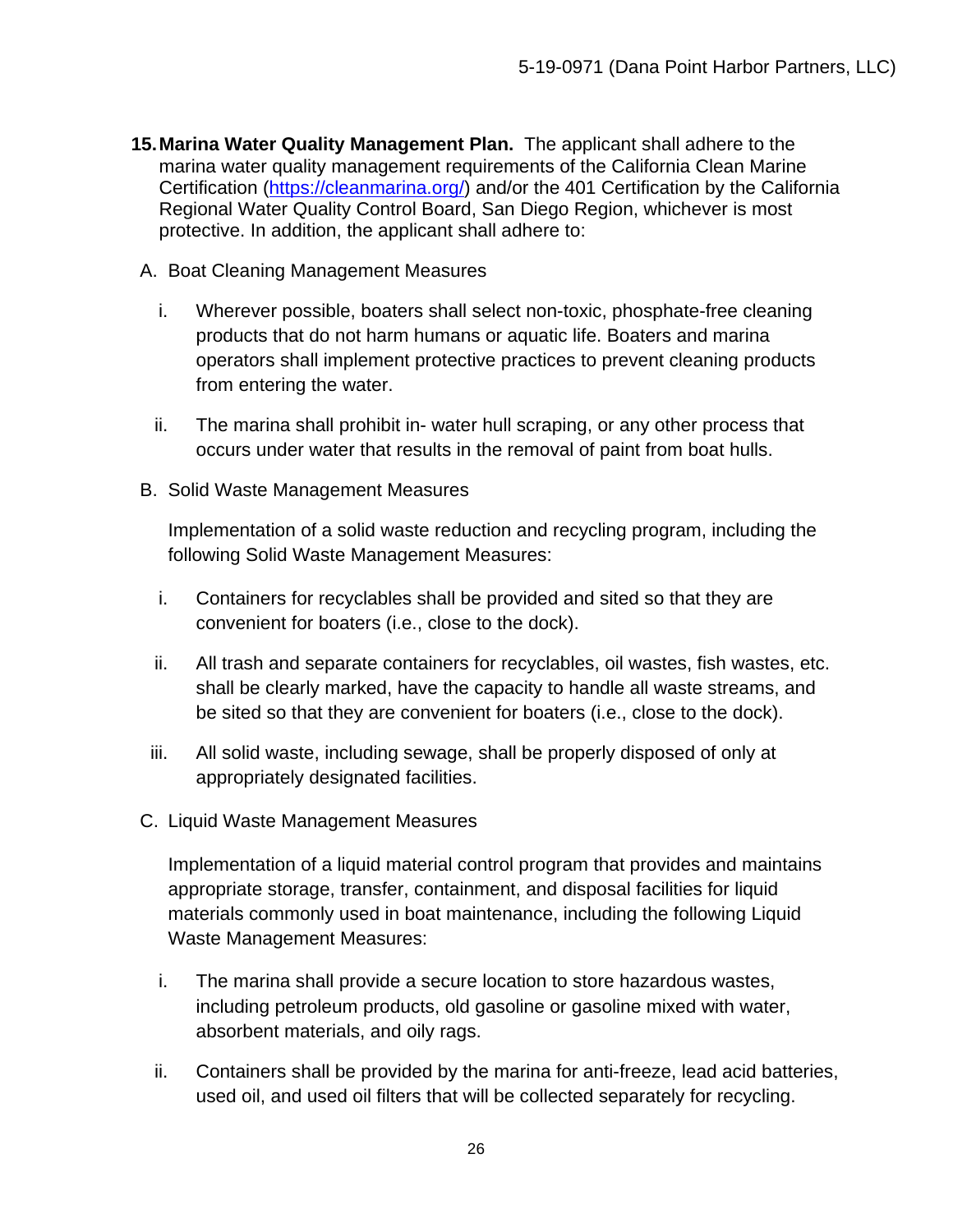#### 5-19-0971

(Dana Point Harbor Partners, LLC)

iii. Signage shall be placed on all regular trash containers to indicate that hazardous wastes may not be disposed of in the container. The containers' signage shall notify boaters as to how to dispose of hazardous wastes and where to recycle certain recyclable wastes.

#### D. Petroleum Control Management Measures

The marina shall make available to boaters a service that reduces oily discharges from in-board engines. The marina's environmental policies shall encourage boaters to regularly inspect and maintain engines, lines and hoses in order to prevent oil and fuel spills. These policies shall encourage boaters to use preventive engine maintenance, oil absorbents, bilge pump-out services, or steam cleaning services as much as possible to clean oily bilge areas. The use of soaps that could be discharged by bilge pumps shall be discouraged.

- E. Public Education Measures
- F. The BMPs shall also include enforcement, which may include eviction from the marina. The marina shall provide information about all of the measures in the BMP program, through a combination of signage, tenant bill inserts, and distribution of the BMP program information to new tenants, and each year to repeat tenants. The program information shall be posted at the Harbormaster's Office/Administration Building and at all dock entrances, and shall be included and attached to all slip lease agreements.
- **16.Marina Inspection and Maintenance Program.** Throughout the life of the development approved by this permit, the permittee shall exercise due diligence in periodically inspecting (at least once a year) the marina facilities that are subject to this coastal development permit. The permittee shall immediately undertake any repairs necessary to maintain the structural integrity of the docks, pilings, overwater sewer lines, and other utility connections; shall prevent leaks; and shall ensure that pieces of unattached plastic or other debris do not enter the environment. Overwater sewer lines, including all pipes from sewage pump-out facilities and any other pipe that leads to a sanitary sewer, shall be visually inspected at least once per month, and dye- or pressure-tested at least twice every year. The inspections shall be undertaken by boat during periods of extreme low tides. All leaks shall be repaired immediately upon discovery. If the inspections confirm that the use of the plastic or other materials used in the marina is harming marine resources, the use of such materials shall be stopped, and less harmful materials shall be used instead.
- **17.Public Access To and Along the Waterway.** Public areas shall remain open for public access, 7 days a week, 24 hours a day. The permittee and the development shall not interfere with public access and use of the public walkways,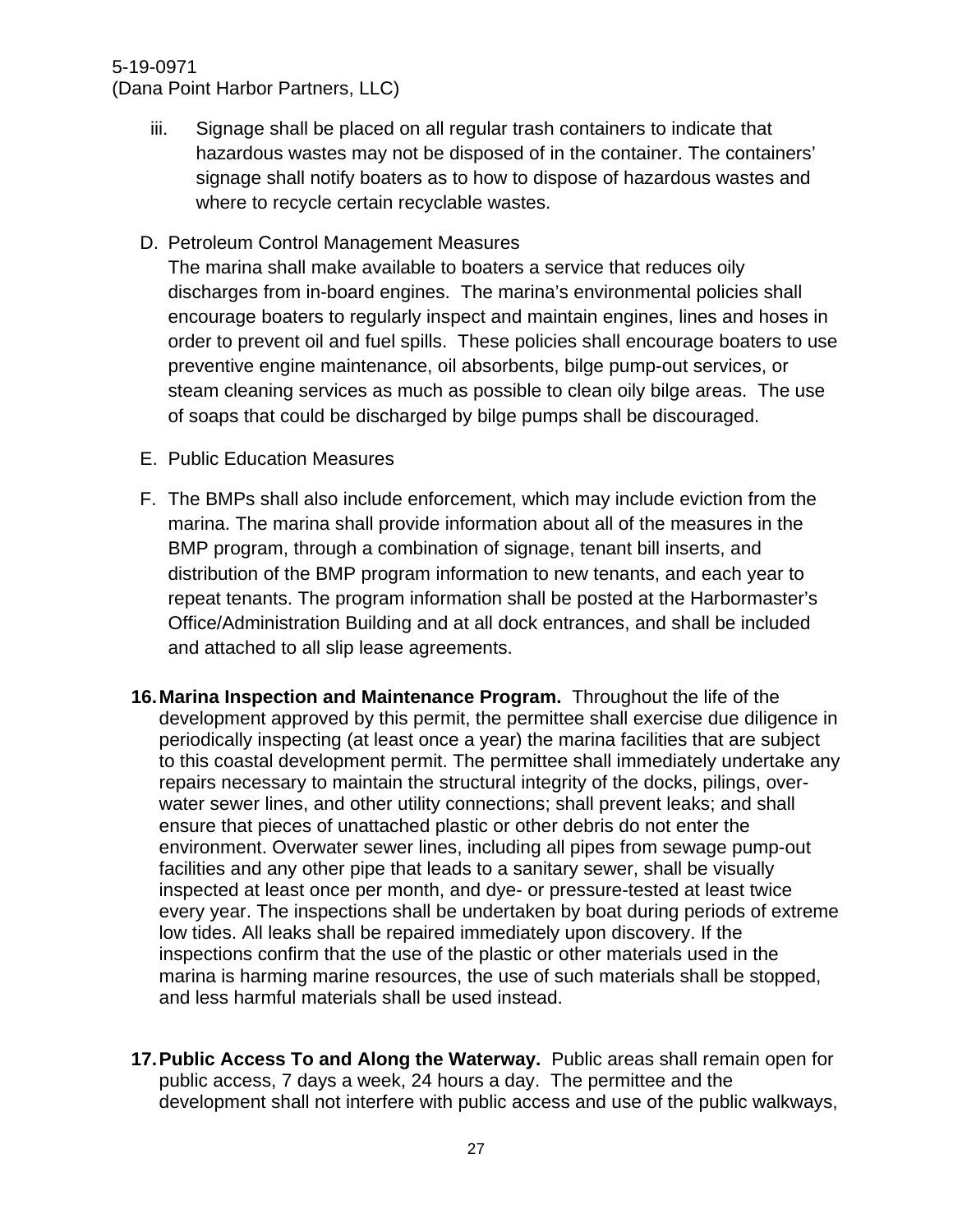the proposed expanded promenade landside of the harbor, the sidewalks along Island Way, and the walking paths in and along the Inner Basin of the harbor (except for the temporary disruptions that may occur during the construction of the permitted development). No gates are permitted, except at the entrance to the gangways or on the docks.

- **18.Parking.** PRIOR TO ISSUANCE OF THIS COASTAL DEVELOPMENT PERMIT, the applicant shall submit a detailed parking plan, for review and approval by the Executive Director, showing the following current and proposed parking components subject to this coastal development permit:
- A. Designated Boater Parking. The number of vehicle parking spaces provided and maintained for designated boater parking shall be a minimum of 1,410 parking spaces for the project area of the subject CDP Application No. 5-19-0971 **[\(Exhibit 9\)](https://documents.coastal.ca.gov/reports/2020/9/W13c/W13c-9-2020-exhibits.pdf).** Any future change to the number of boater parking spaces will require an amendment to this permit.
- B. Public Parking The applicant shall maintain a minimum of 466 parking spaces for the public. Any future change to the number or designation (free or metered) of public parking spaces will require an amendment to this permit.
- C. Clean Air Vehicles.
	- i. Install infrastructure and EV charging stations to provide capacity for a minimum of 24 EV charging spaces prior to completion of the marina construction;
	- ii. Designate clean air only parking spaces for a minimum of 32 clean air vehicles with required marked stalls which state: CLEAN AIR/VANPOOL/EV;
- D. Maintain a minimum of 168 existing bicycle parking spaces in the project area.
- E. No changes to the approved development shall occur without a Commission amendment to this coastal development permit or a new coastal development permit, unless the Executive Director determines that no amendment or new permit is required.

#### **19. Transition Process for Displaced Boats During and After Dock**

**Reconstruction.** PRIOR TO ISSUANCE OF THIS COASTAL DEVELOPMENT PERMIT, the applicant shall submit for the review and approval of the Executive Director, a "Slip Transition and Implementation Plan" to assist small-sized boat (30 feet and under) owners to locate a temporary slip for lease during reconstruction. The applicant shall use its best efforts to alert marina tenants displaced by reconstruction of a temporary slip for the displacement of boats sized 30 feet and under by identifying vacant slips throughout Dana Point Harbor. Priority shall be given to provision of slips that accommodate boats less than 25 feet in length.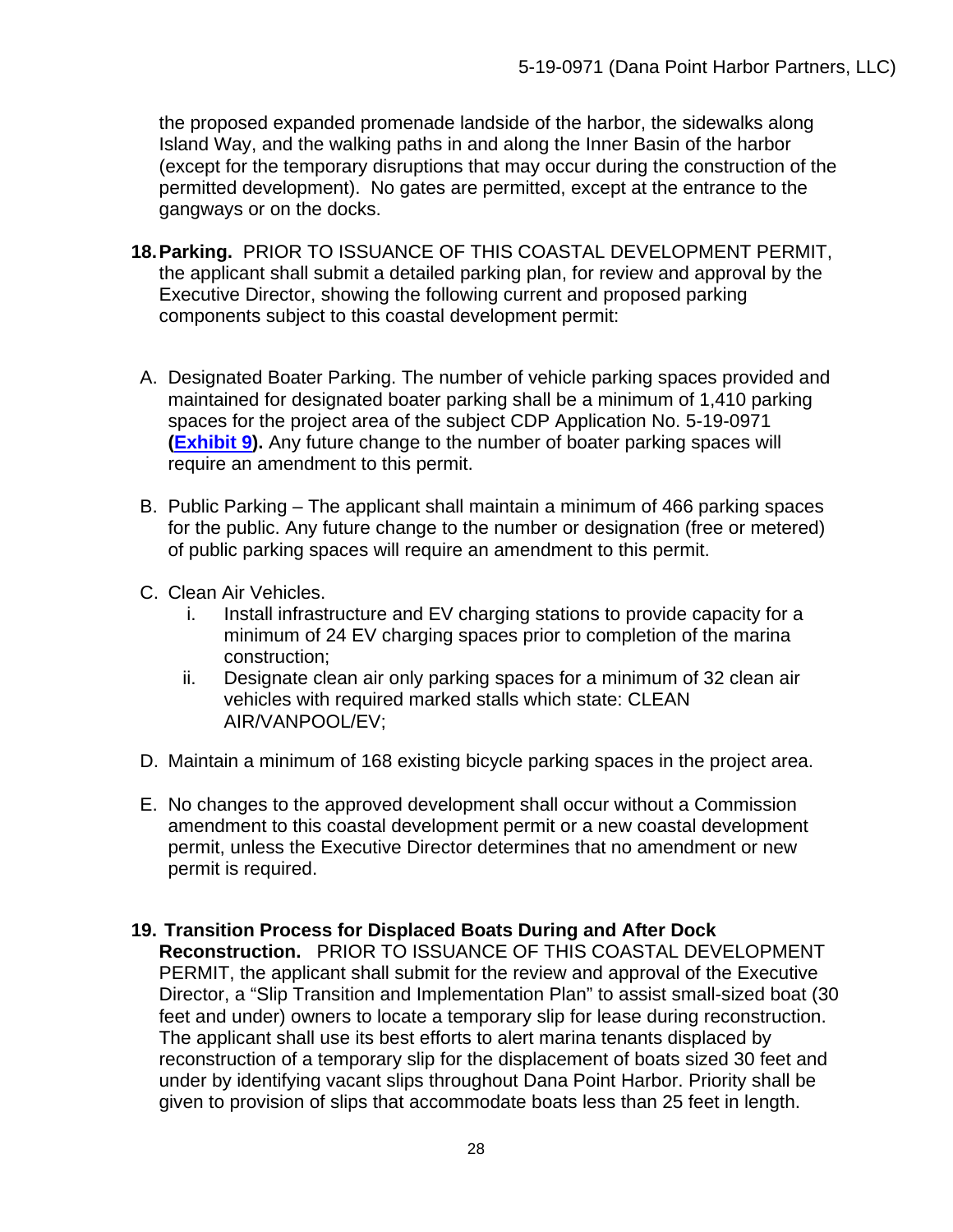Immediately following the final phase of reconstruction, the applicant shall extend to previous slip renters of boats 30 feet and under a 30-day right of first refusal for available slips of the same previously leased size. The Slip Transition and Implementation Plan shall include, but not be limited to, the following mitigation measures:

- A. Utilize successive reconstruction phases within Dana Point Harbor to secure slips for boats temporarily displaced during the previous phase;
- B. Identify an appropriately-sized slip within the harbor; and/or;
- C. Until a slip of the previously leased size is identified in the harbor, lease to the displaced boat owner a larger slip (may include end-ties/side-ties) at a rate equal to the currently-posted slip rate of the size previously rented to the displaced boat.
- D. If neither an appropriate-sized slip nor larger slip is available to the boater with a boat 30 feet and under in a private lease hold anchorage, the applicant shall make accommodation for a displaced boater in the guest docks.
- E. The marina operator will not be required to honor special requests for the specific location of the slip. These procedures shall only apply to:
	- i. accommodate the specific vessel that occupied the previously leased slip;
	- ii. slip renters in good standing at the start of the reconstruction project; and
	- iii. seaworthy vessels (no houseboats, floating homes or inoperable boats).
- F. After the above actions have been implemented to accommodate smaller boat slip renters, the applicant may adhere to the Transition Plan between the applicant and the County of Orange.
- G. No changes to the approved development shall occur without a Commission amendment to this coastal development permit or a new coastal development permit, unless the Executive Director determines that no amendment or new permit is required.
- **20.Dry Boat Storage Requirements During Construction**. The applicant shall provide to the Executive Director, an annual monitoring report documenting the reconstruction of the harbor approved pursuant to this coastal development permit and the availability of dry boat storage during construction of the marina. The monitoring report shall include the following information:
	- a. The number of slips and docks reconstructed within the last year, including a breakdown of the boat slip sizes.
	- b. The number of slips and docks projected to be constructed within the next 12-month period.
	- c. The number of boat slips 30 feet and under that will be permanently eliminated and the number of slips 30 feet and under out of commission during the next 12-month period due to reconstruction of the harbor.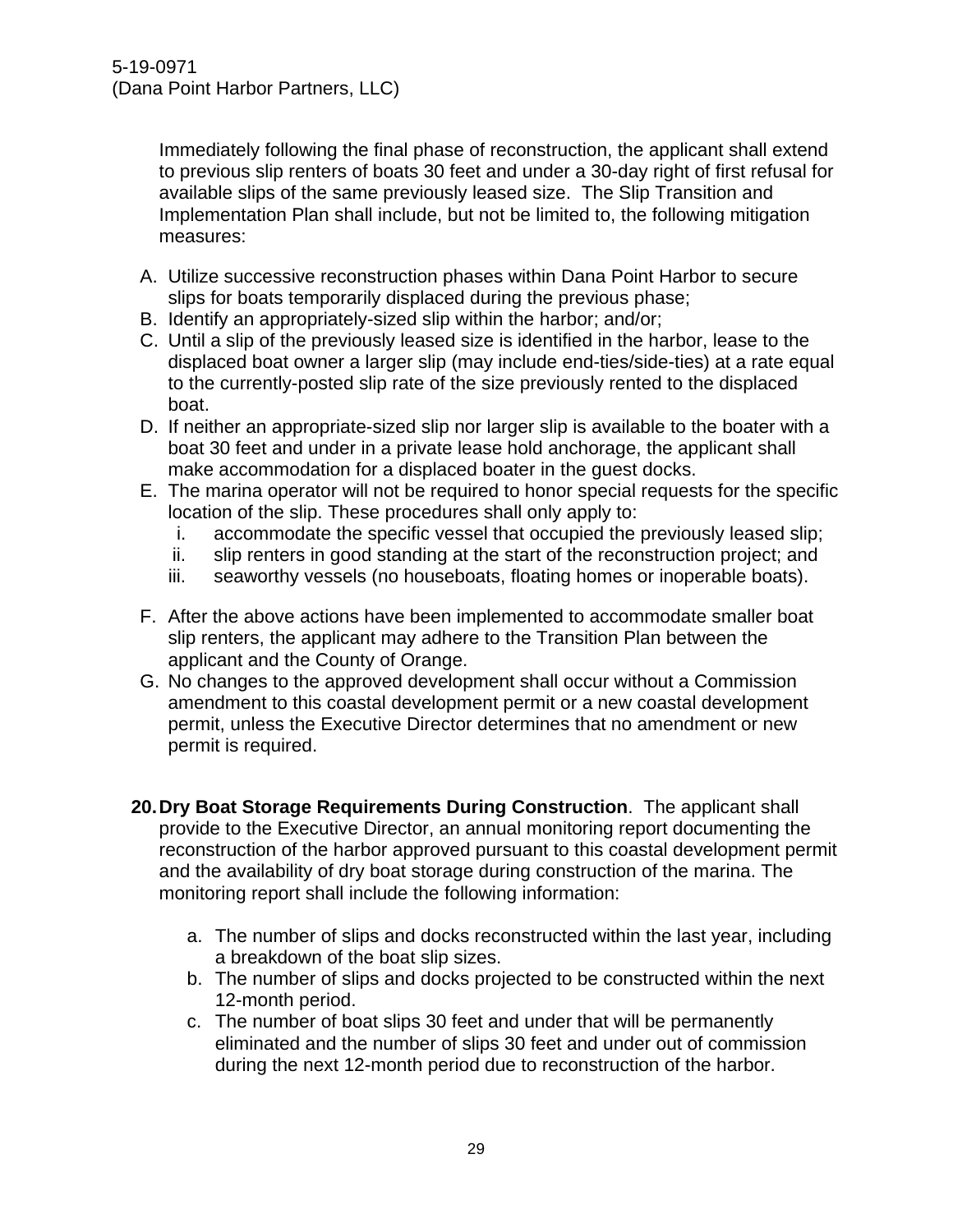- d. The number of boat slips under 25 feet that will be permanently eliminated and the number of slips under 25 feet and under commission during the next 12-month period due to reconstruction of the harbor.
- e. The current number of dry spaces available for dry storage in Dana Point Harbor.

If, at the time of the annual report, fewer than 5% of the total number of dry boat storage spaces are available for rent to boats 30 feet and under that have been displaced during construction, the applicant shall establish sufficient boat dry storage space so as not to fall below a 5% dry boat storage availability threshold. If the annual report demonstrates that there is less than 5% of dry boat storage spaces available in the marina for boats 30 feet and under that have been displaced during construction, then no marina reconstruction may occur until there is a minimum 5% of the total dry boat storage spaces available for rent to boats 30 feet and under that have been displaced during construction. The report shall be provided annually to the Executive Director, no later than January 30<sup>th</sup> of each year.

**21.Repair and Removal of the Development**. By acceptance of this Permit, the applicant agrees, on behalf of itself and all other successors and assigns, that should any development approved under this Permit, including but not limited to the gangway, piers, docks, pump-out stations, and associated infrastructure, become threatened due to structural failure, wave action, or other manmade or natural processes, and prior to taking any maintenance or repair actions on any of the development approved in this Permit, the applicant shall conduct a study of the structural stability of the approved development and an analysis of alternatives for correcting any structural deficiencies. This study shall be submitted to the Executive Director in order to determine if the proposed correction requires a permit amendment pursuant to the requirements of the certified LCP, Coastal Act and the California Code of Regulations.

By acceptance of this permit, the applicant further agrees, on behalf of itself and all successors and assigns, that the permittee is required to remove any development authorized by this permit for which any of the following criteria applies: (1) the City or any other government agency with legal jurisdiction has issued a final order, not overturned through any appeal or writ proceedings, determining that the structures are currently and permanently unsafe for use due to natural hazards, including but not limited to damage or destruction from waves, flooding, erosion, bluff retreat, landslides, or other hazards related to coastal processes, and that there are no feasible measures that could make the structures suitable for use; (2) essential services to the site (e.g., utilities, roads) can no longer feasibly be maintained due to the coastal hazards listed above; (3) removal is required pursuant to LCP policies for sea level rise adaptation planning; or (4) the development requires new and/or augmented shoreline protective devices that conflict with relevant LCP or Coastal Act policies.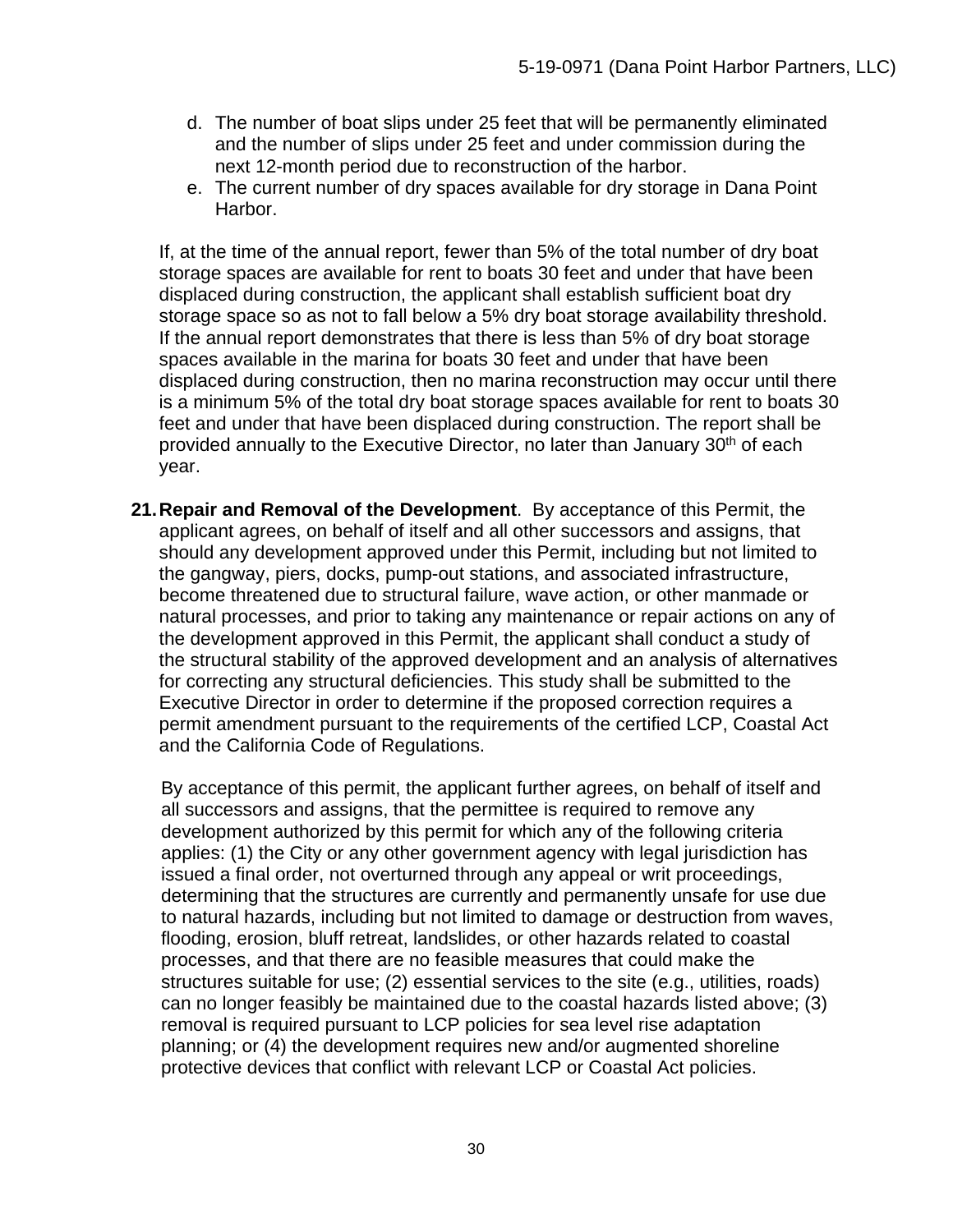The permittee shall obtain a coastal development permit for removal of approved development unless the Executive Director provides a written determination that no coastal development permit is legally required.

At the end of the useful life of the development, the applicant or its successors and assigns shall conduct an analysis to determine the least environmentally damaging alternative for decommissioning the development. Removal of the development shall be one of the alternatives considered in any analysis required by this condition. No removal/decommissioning of the approved development shall take place until the applicant submits the required analyses, as stated above, to the Executive Director in order to determine if the removal/decommission of the development requires a permit amendment pursuant to the requirements of the certified LCP, Coastal Act and the California Code of Regulations.

- **22.Resource Agencies.** The permittee shall comply with all requirements, requests and mitigation measures from the California Department of Fish and Wildlife, the Regional Water Quality Control Board, the U.S. Army Corps of Engineers, and the U.S. Fish and Wildlife Service with respect to preservation and protection of water quality and marine environment. Any change in the approved project that may be required by the above-stated agencies shall be submitted to the Executive Director in order to determine whether the proposed change shall require a permit amendment pursuant to the requirements of the certified LCP, Coastal Act and the California Code of Regulations.
- **23.Assumption of Risk, Waiver of Liability, and Indemnity Agreement Applicable to the Applicant-Lessee.** By acceptance of this permit, the applicant, Dana Point Harbor Partners, LLC, on behalf of (1) itself; (2) its successors and assigns; and (3) any other holder of the possessory interest in the development authorized by this permit, acknowledges and agrees (i) that the site may be subject to hazards from waves, storms, flooding, sea level rise, earth movement, landslide, and erosion; (ii) to assume the risks to the applicant-lessee and the property that is the subject of this permit of injury and damage from such hazards in connection with this permitted development; (iii) to unconditionally waive any claim of damage or liability against the Commission, its officers, agents, and employees for injury or damage from such hazards; (iv) to indemnify and hold harmless the Commission, its officers, agents, and employees with respect to the Commission's approval of the project against any and all liability, claims, demands, damages, costs (including costs and fees incurred in defense of such claims), expenses, and amounts paid in settlement arising from any injury or damage due to such hazards; and (v) to include a provision in any subsequent sublease or assignment of the lease covering the development authorized by this permit requiring the sublessee or assignee to submit a written agreement to the Commission, for the review and approval of the Executive Director, agreeing to the application of parts (i) through (v) of this condition to it.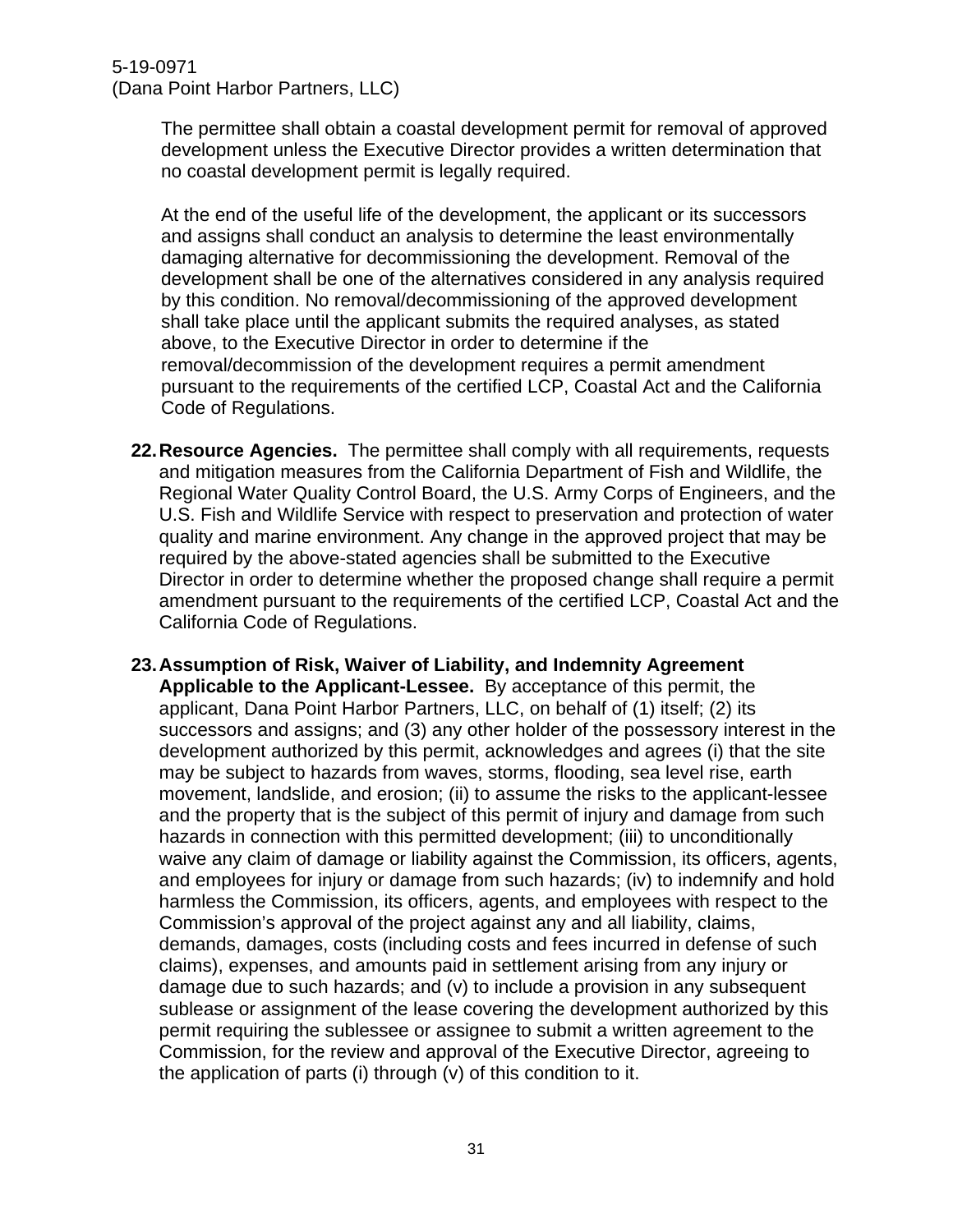- **24.Public Rights.** The Coastal Commission's approval of this permit shall not constitute a waiver of any public rights that exist or may exist on the property. The permittee shall not use this permit as evidence of a waiver of any public rights that may exist on the property now or in the future.
- **25.Final Design Plans for Signage.** PRIOR TO ISSUANCE OF THIS COASTAL DEVELOPMENT PERMIT the applicant shall submit, for the review and approval of the Executive Director, and then implement the approved version of, a Public Access Signage Plan that includes:
	- A. The installation of adequate informational and directional signage related to the parking areas, walking paths and all boardwalks/sidewalks in the project area.
	- B. All signs shall be sited and designed to provide clear information without adversely affecting public views and site character. Any existing signs in the project area not meeting such criteria shall be removed.
- C. The plans shall include signage details such as the location, materials, design and text for all signs, including all existing signs proposed to be retained.
- D. All signage in the proposed project area subject to this coastal development permit shall be, at a minimum, printed in English and Spanish. This includes, but is not limited to, wayfinding signage, harbor and/or marina map signage.
- E. The California Coastal Trail (CCT) logo shall be incorporated along the portion of the CCT that traverses the harbor. The applicant shall work with Commission staff to identify the CCT and appropriate locations to place the logo. Commission staff will provide the logo to the applicant.
- F. No changes to the approved development shall occur without a Commission amendment to this coastal development permit or a new coastal development permit, unless the Executive Director determines that no amendment or new permit is required.
- **26.Education and Sailing Program for Underserved Youth.** PRIOR TO THE ISSUANCE OF THIS COASTAL DEVELOPMENT PERMIT, the applicant shall submit, for the review and approval of the Executive Director, a detailed plan for an education and sailing program in Dana Point Harbor for underserved youth that would include providing the fees necessary to host a minimum of 1,000 youths per year from low-income and other underserved communities that lack equitable access to coastal resources in Orange County for the lifetime of the proposed development.
	- A. The plan shall include or address the following:
		- i. **Program Design.** The program shall either: (1) coordinate the youth sailing program by providing the fees necessary to pay for 1,000 scholarships per year for underserved youth to participate in an established youth education and sailing program or (2) provide the fees necessary to an organization that has an established youth education and sailing program or that will develop such a program that meets the criteria set forth in this special condition for a minimum of 1,000 underserved youths per year. Payment of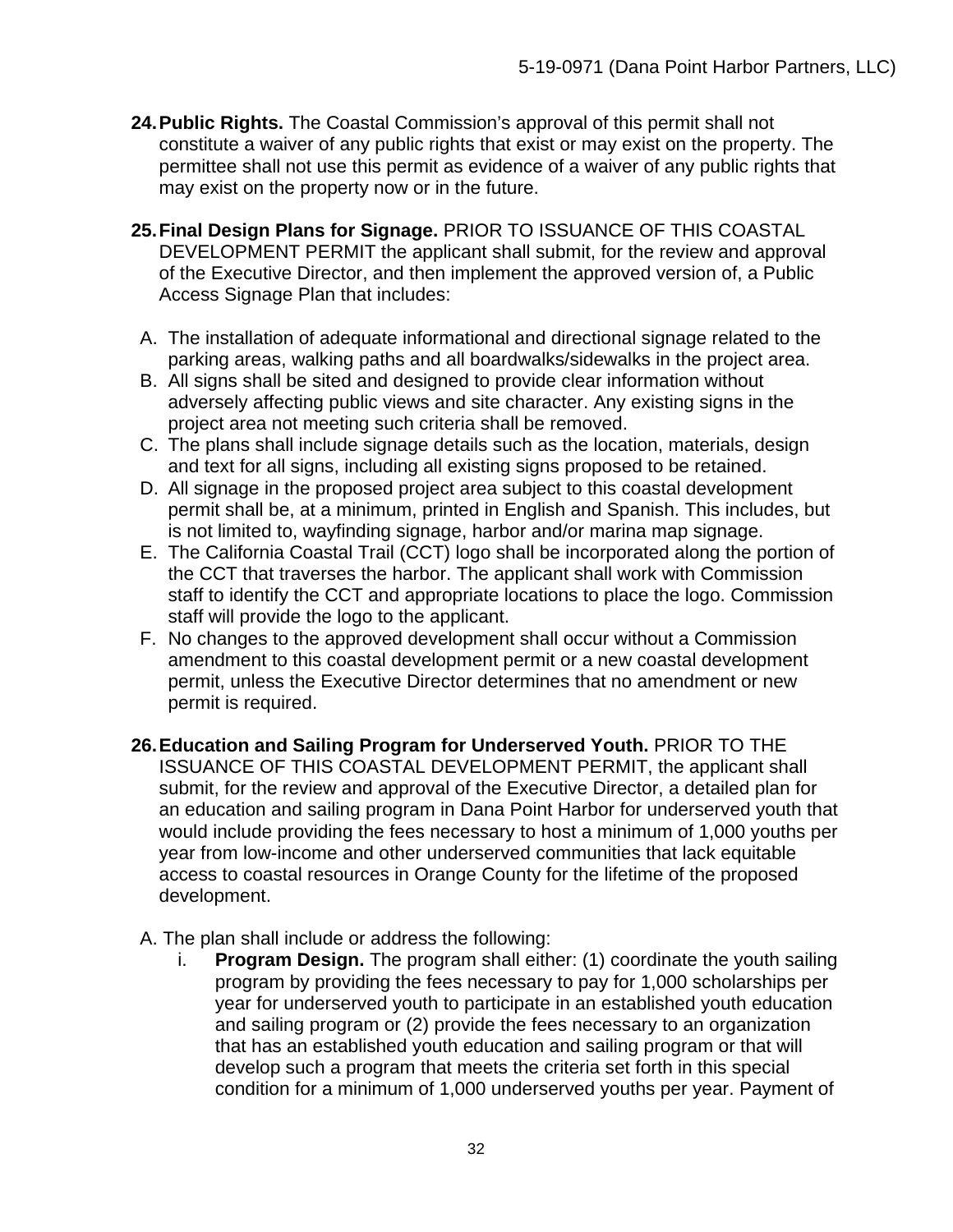fees will commence when the proposed development authorized by this CDP begins and will continue annually, throughout the life of the development approved by this permit.

- ii. **Program Eligibility.** The program should include a process for determining eligibility of youth for the program. "Underserved youth" may include youth from low-income households, youth who attend Title 1 schools, foster youth, youth with disabilities, youth of color, and indigenous youth.
- iii. **Programmatic Elements.** The submittal shall describe programmatic elements and staffing. Educational topics may include but are not limited to plastic pollution, ocean and marine science, and water quality. Preference will be given to programs that emphasize educational topics and include outdoor component that enable youths to participate in a hands-on sailing or boating experience. Preference will also be given to programs that provide transportation to and from the site, provide an opportunity for multiple experiences for continuing education, and/or work with local community-based organizations to provide culturally sensitive programming.
- iv. **Marketing and Outreach Strategy**. In order to increase the number of free opportunities to coastal resources for underserved youth groups from Orange County and substantially increase the awareness of harbor facilities and activities to underserved communities, prior to commencement of the education and sailing program, the applicant shall provide Commission staff with a proposed marketing plan for public outreach to reach underserved youth eligible for the program in Orange County. This can include, but is not limited to, outreach to Orange County school districts with Title 1 schools, afterschool programs and organizations serving youth in underserved communities, online advertisement, e-mail and digital marketing campaigns.
- B. The applicant (or the appropriate organization) shall provide an annual report for the review and approval of the Executive Director of the Coastal Commission, detailing the in-lieu fees that have been collected, the education and sailing programs developed and operated, and the number and demographics of youths participating in such programs. The report shall be provided annually, no later than January 30th, for the preceding calendar year.
- C. No changes to the approved development shall occur without a Commission amendment to this coastal development permit or a new coastal development permit, unless the Executive Director determines that no amendment or new permit is required.
- **27.Marine Debris Reduction Program.** PRIOR TO ISSUANCE OF THIS COASTAL DEVELOPMENT PERMIT, the applicant shall submit, for the review and approval of the Executive Director, a robust and comprehensive plan to reduce waste and single-use plastics within the project area. The plan shall include commitments consistent with all of the following, and the applicant shall implement the approved version of the plan.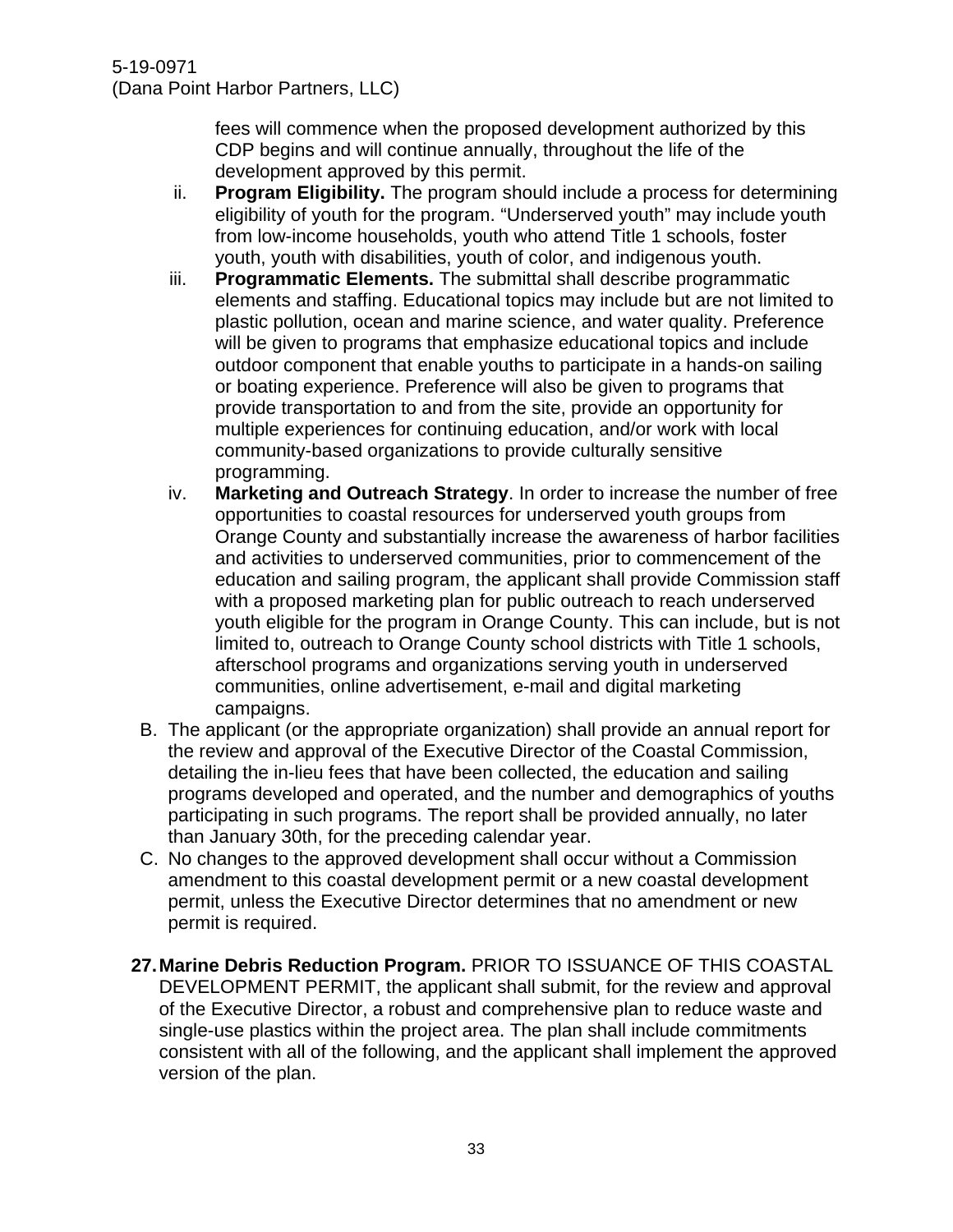- A. The applicant shall install and maintain smoke-free signage along the public areas of the harbor. This includes, but is not limited to, the promenade, parkscape areas, public guest docks, private docks, parking lots, streets, alleys, sidewalks and public access areas around the Marina.
- B. The applicant shall install and maintain educational signage that promotes and encourages the use of reusable items (instead of single-use items) along the waterfront.
- C. Service Plan for recycling, trash bins, and compost. The plan shall specify the amount of trash and recycling bins in the project area of the proposed development and weekend maximum usage statistics to ensure that adequate bins are being deployed and that the trash and recycling management program is robust and avoids over-filled bins that might result in adverse impacts to nearby natural resources.
- D. Participate in the ReThink Disposable Program (RTDP). Within 6 months of the completion of the proposed development, the applicant shall participate in the Clean Water Fund/Clean Water Action ReThink Disposable program in partnership with The Bay Foundation (or a substantially similar program) and maintain it for 5 years. The applicant shall be responsible for the fees needed to participate in the program.
- E. The applicant shall provide an annual report for the review and approval of the Executive Director of the Coastal Commission, program scope and metrics, and total impact of the program. The report shall be provided annually, no later than January 30th, for the preceding calendar year.
- F. No changes to the approved development shall occur without a Commission amendment to this coastal development permit or a new coastal development permit, unless the Executive Director determines that no amendment or new permit is required.
- **28.Final Plans**. PRIOR TO THE ISSUANCE OF THIS COASTAL DEVELOPMENT PERMIT, the applicant shall submit two sets of final project plans to the Executive Director for review and written approval. The final plans shall be in substantial conformance with the preliminary plans submitted with this application, except as they are required to be modified by the special conditions of this coastal development permit. The permittee shall undertake development in conformance with the approved final plans unless the Commission amends this permit or the Executive Director provides a written determination that no amendment is legally required for any proposed minor deviations.

# <span id="page-33-0"></span>**IV. FINDINGS AND DECLARATIONS**

## <span id="page-33-1"></span>**A. Project Location and Description**

The proposed project is located on land and in the water at 24650 Dana Point Harbor Drive in Dana Point in Orange County (**[Exhibit 1](https://documents.coastal.ca.gov/reports/2020/9/W13c/W13c-9-2020-exhibits.pdf)**). The project site is bordered by the Pacific Ocean to the south, Dana Point Headlands and Old Cove Marine Preserve to the west, Doheny State Beach to the east, and a variety of residential, public park and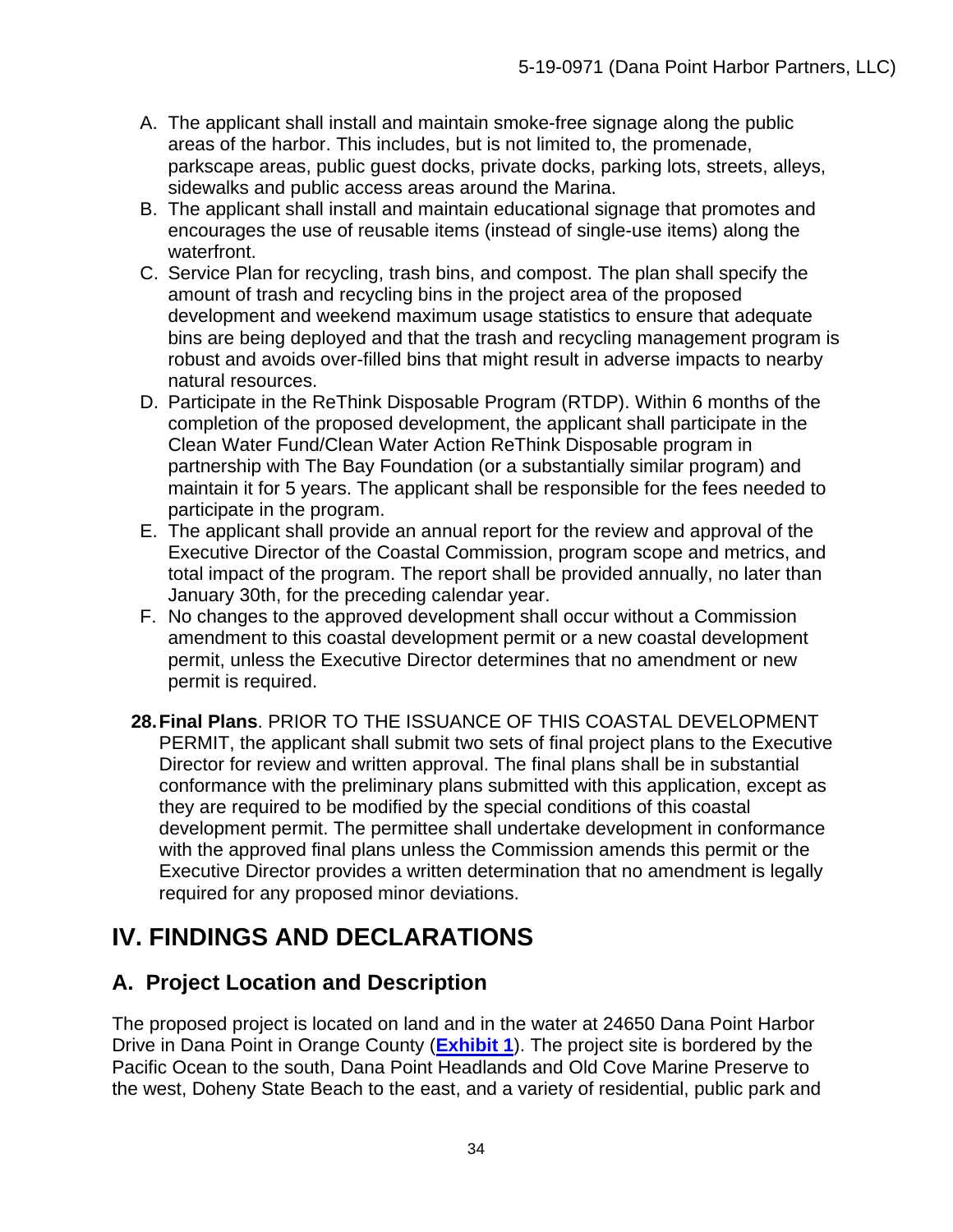visiting-serving commercial developments to the north. The harbor is surrounded by steep bluffs on the north and west sides and Doheny State Beach adjoins the harbor on the southeast side. lnterstate-5 is located approximately 2 miles to the east.

The County of Orange is the owner in trust of the tidelands and submerged land areas of the harbor. In 2018, the County entered a 66-year lease with the applicant of this coastal development permit, Dana Point Harbor Partners, LLC (DPHP), for the rental of a substantial portion of the harbor, which expires in 2084. The project area is within the portions of DPHP's lease, with the exception of some riprap and seawall repairs in a portion of the harbor (near the Ocean Institute) that is not within DPHP's lease area. The proposed project area **[\(Exhibit 2\)](https://documents.coastal.ca.gov/reports/2020/9/W13c/W13c-9-2020-exhibits.pdf)** includes the Inner Basin, which is divided into the West and East Basins (Planning Area 8, 9 and 10), the Outer Basin (Planning Area 11), and landside areas (Planning Areas 2, 3, 4 and 5).

DPHP requests a permit to replace and reconfigure the Inner and the Outer Basin of the harbor, repair existing seawalls and revetments, replace and reconfigure boater service buildings, replace 1,644 designated boater parking spaces with 1,410 designated boater parking spaces, and relocate and expand the parkscape and public access areas closer to the water at Dana Point Harbor **[\(Exhibit 3\)](https://documents.coastal.ca.gov/reports/2020/9/W13c/W13c-9-2020-exhibits.pdf).** DPHP will design, fund, build, and operate the harbor.

#### **Inner Basin Replacement and Reconfiguration**

The proposed project includes the replacement of a 2,409 recreational boat slip marina with a 2,254 recreational boat slip marina in the Inner Basin of the harbor. The marina has exceeded the end of its intended life and poses safety and security problems for marina users. According to the applicant's 2005 "Dana Point Harbor Marina Condition Evaluation Report," the design of the Inner Basin docks is what is typically known as the "Huntington" dock system and this type of dock construction historically has a serviceable lifespan of up to 30 years, with a maximum of approximately 38 years. The average age of the current dock facilities in the Inner Basin is just under 50 years. The docks and the pilings in the Inner Basin are deteriorating, require frequent maintenance, and pre-date the American with Disabilities Act of 1990 (ADA) and implementation of ADA requirements. Currently, the Inner Basin dock systems are anchored with both concrete and concrete-filled steel pipe piles that are approximately 12-14 inches in diameter. The report also indicates that all of the steel piles exhibit some level of corrosion, ranging from minor to very extensive, within the region of the piles subjected to repeated tidal inundations. The proposed development would include the removal of chemically treated wood walers from the Inner Basin docks and replacement with a fiber reinforced polymer waler system to be used to connect individual float modules, significantly enhancing the properties of the docks **[\(Exhibit 4\)](https://documents.coastal.ca.gov/reports/2020/9/W13c/W13c-9-2020-exhibits.pdf)**. The proposed development includes the installation of pump-out equipment in all individual slips in excess of 30 feet. Boats that are 30 feet in length and under will have access to free pump-out equipment in the Outer Basin at the fuel dock.

Currently, the Inner Basin contains 2,409 recreational boat slips and the average slip length is 30 feet. The applicant has indicated that there is existing harbor boater need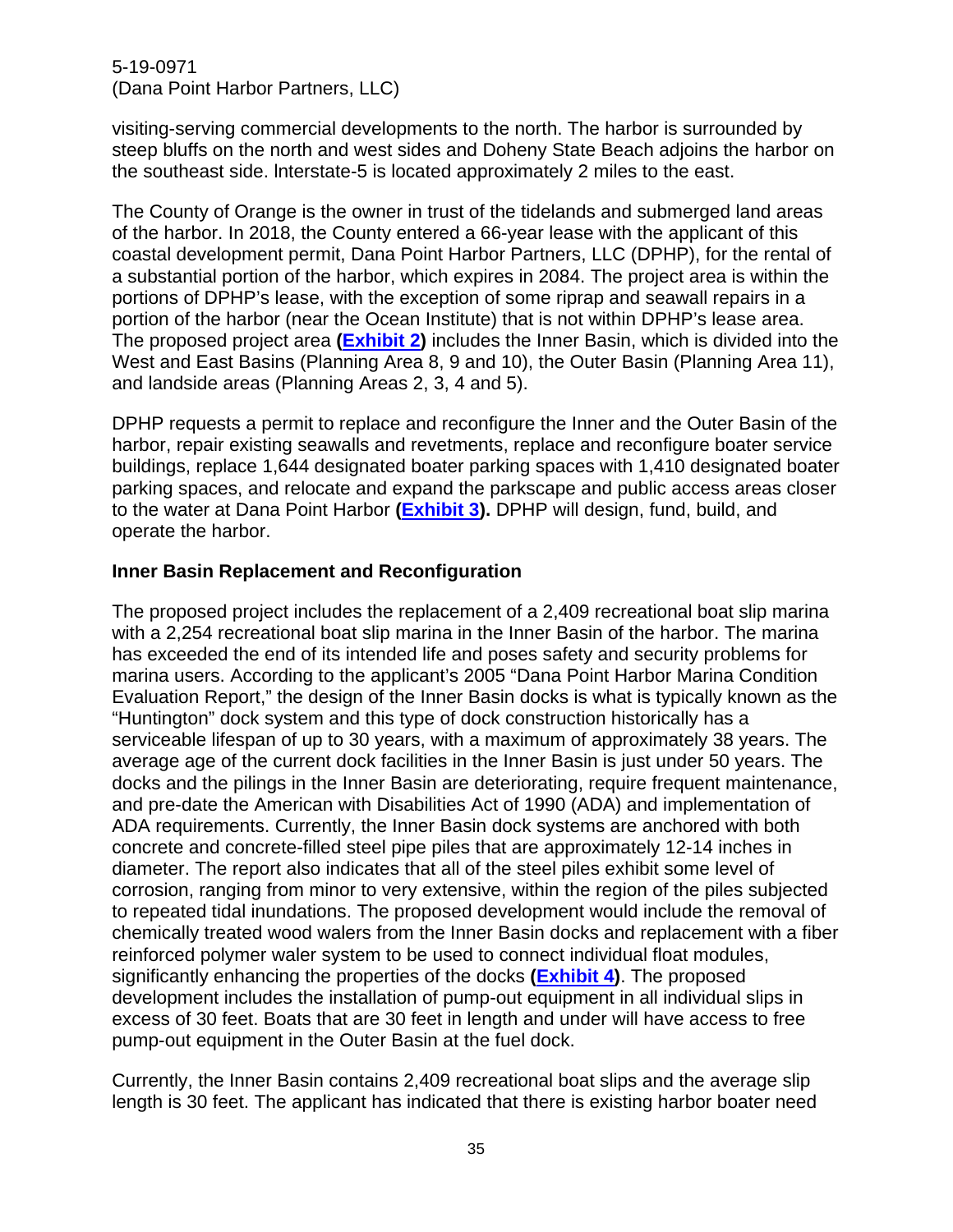for slightly larger slips. The proposed development will decrease the number of recreational boat slips by 155 slips to 2,254 slips with an average slip size of 32 feet, consistent with the slip count and allocation in the certified LCP for the harbor. Slip mix numbers do not include the slips in the new guest docks, Dana Point Yacht Club docks, O.C. Sailing and Events Center docks, Dolphin Safari docks, Orange County Harbor Patrol docks, commercial fishing slips and sports fishing docks.

The existing and proposed recreational boat slip distributions are as follows:

| <b>Boat Slip</b><br>Length<br>(Feet) | Number of<br>Existing<br><b>Boat Slips</b> | % of Existing<br>Design | Total<br>Proposed<br><b>Boat Slips</b> | $%$ of<br>Proposed<br>Design |
|--------------------------------------|--------------------------------------------|-------------------------|----------------------------------------|------------------------------|
| 15                                   | 0                                          | 0%                      | 37                                     | 1.64%                        |
| 20                                   | 36                                         | 1.49%                   | 9                                      | 0.40%                        |
| 21                                   | 6                                          | 0.25%                   | 47                                     | 2.09%                        |
| 22                                   | 107                                        | 4.44%                   | 0                                      | 0%                           |
| 24                                   | 100                                        | 4.15%                   | 15                                     | 0.67%                        |
| 25                                   | 800                                        | 33.21%                  | 699                                    | 31.01%                       |
| 26                                   | 234                                        | 9.71%                   | 51                                     | 2.26%                        |
| 28                                   | 123                                        | 5.11%                   | 146                                    | 6.48%                        |
| 30                                   | 389                                        | 16.15%                  | 476                                    | 21.12%                       |
| 31                                   | 1                                          | 0.04%                   | 18                                     | 0.80%                        |
| 32                                   | $\overline{0}$                             | 0.00%                   | 8                                      | 0.35%                        |
| 33                                   | 0                                          | 0.00%                   | $\overline{2}$                         | 0.09%                        |
| 34                                   | $\overline{2}$                             | 0.08%                   | $\overline{2}$                         | 0.09%                        |
| 35                                   | 266                                        | 11.04%                  | 248                                    | 11.00%                       |
| 36                                   | 4                                          | 0.17%                   | 4                                      | 0.18%                        |
| 38                                   | $\overline{0}$                             | 0.00%                   | $\overline{1}$                         | 0.04%                        |
| 40                                   | 129                                        | 5.35%                   | 138                                    | 6.12%                        |
| 41                                   | $\overline{0}$                             | 0.00%                   | 3                                      | 0.13%                        |
| 42                                   | $\overline{0}$                             | 0.00%                   | 27                                     | 1.20%                        |
| 44                                   | $\overline{0}$                             | 0.00%                   | 9                                      | 0.40%                        |
| 45                                   | 107                                        | 4.44%                   | 141                                    | 6.26%                        |
| 48                                   | $\overline{0}$                             | 0.00%                   | 25                                     | 1.11%                        |
| 50                                   | 44                                         | 1.83%                   | 45                                     | 2%                           |
| 53                                   | 13                                         | 0.54%                   | 0                                      | 0%                           |
| 55                                   | 33                                         | 1.37%                   | $\overline{0}$                         | 0%                           |
| 56                                   | $\overline{0}$                             | 0.00%                   | 21                                     | 0.93%                        |
| 58                                   | $\overline{0}$                             | 0.00%                   | 51                                     | 2.26%                        |
| 60                                   | 15                                         | 0.62%                   | 8                                      | 0.35%                        |
| 65                                   | $\overline{0}$                             | 0.00%                   | 23                                     | 1.02%                        |
| Total:                               | 2409                                       | 100%                    | 2254                                   | 100%                         |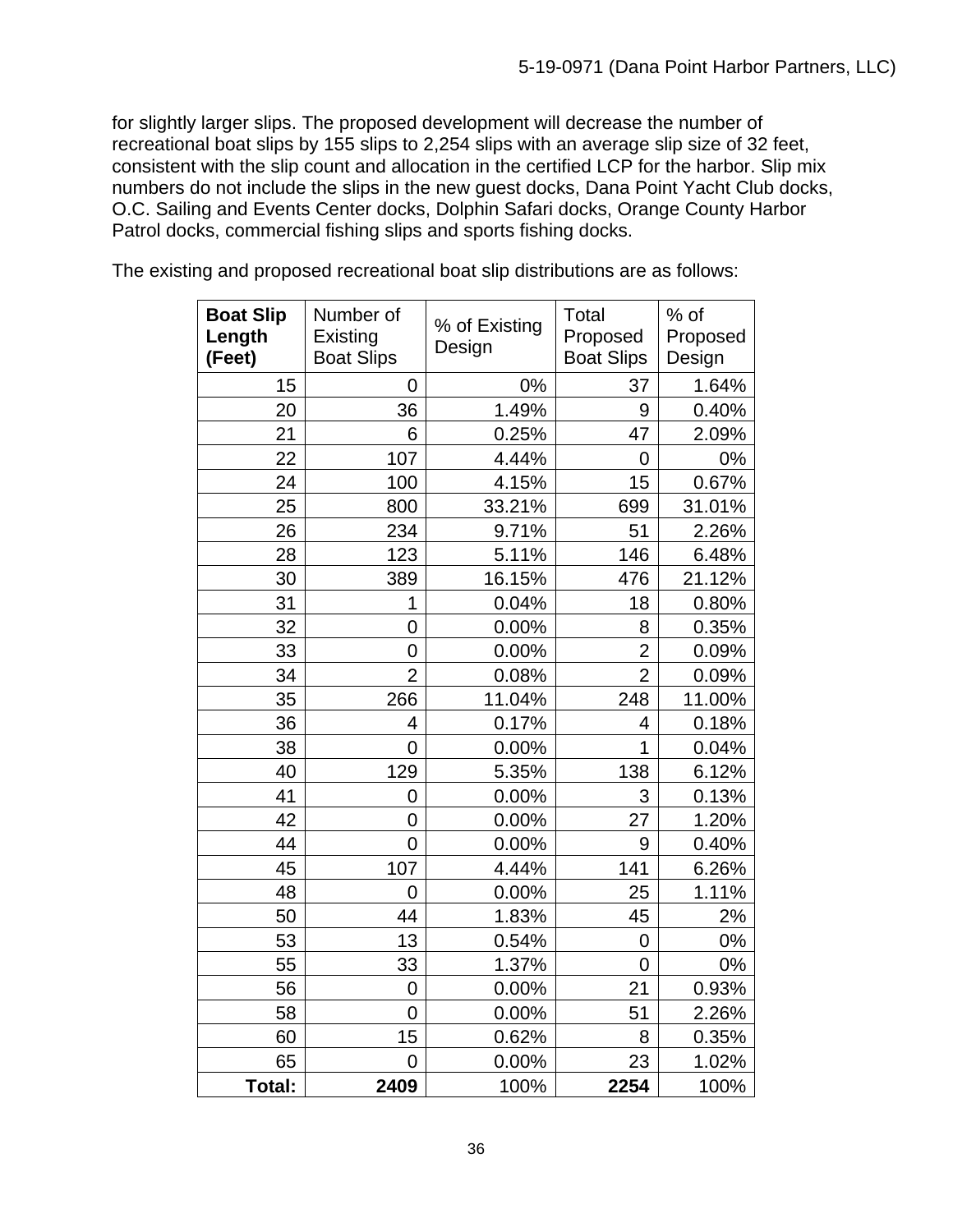Additionally, the proposed development also includes replacement in-kind of 16 commercial fishing slips in the Inner Basin and the replacement of 11 Dana Point Yacht Club slips with 13 yacht club slips in the Dana Point Yacht Club in the Inner Basin. At present, there are 11 slips at the Dana Point Yacht Club consisting of six 25-foot slips, two 35-foot slips, two 45-foot slips, and one 80-foot slip. The proposed development will result in 13 slips consisting of seven 15-foot slips, six 25-foot slips, five 42-foot slips, and one 80-foot slip and a boat hoist for smaller vessels.

The proposed development also includes the installation of two public access areas **[\(Exhibit 5\)](https://documents.coastal.ca.gov/reports/2020/9/W13c/W13c-9-2020-exhibits.pdf)** that would provide public access to the marina docks. Currently, there is no mechanism for the public to walk on the marina docks, however, the proposed public access areas would enable members of the public to access the harbor waters and, among other recreational opportunities, launch a kayak or stand up paddle board.

### **Outer Basin Replacement and Reconfiguration**

The proposed project includes the replacement of 16 sportfishing charter slips in the Outer Basin **[\(Exhibit 6\)](https://documents.coastal.ca.gov/reports/2020/9/W13c/W13c-9-2020-exhibits.pdf).** Similar to the Inner Basin replacement and reconfiguration, the sportfishing charter slips have exceeded their useful life. Currently, the dock space is approximately 1,350 linear feet (lf), which will remain the same with the proposed docks, as the docks will be renovated in their existing location. Operations would remain the same because there is no planned increase in capacity.

In addition, the proposed project includes the replacement of the dock-and-dine guest dock adjacent to the Catalina ferry. The Catalina Express Dock is made of two components: the Catalina Express Dock itself and the adjoining public guest dock. The Catalina Express Dock itself does not need to be replaced as it has not reached the end of its useful life; however, the adjoining public guest dock is proposed to be replaced in its current configuration and will not be expanded.

The applicant proposes the relocation and reconfiguration of the fuel dock and emergency dock. The fuel dock will be renovated and relocated slightly westward of its current location and reconfigured to extend north to south (instead of east to west). The western side of the relocated dock would function as a fuel dock and convenience store, which will serve visiting boaters. The eastern side of this relocated dock includes the installation of a new emergency dock. The emergency dock is proposed to be available for temporary moorage of vessels in distress or those that have been towed into the harbor by the Orange County Harbor Patrol or other private, third party vessel-assist organizations. In addition, the emergency dock will also have public pump-out stations. The proposed development will also include relocation of the bait dock slightly southwest of the current location in the Outer Basin.

At present, the guest docks are located in the western portion of the project area in the Inner Basin. The proposed development will remove the guest docks in the Inner Basin and install 3 new guest docks in the Outer Basin **[\(Exhibit 6\)](https://documents.coastal.ca.gov/reports/2020/9/W13c/W13c-9-2020-exhibits.pdf).** The proposed guest docks will be configured to accommodate 43 to 72 boats, depending on the size of the boats, which are comprised of a wide range of vessels that transit the Pacific Coast. The new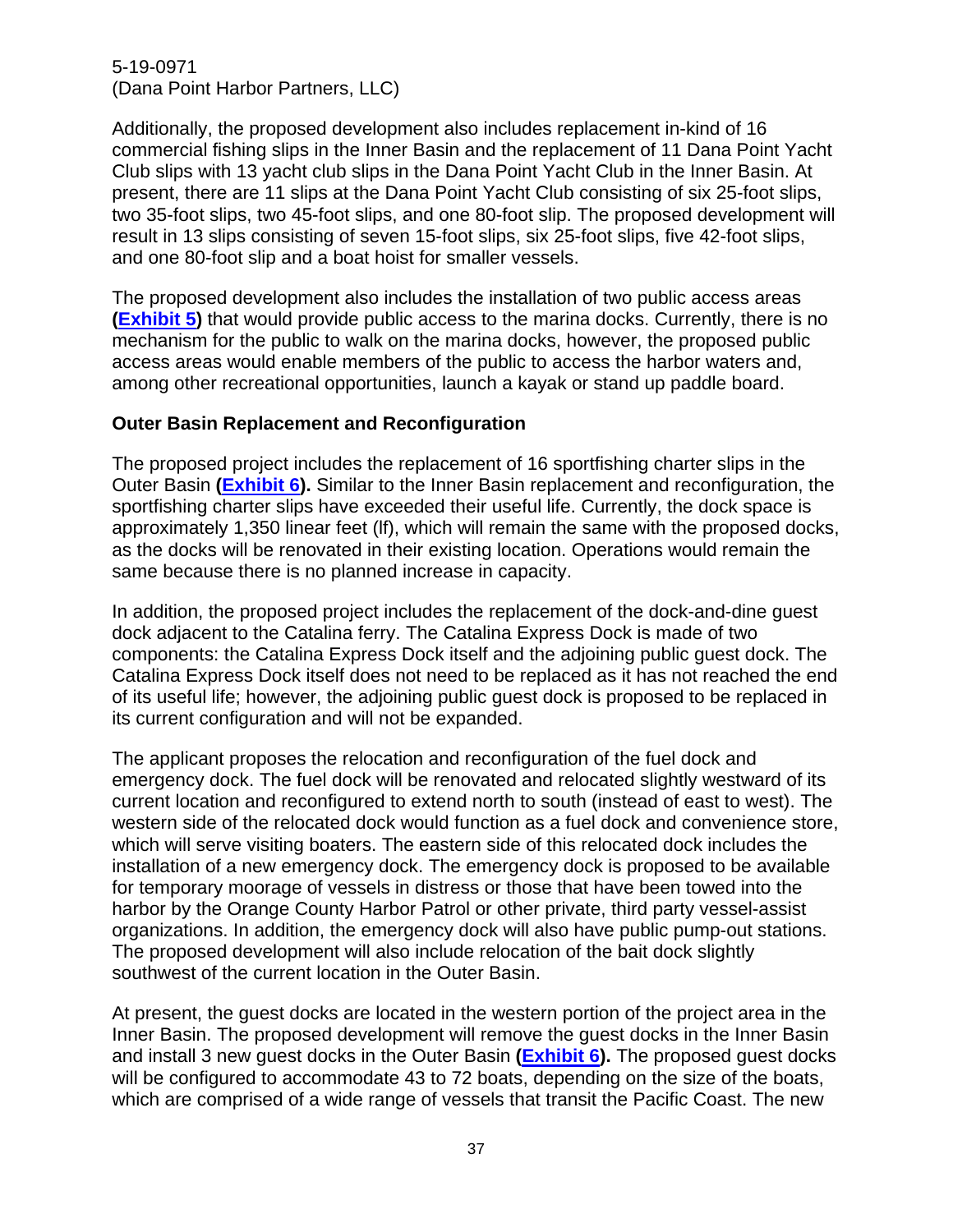docks would be approximately 2,321 lf, representing a 55% increase in capacity from the current guest docks in the Inner Basin. The new location would be significantly more accessible to visiting boaters.

The proposed development includes the installation of a new drive-in boat wash immediately north of the proposed emergency dock in the Outer Basin. The proposed drive-in boat wash would operate by isolating boats within the drive-in boat wash and then cleaning the boat with rotating brushes. Debris from boat wash would be isolated in the boat wash basin, collected and disposed of off-site at an approved upland landfill site outside of the Coastal Zone.

# **Landside Area**

The proposed development includes the replacement of 11 boater service buildings with 10 boater service buildings. Currently, the 11 buildings total 38,000 square feet. The West Cove area currently has four buildings, Island West area has three buildings, and Island East has four buildings. The buildings presently provide office space, yacht brokerage, marina operations, yacht and sailing clubs, boater restrooms, showers, and clothes washers and dryers. The proposed development would replace and reconfigure the boater service buildings, providing a total of 10 boater service buildings for a total of 61,500 square feet. Six would be constructed adjacent to the West Basin, equally distributed on Island West and Cove West, three would be located on Island East, and one would be in the Outer Basin replacing and enhancing the current restroom building. Within the West Cove, the existing four buildings and one small restroom building will be replaced with two 4,500 square foot buildings and one 6,000 square foot building. One of the 4,500 square foot buildings will also offer public restrooms, in addition to each having private restrooms. Island West will preserve the same number of buildings, with two 6,000 square foot buildings and one 4,500 square foot building. Island East will have two 6,000 square foot buildings and one 12,000 square foot building. Finally, a new 6,000 square foot guest boater building will serve guest docks in the Outer Basin replacing and enhancing the current restroom building **[\(Exhibit 7\)](https://documents.coastal.ca.gov/reports/2020/9/W13c/W13c-9-2020-exhibits.pdf).**

The proposed development includes the widening of the promenade area, landside of the Inner Basin. The applicant asserts that the proposed development will widen the promenade by three times its current width. In addition, the applicant proposes new and enhanced parkscape and landscape areas along the marina, providing additional useable landscape area along and adjacent to the public promenade along the portion of the marina subject to the proposed development and improving access for disabled members of the public according to ADA requirements **[\(Exhibit 8\)](https://documents.coastal.ca.gov/reports/2020/9/W13c/W13c-9-2020-exhibits.pdf)**. In addition, there will be enhanced public park space located near the 6,000 square foot Boater Service Building located next to the Guest Docks in the Outer Basin **[\(Exhibit 8\)](https://documents.coastal.ca.gov/reports/2020/9/W13c/W13c-9-2020-exhibits.pdf).** The enhanced park space will provide for a 40-foot wide circular lawn terrace with walkways and steps down to the boardwalk. This will provide an informal gathering space, and passive use space, creating a new place for the public to view and enjoy the harbor.

The applicant proposes the replacement of 1,644 designated boater parking spaces with 1,410 designated boater parking spaces within the project area. The current boater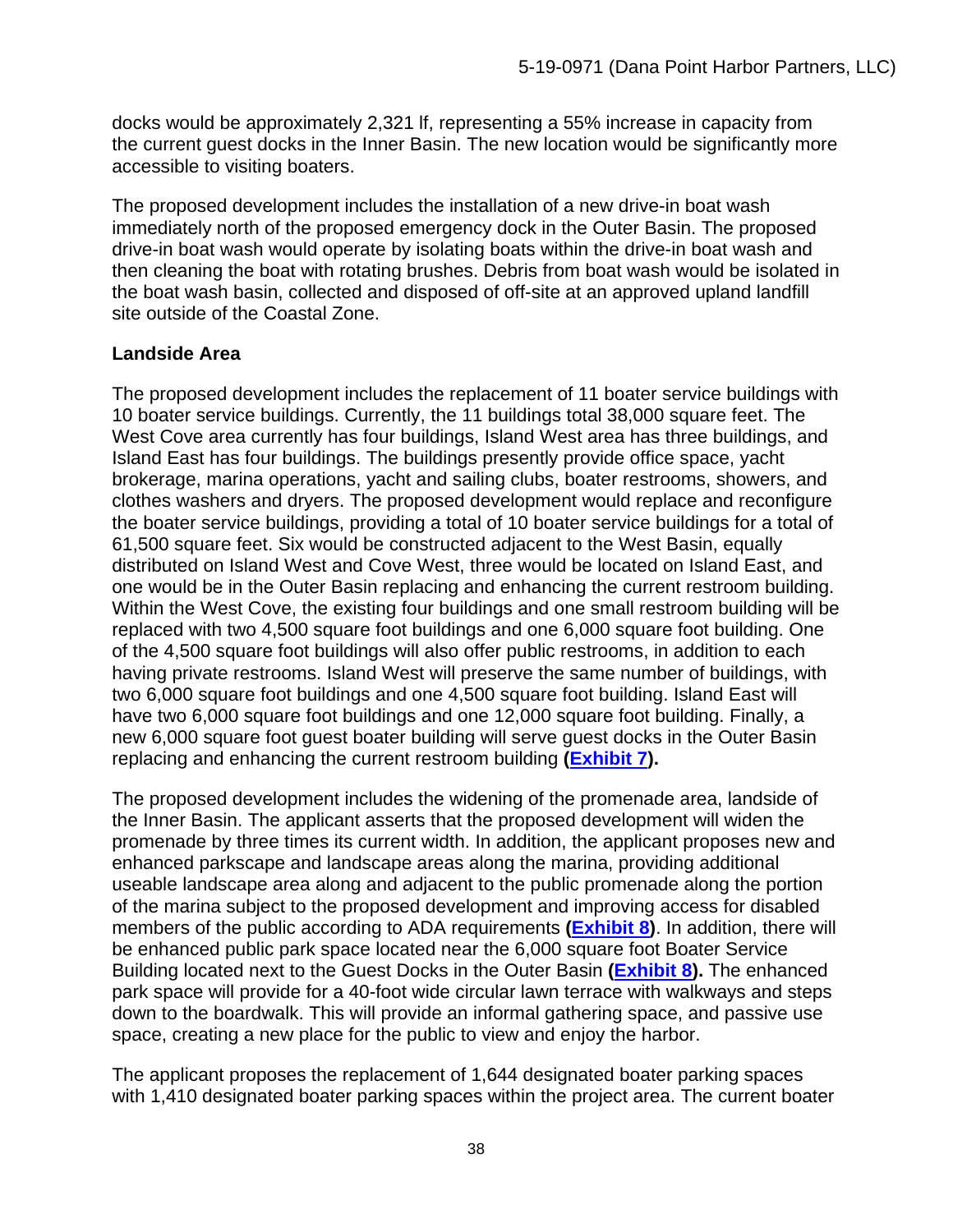parking spaces are free to marina tenants, and no fee for the replaced boater parking spaces is currently proposed. There are 466 public parking spaces that will be maintained **[\(Exhibit 9\)](https://documents.coastal.ca.gov/reports/2020/9/W13c/W13c-9-2020-exhibits.pdf).** Of the 466 public parking spaces on site today, 435 are free and 31 are metered spaces. Additionally, the applicant proposes to maintain a minimum of 493 spaces for dry boat surface storage adjacent to the project area throughout project construction and following completion of the project.

## **Seawall/Revetment Repairs Throughout the Marina**

The proposed project includes repair of 9,964 lf of seawalls/revetment throughout the Inner and Outer Basins of the harbor **[\(Exhibit 10\)](https://documents.coastal.ca.gov/reports/2020/9/W13c/W13c-9-2020-exhibits.pdf)**. Currently, the approximate total length of the seawalls/revetment is 13,711 lf. Most of the seawall consists of two precast concrete components: an upper, vertical concrete seawall and a lower, sloping concrete panel revetment. The remainder of the seawall is composed of a vertical precast seawall, but the lower, sloping panels are not present. In some areas without the sloping concrete panel revetment, a rock armor (riprap) revetment is present. The jetty and the breakwater that surround the harbor are not within the project area and no work is proposed for either of those features at this time.

The applicant is proposing three different types of repairs for the seawalls/revetments, including: Bulkhead Damage Repair (Repair Type 1), Concrete Revetment Repair (Repair Type 2) and Riprap Revetment Repair (Repair Type 3) **[\(Exhibit 10\)](https://documents.coastal.ca.gov/reports/2020/9/W13c/W13c-9-2020-exhibits.pdf)**. Repair Type 1 is proposed to address damage including face erosion, spalling/cracking, corrosion staining, or exposed rebar. Type 1 repairs generally include chipping of concrete, cleaning, coating and replacement of rebar, and repair mortar patching over 7,876 lf. For Repair Type 2, the concrete slabs are slipping away, and the applicant proposes to install pressure relief openings similar to existing repairs, resetting displaced panels, grouting to fill voids, and replacing cracked or damaged panels to return them to their original condition. Repair Type 2 involves 6,215 square feet and 1,243 lf of concrete revetment repair length. Repair Type 3 involves repairs to the riprap revetment by pulling the rip rap back up to its as-built condition. Repair to 631 lf of riprap is proposed. In total, the seawall and revetment repair activities would result in temporary impacts over a total length of 9,964 lf and area of 32,367 square feet.

# **Dana Point Background and History**

Dana Point covers approximately 6.75 square miles of land and water in the County of Orange, between the coastal communities of Laguna Beach to the north and San Clemente to the south. Dana Point Harbor is located in the City of Dana Point. The harbor was originally owned by the State of California. However, in 1961, the County of Orange was granted ownership of the harbor through a Tidelands Grant. [1](#page-38-0) Today, the harbor is owned by the County of Orange. In 2018, the County entered a 66-year lease with the Dana Point Harbor Partners, LLC (applicant) for a substantial portion of the

<span id="page-38-0"></span><sup>1</sup> Tidelands Grant. Chapter 321 of the Statues of 1961 was an Act of the State legislature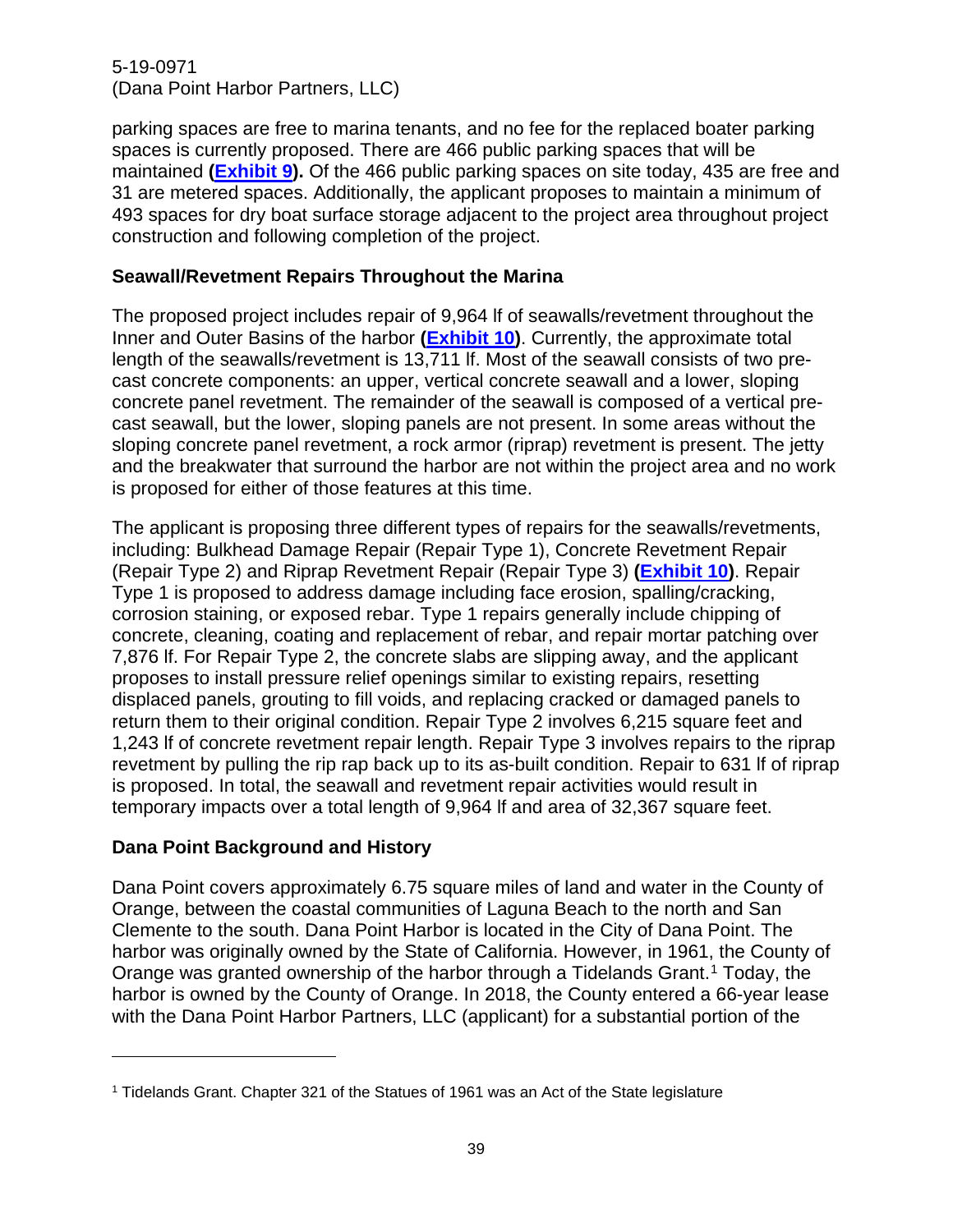harbor and the applicant is responsible for the proposed development of the subject coastal development permit (CDP).

The harbor was originally an open coast, mixed sand and rocky beach located between the Dana Point Headlands and the San Juan Creek. The area provided habitat for fish and invertebrates, and the sand beach served as roosting and nesting habitat for shorebirds. The natural cove, Dana Cove, was known for a popular surfing wave called "Killer Dana." In the summer of 1966, the County of Orange, in cooperation with the U.S Army Corps of Engineers (USACE) began construction of the harbor. In 1971, USACE constructed a breakwater that would enclose Dana Cove and, subsequently, keeping the swells at bay and destroying the surf wave, "Killer Dana." In addition, a jetty was constructed to the east of the harbor. Both the jetty and the harbor remain today.

On July 31, 1971, the harbor was officially opened and has since been known as a harbor that offers diverse recreational and commercial amenities. Construction on the harbor continued well into the 1970s. In 1997, a Task Force was created by the Orange County Board of Supervisors (OCBS) to modernize the harbor via the development of a complete plan for the harbor's future. In 2014, a local CDP (CDP 13-0018) was approved with conditions for the Commercial Core revitalization that focused primarily on revitalizing upland components of the project, including demolition and construction of upland structures, landscaping, parking, and day-use boater launch, among many other project features.

Dana Point Harbor continues to serve as a marina for recreational boating, a visitor serving commercial location with restaurants and shops, provides a launchpad for fishing and whale watching excursions, provides a home to the Ocean Institute, and offers other aquatic recreational opportunities such as stand up paddle boarding and kayaking.

# **Standard of Review**

The Dana Point Harbor Revitalization Plan and District Regulations was effectively certified by the California Coastal Commission (CCC) on October 6, 2011. The Dana Point Harbor Revitalization Plan and District Regulations is the applicable Local Coastal Program (LCP) addressing land use and projects in the Dana Point Harbor.

Coastal Act Section 30601.3 authorizes the Commission to act upon a consolidated permit for proposed projects that require a coastal development permit from both a local government with a certified LCP and the Commission. This authority is triggered if the applicant, local government, and Executive Director (or Commission) consent to consolidate the permit. The standard of review for such permits is Chapter 3 of the Coastal Act.

The marina reconfiguration and revetment repairs are in the Coastal Commission's retained permit jurisdiction, and the upland boater service improvements, inclusive of the parking, is in the City of Dana Point's jurisdiction **[\(Exhibit 2\)](https://documents.coastal.ca.gov/reports/2020/9/W13c/W13c-9-2020-exhibits.pdf)**. The City of Dana Point has a certified Local Coastal Program. On November 19, 2019, the City of Dana Point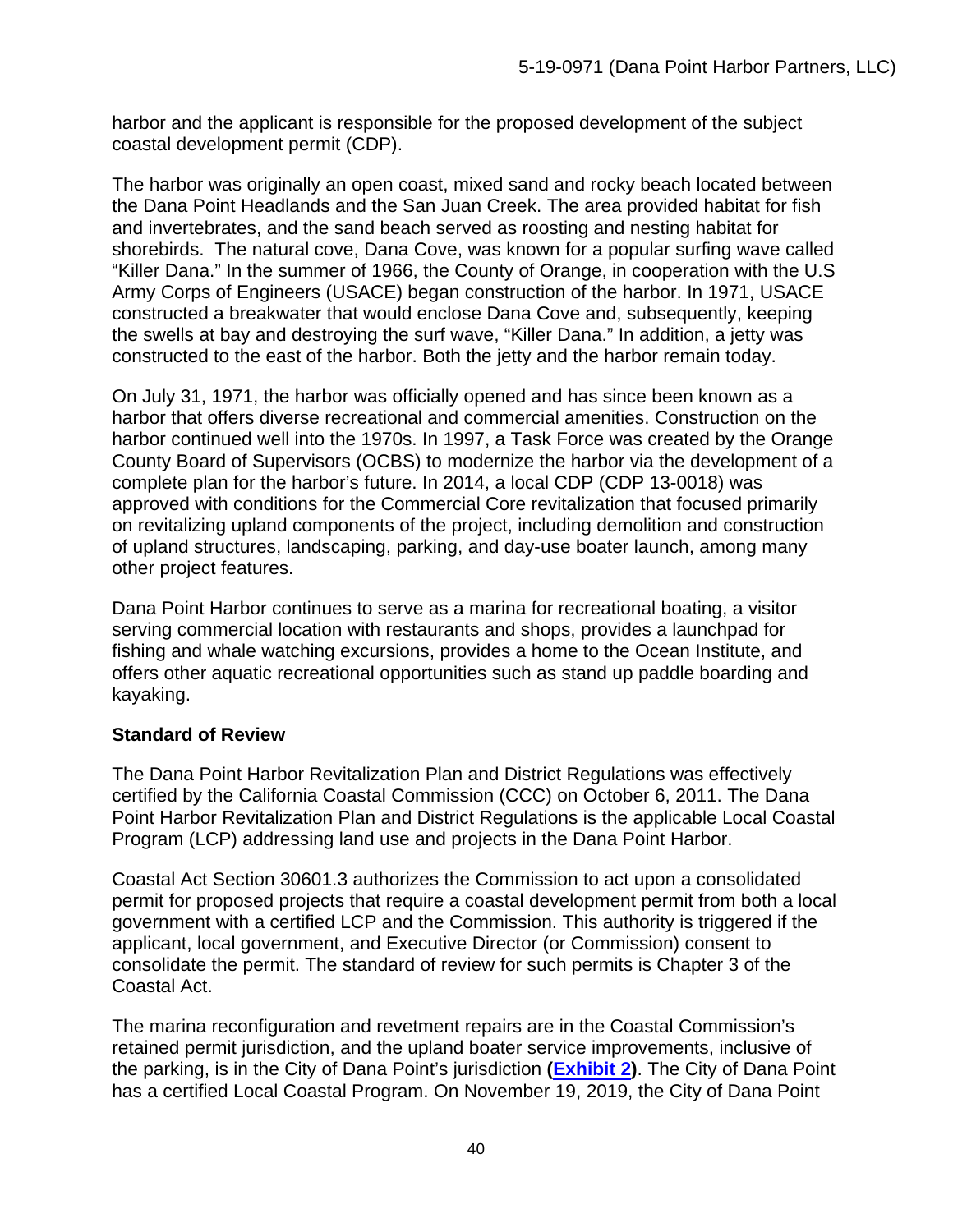submitted a letter to confirm that the City consents to consolidate the permit action. On November 26, 2019, the applicant confirmed its willingness to pursue a consolidated coastal development permit.

In order to avoid potential confusion, inconsistent conditions of approval, and a lengthy timeline due to dual application processes, the City of Dana Point and the applicant support the consolidation of the coastal development permit process in this instance. Therefore, the standard of review for the proposed project is Chapter 3 of the Coastal Act. The certified Dana Point Harbor Revitalization Plan and District Regulations is the Local Coastal Program that may be used as guidance.

### **Other Agency Approvals**

**Special Condition 22** requires the applicant to comply with all requirements, requests and mitigation measures of other resource agencies, including the following:

# **County of Orange**

As part of the negotiation of the Orange County lease to the Dana Point Harbor Partners, the County issued an approval-in-concept for the project plans in October 2018. On April 26, 2019, a new set of plans was provided to the County for review and approval-in-concept. The County approved the updated plans and will continue to be involved as the project moves through all of the necessary approvals.

## **U.S. Army Corps of Engineers**

The U.S. Army Corps of Engineers (USACE) has regulatory authority over the proposed project under Section 10 of the Rivers and Harbors Act of 1899 (33 U.S.C. 1344) and Section 404 of the Clean Water Act. Section 10 of the Rivers and Harbors Act regulates structures or work in navigable waters of the United States. Section 404 of the Clean Water Act regulates fill or discharge of materials into waters and ocean waters.

The applicant submitted the necessary permits from USACE on September 4, 2019 and asserts that the USACE Section 10 Letter of Permission is imminent. The applicant also applied for a Clean Water Act section 404 permit from the United States Army Corps of Engineers for the Project (USACE File No. SPL-2019-00326).

### **Regional Water Quality Certification Board**

The applicant received the Clean Water Act Section 401 Water Quality Certification No. R9-2020-0052 (Certification) issued by the California Regional Water Quality Control Board, San Diego Region (San Diego Water Board) on April 21, 2020 **[\(Exhibit 11\)](https://documents.coastal.ca.gov/reports/2020/9/W13c/W13c-9-2020-exhibits.pdf).**

### **State Lands Commission**

The State Lands Commission confirmed with Commission staff that no formal approval was needed to proceed with the proposed project; however, State Lands was contacted and is in support of the project.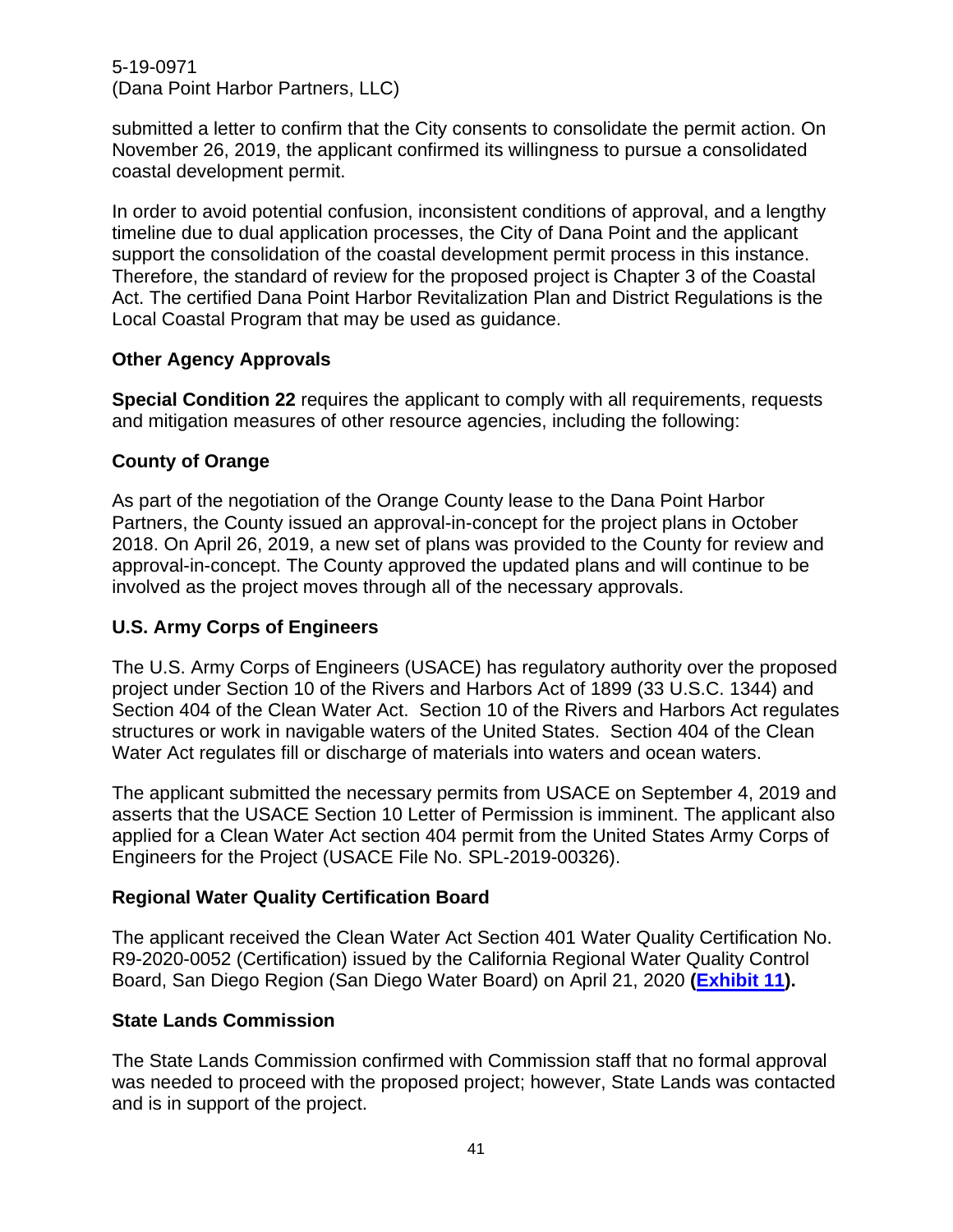Accordingly, this approval is conditioned to ensure that the project has received all necessary authorizations (or evidence that none are necessary) from other agencies.

# **B. Public Access and Recreation**

The Coastal Act requires that high priority be given to public access to and recreational uses and activities along the coast. In addition, the Coastal Act requires that oceanfront land suitable for recreational use be protected for recreational use and development. Coastal Act Sections 30210-30224 protect public access and recreation. In particular:

### **Section 30210** states:

In carrying out the requirement of Section 4 of Article X of the California Constitution, maximum access, which shall be conspicuously posted, and recreational opportunities shall be provided for all the people consistent with public safety needs and the need to protect public rights, rights of private property owners, and natural resource areas from overuse.

### **Section 30211** states:

Development shall not interfere with the public's right of access to the sea where acquired through use or legislative authorization, including, but not limited to, the use of dry sand and rocky coastal beaches to the first line of terrestrial vegetation.

### **Section 30212** states:

Public access from the nearest public roadway to the shoreline and along the coast shall be provided in new development projects except where: (1) it is inconsistent with public safety, military security needs, or the protection of fragile coastal resources, (2) adequate access exists nearby, or, (3) agriculture would be adversely affected....

### **Section 30213** states:

Lower cost visitor and recreational facilities shall be protected, encouraged, and, where feasible, provided. Developments providing public recreational opportunities are preferred.

### **Section 30220** states:

Coastal areas suited for water-oriented recreational activities that cannot readily be provided at inland water areas shall be protected for such uses.

### **Section 30221** states:

Oceanfront land suitable for recreational use shall be protected for recreational use and development unless present and foreseeable future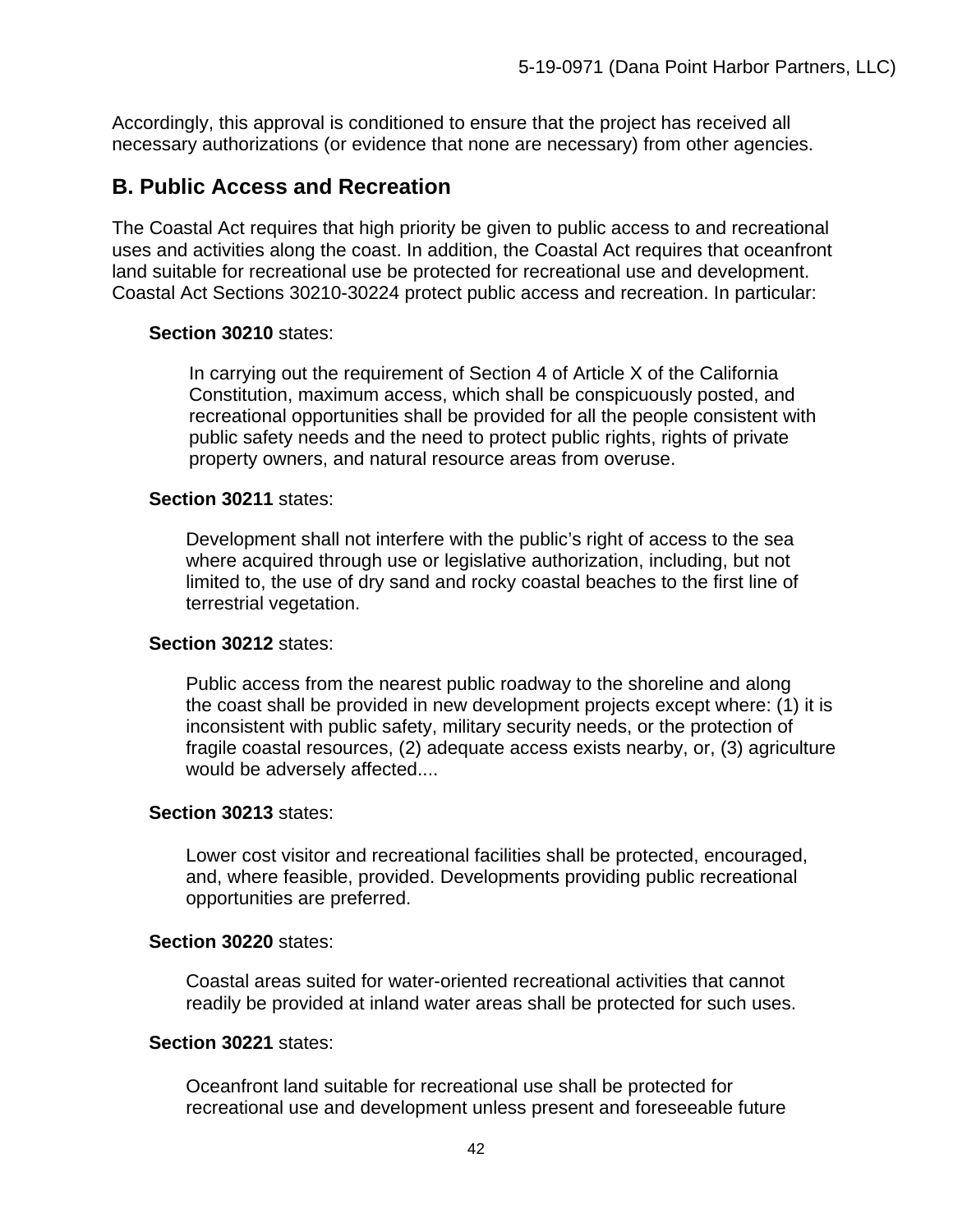demand for public or commercial recreational activities that could be accommodated on the property is already adequately provided for in the area*.* 

#### **Section 30223** states:

Upland areas necessary to support coastal recreational uses shall be reserved for such uses, where feasible.

#### **Section 30224** states:

Increased recreational boating use of coastal waters shall be encouraged, in accordance with this division, by developing dry storage areas, increasing public launching facilities, providing additional berthing space in existing harbors, limiting non-water-dependent land uses that congest access corridors and preclude boating support facilities, providing harbors of refuge, and by providing for new boating facilities in natural harbors, new protected water areas, and in areas dredged from dry land.

Additionally, Coastal Act section 30604(h) allows the Commission to consider environmental justice when acting on a coastal development permit:

#### **Section 30604(h)** states:

When acting on a coastal development permit, the issuing agency, or the commission on appeal, may consider environmental justice, or the equitable distribution of environmental benefits throughout the state.

The Certified Dana Point Harbor Revitalization Plan and District Regulations, which is used as guidance for determining consistency with the Coastal Act, includes recreational boating policies that mirror the recreational boating policies of the Coastal Act and provide additional protective policies to ensure the protection of harbor support facilities. The certified LCP policies related to public access, recreational boating and the protection of harbor support facilities state:

**4.2.2-1** Provide a variety of berthing opportunities reflecting state and regional demand for slip size throughout Dana Point Harbor.

**4.2.2-5** Protect and where feasible expand and enhance facilities and services for visiting vessels, including public mooring and docking facilities, dinghy docks, guest slips, club guest slips, pump-out stations and other facilities. A minimum of 42 guest slips shall be maintained in the Harbor.

**4.2.2-6** Protect and enhance berthing opportunities in Dana Point Harbor. The goal for any dock replacement should be no net loss of slips harbor-wide. However, if conformance with current engineering and Americans with Disabilities Act (ADA) design requirements and/or the provision of larger slips to meet demands requires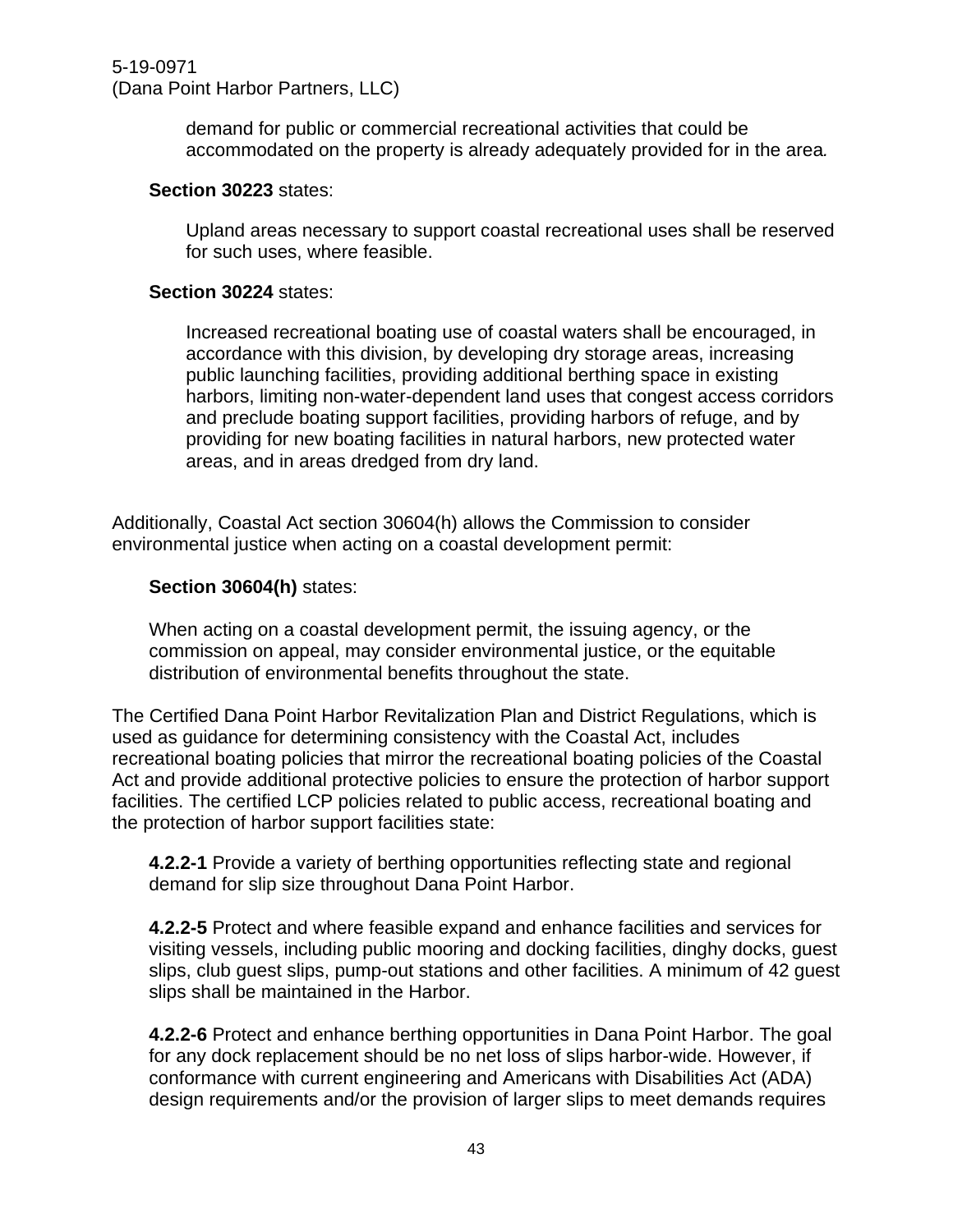a reduction in the quantity of slips in existing berthing areas, those slips should be replaced if feasible in new berthing areas elsewhere in the Harbor (e.g., within a portion of the 'safe harbor' area near the east breakwater). Priority shall be given to provision of slips that accommodate boats less than 25 feet in length. The average slip length shall not exceed 32 feet. If new berthing areas are not available or are limited in size, the net loss of slips harbor-wide shall be minimized and shall not exceed 155 slips.

**4.2.2-10** Ensure that the redevelopment of Dana Point Harbor maintains and enhances the following coastal-dependent and coastal related uses:

- **…** • Maintain space for at least 493 boats to be stored on dry land in Planning Area 1; 400 of these spaces may be provided in a dry stack storage facility. Maintain a minimum of 93 surface boat storage spaces that can accommodate vessels that can not be stored in a dry stack storage building within the Harbor at all times; additional spaces shall be provided where feasible;
- … • Maintain designated boater parking at a minimum ratio of 0.60 parking spaces per boat slip or side tie.

**4.3.1-1** Protect public coastal access recreational opportunities through the provision of adequate support facilities and services.

**4.4.1-5** Public access parking shall not be reduced as a result of new development.

**6.1.1-3** Preserve, maintain and enhance existing public accessways and existing areas open to the public. Create new public access opportunities where feasible. (Coastal Act Sections 30210, 30212)

**6.1.1-4** Existing, new or improved public access shall be well posted. A comprehensive signage plan shall be implemented in conjunction with new development to inform the public of the availability of and provide direction to coastal accessways, on-site recreational amenities and public parking areas. The County shall coordinate an access signing system to facilitate regional access from Interstate 5 and Pacific Coast Highway.

**6.2.1-2** The City of Dana Point and OC Dana Point Harbor shall cooperate to the maximum extent feasible to provide a convenient shuttle service to link Dana Point Harbor with the Town Center and reduce energy consumption and vehicle miles traveled wherever feasible. (Coastal Act Sections 30252, 30253)

**6.2.1-5** Bike racks shall be incorporated into the design of the Harbor wherever feasible.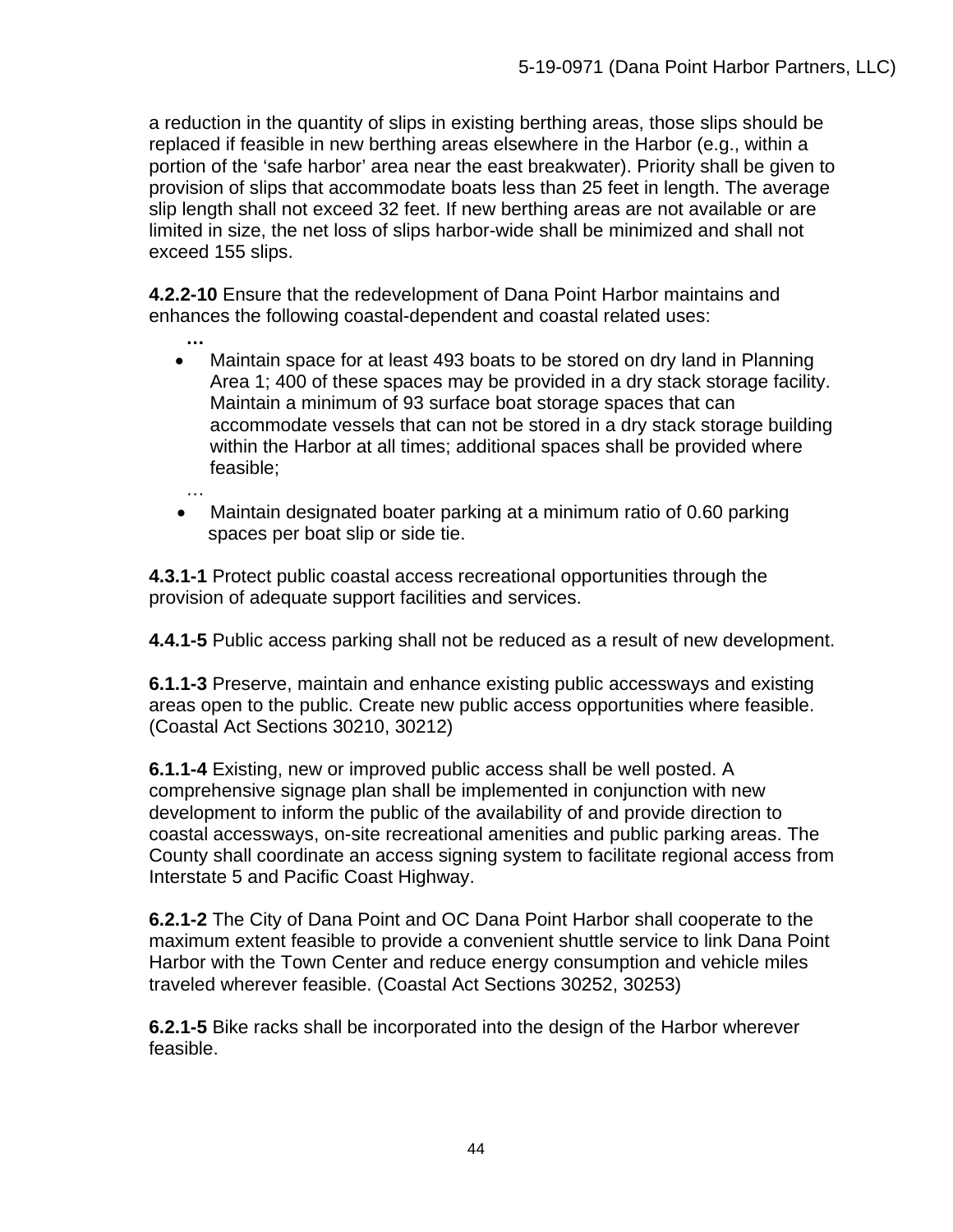**6.2.2-4** Ensure accessibility of public transportation for elderly and disabled persons.

**6.2.3-10** Maximize public access to and along the waterfront and bulkhead. As a goal, maintain and where necessary establish continuous, uninterrupted public access along the waterfront and bulkhead, except along those segments of the bulkhead in the Marine Service Commercial area where provision of such access would interfere with boat launch and repair operations (in which case connecting detours shall be provided around those areas). Remove existing obstructions to public access along the waterfront and bulkhead and establish new public accessways through those areas.

**6.2.3-11** Pedestrian walkways and trails shall provide connection points to off-site, existing or proposed walkways/trails, including integration with the California Coastal Trail.

**6.2.4-1** All parking facilities shall be designed to include safe and secure parking for bicycles.

**6.3.1-1** Encourage the provision of a range of recreational facilities and programs to meet the needs of Harbor visitors.

**6.3.1-6** Maintain, enhance and where feasible, expand places to hand launch small nonmotorized watercraft and provide necessary parking, as well as opportunities to rent and store such watercraft. Storage for hand launch vessels shall be provided as close to hand launch areas as feasible.

# **Recreational Boating**

The project includes the replacement and reconfiguration of a recreational boating marina and reconstruction of a new marina in a similar configuration but with a net loss of 155 slips (or about 6.5% of the current number), and a modification in the slip size distribution. The marina is located in public waters, but is a privately operated facility with berthing slips available to the general public on a month-to-month fee basis. Upon completion of the proposed development, the marina slip leases will remain available to the general public. The proposed project does not include any proposed change to the method of leasing.

The slip size distribution in Dana Point is important in terms of recreational boater access since pricing is based on the size of the slip. Current slip rates in the marina at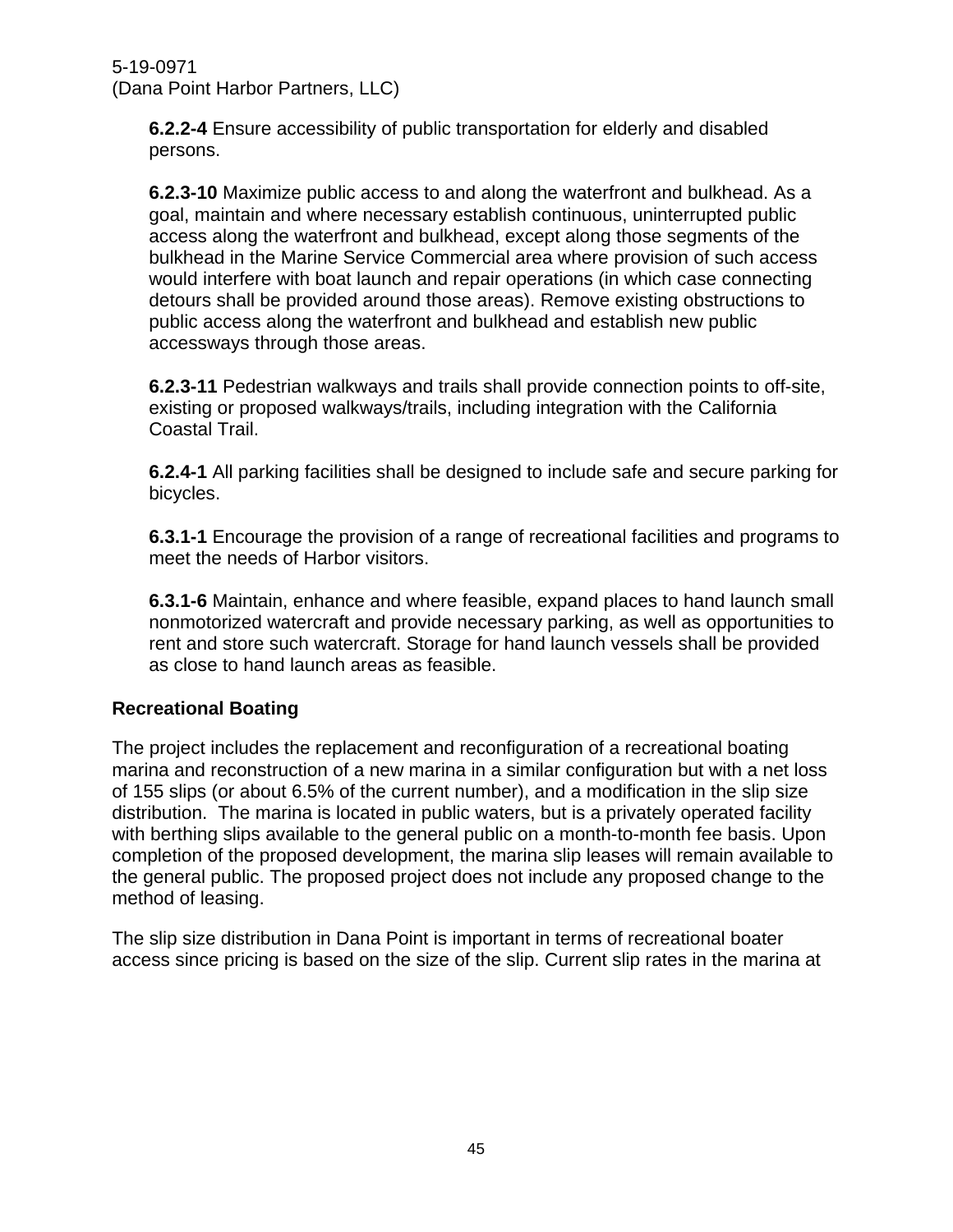Dana Point Harbor range from an average of approximately \$236 to \$1362 per month depending on the length of the slip.<sup>2</sup> The following are the current slip rates:

| <b>Space</b> | <b>Max Vessel</b> | <b>Base Rent</b>      | Add'l<br><b>Cost</b> |
|--------------|-------------------|-----------------------|----------------------|
| <b>Size</b>  | <b>LOA</b>        | <b>Length of Dock</b> | Per                  |
|              |                   |                       | Foot                 |
| Inside Tie   | 22' - 28'         | $22' = $236.06$       | \$10.73              |
| 21'          | 23'               | $21' = $286.02$       | \$13.62              |
| 22'          | 24'               | $22' = $317.02$       | \$14.41              |
| 24'          | 26'6"             | $24' = $355.92$       | \$14.83              |
| 25'          | 27'6"             | $25' = $372.00$       | \$14.88              |
| 26'          | 28'6"             | $26' = $399.10$       | \$15.35              |
| 28'          | 30'6"             | $28' = $474.88$       | \$16.96              |
| 30'          | 33'               | $30' = $546.00$       | \$18.20              |
| 35'          | 38'6"             | $35' = $673.05$       | \$19.23              |
| 40'          | 44'               | $40' = $787.20$       | \$19.68              |
| 45'          | 49'6"             | $45' = $903.15$       | \$20.07              |
| 50'          | 55'               | $50' = $1,040.00$     | \$20.80              |
| 52'          | 57'               | $52' = $1,071.20$     | \$20.60              |
| 55'          | 60'6"             | $55' = $1,124.75$     | \$20.45              |
| 60'          | 66'               | $60' = $1,362.00$     | \$22.70              |
| End Tie      | Dock $Ft + 10\%$  | Varies                | \$22.90              |

The existing slip configuration within the proposed redevelopment marina area contains a total of 2,409 recreational boat slips in the Inner Basin. Of this total, 1795 slips (approximately 75% of the existing total) are 30 feet in length or less. The proposed project will reduce the total number of recreational boat slips to 2,254 slips, with 1,480 slips (approximately 66% of the new total) 30 feet in length or less. There are currently no slips less than 20 feet in length in the marina; 37 new slips of 15 feet in length will be included in the new marina. Large boat slips (greater than 30 feet) will increase from the current total of 614 to a proposed total of 774. According to the applicant the individual slip distribution (current and proposed) for the Inner Basin is as follows:

<span id="page-45-0"></span><sup>2</sup> The Marina at Dana Point: Boat Slips and Leasing. [https://themarinaatdanapoint.com/boat-slips-and](https://themarinaatdanapoint.com/boat-slips-and-leasing)[leasing](https://themarinaatdanapoint.com/boat-slips-and-leasing)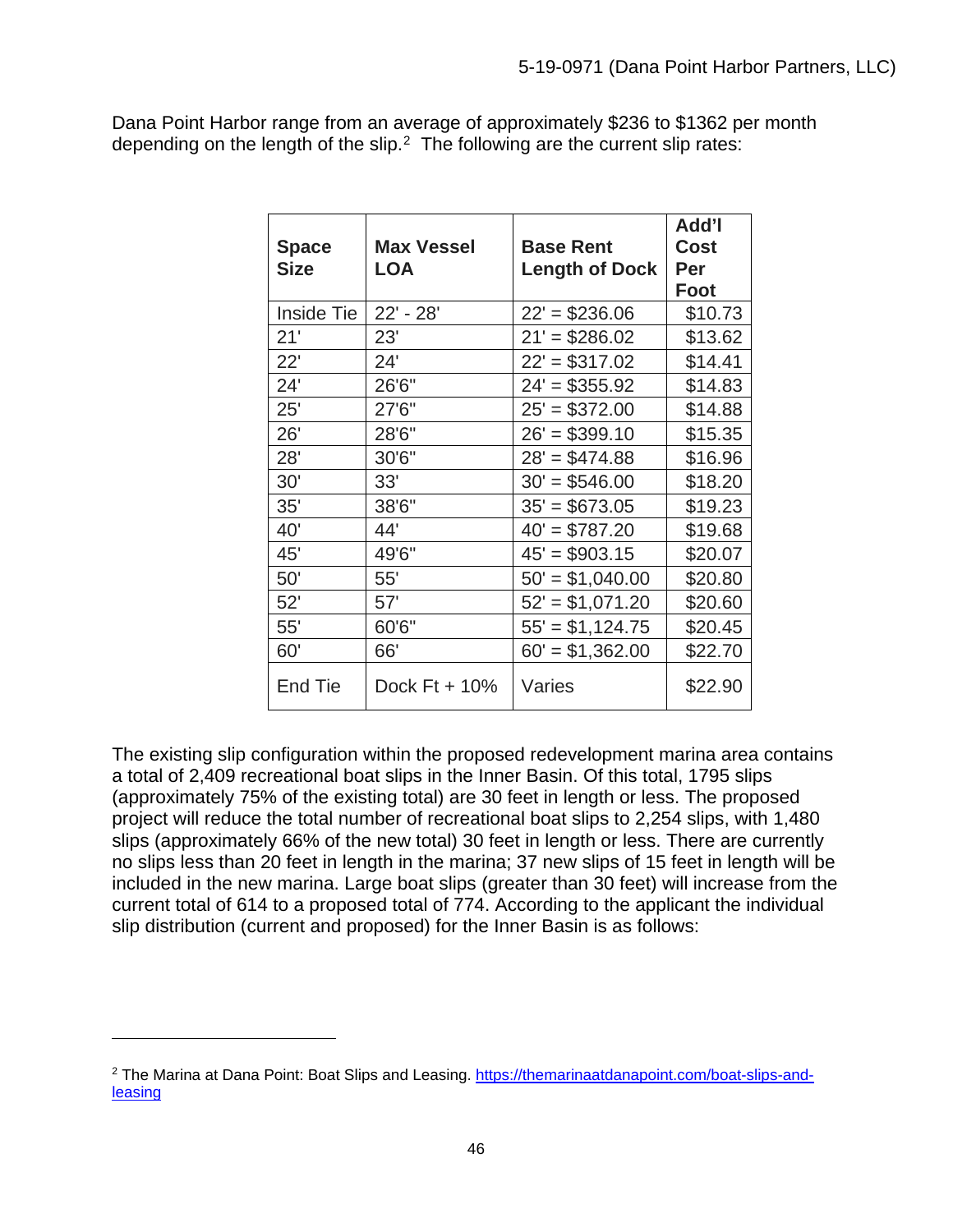| <b>Boat Slip</b><br>Length<br>(Feet) | Number of<br>Existing<br><b>Boat Slips</b> | % of Existing<br>Design | Total<br>Proposed<br><b>Boat Slips</b> | % of<br>Proposed<br>Design |
|--------------------------------------|--------------------------------------------|-------------------------|----------------------------------------|----------------------------|
| 15                                   | 0                                          | 0%                      | 37                                     | 1.64%                      |
| 20                                   | 36                                         | 1.49%                   | 9                                      | 0.40%                      |
| 21                                   | 6                                          | 0.25%                   | 47                                     | 2.09%                      |
| 22                                   | 107                                        | 4.44%                   | 0                                      | $0\%$                      |
| 24                                   | 100                                        | 4.15%                   | 15                                     | 0.67%                      |
| 25                                   | 800                                        | 33.21%                  | 699                                    | 31.01%                     |
| 26                                   | 234                                        | 9.71%                   | 51                                     | 2.26%                      |
| 28                                   | 123                                        | 5.11%                   | 146                                    | 6.48%                      |
| 30                                   | 389                                        | 16.15%                  | 476                                    | 21.12%                     |
| 31                                   | 1                                          | 0.04%                   | 18                                     | 0.80%                      |
| 32                                   | 0                                          | 0.00%                   | 8                                      | 0.35%                      |
| 33                                   | 0                                          | 0.00%                   | $\overline{2}$                         | 0.09%                      |
| 34                                   | $\overline{2}$                             | 0.08%                   | $\overline{2}$                         | 0.09%                      |
| 35                                   | 266                                        | 11.04%                  | 248                                    | 11.00%                     |
| 36                                   | 4                                          | 0.17%                   | 4                                      | 0.18%                      |
| 38                                   | $\overline{0}$                             | 0.00%                   | $\overline{1}$                         | 0.04%                      |
| 40                                   | 129                                        | 5.35%                   | 138                                    | 6.12%                      |
| 41                                   | 0                                          | 0.00%                   | 3                                      | 0.13%                      |
| 42                                   | 0                                          | 0.00%                   | 27                                     | 1.20%                      |
| 44                                   | $\overline{0}$                             | 0.00%                   | 9                                      | 0.40%                      |
| 45                                   | 107                                        | 4.44%                   | 141                                    | 6.26%                      |
| 48                                   | 0                                          | 0.00%                   | 25                                     | 1.11%                      |
| 50                                   | 44                                         | 1.83%                   | 45                                     | 2%                         |
| 53                                   | 13                                         | 0.54%                   | 0                                      | 0%                         |
| 55                                   | 33                                         | 1.37%                   | 0                                      | 0%                         |
| 56                                   | $\overline{0}$                             | 0.00%                   | 21                                     | 0.93%                      |
| 58                                   | $\overline{0}$                             | 0.00%                   | 51                                     | 2.26%                      |
| 60                                   | 15                                         | 0.62%                   | 8                                      | 0.35%                      |
| 65                                   | $\overline{0}$                             | 0.00%                   | 23                                     | 1.02%                      |
| Total:                               | 2409                                       | 100%                    | 2254                                   | 100%                       |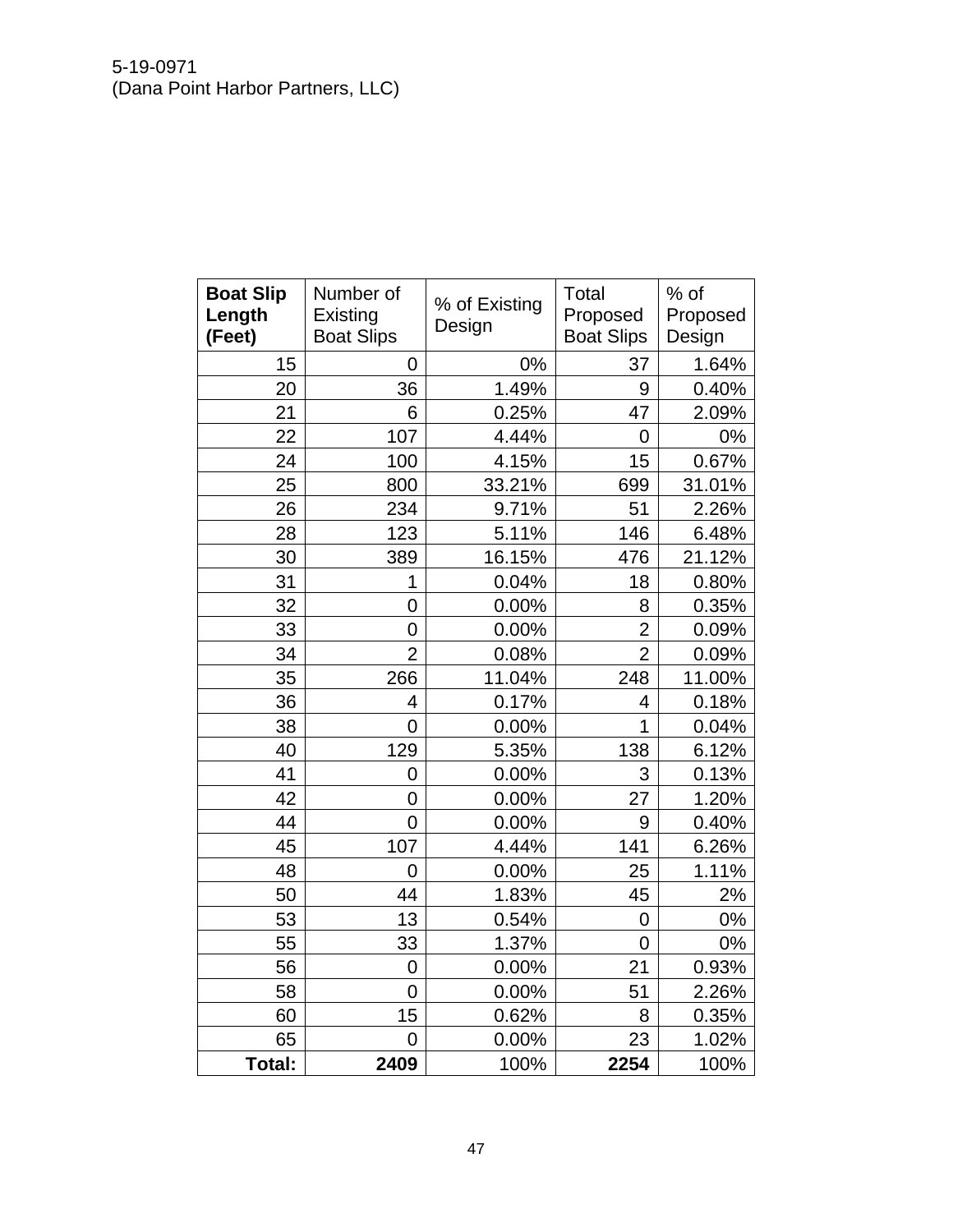According to the applicant, the proposed modification of slip size distribution is due to several factors. The current marina was constructed almost 50 years ago and new or reconstructed marinas are required to comply with the current Layout and Design Guidelines for Marina Berthing Facilities of the California Department of Boating and Waterways (DBW)<sup>[3](#page-47-0)</sup> to improve accessibility and safety. Incorporation of the current design requirements, which require wider slip or berth sizes, wider docks and fairways (interior channels between docks), will result in fewer slips being redeveloped in any given water space. Furthermore, marinas have been increasing berth sizes to accommodate the wider power boat widths in order to provide the greater flexibility for berthing of recreational boats (sailboats and power boats). Another factor is the design requirements imposed under the Americans with Disabilities Act (ADA), which requires wider fingers, docks, and longer access ramps to accommodate wheelchair access. For instance, finger piers that lead to accessible slips that are currently 36 inches wide must be at least 60 inches wide. Additionally, ADA accessible gangways must be at least 80 feet long. Therefore, compliance with ADA access requirements require wider gangways, platforms, and finger piers, resulting in less area for slips and thus the loss of slips.

The current DBW guidelines and ADA requirements partially explain the rationale for the slip reduction from 2,409 to 2,254. However, although the above-mentioned factors influence the slip size distribution to a certain degree, another factor that influences the proposed slip reconfigurations is local market demand. Due to changes in the harborspecific needs of the public (such as ADA-compliant access), and based on harbor waitlists, showing current harbor boaters' needs for slightly larger slips, the proposed marina replacement and reconfiguration includes adjustments to the number and location of slips throughout the harbor. To meet sustained market demand for a larger range of slips across all slip sizes, the applicant is proposing to reduce the number of smaller slips (30 feet and under) and increase the larger size slips (greater than 30 feet).

Regionally, since the early 1990s, marinas have been renovating their aging facilities and reconfiguring their slip size distribution to favor larger boats—boats 36 feet and larger– because of the decrease in demand for small boat slips and the increase in demand for larger slips. This trend has been reflected in a number of local marina renovation developments. For instance, in the early 1990s, Ventura Isle Marina, in the City of Ventura, reduced their total number of slips from 597 slips to 467, and reduced the slips 25 foot and under from 26% to 9% of the total. The average slip size increased from 31.9 to 38.2 feet (Coastal Development Permit No. 4-91-55). In 1999, Sunset Harbor Marina (i.e. Sunset Aquatic Park) in Seal Beach, reduced the total number of slips from 255 to 240. Slips that were 25 feet and under, which constituted approximately 30% (78) of the total, was reduced to 16% (40) of the total. Slips 35 feet and larger were increased with the overall slip length increasing from 30.5 to 32.8 feet

<span id="page-47-0"></span><sup>&</sup>lt;sup>3</sup> Layout and Design Guidelines for Marina Berthing Facilities of the California Department of Boating and Waterways.<http://dbw.ca.gov/pages/28702/files/guide05.pdf>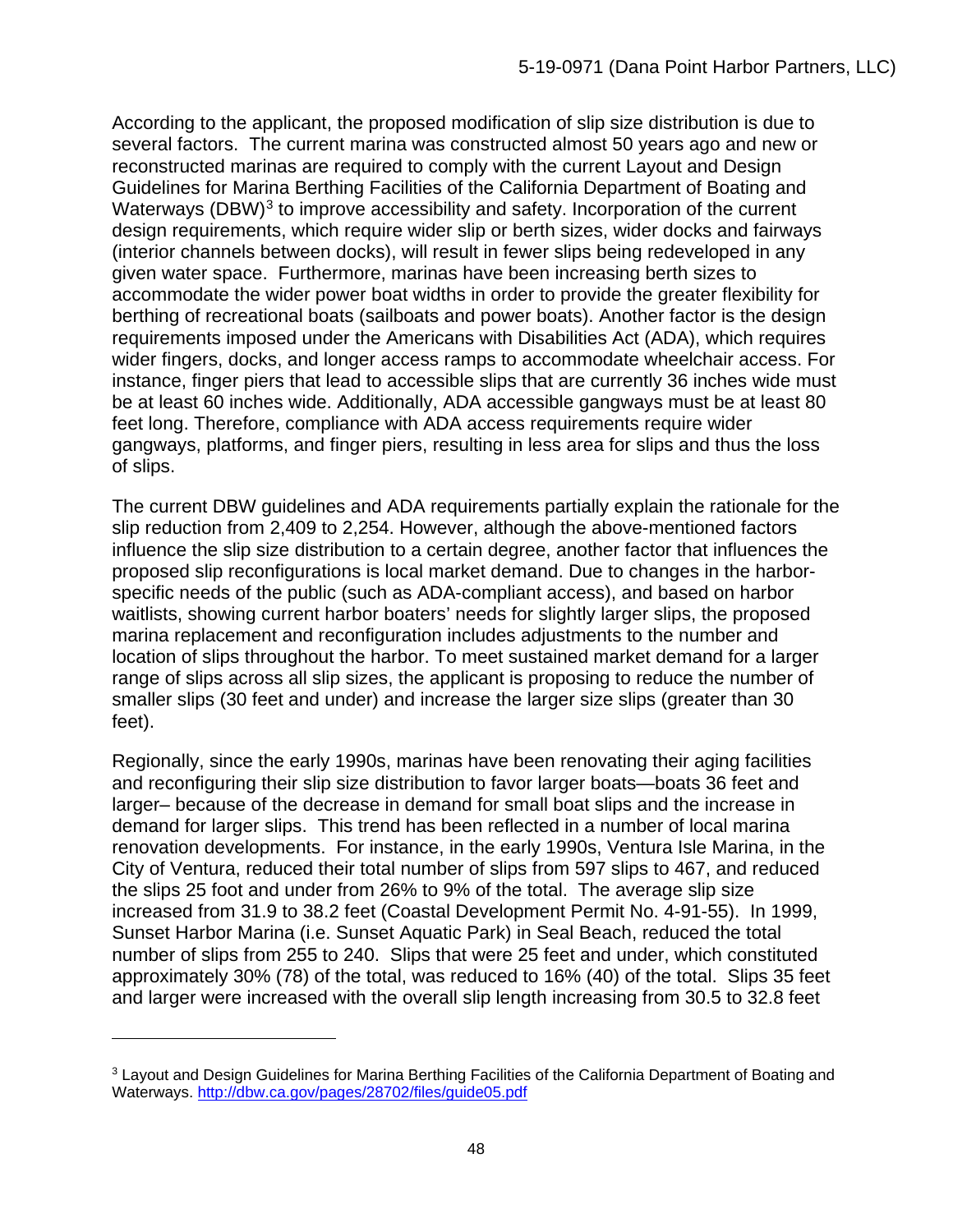(Coastal Development Permit No. 5-99-244). Under a Port of Los Angeles coastal permit, Cabrillo Way Marina was reconfigured reducing the number of slips from 625 to 614. Slips that were 25 feet and under, that originally constituted 18% of the total, were eliminated. Cabrillo Marina provides no slips 25 feet or under and the average slip size increased from approximately 34.5 to 42 feet. More recently, Coastal Development Permit 5-15-1426 for the removal and construction of boat slips in Marina del Rey Basin D and Basin E, Lease Parcel 28 was approved in 2016 for a reduction of 6% of boat slips 30 feet and under (from 50% to 44% of the total slips). Although there is demand for larger slips, the continued loss of small boat slips could have an adverse impact on boating opportunities within the harbor by reducing the number of slips and smaller slips available to the public.

Overall, the recreational boat marina in Dana Point Harbor will serve boats 30 feet or less with 66% of its total recreational slips, which is a decrease of approximately 9%. While the certified LCP does not prohibit the loss of an exact amount of small boat slips, it does state that the average slip length shall not exceed 32 feet and that the net loss of slips harbor-wide shall be minimized and shall not exceed 155 slips. The proposed development will result in an average slip length of 32 feet and a net loss of 155 slips, from 2409 to 2254 slips, which is consistent with the certified LCP Policy 4.2.2-6.

By upgrading the older marina with new ADA compliant docks, providing new pump-out stations, and providing a wide range of slip sizes, the project will enhance the anchorage and improve and encourage recreational boating in the Dana Point Harbor as a whole. However, the proposed project could have the effect of reducing public recreational boating opportunities and lower cost visitor and recreational opportunities within Dana Point due to the net loss of total slips and net loss of smaller slips. To encourage lower cost boating opportunities and the introduction of boating to recreational boaters it is necessary to protect the provision of small slips within the water as well as provide greater dry storage opportunities out of the water. The Commission does not regulate the rates at which marinas rent their slips to the public, however, the Commission can regulate the design of a marina in order to ensure that the redesigned slips conform to the public access and recreation policies of the Coastal Act by providing the correct balance between the size of slips and the boaters' demand for slips in order to encourage increased recreational boating and protect existing boating opportunities including the provision of smaller slips. It is important to ensure that anchorages continue to provide a mix of slip lengths to provide a full range of boating opportunities for all boaters, consistent with certified LCP Policy 4.2.2-1 to provide a variety of berthing opportunities reflecting state and regional demand.

Section 30224 of the Coastal Act encourages increased recreational boating use of coastal waters, and Section 30213 of the Coastal Act encourages developments with lower cost visitor and recreational facilities providing public recreational opportunities. As a result of market demand and ADA requirements as discussed above, the proposed slip reduction is consistent with certified LCP Policy 4.2.2-6, which states that net loss of slips shall not be greater than 155, and Policy 4.2.2-1 to provide berthing opportunities to reflect market demand. However, to mitigate for the impacts affiliated with loss of total number of recreational marina slips and loss of smaller slips, **Special Condition 26**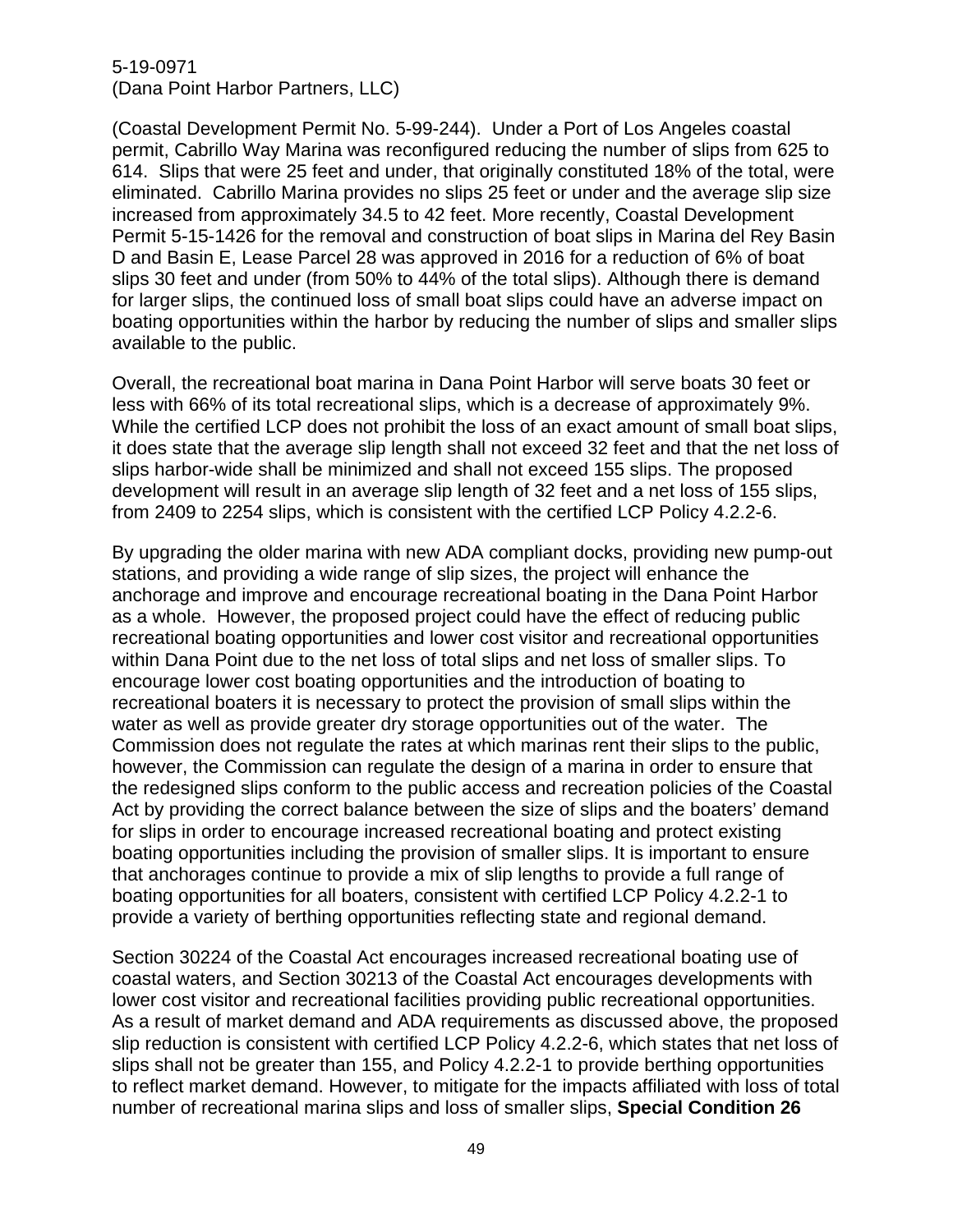requires the applicant to provide funding for 1,000 youths a year to participate in an education and boating program for underserved youth and is further discussed in the environmental justice subsection below.

In addition, the proposed project would also install three guest docks in the Outer Basin, which will greatly enhance public and transient boater access, consistent with certified LCP Policy 4.2.2-5. The proposed guest docks will be configured to accommodate 43 to 72 boats, comprised of a wide range of vessels that transit the Pacific Coast. The new docks are approximately 2,321 lf, which represents a 55% increase in capacity from the current guest docks in the Inner Basin and improved access flexibility from fixed-length slips. The applicant asserts that the new docks will temporarily accommodate mooring of vessels during the construction phases of the proposed project. Following construction, the Outer Basin guest docks would be a permanent feature and include pump-out facilities. The docks would provide transient boaters access to the harbor and surrounding coastal amenities such as restaurants, hotels, and other services on land.

# **Pedestrian Access Along the Marina**

In addition to the guest docks in the Outer Basin, which will enhance public and transient boater access, the proposed development also includes the installation of two public access areas in the Inner Basin that would provide public access to the marina docks. At present, the public cannot walk onto the marina docks. From these two public access areas, members of the public may access the harbor waters and, participate in recreational activities, such as walking, birdwatching, observing harbor traffic and moored vessels, and launching a kayak or a stand up paddle board. Currently, the only place in the harbor where the public can launch kayaks or stand up paddle boards is at Baby Beach **[\(Exhibit 5\)](https://documents.coastal.ca.gov/reports/2020/9/W13c/W13c-9-2020-exhibits.pdf).** This will greatly enhance and improve public access to the harbor waters, consistent with Coastal Act Section 30220 and certified LCP Policies 4.3.1.-1 and 6.3.1-6.

The proposed development will relocate the parkscape areas closer to the water to provide a more integrated and activated waterfront experience for the public in the Inner Basin and near the guest docks in the Outer Basin. In the Inner Basin, the designated boater parking spaces will be reconfigured and moved landward to allow for useable landscape area to be installed near the docks and introduce large open lawn areas for flexible uses, consistent with certified LCP Policy 6.2.3-10 to maximize public access to and along the waterfront. The lawn is bordered by a continuous 18" high seat wall along the promenade. The applicant asserts that the current promenade will be expanded to three times its present width to improve public access, including access for members of the public with limited physical abilities according to ADA standards, consistent with certified LCP Policy 6.2.2-4. In the Outer Basin, slightly north of the proposed guest docks, the applicant will incorporate landscape improvements, including a new circular lawn to provide passive seating and a gathering area for the public. Installation of the proposed landscape and parkscape areas are consistent with Coastal Act Section 30221 to protect oceanfront land suitable for recreational use and Coastal Act Section 30223 to reserve upland areas to support coastal recreational uses. The public promenade and open space areas are proposed to be open 24 hours per day. To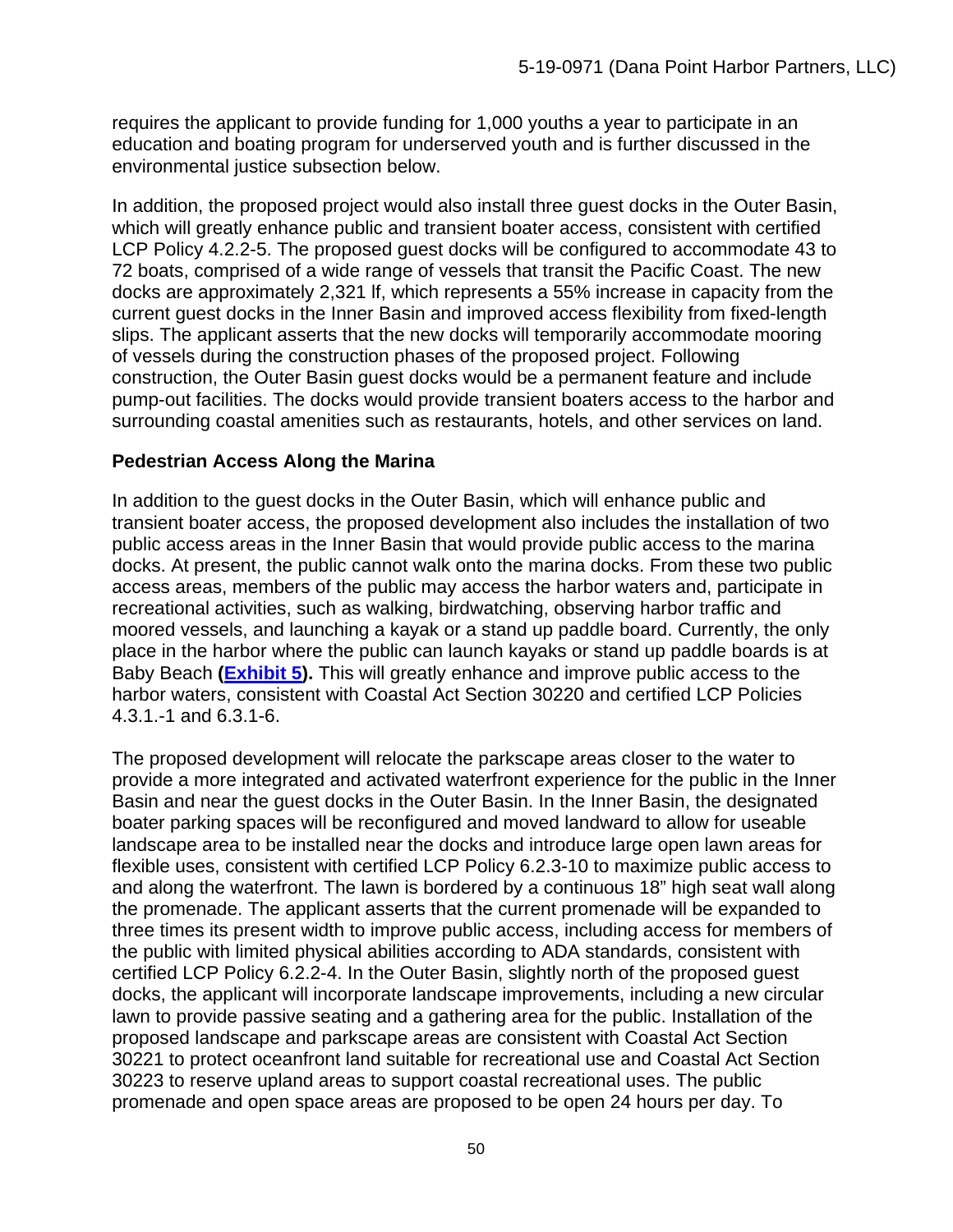ensure that public access along the promenade adjacent to the marina is maximized, **Special Condition 17** requires that the public promenade and walkways shall remain open 24 hours per day 7 days per week for public access, consistent with certified LCP Policy 6.1.1-3. The development shall not interfere with public access and use of the public walkways, the proposed expanded promenade landside of the harbor, the sidewalks along Island Way, and the walking paths in and along the Inner Basin of the harbor (except for the temporary disruptions that may occur during the construction of the permitted development). In addition, no gates are proposed, except at the entrance to the gangways or on the docks where private boats will be located.

As discussed above, the proposed project will expand and maintain walkways in the harbor. In addition, the California Coastal Trail (CCT) traverses the harbor. The CCT is a trail that makes the coast more accessible, encourages non-motorized transportation, and fosters appreciation and stewardship of the scenic and natural resources of the coast. In particular, the CCT runs along Island Way, the island areas of the Inner Basin and along the current public promenade adjacent to the Inner Basin. To enable broader access and participation in the harbor to a broader community, signage indicating public access in the harbor should be in more than just one language. The two languages most-commonly spoken in Orange County are English and Spanish. To ensure that the public is informed of public access and the CCT, **Special Condition 25** requires all public access signage to be installed at several locations in the harbor where it is not already displayed, to be printed in, at a minimum, English and Spanish, and to include the CCT logo where appropriate, consistent with certified LCP Policy 6.2.3-11.

In addition, to preserve and maintain access to the public tidelands, **Special Condition 24** is imposed stating that the approval of a coastal development permit for the project does not waive any public rights or interest that exist or may exist on the property. The public must be allowed to access public property at all times, despite any built improvements, consistent with Coastal Act Section 30210.

### **Vehicle Parking**

At present, there are 1,644 designated boater parking spaces within the landside area of this subject CDP. The proposed development will reconfigure the designated boater parking and will result in 1,410 designated boater parking spaces in the project area of this subject CDP, plus an additional 93 parking spaces approved by local CDP 13-0018 for a total of 1,503 designated boater parking spaces. This reduction in designated boater parking spaces is proportional to the net reduction in boat slips and meets the LCP requirement of 0.6 vehicle parking spaces per boat slip, 2 designated parking spots per commercial fishing slip, and one parking spot per 250 square feet of boater service building space. While not part of the proposed project, local CDP 13-0018 includes the reconfiguration of all current surface parking areas in the adjacent Commercial Core area and will provide additional parking. As proposed, the parking reconfigurations for Designated Boater Parking will be consistent with certified LCP Policy 4.2.2-10 required parking for the harbor.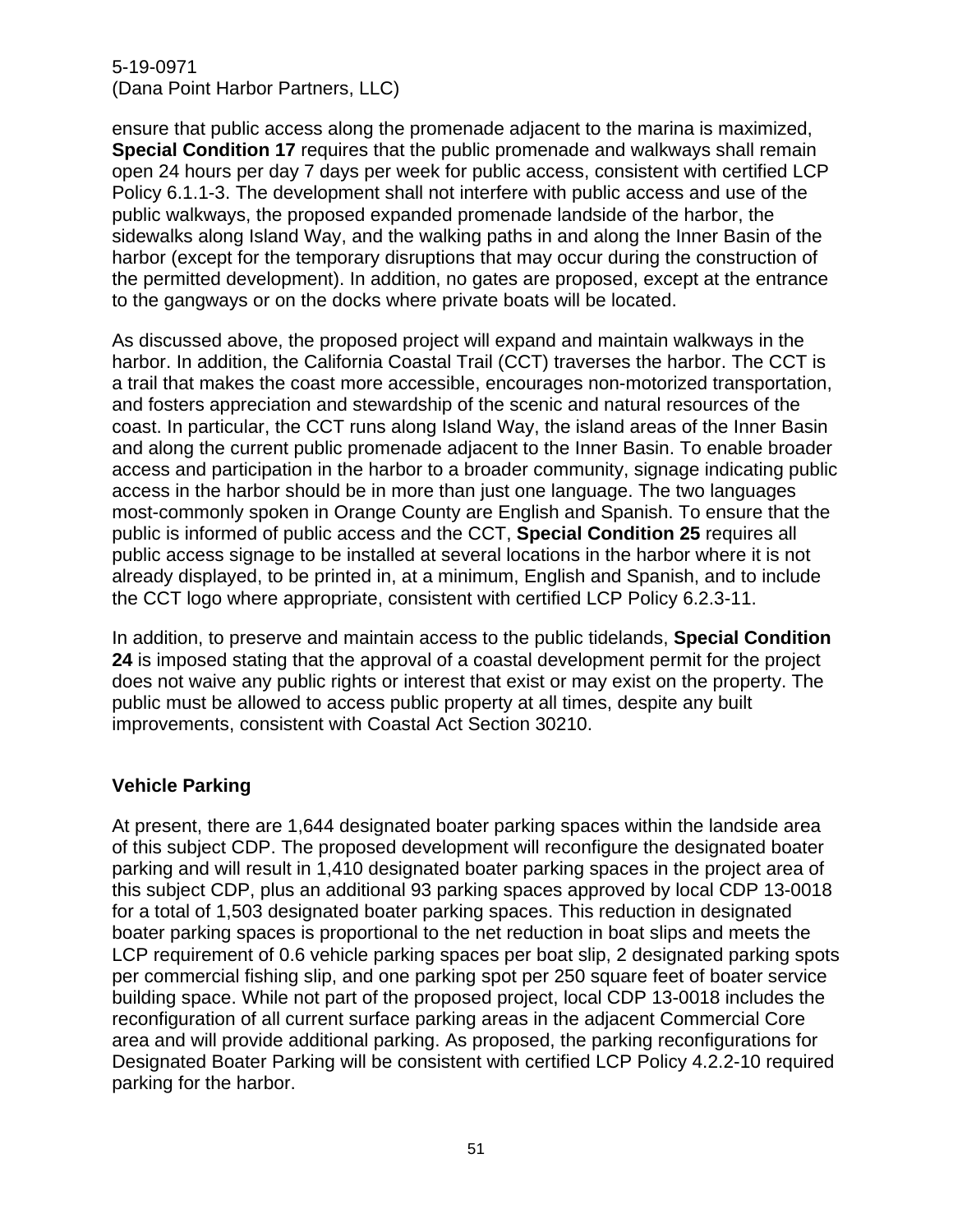Currently, there are also 466 public parking spaces in the project area. Of the 466 parking spaces, 435 are free and 31 are metered parking spaces. The applicant has not proposed any changes to these public parking spaces, and the parking spaces will be maintained in the current configuration, consistent with certified LCP Policy 4.4.1-5 to maintain public access parking.

# **Bicycle Parking**

In Dana Point Harbor, Dana Point Harbor Drive is identified on both the Orange County and City of Dana Point Master Plan of Bikeways as a Class II Bikeway (on-street bike lane). The Class II Bikeway provides a restricted right-of-way in the established paved area of highways designated for the exclusive or semi-exclusive use of bicycles. Dana Point Harbor Drive has designated bicycle paths on both sides of the street, continuing from Pacific Coast Highway to the traffic circle, adjacent to OC Sailing and Events Center. While the proposed promenade expansion does not include allocated biking path lanes, the harbor should be able to accommodate bicycle parking for harbor users who commute by bicycle. The applicant asserts that there are currently 14 bicycle racks throughout the project area, which can accommodate approximately 12 bicycles per rack, for a total of 168 bicycles in the project area, consistent with certified LCP Policies 6.2.1-5 and 6.2.4-1. If 1,410 designate boater parking spaces is used as a baseline for necessary bicycle parking spaces within the project area, then the Guide to the 2019 California Green Building Standards Code for Nonresidential<sup>[4](#page-51-0)</sup> bicycle parking standards suggest that the project area should have at least 71 bicycle parking spaces in the project area. As such, the applicant meets the requirement of this guidance.

# **Free Trolley**

In addition, there is a free trolley that usually runs from late May/early June through Labor Day and also connects the harbor to other free city shuttles.<sup>[5](#page-51-1)</sup> The free trolley service provides a way to access the harbor without a personal vehicle, which is consistent with certified LCP 6.2.1-2 to reduce energy consumption and vehicle miles traveled. However, based on the State of California's Public Transit COVID-19 Guidance, the Summer 2020 Dana Point Trolley Program was canceled, and it is unknown when the trolley service will begin again.

# **Dry Boat Storage**

Currently, dry boat storage is available outside of the project area, in the adjacent Embarcadero area of the harbor. The applicant asserts that the current dry boat storage

<span id="page-51-0"></span><sup>4</sup> Guide to the 2019 California Green Building Standards Code for Nonresidential. [https://codes.iccsafe.org/content/GCGBSCNR2019/guide-to-the-2019-california-green-building](https://codes.iccsafe.org/content/GCGBSCNR2019/guide-to-the-2019-california-green-building-standards-code-includes-verification-guidelines-nonresidential)[standards-code-includes-verification-guidelines-nonresidential](https://codes.iccsafe.org/content/GCGBSCNR2019/guide-to-the-2019-california-green-building-standards-code-includes-verification-guidelines-nonresidential)

<span id="page-51-1"></span><sup>52020</sup> Proposed Summer Trolley Service. [https://www.danapoint.org/department/public-works](https://www.danapoint.org/department/public-works-engineering/2020)[engineering/2020](https://www.danapoint.org/department/public-works-engineering/2020)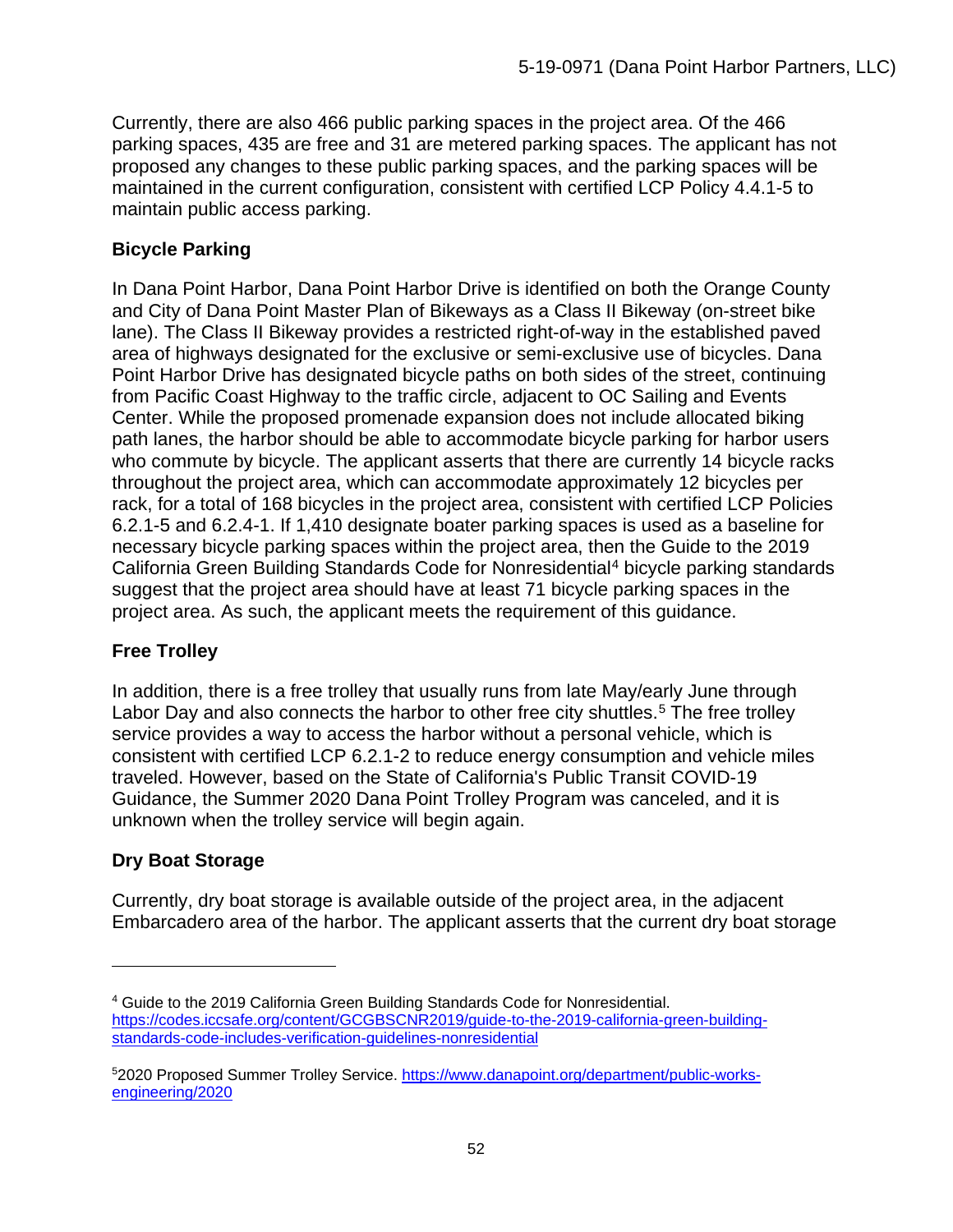can accommodate approximately 500 boats and that they would enter a lease prior to commencing construction with the neighbor that operates the dry boat storage area. Although not a part of the project area for this CDP, dry boat storage will affect boat users who are affected by the development of this CDP. As such, the applicant has proposed to configure the Embarcadero dry boat storage area for the surface storage of at least 493 boats, consistent with certified LCP Policy 4.2.2-10. They assert that at no time during the Embarcadero lease will there be less than 493 surface storage spots available within the harbor, thereby reducing negative impacts to small boat owners. Additionally, the applicant has stated that they may temporarily use the surplus 81 parking spaces on the West Island (west side of Island Way) for additional dry boat storage spaces if necessary.

In addition to the 493 surface storage spot policy requirements of the LCP, the policy also says that 400 of these spaces may be provided in a dry stack storage facility. One of the special conditions in local CDP 13-0018 requires that a CDP be submitted for the Dry Boat Storage Building in Planning Area 1 to the Coastal Commission within 6 months of the issuance of building permits for the construction of the Commercial Core podium structures, including Commercial Core buildings 7, 8 and 9 adjacent to the East Basin. The applicant asserts that the building permits for the Commercial Core podium structures have not been issued yet.

In order to ensure that boaters who rely on small slips to store their vessels within the public marina are provided an opportunity to do so during and following construction, the Commission imposes **Special Condition 19,** requiring the applicant to submit for the review and approval of the Executive Director, a "Slip Transition and Implementation Plan" to assist small-sized boat (30 feet and under) owners to locate a temporary slip for lease during reconstruction. Per the certified LCP, priority shall be given to boats under 25 feet. The applicant shall use its best efforts to alert marina tenants displaced by reconstruction of a temporary slip for the displacement of boats sized 30 feet and under by identifying vacant slips throughout Dana Point Harbor if a slip is not available in the tenant's basin under reconstruction. Immediately following the final phase of reconstruction, the applicant shall extend available slips of the same previously leased size to previous slip renters of boats 30 feet and under, with a 30-day right of first refusal. After the actions of the condition have been implemented to accommodate smaller boat slip renters, the applicant may adhere to the Transition Plan between the applicant and the County of Orange which the applicant states gives prioritization of future slip space based firstly on the order and longevity of current licensees under existing Slip Licenses and secondly to individuals identified on existing waitlists without discrimination. **Special Condition 20** will ensure the continued opportunity for lower cost recreational opportunities during and following construction for boaters who may be displaced spatially or economically from the existing wet slips. The condition matches a special condition imposed under Coastal Development Permit 5-15-1426 for the removal and construction of boat slips in Marina del Rey and requires the applicant to provide an annual monitoring report documenting the reconstruction of the marina approved pursuant to this coastal development permit and the availability of dry boat storage during construction of the marina. If at the time of the annual report, there is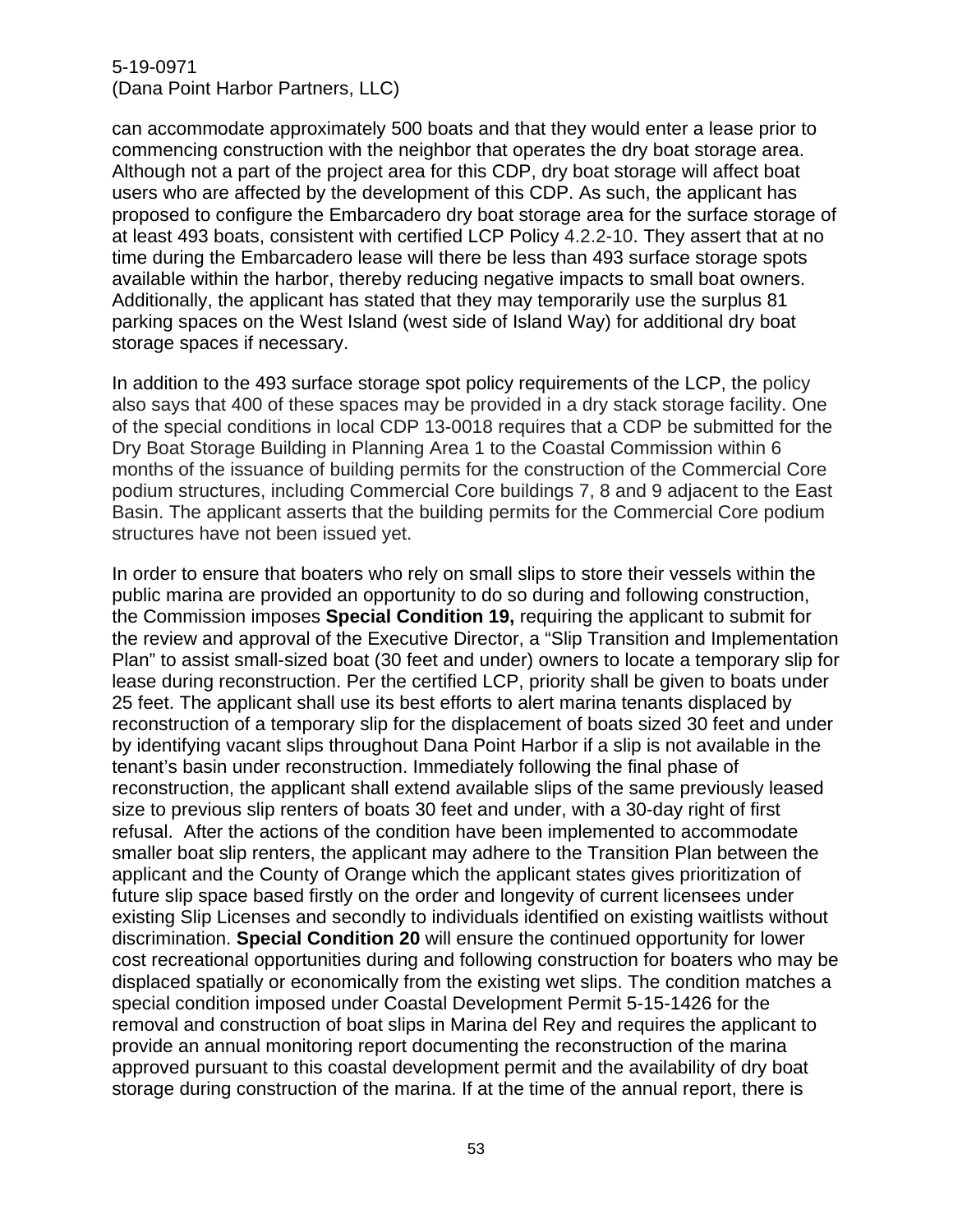less than 5% of the total number of dry boat storage spaces available for rent, to owners of boats 30 feet and under who have been displaced during construction, the applicant shall establish sufficient boat dry storage space so as not to fall below a 5% dry boat storage availability threshold. If the annual report demonstrates that there is less than 5% of dry boat storage spaces available in the marina, then no marina reconstruction may occur until there is a minimum 5% of the total dry boat storage spaces available for rent to owners of boats 30 feet and under who have been displaced during construction. The report shall be provided annually to the Executive Director, no later than January 30th of each year.

# **Environmental Justice**

The proposed project raises environmental justice concerns related to the inequitable distribution of public access and recreation benefits in California broadly and Dana Point Harbor specifically. Throughout California's history, low-income communities, communities of color, and other marginalized populations, generally referred to here as "underserved communities," have faced disproportionate social and physical barriers that disconnect them from coastal access and recreational opportunities. Equitable coastal access and recreation opportunities for all populations has not been realized due to historic and social factors, such as discriminatory land use and economic policies and practices.<sup>6</sup> Spatial analysis of 2010 Census data shows a majority of Californians (70.9%) live within 62 miles of the coast, but populations closest to the coast are disproportionately white, affluent, and older than those who live farther inland.<sup>7</sup> Ensuring maximum and equitable public access to the California coastline (as required by Coastal Act Sections 30210 and 30213) is consistent with the environmental justice principles reflected in the Coastal Act. Section 30604(h) states: "when acting on a coastal development permit, the issuing agency, or the commission on appeal, may consider environmental justice, or the equitable distribution of environmental benefits throughout the state."[8](#page-53-2) The Commission adopted an environmental justice policy in March 2019, committing to consider environmental justice principles, consistent with Coastal Act policies, in the agency's decision-making process and ensuring coastal benefits are accessible to everyone. In approving the policy, the Commission recognizes that equitable coastal access is encompassed in, and protected by, the public access policies of Chapter 3 of the Coastal Act. Taking an environmental justice approach to coastal policy requires a fundamental re-thinking of who is connected to the coast, and how.

<span id="page-53-0"></span><sup>6</sup> Robert Garcia & Erica Flores Baltodano, Free the Beach! Public Access, Equal Justice, and the California Coast, Stanford Journal of Civil Rights and Civil Liberties. Pages 143 (2005)

<span id="page-53-1"></span> $7$  39 Reineman, et al., Coastal Access Equity and the Implementation of the California Coastal Act, Stanford Environmental Law Review Journal, v. 36. Pages 96-98. (2016)

<span id="page-53-2"></span><sup>8</sup> Government Code Section 65040.12(e) defines environmental justice as "the fair treatment of people of all races, cultures, and incomes with respect to the development, adoption, implementation, and enforcement of environmental laws, regulations, and policies."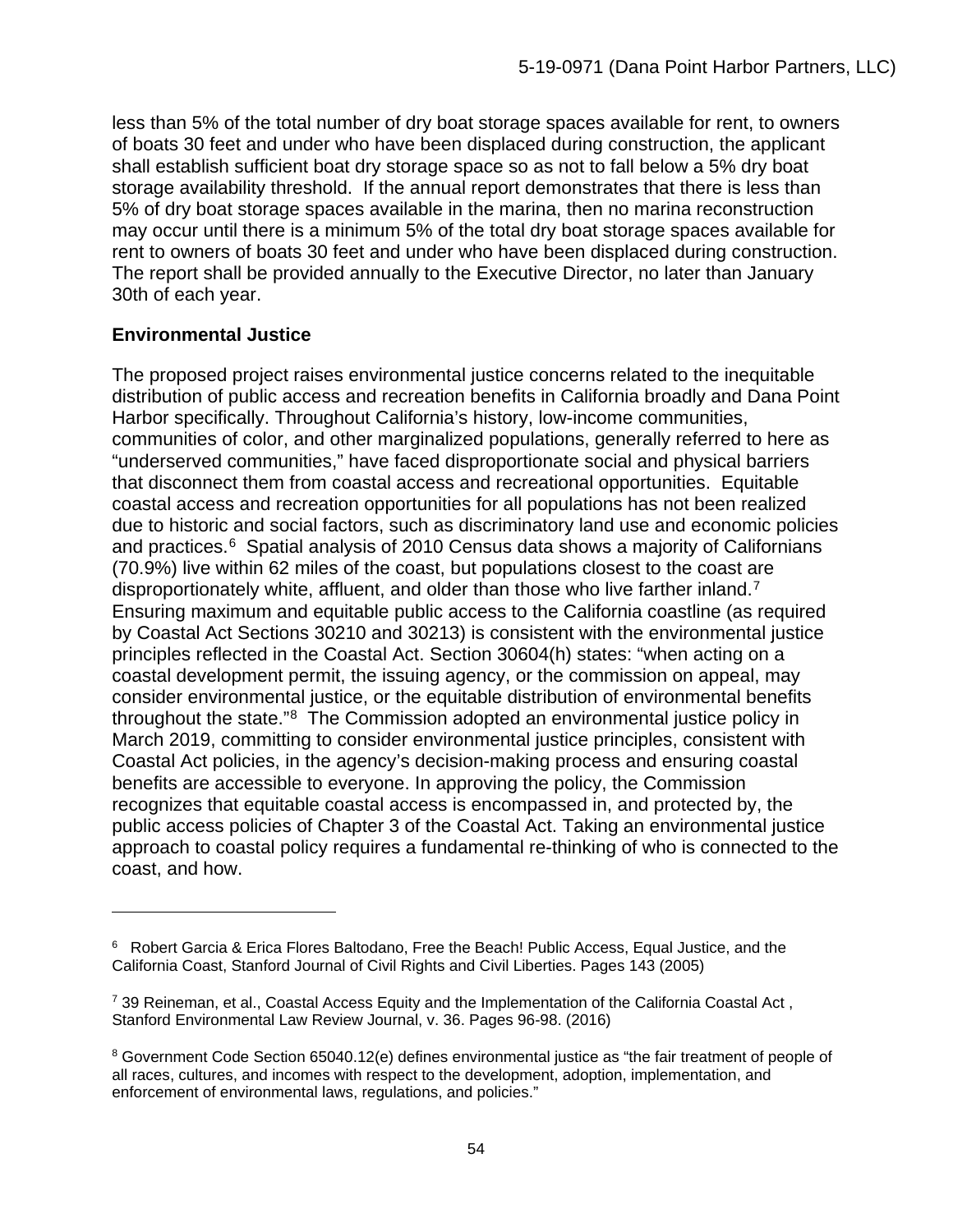Historic inequalities, as well as California's growing population, changing demographics, socio-economic forces, judicial decisions, and policy choices continue to shape development patterns and population shifts that widen the disparity gap. Not only is equitable access to the coast for all Californians essential, so is protecting coastal natural resources for future generations. People become engaged in the protection of the coast when they have a connection with the coast. Robust public access and environmental justice policies thus bolster the Coastal Commission's mission to protect and enhance the coast for present and future generations.

The proposed project improves visitor serving and recreational facilities that would increase coastal recreation and access benefits available primarily to higher income households, particularly in terms of recreational boating and sailing. Boat slip rentals average approximately \$236 to \$1362 per month, depending on the length of the dock and require access to a private vessel.

To increase coastal recreation and access benefits to underserved communities who cannot afford or have limited access to the recreation amenities at the harbor, **Special Condition 18** requires the applicant to maintain a minimum of 466 parking spaces for the public. Any future change to the number or designation (free or metered) of public parking spaces will require an amendment to this permit. Consistent with certified LCP Policy 6.1.1-4 to ensure public access is well posted, and additionally, to enhance and highlight coastal access to a broader community, the applicant shall submit a Public Access Signage Plan, inclusive of signage in English and Spanish in several locations in the harbor and with the California Coastal Trail (CCT) logo where the CCT traverses the harbor, as required in **Special Condition 25**. To further increase access benefits to underserved communities, the applicant will provide for an education and sailing program for 1,000 underserved youths each year for the lifetime of the proposed development, consistent with certified LCP Policy 6.3.1-1 which encourages the provision of a range of recreational programs to meet the needs of harbor visitors. **Special Condition 26** requires the applicant to contribute annual fees for 1,000 youths from underserved communities to participate in an education and sailing program. In collaboration with an organization, which is designed to educate youth, with targeted outreach to recruit students from Title I schools. The program will include educational content on marine/ocean science, ocean recreation, marine debris, coastal access issues, and other ocean-related environmental issues targeted to either elementary, middle-school, or high school ages from underserved communities in Orange County. The program must also include indoor and outdoor components to provide an experiential ocean education and sailing experience for the participants, requiring that at least 10% of students gain a hands-on sailing experience.

The reconstruction of the marina presents an opportunity to provide an educational and recreational program to benefit youth from underserved communities in the harbor by providing mitigation for the loss of slips and reduction in recreational boating opportunities. Additionally, the program will provide an opportunity to increase coastal access benefits for underserved communities that have been historically excluded from the coast. The proposed education and boating program for youth will increase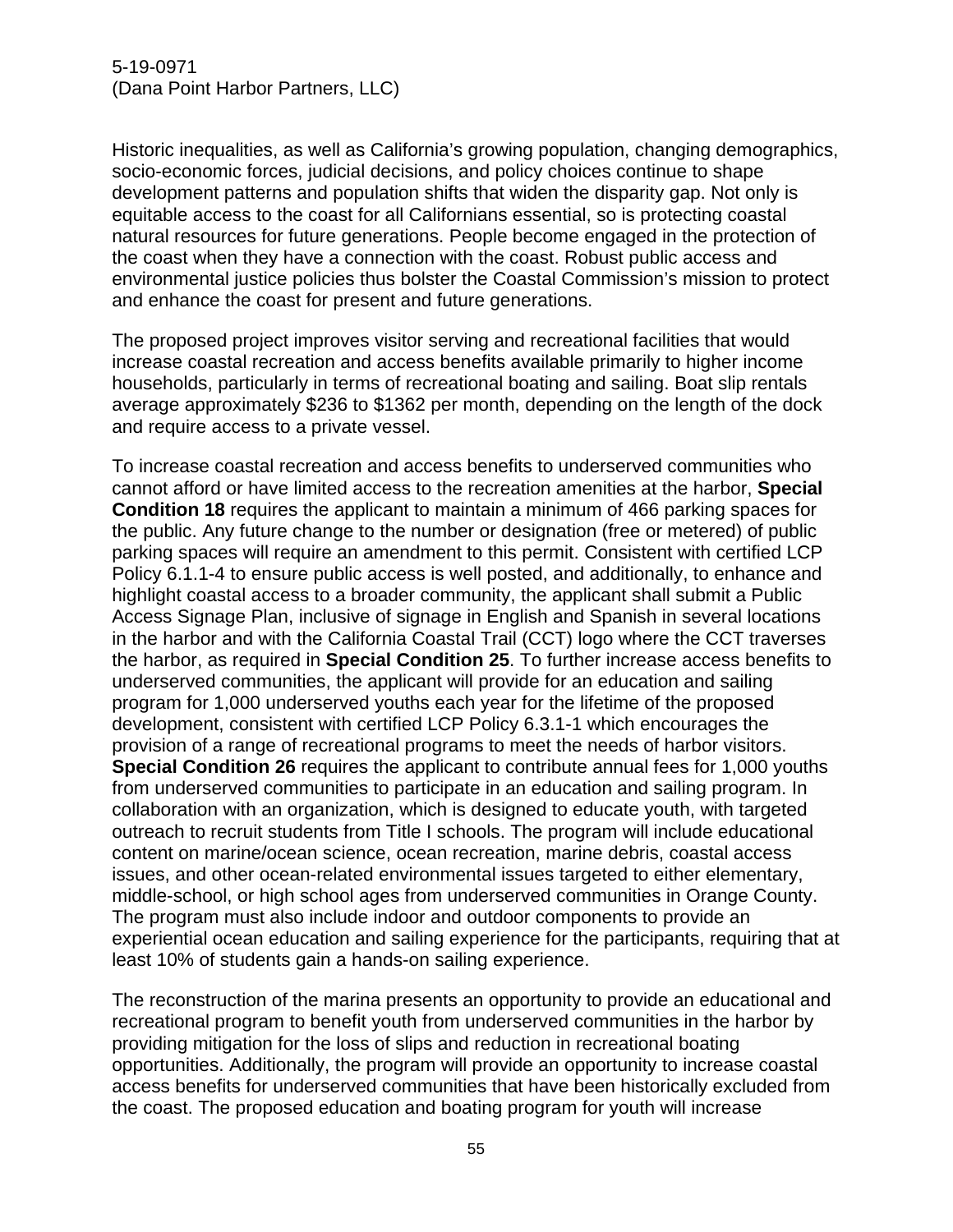recreational boating use and provides lower cost and free recreational opportunities consistent with Sections 30213, 30220 and 30604(h) of the Coastal Act.

As conditioned, the project is consistent with the Coastal Act public access and recreation policies sited above.

# **C. Marine and Coastal Resources**

**Section 30230** of the Coastal Act states:

Marine resources shall be maintained, enhanced, and where feasible, restored. Special protection shall be given to areas and species of special biological or economic significance. Uses of the marine environment shall be carried out in a manner that will sustain the biological productivity of coastal waters and that will maintain healthy populations of all species of marine organisms adequate for longterm commercial, recreational, scientific, and educational purposes.

### **Section 30231** of the Coastal Act states:

…

The biological productivity and the quality of coastal waters, streams, wetlands, estuaries, and lakes appropriate to maintain optimum populations of marine organisms and for the protection of human health shall be maintained and, where feasible, restored through, among other means, minimizing adverse effects of waste water discharges and entrainment, controlling runoff, preventing depletion of ground water supplies and substantial interference with surface water flow, encouraging waste water reclamation, maintaining natural vegetation buffer areas that protect riparian habitats, and minimizing alteration of natural streams.

**Section 30233** of the Coastal Act states, in relevant part:

- (a) The diking, filling, or dredging of open coastal waters, wetlands, estuaries, and lakes shall be permitted in accordance with other applicable provisions of this division, where there is no feasible less environmentally damaging alternative, and where feasible mitigation measures have been provided to minimize adverse environmental effects, and shall be limited to the following:
	- … *(3)* In open coastal waters, other than wetlands, including streams, estuaries, and lakes, new or expanded boating facilities and the placement of structural pilings for public recreational piers that provide public access and recreational opportunities

(b) In addition to the other provisions of this section, diking, filling, or dredging in existing estuaries and wetlands shall maintain or enhance the functional capacity of the wetland or estuary…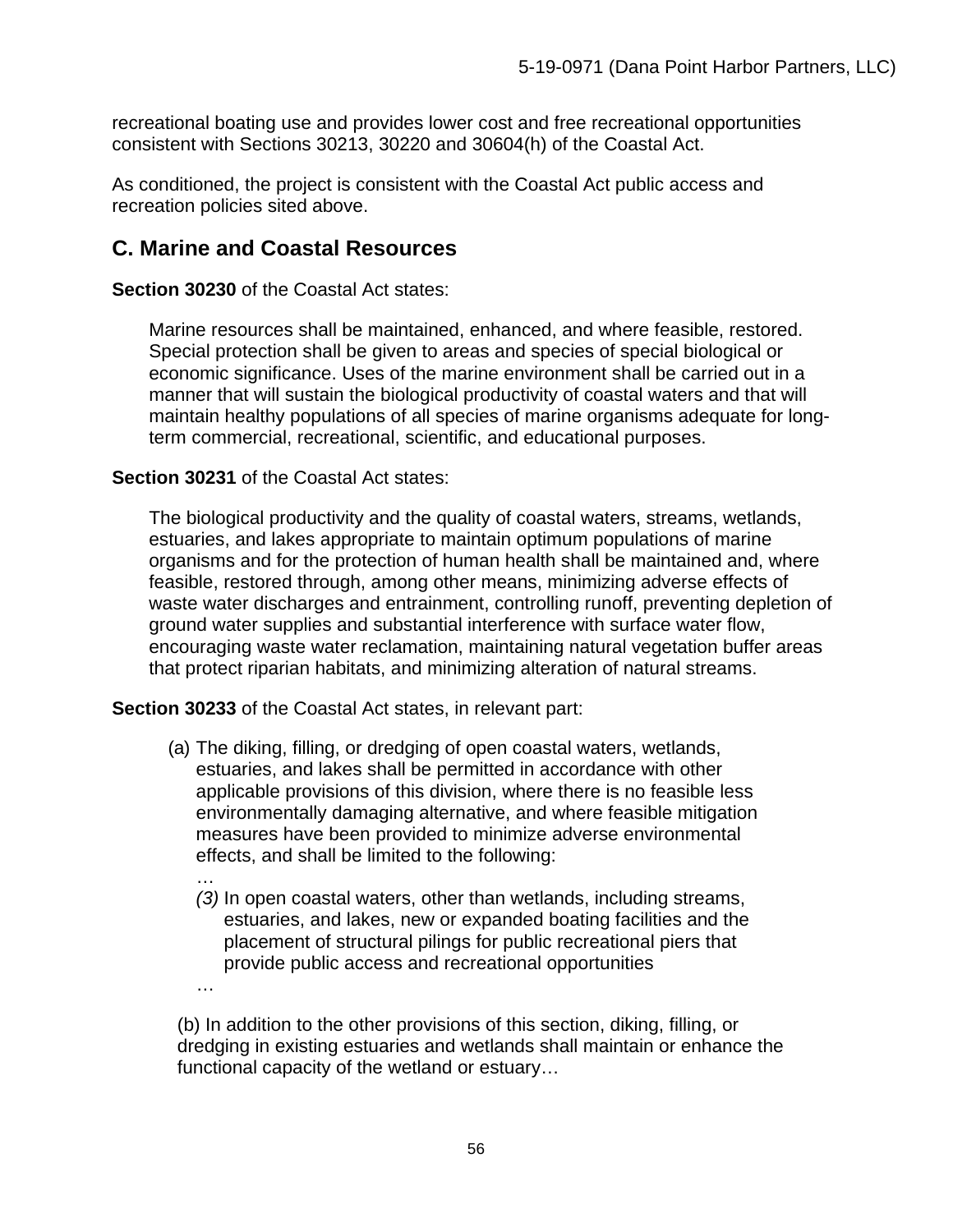The Coastal Act defines fill as follows:

**Section 30108.2** "Fill" means earth or any other substance or material, including pilings placed for the purposes of erecting structures thereon, placed in a submerged area.

The Certified Dana Point Harbor Revitalization Plan and District Regulations, which is used as guidance for determining consistency with the Coastal Act, includes nesting and foraging policies and provide additional protective policies to ensure species and habitat protection. The certified LCP policies related to nesting and foraging habitat state:

**7.1.2-2** While evaluations of the trees located throughout Dana Point Harbor do not rise to the level of ESHA, they do provide important habitat which should be protected. The purpose of these tree trimming policies is to ensure the long-term protection of bird breeding, nesting and roosting habitat for bird species listed pursuant to the Federal or California Endangered Species Acts, California bird species of special concern and wading birds (herons or egrets) as well as owls and raptors which have an especially valuable role in the overall coastal ecosystem.

Ensure the protection of bird nesting habitat protected by the Migratory Bird Treaty Act and the long-term protection of breeding, roosting and nesting habitat of bird species listed pursuant to the federal or California Endangered Species Acts, California bird species of special concern and wading birds (herons or egrets) as well as owls or raptors. The trimming and/or removal of any trees that have been used for breeding and nesting by the above identified species within the past five (5) years, as determined by a qualified biologist or ornithologist shall be undertaken in compliance with all applicable codes and regulations of the California Department of Fish and Game, the U.S. Fish and Wildlife Service, the U.S. Migratory Bird Treaty Act and shall be conducted under the parameters described in the Dana Point Harbor Tree Maintenance Procedures as approved by the Coastal Commission as a part of the Implementation Plan.

**7.1.2-3** OC Dana Point Harbor shall prepare Tree Maintenance Procedures for the trimming and/or removal of trees consistent with Policy 7.1.2-2 above. The procedures shall include, but not be limited to, the following provisions:

• Tree trimming or tree removal when necessary, shall be conducted only during the non-breeding and non-nesting season (October through December) of the identified bird species unless the County of Orange in consultation with a qualified arborist and with review and comment from the Audubon Society determines that a tree causes danger to public health and safety. A health and safety danger shall be considered to exist if a qualified arborist determines that a tree or branch is dead, diseased, dying or injured and said tree or branch is in imminent danger of collapse or breaking away. The County shall be proactive in identifying and addressing diseased, dying or injured trees as soon as possible in order to avoid habitat disturbances during the nesting season.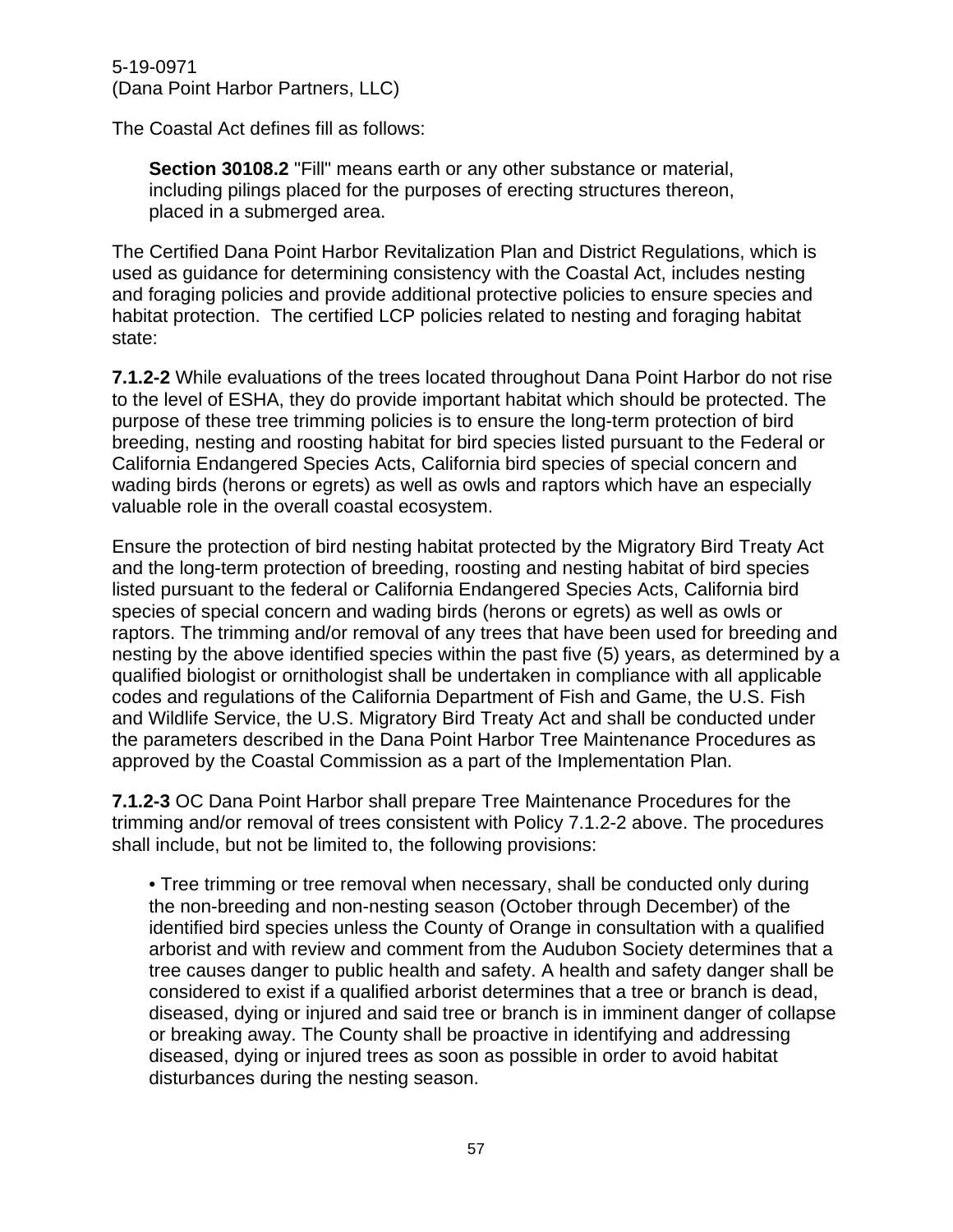• Trees or branches with a nest of a state or federal listed species, a California bird species of special concern or a wading bird (heron or egret) as well as owls or raptors that has been active anytime within the last five (5) years shall not be removed or disturbed unless a health and safety danger exists.

• The removal of any tree shall require mitigation at a 1:1 ratio. A tree replacement planting plan for each tree replacement shall be developed to specify replacement tree location, tree type, tree size (no less than 36 inch box size), planting specifications and a five (5) year monitoring program with specific performance standards.

**7.1.2-4** If an active nest of any bird species listed pursuant to the federal or California Endangered Species Act, California bird species of special concern or a wading bird (herons or egrets) as well as owls or raptors is found, construction activities within 300 feet (500 feet from any identified raptor nest) shall not exceed noise levels of 65 dB peak until the nest(s) is vacated and juveniles have fledged and there is no evidence of a second attempt at nesting. Surveys for the above bird species during their breeding season shall be conducted by a qualified biologist prior to commencement of construction.

# **Marine Species Impact**

Coastal Act Section 30230 requires that uses of the marine environment be carried out in a manner that will sustain the biological productivity of coastal waters for long-term commercial, recreational, scientific, and educational purposes. Further, Section 30231 requires that the biological productivity and quality of coastal waters be maintained to a level appropriate to maintain optimum populations of marine organisms and for the protection of human health.

In 2006, a Program Environmental Impact Report (FEIR 591) was prepared for the overall project (landside and waterside areas). In 2012, an addendum to the FEIR 591 and a Subsequent EIR (SEIR 613) were certified by the Orange County Board of Supervisors, stating that they provided an appropriate program level analysis of the Dana Point Harbor LCP as required by California Environmental Quality Act Guidelines.

The applicant conducted a Biological Resources Assessment, dated August 1, 2019 to supplement and update the previous biological resource reports by Coastal Resources Management Inc. (CRM) in 2007 and 2010. The 2019 report was based on side-scan sonar and visual SCUBA surveys of the harbor on November 27 and 28, 2018. A followup SCUBA survey was conducted to confirm portions of the sonar record on December 19, 2018. The survey team noted flora and fauna present within each survey location of the harbor, however the 2018 divers performed a survey of approximately one-third of the area previously surveyed by CRM. According to the 2019 report, the soft-bottom habitat throughout the marina and harbor basins ranged from fine sands to silt. The report indicates that the most frequently occurring species along the soft-bottom benthic habitat are predatory sea slugs and solitary tunicate. The soft-bottom epibenthic community exhibited low species richness throughout the harbor. In addition, there are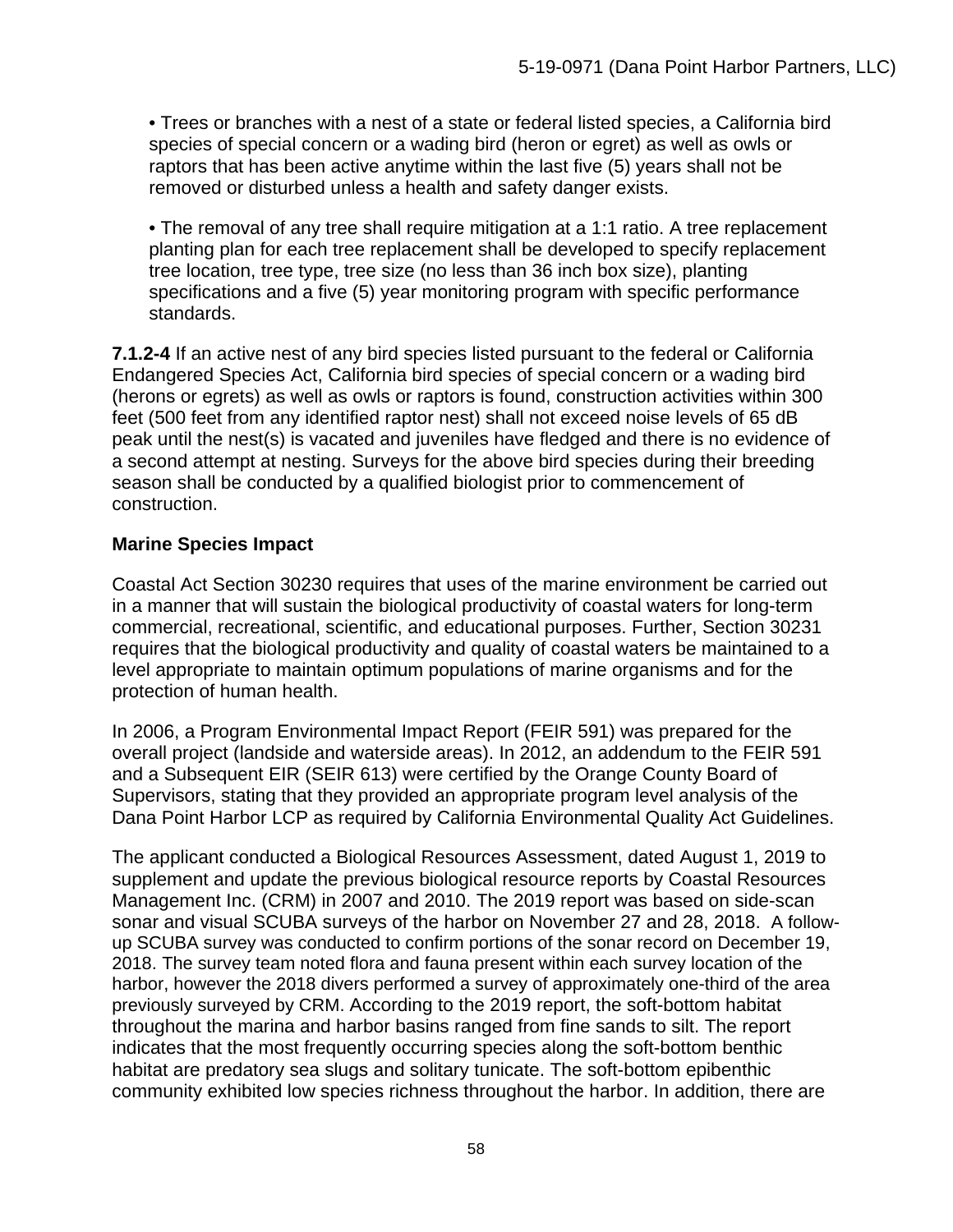also intertidal and subtidal hard substrates including rock quarry stone, rip rap, pilings and docks, and exposed reef structures present in many areas of the harbor. Piling and docks, present throughout the marina, provide attachment surfaces for algae and invertebrates. The report indicates that many fish, mollusks, and other invertebrates were observed throughout the survey. On occasion marine mammals were observed within the harbor, such as adult male, female, and juvenile California sea lions and a pod of three common dolphins. The 2019 report concludes that the project is not believed to pose any significant threats to biological resources.

To ensure that all biological surveys are up-to-date and the results are still valid, **Special Condition 6** requires the applicant to conduct an Ocean Floor Resources Survey that is sufficiently comprehensive as to identify all macrofaunal and macrofloral communities and substrate present, prior to issuance of the coastal development permit. Construction activity, such as pile-driving, may cause turbidity in the water and would generate noise in the water column, potentially disturbing marine species. The applicant proposes to conduct pre-construction marine biological surveys to reduce potential construction impacts to sensitive habitats and endangered species. In addition, in order to ensure that adverse impacts to the biological productivity and marine wildlife are avoided, **Special Condition 9** requires the applicant to provide a Marine Wildlife Protection Plan that includes avoiding pile-driving activities during the breeding season for seals and sea lions if pregnant and/or nursing individuals are present within the exclusion zone and using an initial ramp-up period or "soft start" procedure at the commencement of pile-driving. Additionally, **Special Condition 8** requires the applicant to submit an acoustic monitoring program to address elevated levels of underwater sound associated with pile driving.

The Commission has recently become increasingly concerned by the impact artificial night lighting can have on sensitive biological resources. Light pollution can take several forms including light trespass or spill, sky glow, and glare. Light trespass occurs when unwanted artificial light spills onto an adjacent property lighting an area that would otherwise be dark. Sky glow is the bright halo that appears over urban areas at night, a product of light being scattered by water droplets or particles in the air and from reflectance of lights on objects or the ground. Glare is created by light that shines horizontally. Recent research indicates that LED lighting can disrupt natural circadian rhythms in humans and wildlife, lead to disruption in sleep and wildlife behaviors and adversely impact migrating birds.[9](#page-58-0) To address light pollution, **Special Condition 5** requires that all permanent lighting associated with the harbor and the parking complex be shielded, directed downward and away from the water. In addition, it also requires that the proposed lighting be maintained at 2,700 Kelvin (K). The condition does allow for occasional fluctuation in the lighting, but sets the maximum K temperature to 3,000 K.

<span id="page-58-0"></span><sup>9</sup> Chepesiuk, R. 2009. Missing the Dark: Health effects of light pollution. Environmental Health Perspectives. v. 117 (1): A20-A-27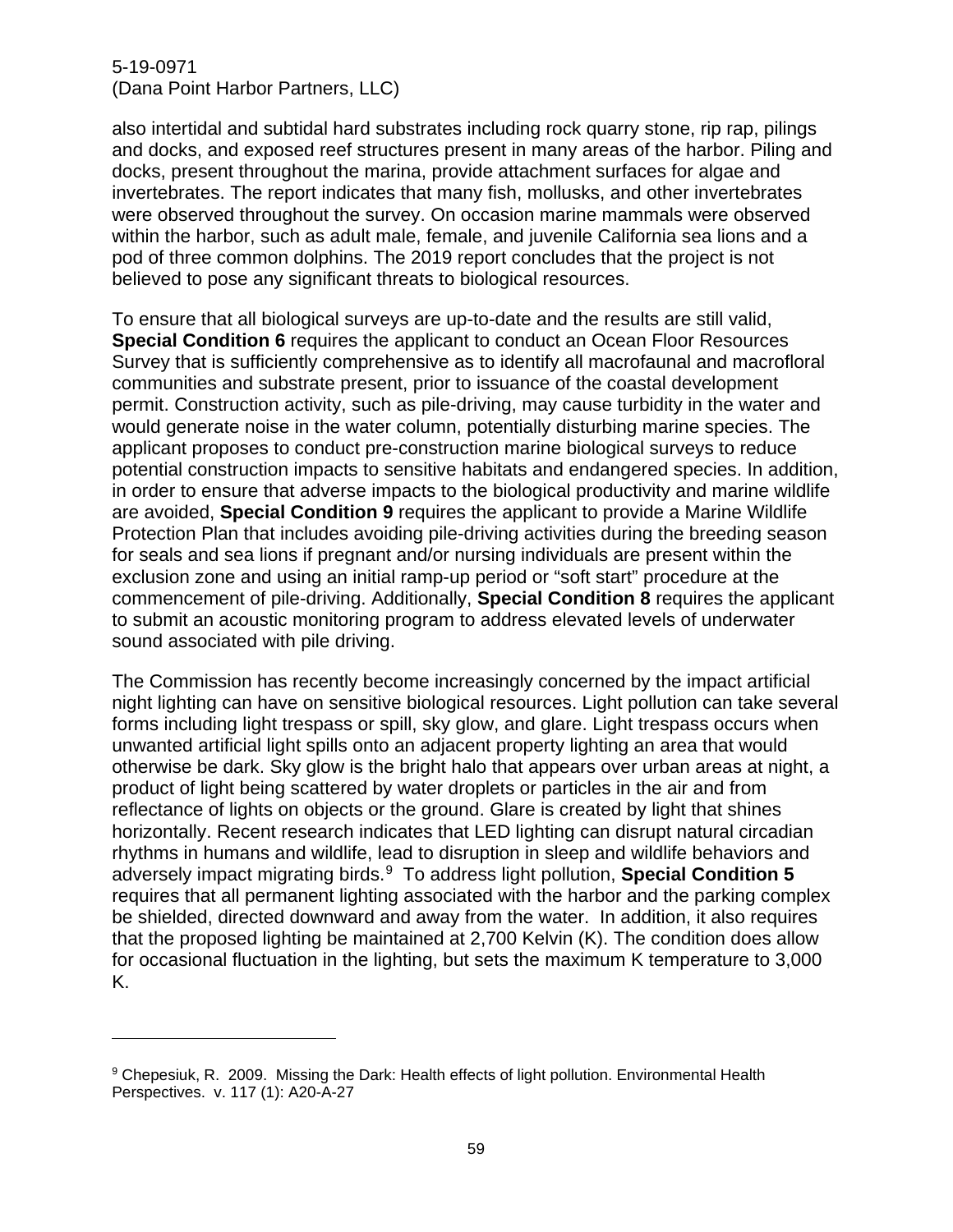# **Eelgrass and Invasive Algae**

The applicant's 2018 surveys of the harbor determined that eelgrass is not present in the proposed work area; however, it was found elsewhere in the Dana Point Harbor **[\(Exhibit 12\)](https://documents.coastal.ca.gov/reports/2020/9/W13c/W13c-9-2020-exhibits.pdf).** In addition, Caulerpa taxifolia, which is an invasive non-native algae, was not observed at any point during the 2018 diver survey. The 2018 diver survey did not mention the invasive algae Undaria pinnatifida. In order to ensure that Caulerpa taxifolia and Undaria pinnatifida are not present at the time of construction, which could spread to other areas of the marina during construction activities, **Special Condition 2** requires the applicant to conduct a survey not earlier than 90 days nor later than 30 days prior to commencement or re-commencement of any development authorized under this coastal development permit, at least 10 meters beyond the project area, to determine the presence of invasive algae, including Undaria pinnatifida and Caulerpa taxifolia. The survey shall include a visual examination of the substrate. If any portion of the project commences in a previously undisturbed area after the last valid Undaria pinnatifida and Caulerpa taxifolia surveys expire, new surveys are required prior to commencement of work in that area. **Special Condition 3** will ensure that if eelgrass is present in the marina, its function as essential fish habitat will be preserved. The condition requires the applicant to conduct an additional pre-construction eelgrass survey, and if any eelgrass is identified in the project area, within one month after the conclusion of construction, the permittees shall survey the project site to determine if any eelgrass was adversely impacted. The survey shall be prepared in full compliance with the "California Eelgrass Mitigation Policy" dated October 2014 (except as modified by this special condition) adopted by the National Marine Fisheries Service and shall be prepared in consultation with the California Department of Fish and Wildlife. The permittees shall submit the post-construction eelgrass survey for the review and approval by the Executive Director within thirty (30) days after completion of the survey. If any eelgrass has been impacted, the permittees shall replace the impacted eelgrass at a minimum 1.38:1 ratio on-site, or at another location, in accordance with the California Eelgrass Mitigation Policy.

# **Fill of Coastal Waters and Loss of Marine Habitat**

The current marina has approximately 1,234 square feet of total fill area and 709 cubic yards of fill. Originally, the applicant proposed to increase the total fill area to 1,821 square feet and 1,046 cubic yards of fill. However, the applicant revised the project such that the result of the project would be to reduce the total fill area by 136 square feet and 78 cubic yards of fill to 1,098 square feet and 631 cubic yards of fill. Thus, the proposed configuration of the piles will have a net reduction of 136 square feet of total fill area and a decrease of 78 cubic yards of fill. The proposed project includes the removal of 1,336 12 to 14-inch diameter concrete piles and concrete-filled steel pipe piles and the placement of 833 14-inch or 18-inch steel guide piles with high-density polyethylene (HDPE) sleeves. Thus, the proposed configuration will also reduce the overall pile count by 503 piles.

The proposed design will increase overwater coverage by 37,071 square feet. Approximately 85% of the increase in overwater coverage (31,596 of the 37,071 square feet) is due to the installation of the guest docks and the emergency dock in the Outer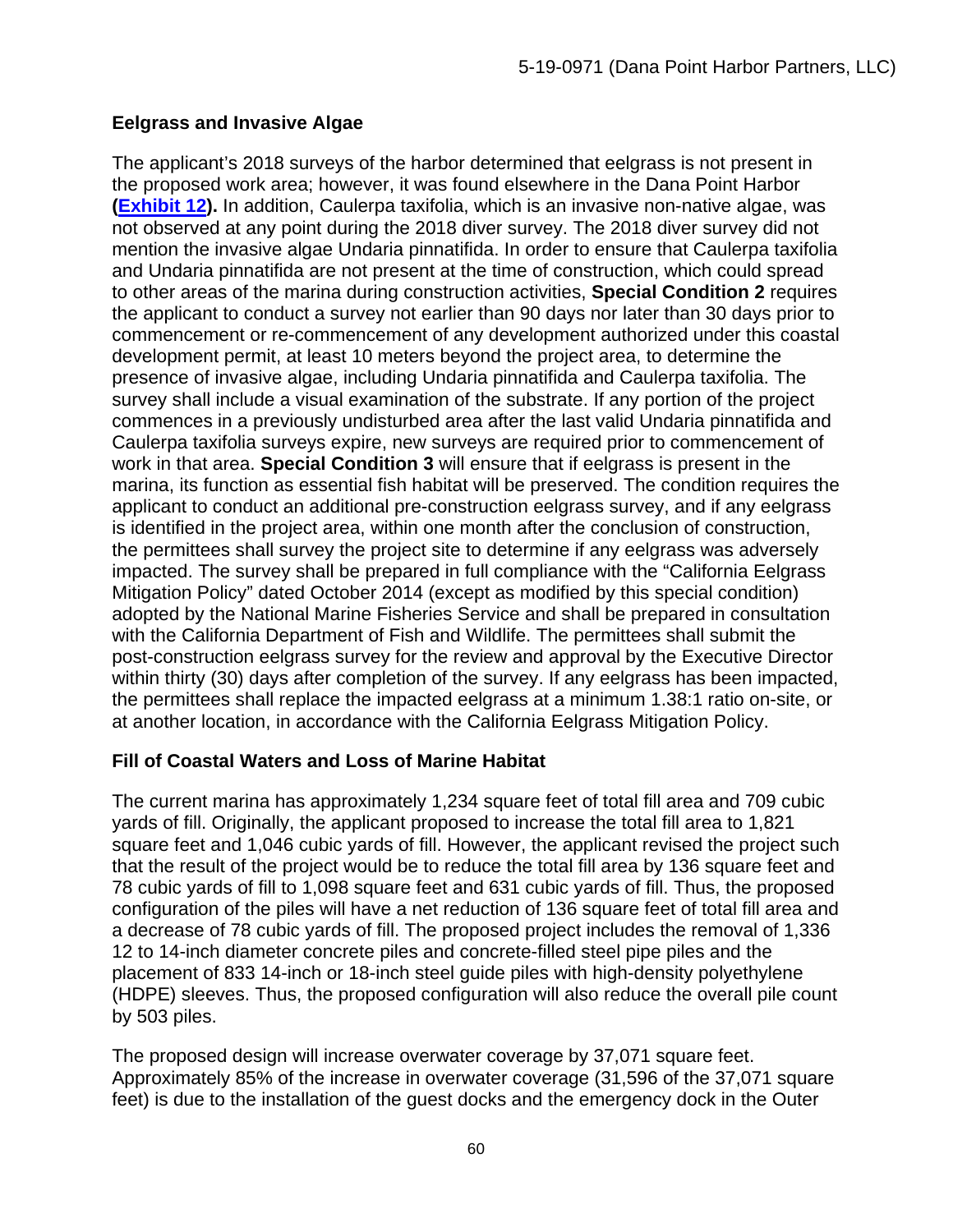Basin, which are coastal dependent uses necessary to support marina and boater operations in accordance with current harbor design codes and ADA standards. Fewer and/or smaller piles would not adequately secure the boat dock floats. However, an increase in overwater coverage may adversely impact marine resources, such as casting shade on underwater resources. In addition, an increase in overwater and inwater development may increase the possibilities of marina construction and boating debris entering marine waters, which can negatively affect marine wildlife and habitat. To mitigate for the increase in 37,071 square feet of overwater coverage, **Special Condition 27** requires the applicant to participate in a marine debris reduction to reduce waste and reliance on single-use plastics on-site. The applicant shall submit a service plan for recycling, trash bins, and compost, including the weekend maximum usage statistics to ensure that the trash and recycling management program is robust and avoids overfilled bins which might result in adverse impacts to nearby natural resources. The piles will support the proposed dock floats and, therefore as conditioned, this associated fill would be consistent with Section 30233(a)(3) of the Coastal Act, as it is for a boating-related use.

Construction activity in and near the water's edge always has the potential to cause adverse impacts to marine and coastal environments. Therefore, **Special Condition 10** requires maintenance activities to be conducted in accordance with the construction methods typically required by the Commission to protect water quality and marine resources during armoring construction, including maintaining good construction site housekeeping controls and procedures, the use of appropriate erosion and sediment controls, a prohibition on equipment washing, refueling, or servicing on the beach, etc.

### **Coastal Habitat**

### **Section 30240(b)** of the Coastal Act states:

Development in areas adjacent to environmentally sensitive habitat areas and parks and recreation areas shall be sited and designed to prevent impacts which would significantly degrade those areas, and shall be compatible with the continuance of those habitat and recreation areas.

Currently at the site, there is vegetation along the roadways, near the parking lots, adjacent to the promenade and surrounding recreation areas. According to a California Natural Diversity Database (CNDBB) by California Fish and Wildlife, there is coastal cactus wren and coastal California gnatcatcher habitat near the project area **[\(Exhibit](https://documents.coastal.ca.gov/reports/2020/9/W13c/W13c-9-2020-exhibits.pdf) [13\)](https://documents.coastal.ca.gov/reports/2020/9/W13c/W13c-9-2020-exhibits.pdf).** According to the CNDBB, the coastal cactus wren is located more than 800 feet from the project area. Thus, it is unlikely that coastal cactus wren habitat will be impacted by the proposed development. However, the CNDBB shows that the coastal California gnatcatcher habitat is adjacent to the landside portions of the project area. FEIR 591 states that habitat present in the harbor is within Planning Area 7, which is designated for conservation purposes and concludes that no direct impacts on southern coastal bluff scrub would occur as a result of the project. The CNDBB shows the gnatcatcher habitat slightly east of Planning Area 7. To fully understand the presence of the gnatcatcher habitat and to ensure the protection of the species and its habitat,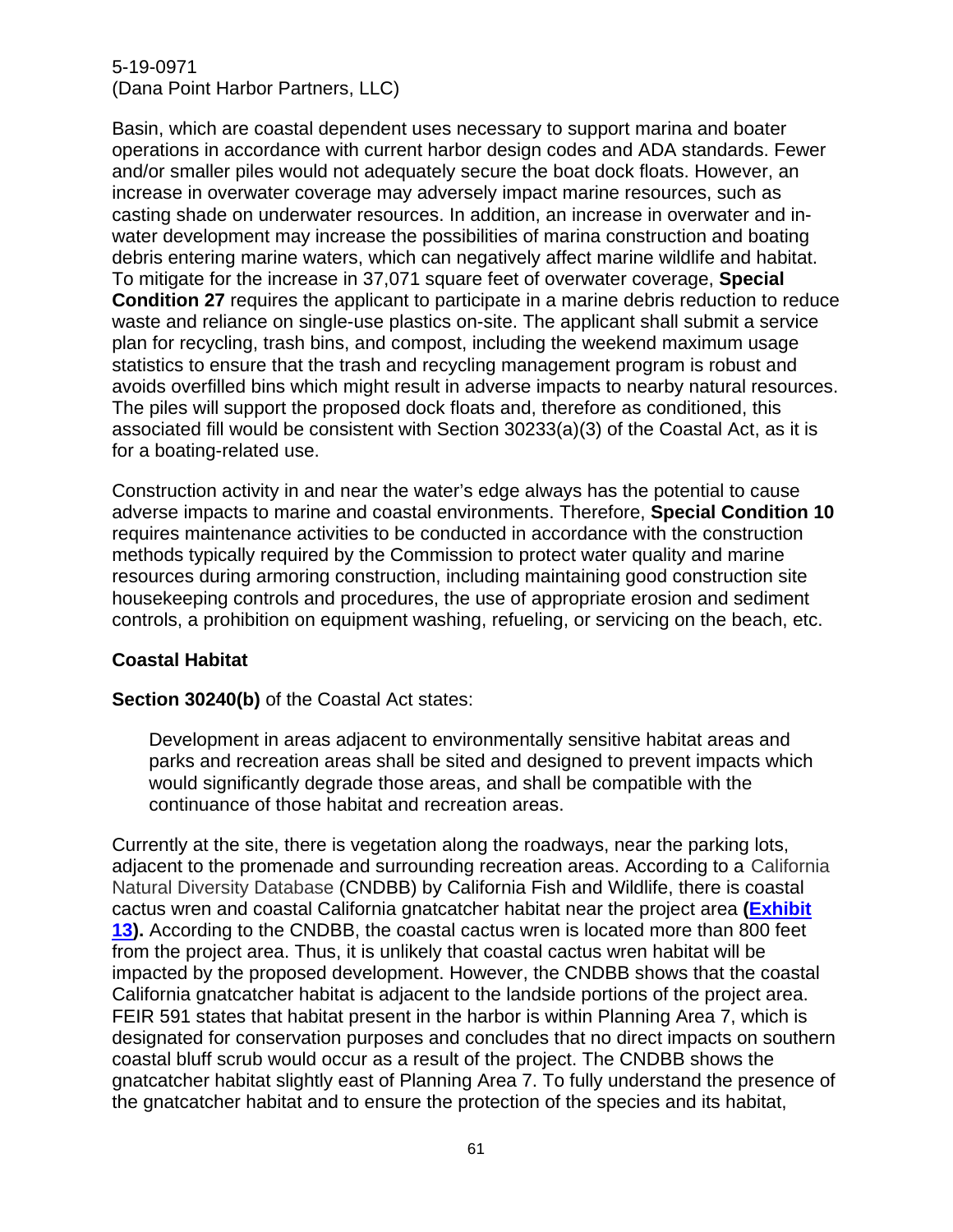**Special Condition 6** requires the applicant to conduct additional biological surveys, including bird surveys clearly identifying the results of the surveying for gnatcatcher and gnatcatcher habitat, prior to issuance of a coastal development permit. In addition, indirect impacts on wildlife that inhabit this habitat may occur from noise associated with construction activities in the project area. To ensure that gnatcatchers and other sensitive species are protected from construction activity noise, such as pile-driving activities, **Special Condition 4** requires the applicant to retain the services of a qualified independent biologist or environmental resources specialist with appropriate qualifications acceptable to the Executive Director, to conduct a biological survey of the trees within 500 feet of project site prior (within seven days) to the commencement of demolition and construction activities, and once a week upon commencement of demolition and construction activities that include use of heavy equipment that can cause excessive noise, odors, or vibrations (e.g., pile driving).

In addition, the FEIR document from 2006 indicated the presence of several sensitive bird areas in Dana Point Harbor. The FEIR reports that the Lesser Goldfinch, Yellow-Rumped Warbler, House Sparrow, Western Gull, Red-Tailed Hawk, Black-Crowned Night Heron, Snowy Egret, Double-Crested Cormorant, Common Loon, California Brown Pelican, California Gull were observed in the harbor. The Subsequent EIR document of 2011 stated that Great Blue Herons have been observed to nest in and near the harbor area. However, the results of these biological surveys are quite dated, thus it is necessary to require the applicant to conduct biological bird surveys prior to the issuance of the coastal development permit as required by **Special Condition 6.**

The applicant proposes to maintain trees at the site where possible; however, tree removal may be required as a result of the proposed development. The applicant has indicated that a maximum of 63 trees of the 1,350 trees at the site would be removed throughout the course of construction with the intent to replant as many trees as possible within the project area; however, the plans for tree removal have not been finalized or confirmed yet. Trees removed or trimmed shall be consistent with the Dana Point Harbor LCP Policies 7.1.2-2, 7.1.2-3, and 7.1.2-4 which protect coastal bird habitat, state that tree trimming or removal shall not be conducted during breeding and nesting season, and limit construction noise levels. Thus, **Special Condition 7** requires that the applicant avoid removing or trimming trees in the breeding and nesting season and to retain a qualified biologist or ornithologist to conduct biological tree surveys prior to any tree modifications. In addition, a tree replacement planting plan for each tree replacement will be developed to specify replacement tree location, tree type, tree size (no less than 36-inch box size), planting specifications and a 5-year monitoring program with specific performance standards. Additionally, trees or branches with a nest of a state or federal listed species, a California bird species of special concern or a wading bird (heron or egret), as well as owls or raptors that have been active anytime within the last 5 years, will not be removed or disturbed unless a health and safety danger exists and then shall be replaced with two trees for every one removed.

As conditioned, the project is consistent with Coastal Act Sections 30230, 30231, 30233 and 30240(b) and certified LCP Policies 7.1.2-2, 7.1.2-3, and 7.1.2-4 regarding protection of marine resources and offshore habitat.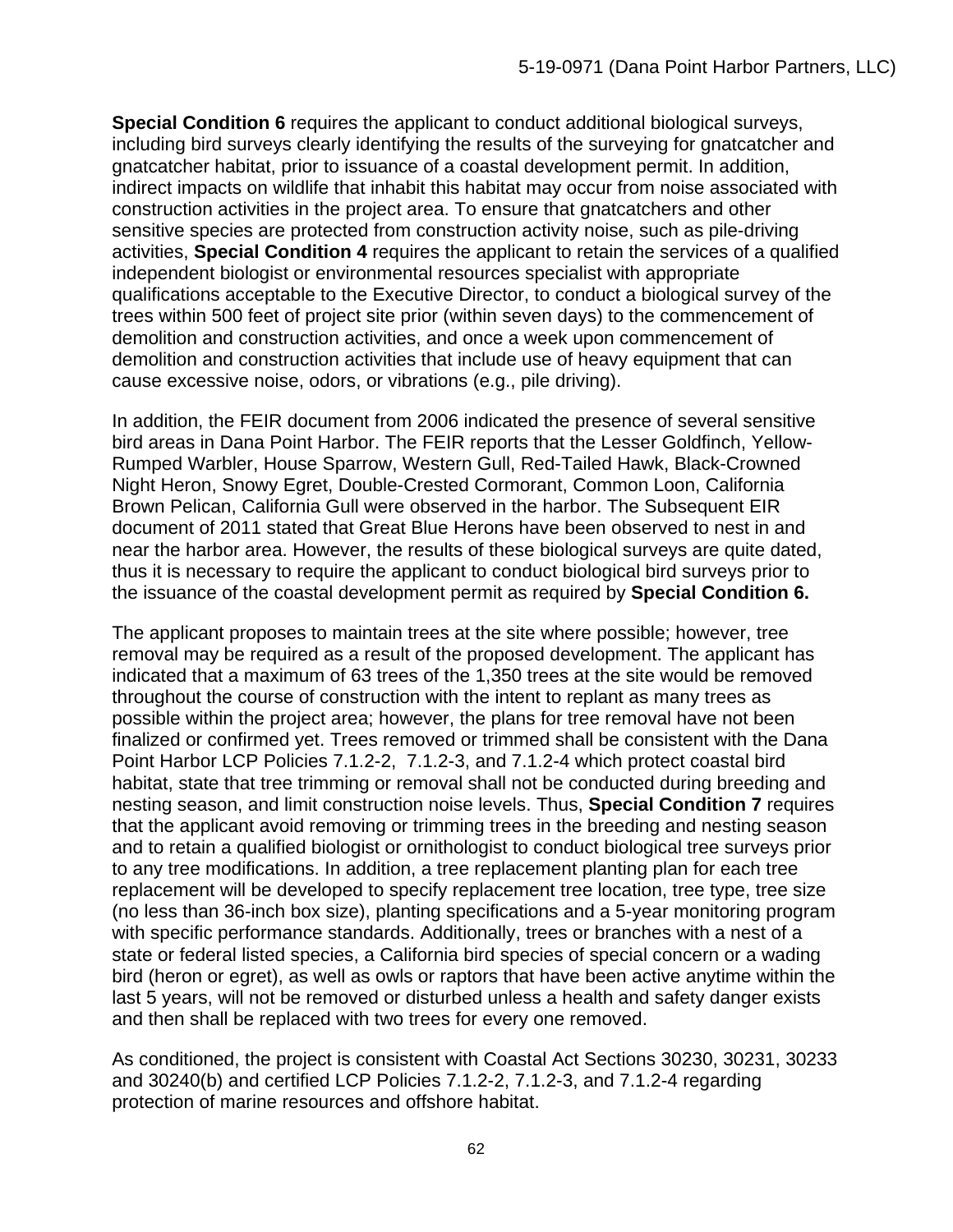# **D. Marine Resources – Water Quality**

### **Section 30230** of the Coastal Act states:

Marine resources shall be maintained, enhanced, and where feasible, restored. Special protection shall be given to areas and species of special biological or economic significance. Uses of the marine environment shall be carried out in a manner that will sustain the biological productivity of coastal waters and that will maintain healthy populations of all species of marine organisms adequate for long term commercial, recreational, scientific, and educational purposes.

### **Section 30231** of the Coastal Act states:

The biological productivity and the quality of coastal waters, streams, wetlands, estuaries, and lakes appropriate to maintain optimum populations of marine organisms and for the protection of human health shall be maintained and, where feasible, restored through, among other means, minimizing adverse effects of waste water discharges and entrainment, controlling runoff, preventing depletion of ground water supplies and substantial interference with surface water flow, encouraging waste water reclamation, maintaining natural vegetation buffer areas that protect riparian habitats, and minimizing alteration of natural streams.

### **Section 30232** of the Coastal Act states:

Protection against the spillage of crude oil, gas, petroleum products, or hazardous substances shall be provided in relation to any development or transportation of such materials. Effective containments and cleanup facilities and procedures shall be provided for accidental spills that do occur.

Coastal Act Section 30230 requires that uses of the marine environment be carried out in a manner that will sustain the biological productivity of coastal waters for long-term commercial, recreational, scientific, and educational purposes. Further, Section 30231 requires that the biological productivity and quality of coastal waters be maintained to a level appropriate to maintain optimum populations of marine organisms and for the protection of human health. The proposed development will occur over, in, and near the water. Construction of any kind adjacent to or in coastal waters has the potential to impact marine resources. Coastal Act Section 30232 requires protection against the spillage of crude oil, gas, petroleum products, and hazardous substances, and requires that effective containments and clean-up procedures be provided for accidental spills that do occur.

The proposed project includes the demolition of a marina and construction of a new marina and repairs to seawall and rock revetment all located in coastal waters. The use of construction equipment and materials in and around sensitive marine habitats could lead to habitat degradation and water quality impacts through the discharge of sediment and other pollutants resulting from construction activities (such as chemicals, vehicle fluids, petroleum products, asphalt and cement compounds, debris, and trash) into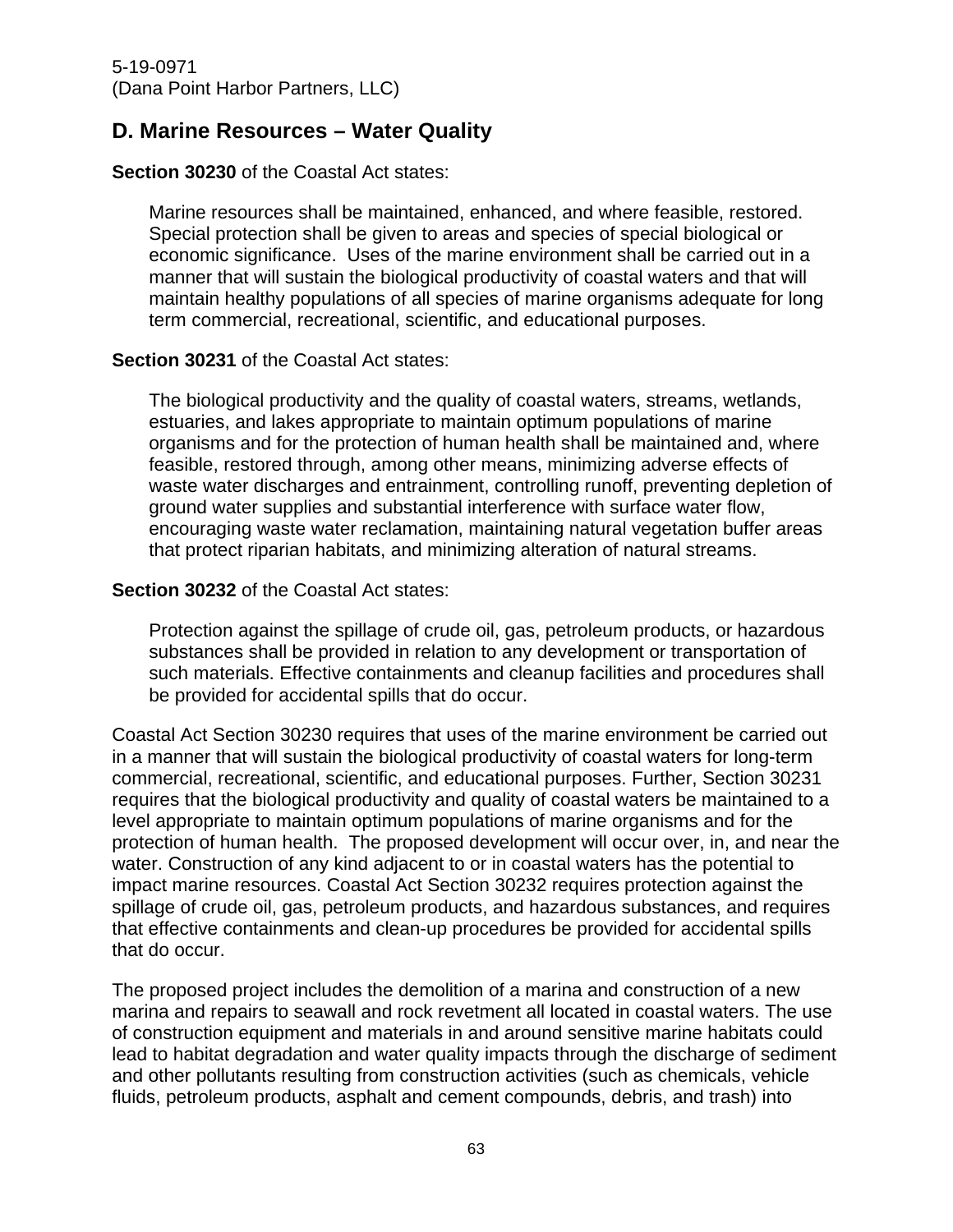runoff or coastal waters. Allowing such pollutants to enter the waters of the harbor could adversely affect water quality and marine organisms, and therefore is inconsistent with Coastal Act Sections 30230, 30231, and 30232. Turbidity from construction can interfere with filter-feeding intertidal organisms, and contaminants introduced into the ocean could potentially affect intertidal organisms. The applicant proposes to minimize turbidity during in-water and overwater construction using Best Management Practices (BMPs) including turbidity screens or siltation curtains to isolate work areas during pile removal and installation, and the use of floating booms to contain debris or spills. The applicant proposes to adhere to the provided Stormwater Pollution Prevention Plan (SWPPP) for compliance with the State Water Resources Control Board's requirements in the Construction General Permit. In addition, **Special Condition 10** requires the applicant to implement a final Construction Pollution Prevention Plan addressing inwater and overwater construction, as well as construction on land, including demolition, staging, and construction BMPs.

The proposed extraction of marina piles using a non-diesel-powered drop hammer could cause increases in turbidity, as sediment sloughs off of piles removed from the mud floor of the marina. Installation of piles shall prioritize driven or hammered methods, if feasible, in order to minimize water quality impacts. Vibratory hammer method shall be prioritized over impact hammer methods; however, if an impact hammer is used, pile driving shall use a soft-start/ramping up BMP. **Special Condition 11** requires the applicant to provide a report documenting the BMPs to be used for installation and removal of piles.

The newly installed guide piles will be made of steel and/or pre-stressed concrete. The new steel piles will be wrapped with a High-Density Poly Ethylene (HDPE) sleeve to protect the piles from corrosion and abrasion. The HDPE pile sleeves should be periodically monitored during the life of the structure to ensure that the material maintains its structural integrity, and the HDPE sleeves should be repaired or replaced if the material begins to deteriorate. The steel piles, concrete piles, and HDPE pile sleeves are inert materials when fully dried and cured, and will not contribute to aquatic toxicity; therefore, these materials are consistent with Water Quality staff's recommendations for marine pilings and pile wrappings.

For most of this project's proposed replacement docks, the applicant has proposed to use expanded polystyrene foam encapsulated with lightweight concrete for the pontoon floats, and fiber-reinforced polymer (FRP) for the dock's waler system used to connect individual float modules. The gangways will be designed using aluminum trusses. However, the applicant has proposed the use of preservative-treated wood for dock decking and to frame the walkways for 13 proposed slips in the Dana Point Yacht Club reconfiguration. The applicant stated that these dock components will be "composed of timber due to water depth limitations in that area;" however, these limitations were not explained. A shallow water depth may perhaps hinder floating into place preconstructed pontoon floats composed of expanded polystyrene foam encapsulated with concrete.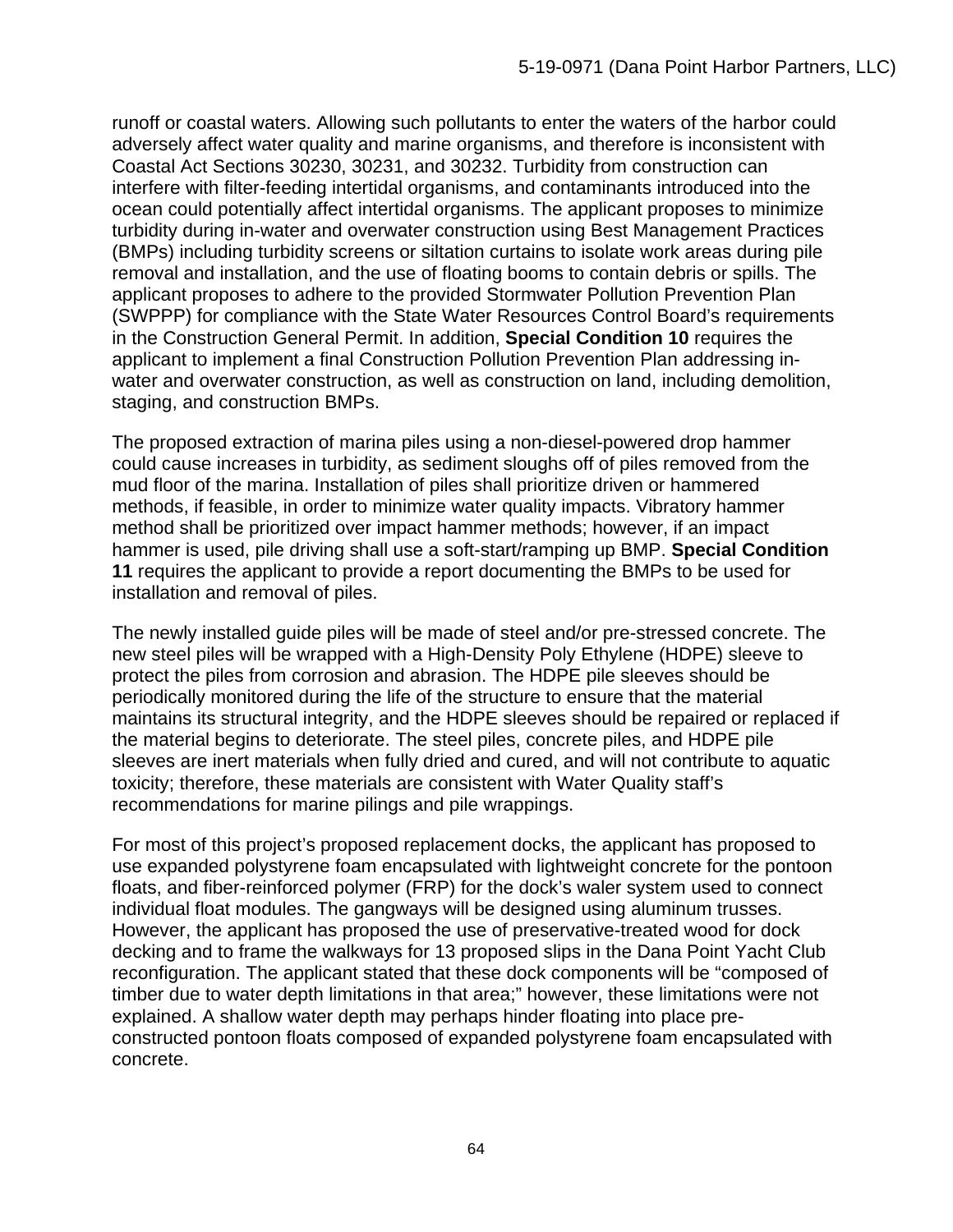The use of preservative-treated wood in overwater and in-water structures has the potential to adversely impact water quality and aquatic species, especially in areas with a low water circulation rate (such as harbors and marinas). The pesticides in wood preservatives – commonly copper – can adversely impact aquatic species, especially fish and invertebrates, and may accumulate in the underlying sediment. Copper pollution is often an issue for marinas and harbors, due to leaching from copper-based antifouling paints commonly used on boat hulls, and discharges during boat hull maintenance.

The Commission, therefore, typically recommends the use of alternative materials instead of treated wood for dock decking and other above-water components of overwater structures, where feasible. Examples of alternative materials include concrete, fiberglass, metal, plastic (e.g., polyethylene, polypropylene, or PVC), fiberglass-plastic composites (e.g., fiber-reinforced polymer), wood-plastic composites, or naturally decay-resistant untreated wood (e.g., redwood, red cedar, ipe, greenheart, and in some cases Douglas fir). Some of these alternative materials (e.g., wood-plastic composites) are suitable for dock decking, but do not provide suitable strength for the structural framework of a dock or gangway.

The applicant stated that the preservative-treated wood used for the 13 proposed slips in the Dana Point Yacht Club will be treated with either Ammoniacal Copper Zinc Arsenate (ACZA), Copper Azole Type C (CA-C), or Alkaline Copper Quaternary (ACQ); however, how the specific preservative will be selected was not stated. If treated wood is used overwater or in-water, a type of wood preservative should be selected that minimizes the risk of aquatic and sediment toxicity.

For dock decking and other above-water components of structures over saltwater, the preservatives Ammoniacal Copper Zinc Arsenate (ACZA) and Chromated Copper Arsenate (CCA, if available and approved for the particular use) leach the least amount of copper and thus have the lowest aquatic toxicity. ACZA and CCA are therefore the best choices of wood preservatives approved for these uses, but only for components of the structure where frequent contact with humans or marine mammals is not expected.

For above-water components of the structure where frequent human or marine mammal contact will occur, the use of wood preservatives containing chemicals that pose mammalian health concerns (e.g., arsenic in ACZA and CCA) should be avoided. The arsenic-free preservatives Alkaline Copper Quaternary (ACQ), Copper Azole (CA), and Copper Naphthenate (CuN) are acceptable choices for treating above-water components of structures over saltwater. However, these arsenic-free preservatives leach substantially more copper, and thus have a higher risk of aquatic toxicity, than do the metal-arsenate preservatives ACZA and CCA; therefore, they should only be used where frequent contact with humans or marine mammals is expected.

Furthermore, Water Quality staff recommends that the use of wood preservatives containing chemicals that may contribute to any listed water quality impairment of the waterway by that chemical should be avoided. Section 303(d) of the federal Clean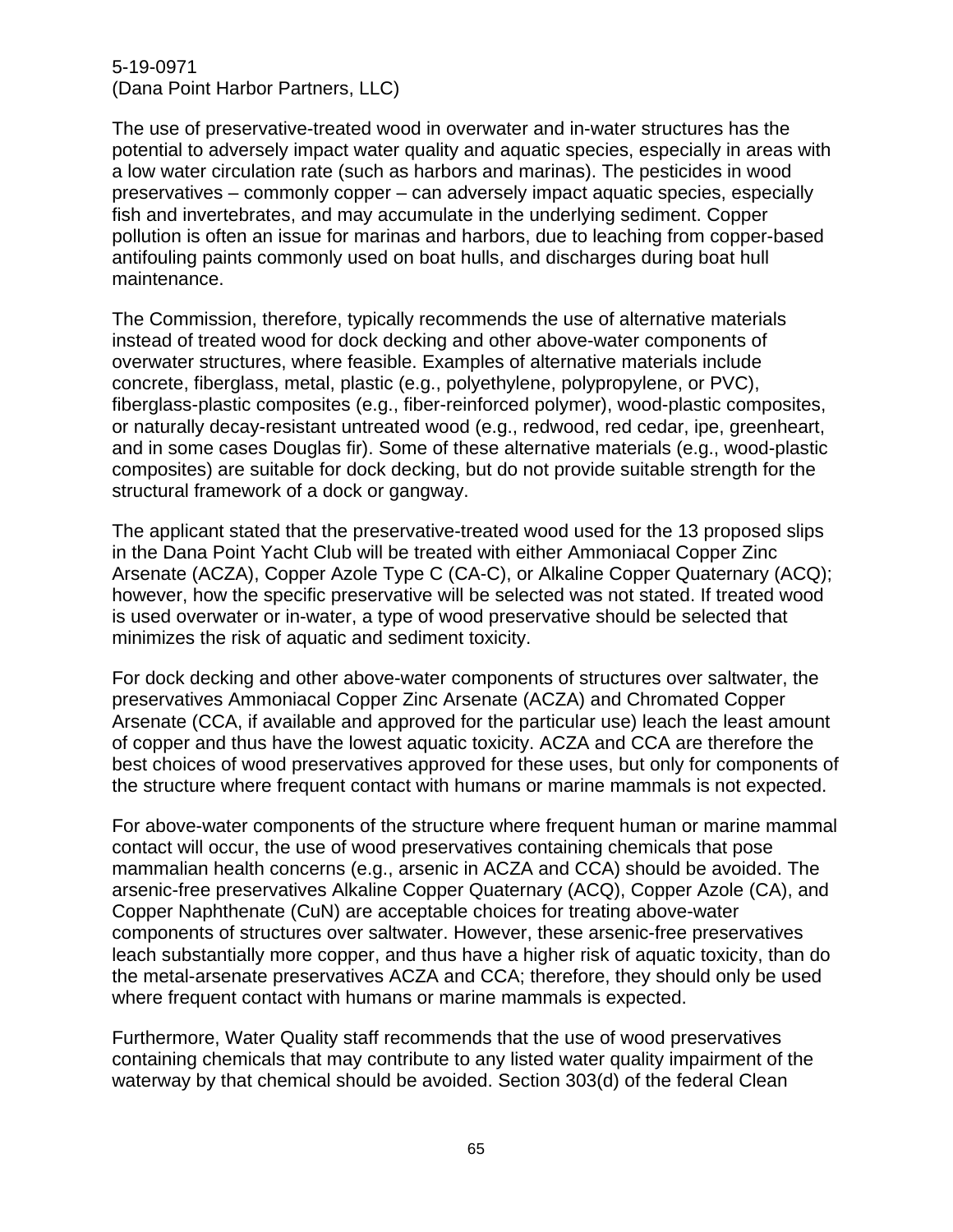Water Act<sup>[10](#page-65-0)</sup> requires states to make a list of impaired waters that are not attaining water quality standards, and to develop a Total Maximum Daily Load (TMDL) or similar approach to account for all sources of the pollutants that caused the water to be listed as impaired. Dana Point Harbor is listed on the current 2014/2016 Clean Water Act section 303(d) list of impaired waters as impaired by several pollutants, including copper (in both sediment and the water column) and zinc. The State Water Resources Control Board (Water Board) requires a TMDL for the listed pollutants in Dana Point Harbor, but a TMDL has not yet been developed, and therefore the Water Board does not require water quality monitoring.

However, there is a Regional Harbor Monitoring Program (RHMP) that monitors the concentration of several pollutants in the water column and sediment in Dana Point Harbor every 5 years. The latest available data (published in 2013) shows three sampling stations and strata within the project area (**[Exhibit 14\)](https://documents.coastal.ca.gov/reports/2020/9/W13c/W13c-9-2020-exhibits.pdf)**; the 2018 data has not yet been published. Two of these stations were categorized as marina (one in the Inner Basin close to the public promenade near the West Basin, and one in the Inner Basin near East Island), and one station is in the shallow strata in the channel region outside of the marinas (in the Inner Basin, between the West Island and West Basin). Copper, zinc, and several other trace metals are sampled by the RHMP, as reported in the water chemistry summary results of the 2013 data.[11](#page-65-1) 

Copper is a chemical in all of the wood preservative choices the applicant listed for the 13 proposed slips in the Dana Point Yacht Club, including the preservative ACZA, which also contains zinc. Copper can adversely impact a broad range of aquatic species, even at very low concentrations. Additionally, if shallow waters are the "water depth limitations" the applicant referred to as a justification for using treated wood for the 13 proposed slips in the Dana Point Yacht Club, this would conversely be another reason to avoid the use of treated wood in this location, as copper concentrations may be higher in shallow waters where there is less dilution.

For the majority of the marina, the applicant proposes to remove the preservativetreated wood dock decking and replace it with expanded polystyrene foam encapsulated with lightweight concrete for the pontoon floats, and a fiber-reinforced polymer for the dock's waler system (used to connect individual float modules). However, as mentioned above, the applicant proposes the installation of preservativetreated wood for dock decking for the 13 slips of the Dana Point Yacht Club. The applicant asserts that this is less than 1% of the total proposed dock reconfiguration for the harbor. While a 1% installation of preservative-treated wood is a small amount relative to the amount of preservative-treated wood that will be removed from the

<span id="page-65-0"></span><sup>&</sup>lt;sup>10</sup> Impaired Waters and TMDLs. [https://www.epa.gov/tmdl/overview-identifying-and-restoring-impaired](https://www.epa.gov/tmdl/overview-identifying-and-restoring-impaired-waters-under-section-303d-cwa)[waters-under-section-303d-cwa](https://www.epa.gov/tmdl/overview-identifying-and-restoring-impaired-waters-under-section-303d-cwa)

<span id="page-65-1"></span><sup>11</sup> Regional Harbor Monitoring Program. January 2016.

[https://pantheonstorage.blob.core.windows.net/environment/Regional-Harbor-Monitoring-Report-2013-](https://pantheonstorage.blob.core.windows.net/environment/Regional-Harbor-Monitoring-Report-2013-Final.pdf) [Final.pdf](https://pantheonstorage.blob.core.windows.net/environment/Regional-Harbor-Monitoring-Report-2013-Final.pdf)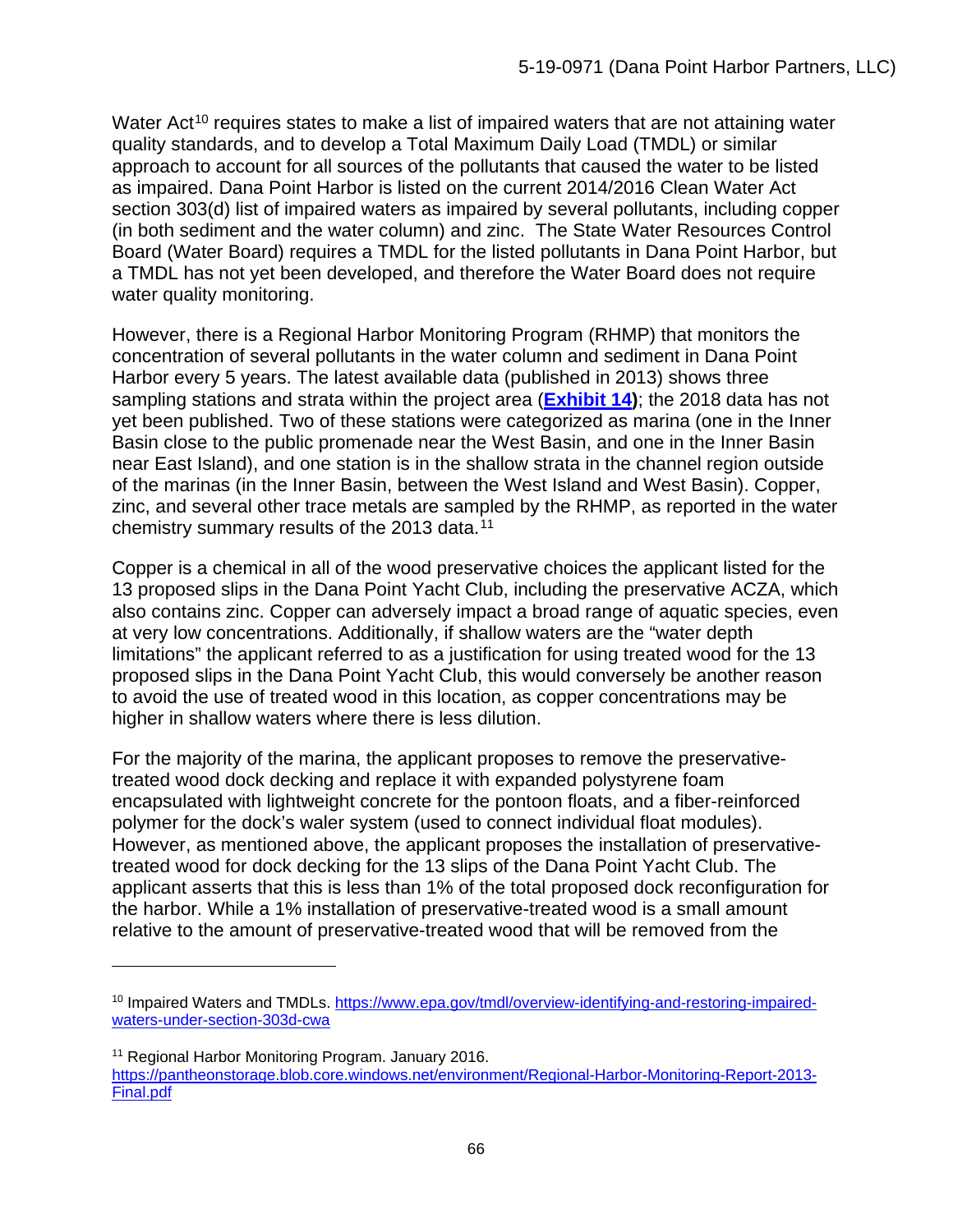harbor, it is important to ensure that the applicant adheres to Best Management Practices for the use of treated wood in the aquatic environment, to maintain water quality consistent with Coastal Act Section 30231.

The applicant should avoid the use of preservative-treated wood to construct any overwater or in-water structures in Dana Point Harbor, unless there is a valid engineering reason to use treated wood. A summary of the reasons for this recommendation include that the project location 1) is in waters that are impaired by chemicals in the proposed wood preservatives (i.e., copper and zinc); 2) is in a partiallyenclosed harbor, and thus likely to have a low water circulation rate, enabling copper to accumulate in the water column and sediment; 3) may have areas of shallow waters that do not provide much dilution of the preservative chemicals; and 4) has numerous docked boats that leach copper into the water from copper-based antifouling hull paints.

The preservative retention level should also be specified for any treated wood proposed for use in overwater or in-water structures, but the applicant did not do so for this project. Treated wood must be selected that has been treated to the standards of the lowest appropriate Use Category for each component, to ensure that the treated wood does not exceed the minimum preservative retention level. This will help minimize the amount of preservatives in the wood that may leach into coastal waters. Use Categories, as specified by the American Wood Protection Association, are based on factors such as whether the wood is subject to saltwater splash vs. immersion, and whether the component is critical and difficult to replace. In this project, the proposed treated wood components will not be fully submerged in water, but will be subject to saltwater splash.

Construction of the proposed project's overwater and in-water components requires the use of Best Management Practices (BMPs) to minimize impacts upon water quality. **Special Condition 12** therefore requires the applicant to submit a final plan documenting the type and amount of materials proposed to be used to construct or repair all overwater and in-water structures. Furthermore, **Special Condition 13** requires the applicant to submit a final plan documenting the construction-phase and post-construction BMPs to be used for all overwater and in-water structures that are constructed using preservative-treated wood.

Protection of coastal water resources requires not only minimizing pollutants in runoff, but also minimizing post-construction changes in runoff flows from the site. Water Quality staff recommends that the inland components of the project retain on-site (by means of infiltration, uptake by plants, evaporation, or harvesting for later on-site use) the runoff produced by the  $85<sup>th</sup>$  percentile 24-hour design storm, to the extent technically feasible. Any portion of the design storm runoff that cannot be retained on-site should be adequately treated to remove pollutants of concern before being discharged. However, the project as proposed is not designed to retain any runoff on-site; the applicant stated that it is infeasible for the project to either infiltrate runoff or to harvest runoff for later on-site use. The applicant stated that infiltration is infeasible due to a seasonally high groundwater levels, low soil infiltration rates, and limited undeveloped area available for installation of infiltration BMPs. But based on the reported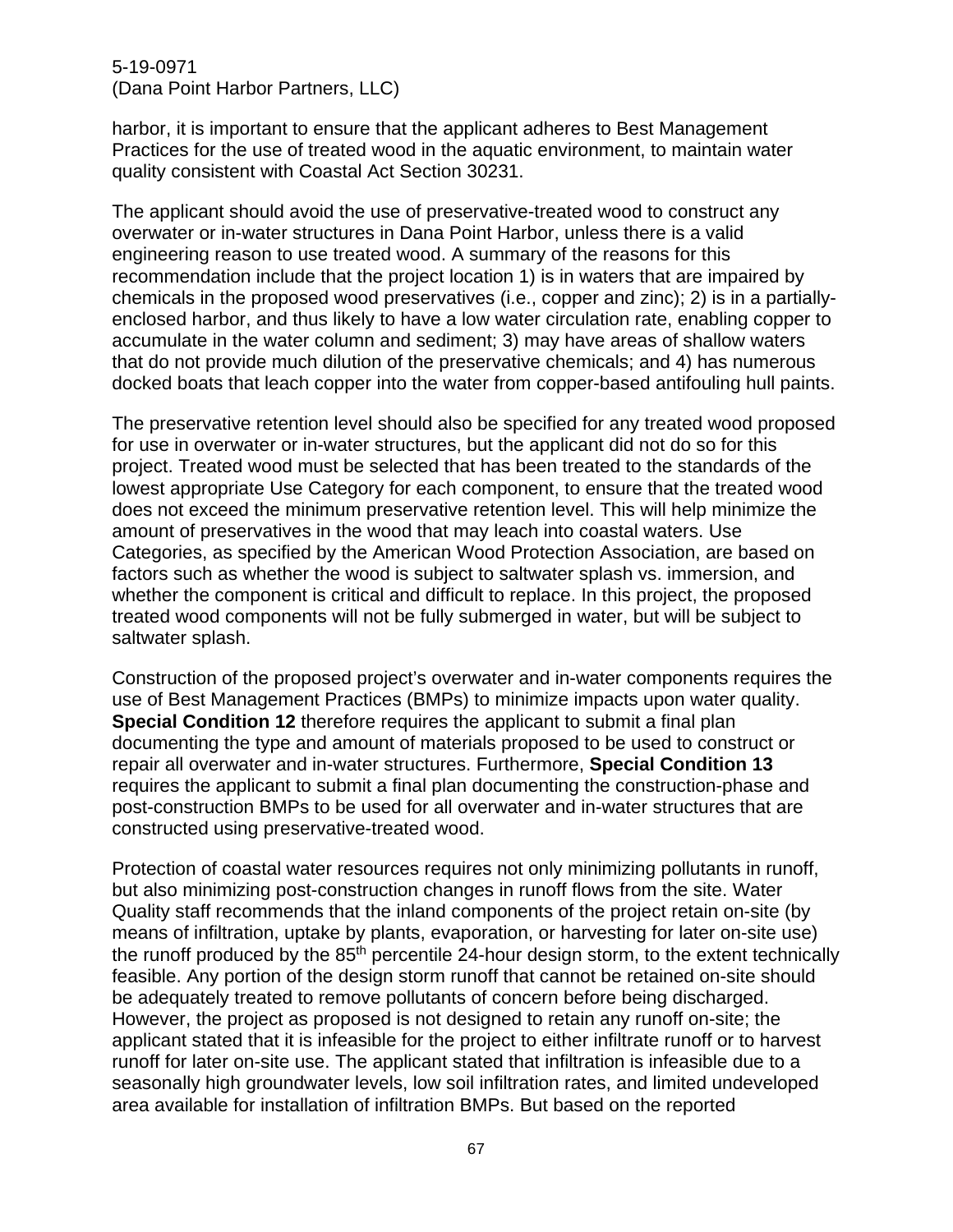groundwater levels, there appear to be locations on the site that have a suitable depth to groundwater to install infiltration BMPs. Also, the observed soil percolation rates are all within the 0.1 to 0.6 inch/hour range for which Orange County recommends that biotreatment BMPs with partial infiltration designs should be considered. Furthermore, there may be opportunities to install infiltration BMPs in some areas of the site that are now planned for landscape areas or parking areas. Therefore, **Special Condition 14** requires the applicant to submit a final plan documenting that the proposed Treatment Control BMPs shall be sized and designed to adequately infiltrate and/or treat the stormwater runoff from the project's inland areas, and also requires the applicant to conduct an alternatives analysis to demonstrate that there are no technically feasible alternative project designs that would substantially improve runoff retention.

In addition, the applicant has indicated that all slips over 30 feet will have their own individual pump-out stations. Sewer lines exposed to the marine environment have the potential to break or corrode more quickly than those more sheltered from the salty air and sunlight. Because the sewer lines will be directly above the water, they could leak raw sewage directly into the water, if there are any ruptures in the pipes. Visually inspecting the entire length of the lines on a monthly basis will provide the basic inspection necessary to ensure there is no leakage into coastal waters. Dye or pressure tests will allow inspectors to see less visible leaks in the sewer lines. These tests are expensive and labor-intensive. As required by **Special Condition 16**, biannual dye or pressure tests will be sufficient to protect water quality.

Additionally, the applicant has received its Clean Marine Certification and its Section 401 Certification from the Regional Water Quality Board. Section 401 requires the applicant to adhere to the "Clean Marina Plan," which is maintained by a third-party organization. The Clean Marina Plan is a pollution prevention and control plan for facility and maintenance for The Marina at Dana Point. Thus, **Special Condition 15** also requires the applicant to adhere to the Clean Marina Plan or the Section 401 requirements, whichever is most protective of marine and coastal resources.

The new development may bring more visitors to the area which may lead to an increase in potential pollution related to trash and marine debris. Thus, it is necessary to reduce marine debris not only in all areas of the harbor. To further mitigate for the increase in total overwater coverage and the potential adverse impacts on water quality, **Special Condition 27** requires the applicant to participate in a marine debris reduction program to reduce waste and reliance on single-use plastics on-site. The applicant shall submit a service plan for recycling, trash bins, and compost, including the weekend maximum usage statistics to ensure that the trash and recycling management program is robust and avoids overfilled bins which might result in adverse impacts to nearby natural resources. In addition, cigarettes and cigarette filters are the most commonly found item at coastal cleanups.<sup>12</sup> Even though Dana Point is a smoke-free city per

<span id="page-67-0"></span><sup>12</sup> California Coastal Cleanup Day History.<https://www.coastal.ca.gov/publiced/ccd/history.html>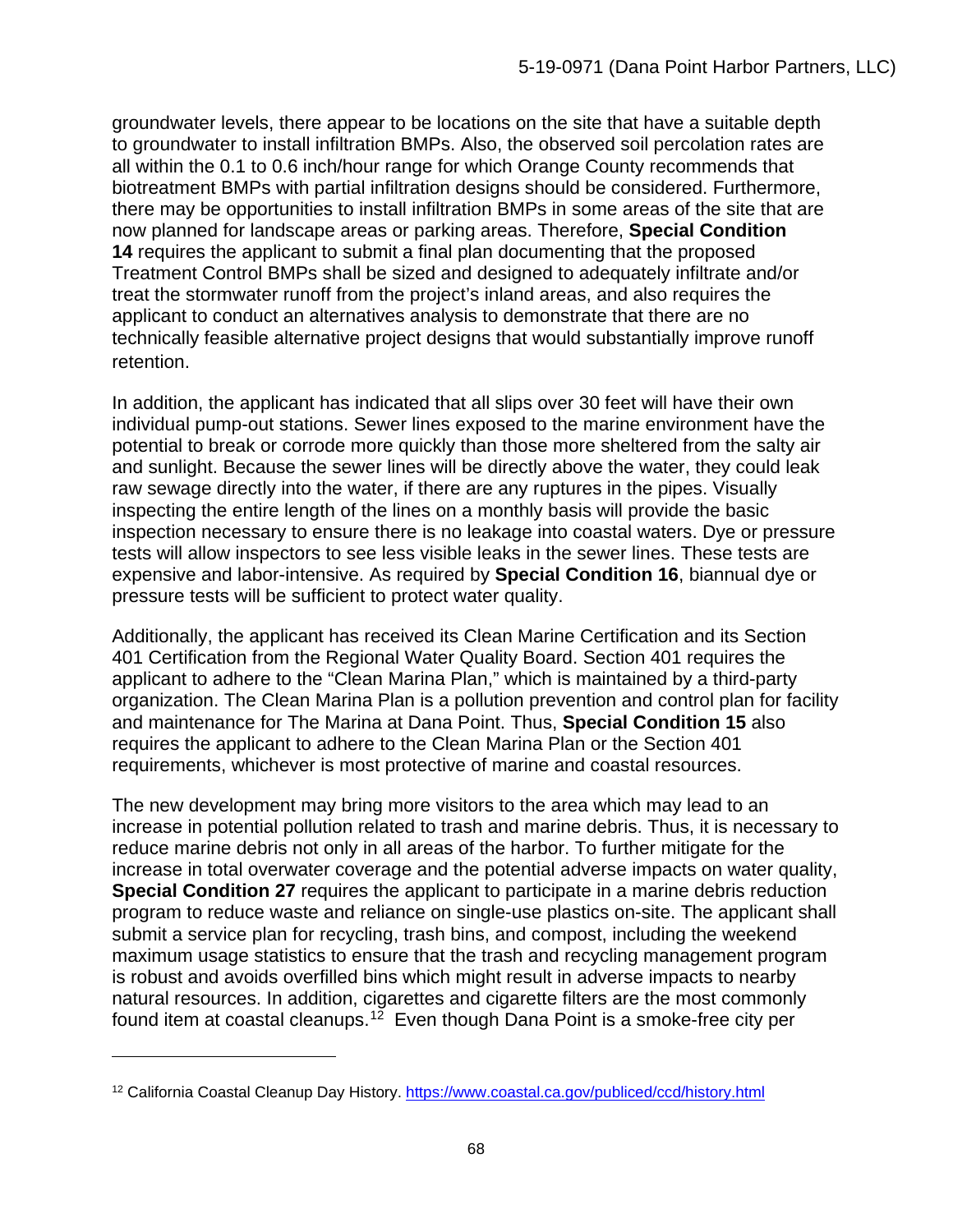Dana Point City Ordinance 18-02, there's a need to alert the public that smoking is prohibited.[13](#page-68-0) The applicant shall install and maintain smoke-free signage along the public areas of the harbor. In addition, to reduce single-use items and waste, educational signs shall be installed and maintained that promote the use of reusable items (instead of single-use items) along the waterfront.

The proposed development includes three types of seawall and revetment repairs: bulkhead damage repair (Repair Type 1), concrete revetment repair (Repair Type 2) and riprap revetment repair (Repair Type 3). Repair Type 1 is proposed to address damage including face erosion, spalling/cracking, corrosion staining, or exposed rebar. The applicant proposes to chip out surrounding concrete to make the bulkhead smoother. Repair Type 2 proposes to lift concrete slabs that have fallen down and place them on the seawall again. Repair Type 3 proposes to pull existing rip rap back up to its as-built condition. Portions of Repair Types 1 and 3 are located outside of Dana Point Harbor Partners, LLC's lease area but the applicant asserts that they are still responsible for its ongoing maintenance on behalf of the County. The applicant shall adhere to the Construction Pollution Prevention Plan, as required by **Special Condition 10** for the maintenance and repair of all seawalls and revetments subject to this CDP.

As conditioned, the project is consistent with Coastal Act Sections 30230, 30231 and 30232 regarding the protection of water quality and biological productivity of coastal waters.

# **E. Coastal Hazards**

**Section 30101** of the Coastal Act defines coastal-dependent uses as follows:

"Coastal-dependent development or use" means any development or use which requires a site on, or adjacent to, the sea to be able to function at all.

### **Section 30253** of the Coastal Act states:

New development shall:

(a) Minimize risks to life and property in areas of high geologic, flood, and fire hazard.

(b) Assure stability and structural integrity, and neither create nor contribute significantly to erosion, geologic instability, or destruction of the site or surrounding area or in any way require the construction of protective devices that would substantially alter natural landforms along bluffs and cliffs.

<span id="page-68-0"></span><sup>&</sup>lt;sup>13</sup> Smoke-Free Dana Point. Ordinance 18-02. https://www.danapoint.org/home/showdocument?id=24767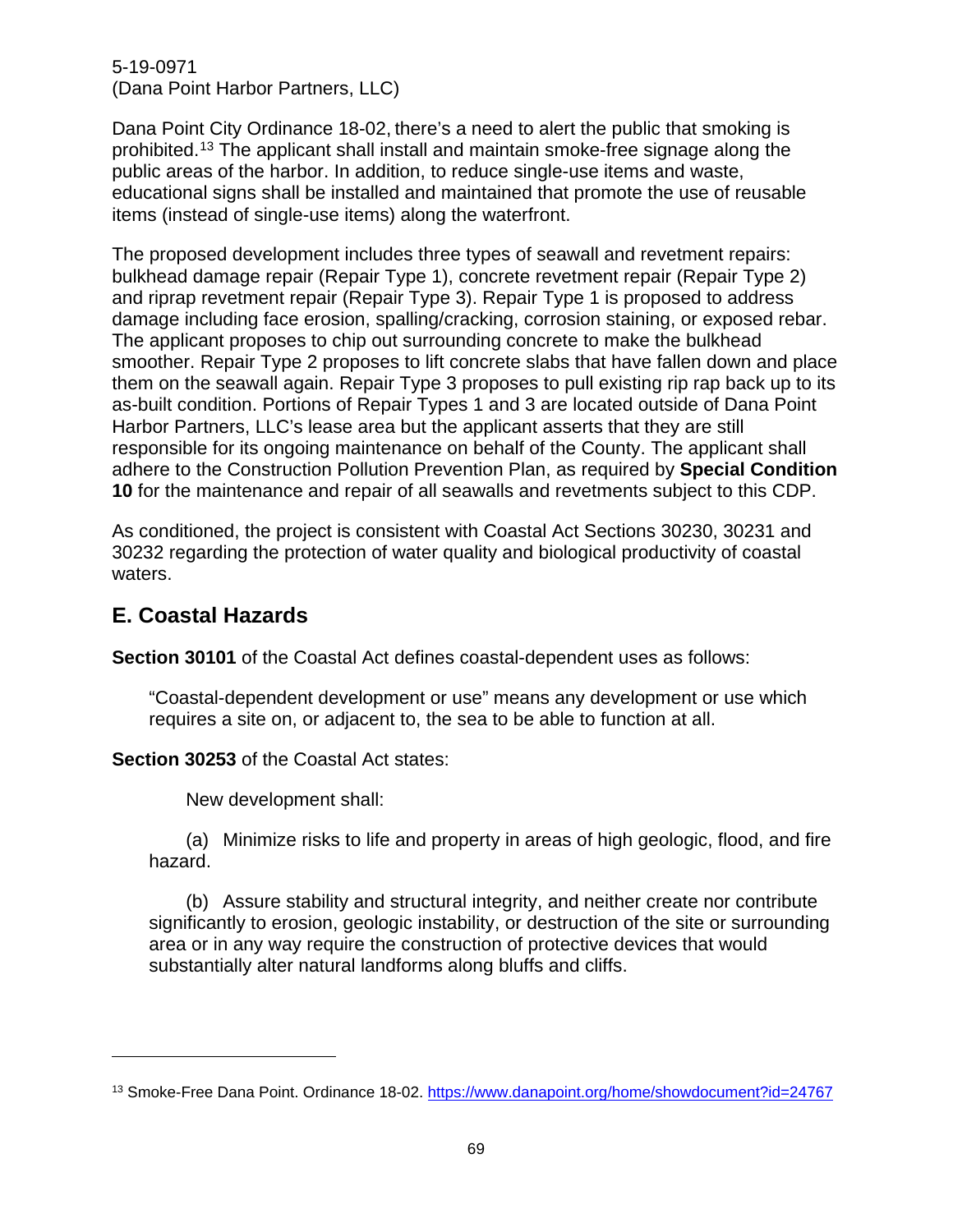(c) Be consistent with requirements imposed by an air pollution control district or the State Air Resources Board as to each particular development.

(d) Minimize energy consumption and vehicle miles traveled

(e) Where appropriate, protect special communities and neighborhoods that, because of their unique characteristics, are popular visitor destination points for recreational uses.

### **Section 30235** of the Coastal Act states:

Revetments, breakwaters, groins, harbor channels, seawalls, cliff retaining walls, and other such construction that alters natural shoreline processes shall be permitted when required to serve coastal-dependent uses or to protect existing structures or public beaches in danger from erosion, and when designed to eliminate or mitigate adverse impacts on local shoreline sand supply.

Section 30253 of the Coastal Act requires that new development shall minimize risks to life and property in areas of high geologic, flood, and fire hazard and to minimize energy consumption and vehicle miles traveled. The project constitutes new development because it involves the demolition and construction of a harbor, in, under and adjacent to the water and also landside facilities, including parking.

Regarding the minimization of energy consumption and vehicle miles traveled, the proposed project would modify onsite parking and requires a special condition for Coastal Act consistency. The applicant asserts that, of the 1,410 designated boater parking spaces, the majority of the 399 parking spaces in the West Cove parking lot will be demolished and replaced in order to accommodate the proposed project. While not a standard of review for CDP purposes, the Guide to the 2019 California Green Building Standards Code for Nonresidential<sup>[14](#page-69-0)</sup> requires that 6% of the new parking (399 parking spaces) provide capabilities for electric vehicle charging stations (EVSE) by installing raceways for future vehicle supply equipment. In addition, the Code states that at least 8% of the total parking spaces shall be clearly striped as CLEAN AIR/VANPOOL/EV. Thus, in order to minimize energy consumption and adhere to Section 30253 of the Coastal Act, **Special Condition 18** requires that the applicant submit a detailed parking plan, including the installation of electric vehicle (EV) charging spaces for a minimum of 24 vehicles (6%) and a minimum of 32 clean air parking spaces (8%) prior to completion of construction of the marina.

Regarding other hazards at the site, the applicant commissioned a geotechnical investigation for the site of the boater service buildings on land that found that the site is subject to static and earthquake-induced seismic settlement and lateral spreading

<span id="page-69-0"></span><sup>&</sup>lt;sup>14</sup> Guide to the 2019 California Green Building Standards Code for Nonresidential. [https://codes.iccsafe.org/content/GCGBSCNR2019/guide-to-the-2019-california-green-building](https://codes.iccsafe.org/content/GCGBSCNR2019/guide-to-the-2019-california-green-building-standards-code-includes-verification-guidelines-nonresidential)[standards-code-includes-verification-guidelines-nonresidential](https://codes.iccsafe.org/content/GCGBSCNR2019/guide-to-the-2019-california-green-building-standards-code-includes-verification-guidelines-nonresidential)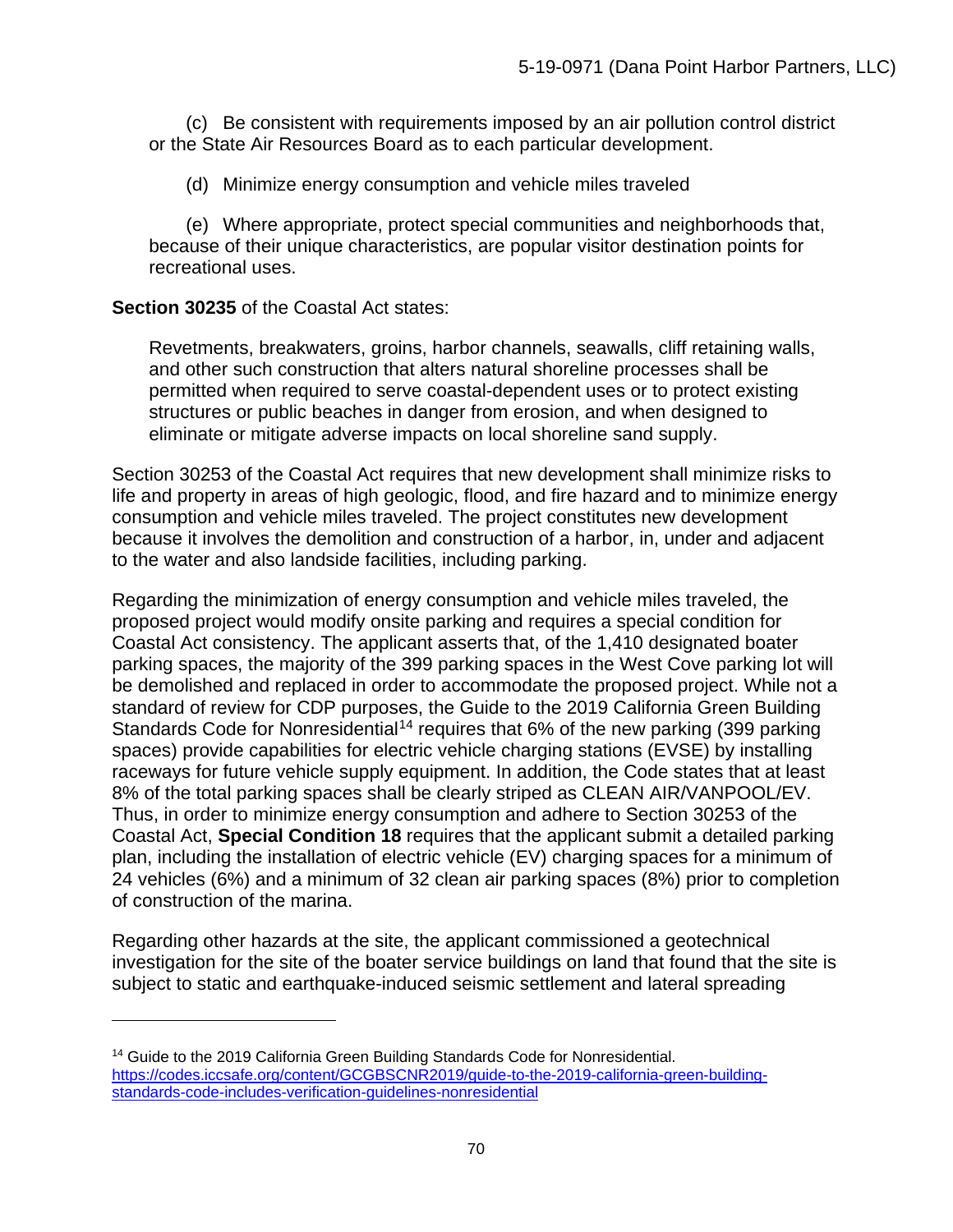related to liquefication. The geotechnical investigation provides recommendations for the design of boater service buildings such as the use of a block of high strength soil beneath the entire footprint of the buildings to mitigate for liquefaction settlements.

The applicant also conducted a coastal hazard and sea level rise analysis<sup>[15](#page-70-0)</sup> to ensure that the proposed design components will not be damaged or rendered unusable due to the effects of sea level rise. The analysis assumed a project lifetime of 75 years for the coastal structures and identifies coastal hazards to include extreme astronomical tides, storm waves, and storm surge. For current coastal hazards, the analysis concluded that tidal events and a 75-year wave event will not impact the upland areas of the project site, as the seawall crests along the harbor are at an elevation of +9.8 feet NAVD88 and finished floor elevations range from 10.6 to 12.5 feet NAVD88 behind the protective seawall. However, a 100-year wave of 2.3 feet in the Outer Basin could potentially damage seawalls if the crest is not protected. As to future coastal hazards, the analysis uses the medium-high risk aversion scenario for 2100 which is +6.7 feet and uses a combination of current coastal hazards due to storm events and increases in water level due to projected sea level rise. It concludes that future sea level rise will cause the +9.8 NAVD88 seawall crest to be inundated by 2100, and as early as 2070. Therefore, future adaptive measures such as raising the buildings' finished floor elevations or extending the seawall must be considered.

No development in the ocean or near the shoreline can be guaranteed to be safe from hazards. All development located in or near the ocean has the potential for damage caused by wave energy, floods, seismic events, storms, and erosion. The proposed development is located in an area susceptible to tidal action and natural hazards. **Special Condition 21** requires that should any development approved under this Permit, including but not limited to the gangway, piers, docks, pump-out station, and associated infrastructure, become threatened due to structural failure, wave action, or other manmade or natural processes, the applicant shall conduct a study of the structural stability of the approved development and an analysis of alternatives for correcting any structural deficiencies. If, at any time, a government agency orders the development to be decommissioned, the applicant or its successors and assigns shall conduct an analysis to determine the least environmentally damaging alternative for decommissioning the development. At the end of the useful life of the development, the applicant or its successors and assigns shall conduct an analysis to determine the least environmentally damaging alternative for decommissioning the development. The Commission routinely imposes conditions for assumption of risk in areas at high risk from hazards. **Special Condition 23** ensures that the applicant understands and assume the potential hazards associated with the development.

Section 30235 of the Coastal Act requires permitting of revetments and seawalls when required to serve coastal-dependent uses or to protect existing structures or public

<span id="page-70-0"></span><sup>15</sup> Alyssa Cannon and Adam Gale, Anchor QEA, LLC: Dana Point Harbor Revitalization – Coastal Hazards and Sea Level Rise Assessment. August 1, 2019.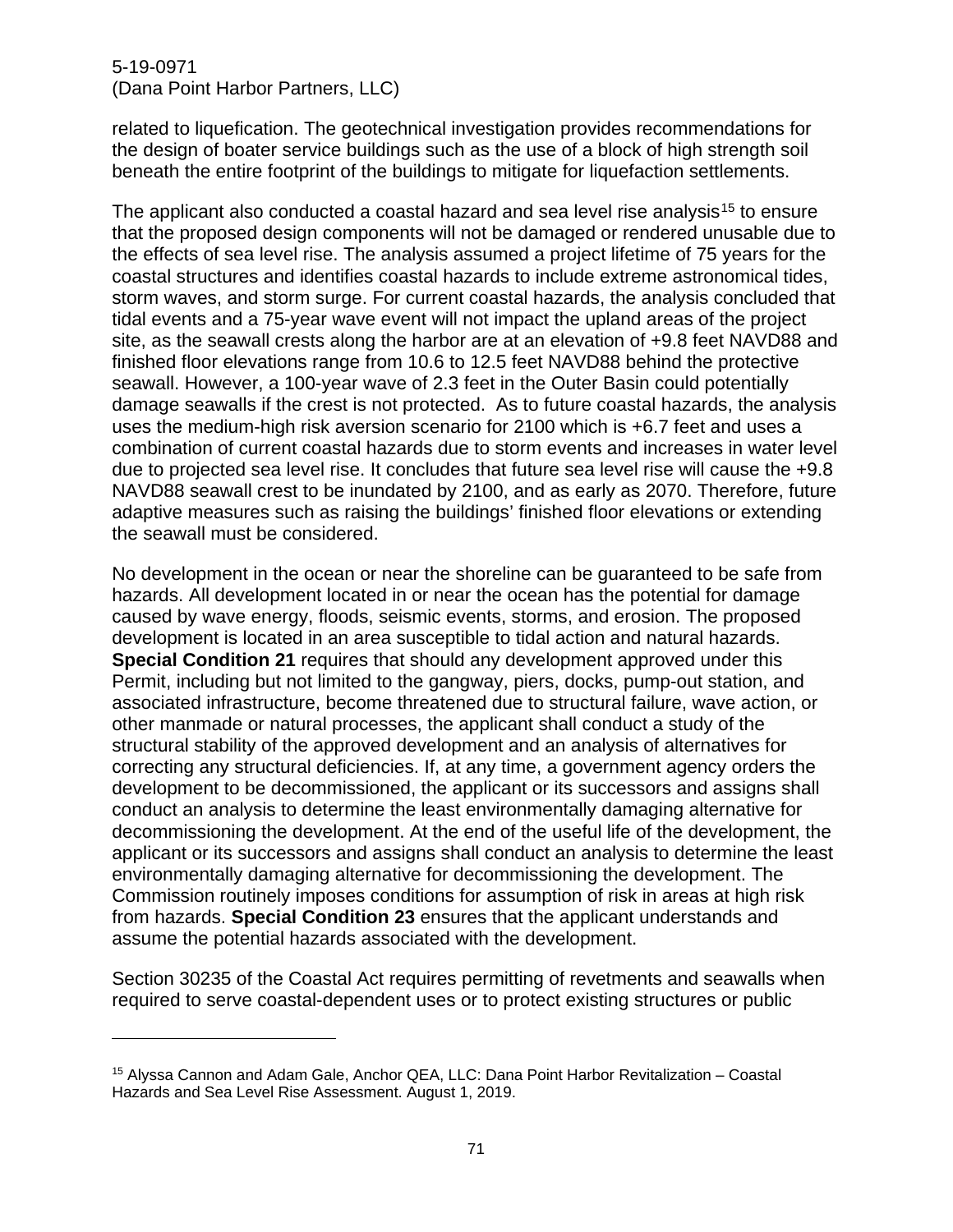beaches in danger from erosion, and when designed to eliminate or mitigate adverse impacts on local shoreline sand supply. The harbor clearly provides for coastaldependent uses, such as recreational boating, and thus clearly meets the definition of "coastal dependent" in Section 30101 of the Coastal Act. Here, the applicant proposes to repair 9,964 lf of seawalls and revetments in the project area to address structural deficiencies in the structures that show signs of distress **[\(Exhibit 10\)](https://documents.coastal.ca.gov/reports/2020/9/W13c/W13c-9-2020-exhibits.pdf).** The applicant asserts that no net fill will be added to repair the seawall and revetments and that there will be no seaward encroachment. The proposed repairs to the seawalls and revetments would serve the purpose of maintaining this section of the harbor and the various coastal-dependent uses it supports. As such, Commission staff agrees that the proposed maintenance and repair of the seawalls/revetments are the minimum necessary to protect and maintain existing, coastal-dependent structures. Thus, the proposed seawall and revetment repairs can be found consistent with Coastal Act Section 30235, which allows shoreline armoring for, among other things, coastaldependent uses, provided certain other coastal resource protection criteria are also satisfied.

As conditioned, the proposed project is consistent with the coastal hazard policies of the Coastal Act.

# **F. Local Coastal Program (LCP)**

In 1989, the Commission certified the City of Dana Point Local Coastal Program (LCP). Since then, parts of the LCP have been updated through LCP amendments.

In 2006, the City of Dana Point initially submitted Local Coastal Program (LCP) Amendment No. 3-06 for Commission certification pursuant to City Council Resolution No. 06-09-13-06 and also changes contained in City Council Ordinance No. 06-08. However, this amendment was withdrawn and resubmitted and the request was refiled as LCP Amendment No. 1-08. Local Coastal Program Amendment No. 1-08 proposed to amend the Local Coastal Program Land Use Plan (LUP) to incorporate the proposed Dana Point Harbor Revitalization Plan (replacing those sections of the Dana Point Specific Plan relevant to the Dana Point Harbor (1986 LCP). The City's submittal of the Dana Point Harbor Revitalization Plan also included an Implementation Plan (IP) component. However, that component was not reviewed by the Commission at the October 8, 2009 meeting. It was determined that the IP component would be heard at a later date. Therefore, only the Land Use Plan (LUP) of the Dana Point Harbor Revitalization Plan went before the Commission at the October 8, 2009 hearing and was approved by the Commission with suggested modifications.

Subsequently, the IP component was withdrawn and resubmitted and the request was refilled as LCP Amendment No. 1-10, which proposed to amend the Local Coastal Program IP to implement the recently approved (October 8, 2009) LUP Amendment, replacing, in its entirety, the implementation sections in the Dana Point Specific Plan Local Coastal Program relevant to the Dana Point Harbor. Therefore, only the Implementation Plan (IP) of the Dana Point Harbor Revitalization Plan went before the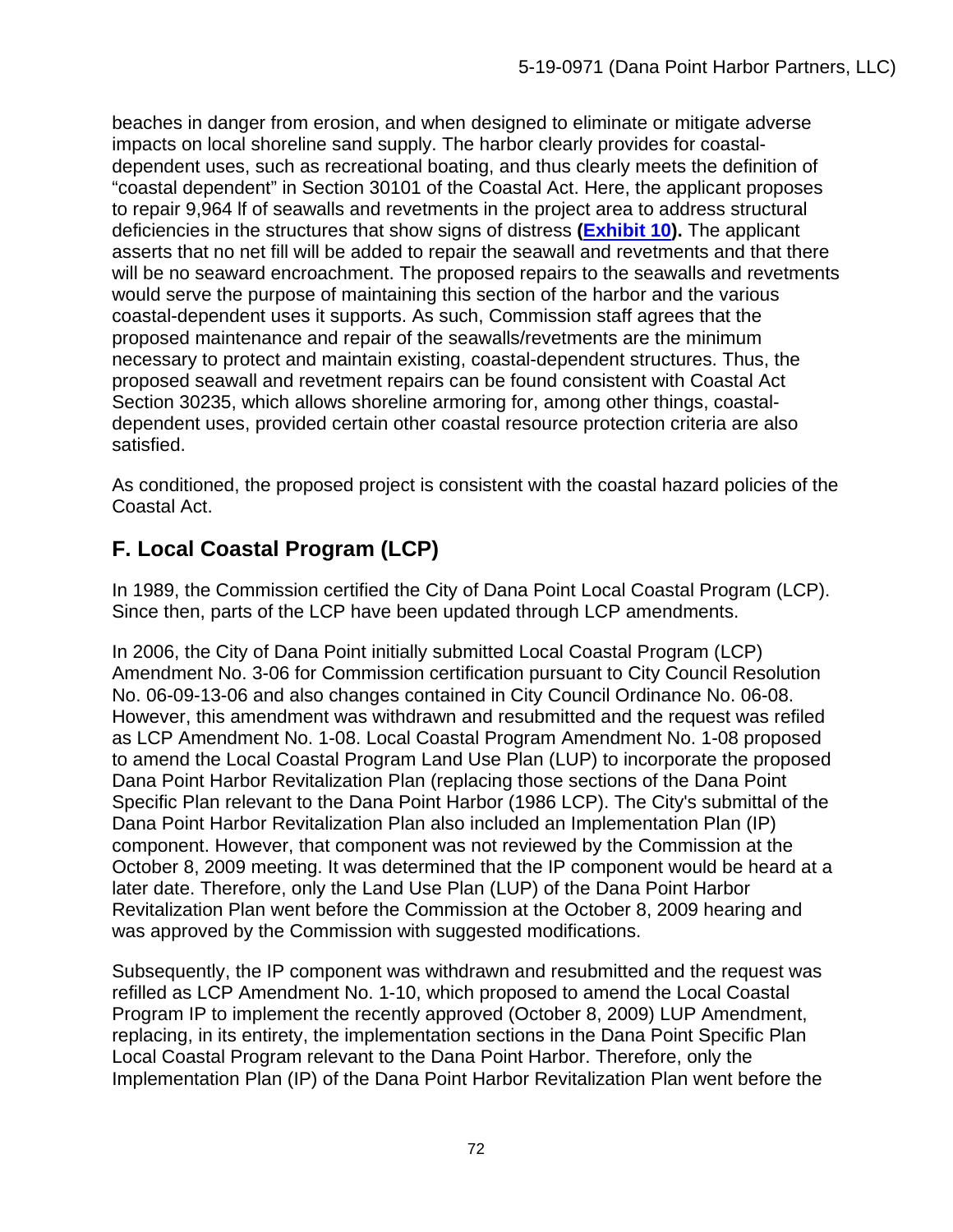## 5-19-0971 (Dana Point Harbor Partners, LLC)

Commission at the January 12, 2011 hearing and on that date the Commission approved the amendment with suggested modifications.

At the April 13, 2011 Commission hearing, the Revised Findings for LCP Amendment 1- 10 (to be consistent with the action taken by the Commission at the January 12, 2011 Commission hearing) were approved by the Commission. On June 13, 2011 (1st reading) and then on July 25, 2011 (2nd reading), the Dana Point City Council adopted Resolution No. 11-06-13-01, and Ordinance 11-03 amending the Dana Point Specific Plan and Zoning Code by incorporating the modifications suggested by the Commission and accepting and agreeing to Local Coastal Program Amendment No. 1-10 as modified. On October 6, 2011, the Commission concurred with the Executive Director's determination that the action of the City of Dana Point accepting certification of Local Coastal Program Land Use Plan Amendment No. 1-10 was legally adequate.

The City of Dana Point has a certified Local Coastal Program and therefore has the authority to approve coastal development permits for all landside development. However, pursuant to the Coastal Act, the California Coastal Commission retains permit authority for all waterside activities. As discussed in the standard of review section of this report, the City of Dana Point and the applicant support the consolidation of the coastal development permit process. Therefore, the standard of review for the proposed project is Chapter 3 policies of the Coastal Act. The certified Dana Point Harbor Revitalization Plan and District Regulations is the Local Coastal Program which may be used as guidance.

As conditioned, the proposed development is consistent with Chapter 3 of the Coastal Act and with the certified Local Coastal Program for the area.

## **G. California Environmental Quality Act**

Section 13096(a) of the Commission's administrative regulations requires Commission approval of coastal development permit applications to be supported by a finding showing the application, as conditioned by any conditions of approval, to be consistent with any applicable requirements of the California Environmental Quality Act (CEQA). Section 21080.5(d)(2)(A) of CEQA prohibits a proposed development from being approved if there are feasible alternatives or feasible mitigation measures available, which would substantially lessen any significant adverse effect that the activity may have on the environment.

The County of Orange is the lead agency responsible for certifying that the proposed project conforms with CEQA.

A Program Environmental Impact Report (FEIR 591) was prepared for the overall project (landside and waterside areas) and certified by the Orange County Board of Supervisors on January 31, 2006. FEIR 591 evaluated the entire DPHRP at a programmatic or conceptual level of detail and provided specific project or construction level EIR analysis for the Commercial Core area of the harbor. Due to the certified LCP amendment, an addendum to the FEIR 591 was prepared by the County in 2011 to provide record of the changes. The addendum was concurrently processed with a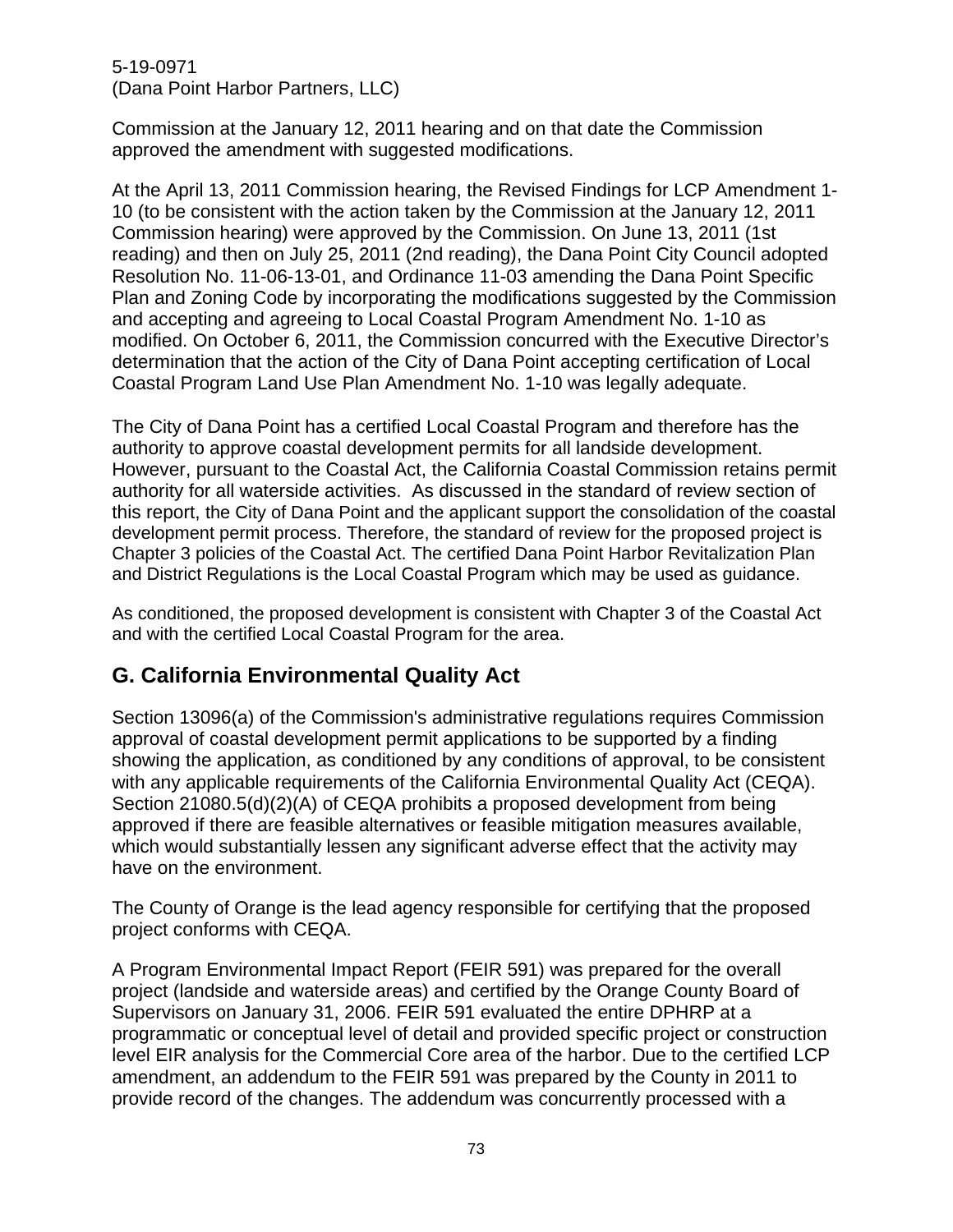Subsequent EIR (SEIR 613) that addresses the proposal for the renovation of the waterside facilities located within the harbor. On December 11, 2012, the Orange County Board of Supervisors certified that Final SEIR No. 613 (resolution No. 12-176), together with the Addendum to FEIR No. 591, provided an appropriate program level analysis of the Dana Point Harbor LCP as required by California Environmental Quality Act Guidelines.

The Commission incorporates its findings on Coastal Act consistency at this point as if set forth in full. These findings address and respond to any public comments regarding potential significant adverse environmental effects of the project that were received prior to preparation of the staff report. As discussed in detail above, the proposed project, as conditioned, is consistent with the policies of the Coastal Act. Feasible mitigation measures, which will minimize all adverse environmental effects, have been required as special conditions. As conditioned, there are no feasible alternatives or feasible mitigation measures available, beyond those required that would substantially lessen any significant adverse impact that the activity may have on the environment. Therefore, the Commission finds that the proposed project, as conditioned to mitigate the identified impacts, can be found to be consistent with the requirements of the Coastal Act to conform to CEQA.